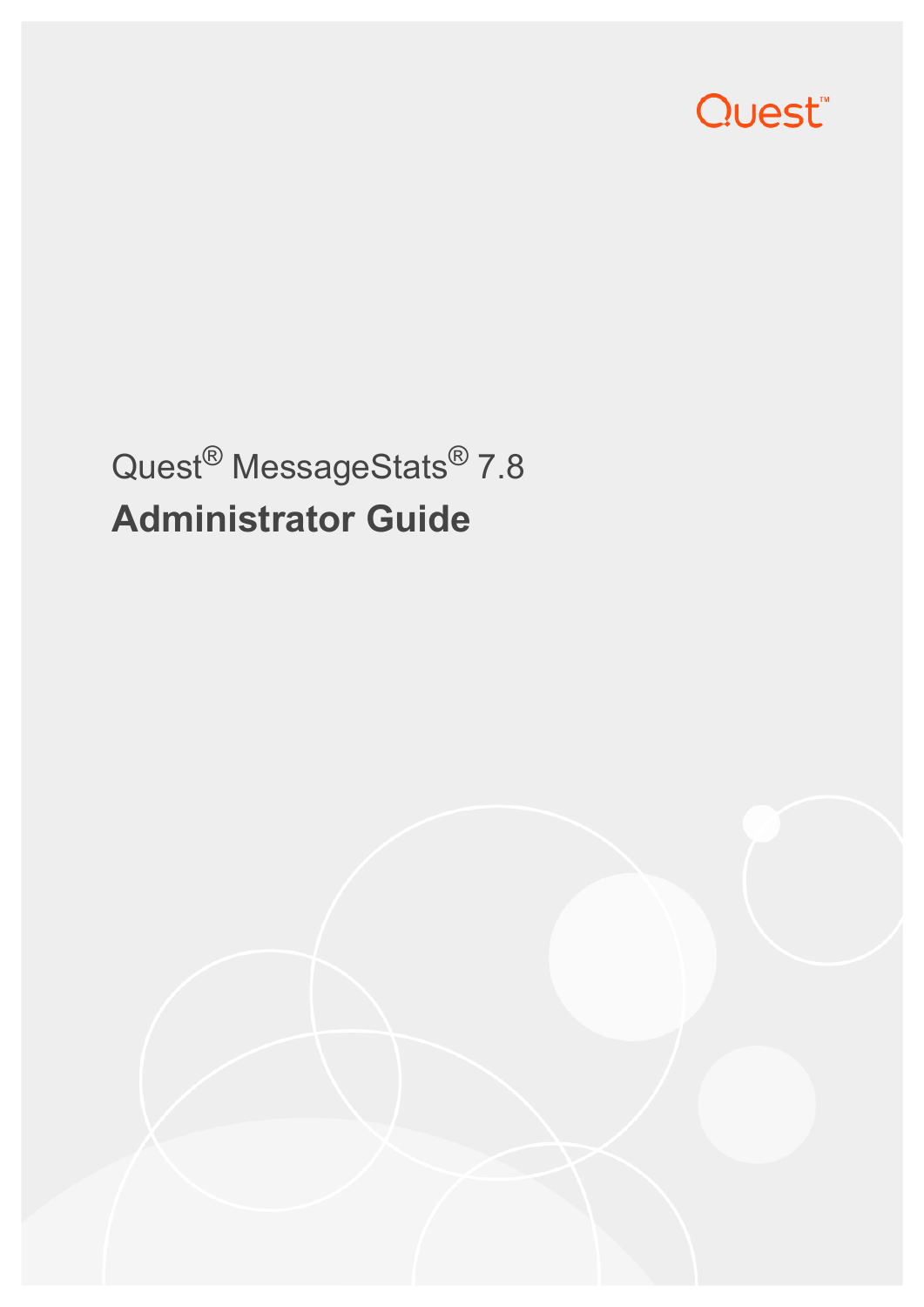#### **© 2021 Quest Software Inc.**

#### **ALL RIGHTS RESERVED.**

This guide contains proprietary information protected by copyright. The software described in this guide is furnished under a software license or nondisclosure agreement. This software may be used or copied only in accordance with the terms of the applicable agreement. No part of this guide may be reproduced or transmitted in any form or by any means, electronic or mechanical, including photocopying and recording for any purpose other than the purchaser's personal use without the written permission of Quest Software Inc.

The information in this document is provided in connection with Quest Software products. No license, express or implied, by estoppel or otherwise, to any intellectual property right is granted by this document or in connection with the sale of Quest<br>Software products. EXCEPT AS SET FORTH IN THE TERMS AND CONDITIONS AS SPECIFIED IN THE LICENSE<br>A EXPRESS, IMPLIED OR STATUTORY WARRANTY RELATING TO ITS PRODUCTS INCLUDING, BUT NOT LIMITED TO, THE IMPLIED WARRANTY OF MERCHANTABILITY, FITNESS FOR A PARTICULAR PURPOSE, OR NON-INFRINGEMENT. IN NO EVENT SHALL QUEST SOFTWARE BE LIABLE FOR ANY DIRECT, INDIRECT, CONSEQUENTIAL, PUNITIVE, SPECIAL OR INCIDENTAL DAMAGES (INCLUDING, WITHOUT LIMITATION, DAMAGES FOR LOSS OF PROFITS, BUSINESS<br>INTERRUPTION OR LOSS OF INFORMATION) ARISING OUT OF THE USE OR INABILITY TO USE THIS DOCUMENT, EVEN IF QUEST SOFTWARE HAS BEEN ADVISED OF THE POSSIBILITY OF SUCH DAMAGES. Quest Software makes no representations or warranties with respect to the accuracy or completeness of the contents of this document and reserves the right to make changes to specifications and product descriptions at any time without notice. Quest Software does not make any commitment to update the information contained in this document.

If you have any questions regarding your potential use of this material, contact:

Quest Software Inc. Attn: LEGAL Dept. 4 Polaris Way Aliso Viejo, CA 92656

Refer to our website [\(www.quest.com](http://www.quest.com)) for regional and international office information.

#### **Patents**

Quest Software is proud of our advanced technology. Patents and pending patents may apply to this product. For the most current information about applicable patents for this product, please visit our website at www.quest.com/legal.

#### **Trademarks**

Quest and the Quest logo are trademarks and registered trademarks of Quest Software Inc. in the U.S.A. and other countries. For a complete list of Quest Software trademarks, please visit our website at [www.quest.com/legal.](http://www.quest.com/legal) Microsoft, Active Directory, ActiveSync, Excel, Lync, and Skype are either registered trademarks or trademarks of Microsoft Corporation in the United States and/or other countries. All other trademarks, servicemarks, registered trademarks, and registered servicemarks are the property of their respective owners.

#### **Legend**

- **WARNING: A WARNING icon indicates a potential for property damage, personal injury, or death.**
- **CAUTION: A CAUTION icon indicates potential damage to hardware or loss of data if instructions are not followed.** Ţ

**IMPORTANT NOTE**, **NOTE**, **TIP**, **MOBILE**, or **VIDEO:** An information icon indicates supporting information.i

MessageStats Administrator Guide Updated - August 2021 Software Version - 7.8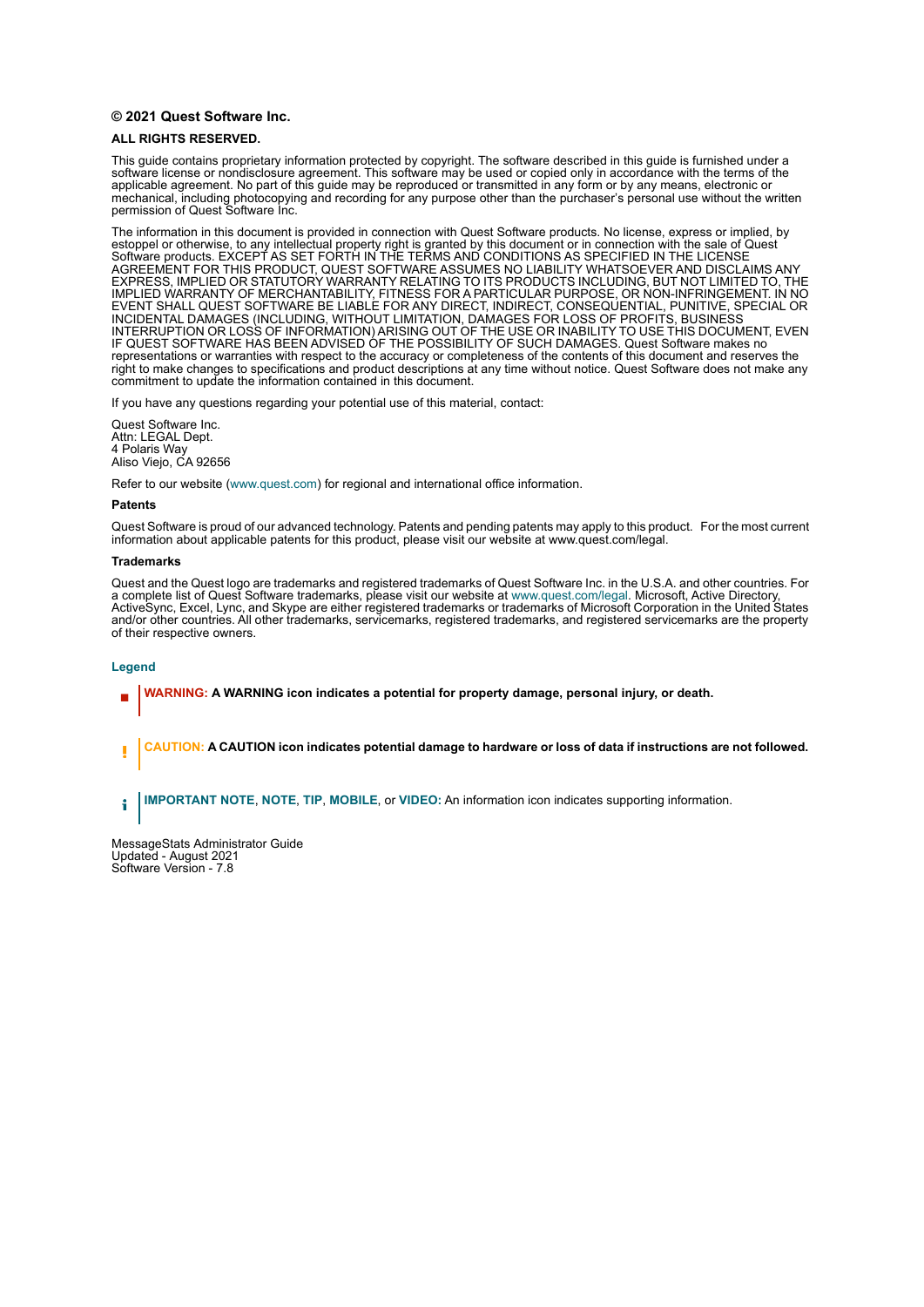## **Contents**

| 3. View Data in the Reports (and according to the Reports of Aller and Aller and Aller and Aller and Aller and                                                                                                                 |
|--------------------------------------------------------------------------------------------------------------------------------------------------------------------------------------------------------------------------------|
|                                                                                                                                                                                                                                |
|                                                                                                                                                                                                                                |
|                                                                                                                                                                                                                                |
| Example: Creating an Initial Task                                                                                                                                                                                              |
|                                                                                                                                                                                                                                |
|                                                                                                                                                                                                                                |
|                                                                                                                                                                                                                                |
|                                                                                                                                                                                                                                |
|                                                                                                                                                                                                                                |
|                                                                                                                                                                                                                                |
|                                                                                                                                                                                                                                |
| Storing Data in the Database (and accommunication of the Database of Alexander Alexander Alexander Alexander A                                                                                                                 |
|                                                                                                                                                                                                                                |
|                                                                                                                                                                                                                                |
|                                                                                                                                                                                                                                |
|                                                                                                                                                                                                                                |
|                                                                                                                                                                                                                                |
|                                                                                                                                                                                                                                |
|                                                                                                                                                                                                                                |
|                                                                                                                                                                                                                                |
| MessageStats Server Menu Options (and the content of the state of the MessageStats Server Menu Options (and the content of the MessageState of the MessageState of the MessageState of the MessageState of the MessageState of |
|                                                                                                                                                                                                                                |
|                                                                                                                                                                                                                                |
|                                                                                                                                                                                                                                |
|                                                                                                                                                                                                                                |
|                                                                                                                                                                                                                                |
|                                                                                                                                                                                                                                |
|                                                                                                                                                                                                                                |
|                                                                                                                                                                                                                                |
|                                                                                                                                                                                                                                |
|                                                                                                                                                                                                                                |
|                                                                                                                                                                                                                                |
|                                                                                                                                                                                                                                |
|                                                                                                                                                                                                                                |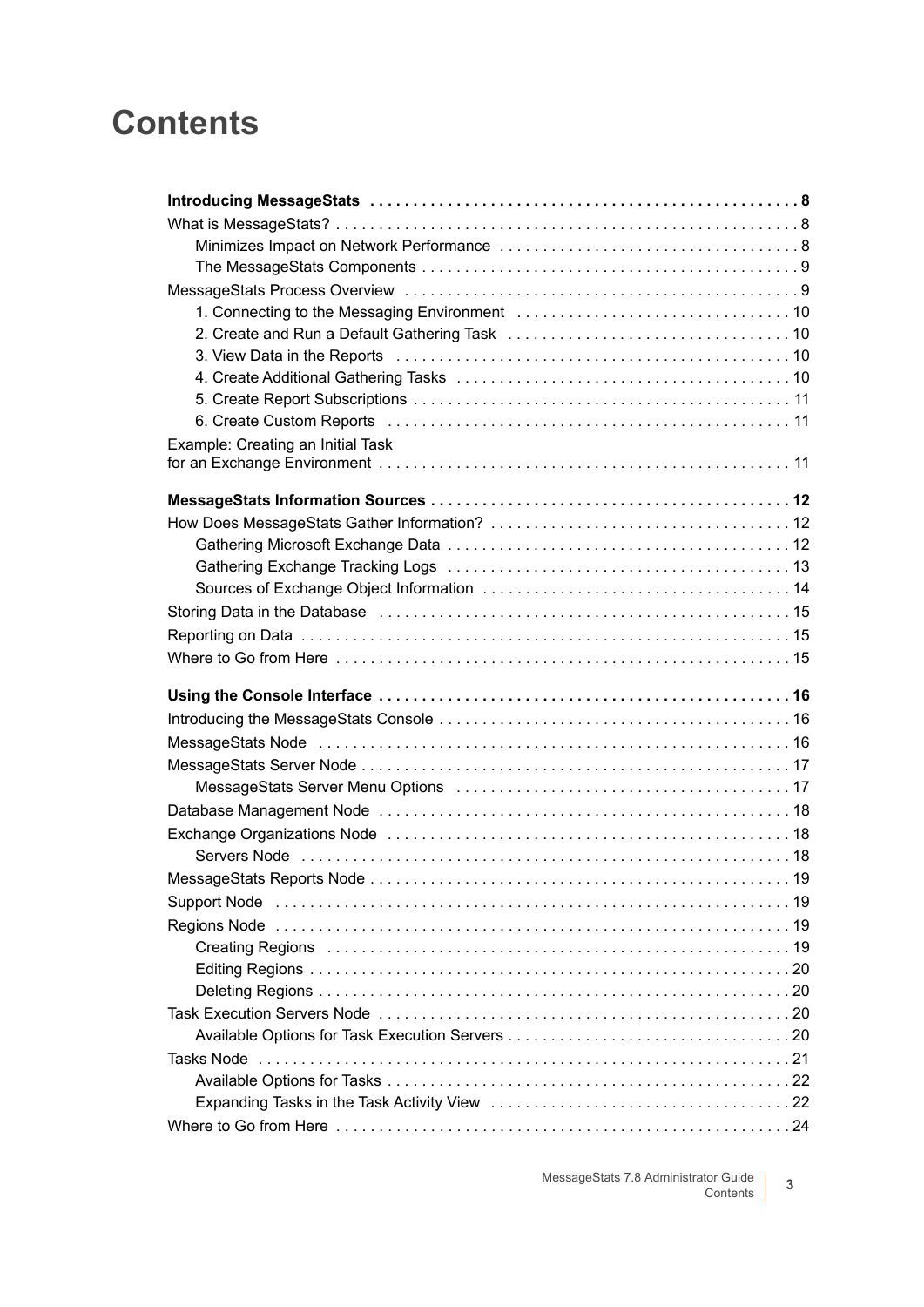| Renaming an Exchange Organization (and the content of the content of 27                                        |  |
|----------------------------------------------------------------------------------------------------------------|--|
|                                                                                                                |  |
|                                                                                                                |  |
|                                                                                                                |  |
|                                                                                                                |  |
|                                                                                                                |  |
| About the Create Task Wizard (and the content of the content of the creater of the creater of the creater of t |  |
|                                                                                                                |  |
|                                                                                                                |  |
|                                                                                                                |  |
| Configuring Tasks to Run on a Regular Schedule 34                                                              |  |
|                                                                                                                |  |
|                                                                                                                |  |
|                                                                                                                |  |
|                                                                                                                |  |
|                                                                                                                |  |
| Tasks Excluded from the Default Gathering Task 36                                                              |  |
|                                                                                                                |  |
| Setting a Default Gathering to Run on a Schedule 38                                                            |  |
| Exchange Default Gathering Task Template Details 38                                                            |  |
|                                                                                                                |  |
|                                                                                                                |  |
|                                                                                                                |  |
|                                                                                                                |  |
|                                                                                                                |  |
|                                                                                                                |  |
|                                                                                                                |  |
|                                                                                                                |  |
|                                                                                                                |  |
|                                                                                                                |  |
|                                                                                                                |  |
|                                                                                                                |  |
|                                                                                                                |  |
|                                                                                                                |  |
|                                                                                                                |  |
|                                                                                                                |  |
|                                                                                                                |  |
|                                                                                                                |  |
| Gathering Public Folder Content and Attachments 50                                                             |  |
|                                                                                                                |  |
|                                                                                                                |  |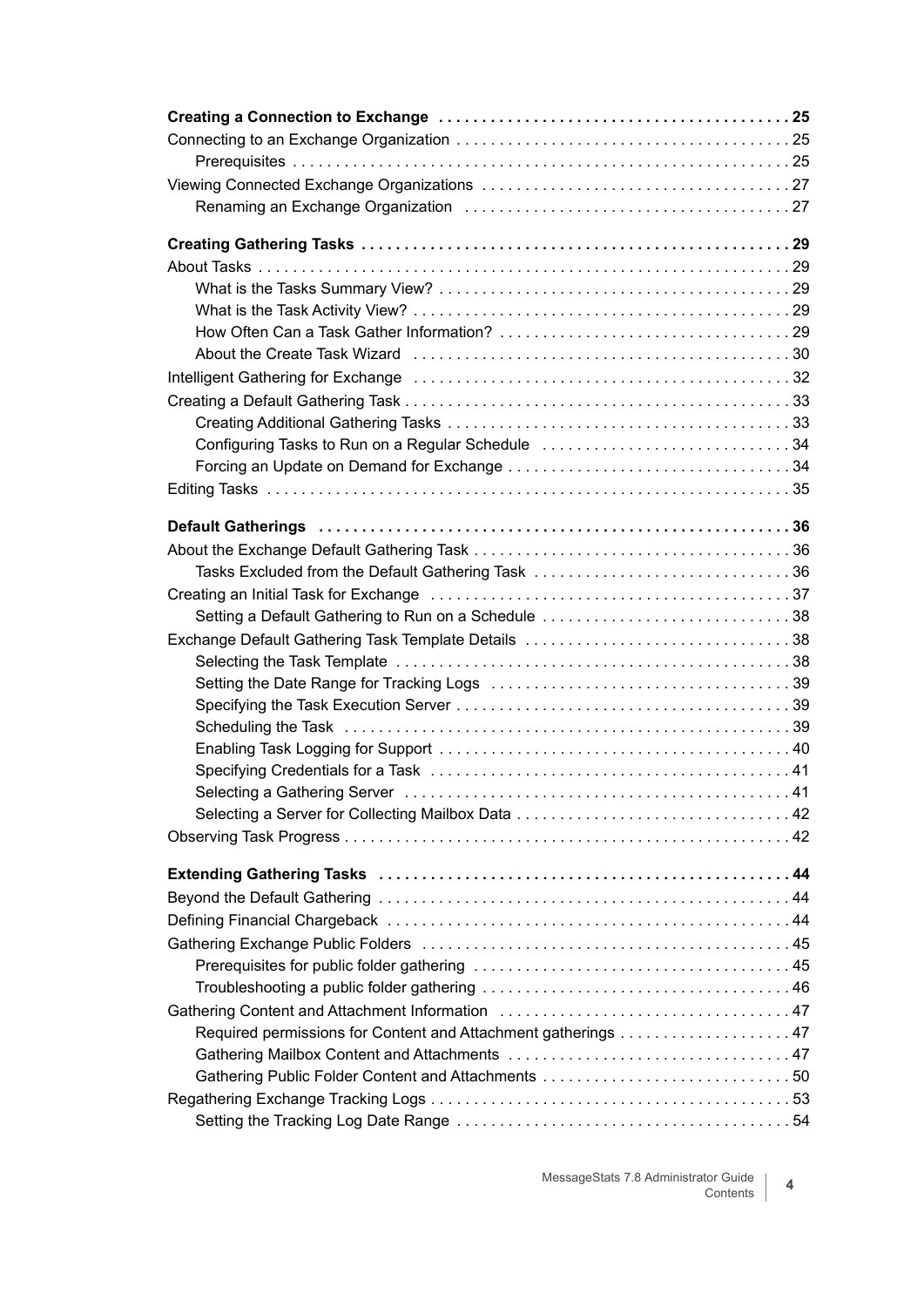| Selecting a Separate Gathering Server (and the content of the content of 78 |  |
|-----------------------------------------------------------------------------|--|
| Selecting a Server for Legacy Public Folder Gathering 80                    |  |
|                                                                             |  |
|                                                                             |  |
|                                                                             |  |
|                                                                             |  |
|                                                                             |  |
|                                                                             |  |
|                                                                             |  |
|                                                                             |  |
|                                                                             |  |
|                                                                             |  |
|                                                                             |  |
|                                                                             |  |
|                                                                             |  |
|                                                                             |  |

MessageStats 7.8 Administrator Guide Contents **<sup>5</sup>**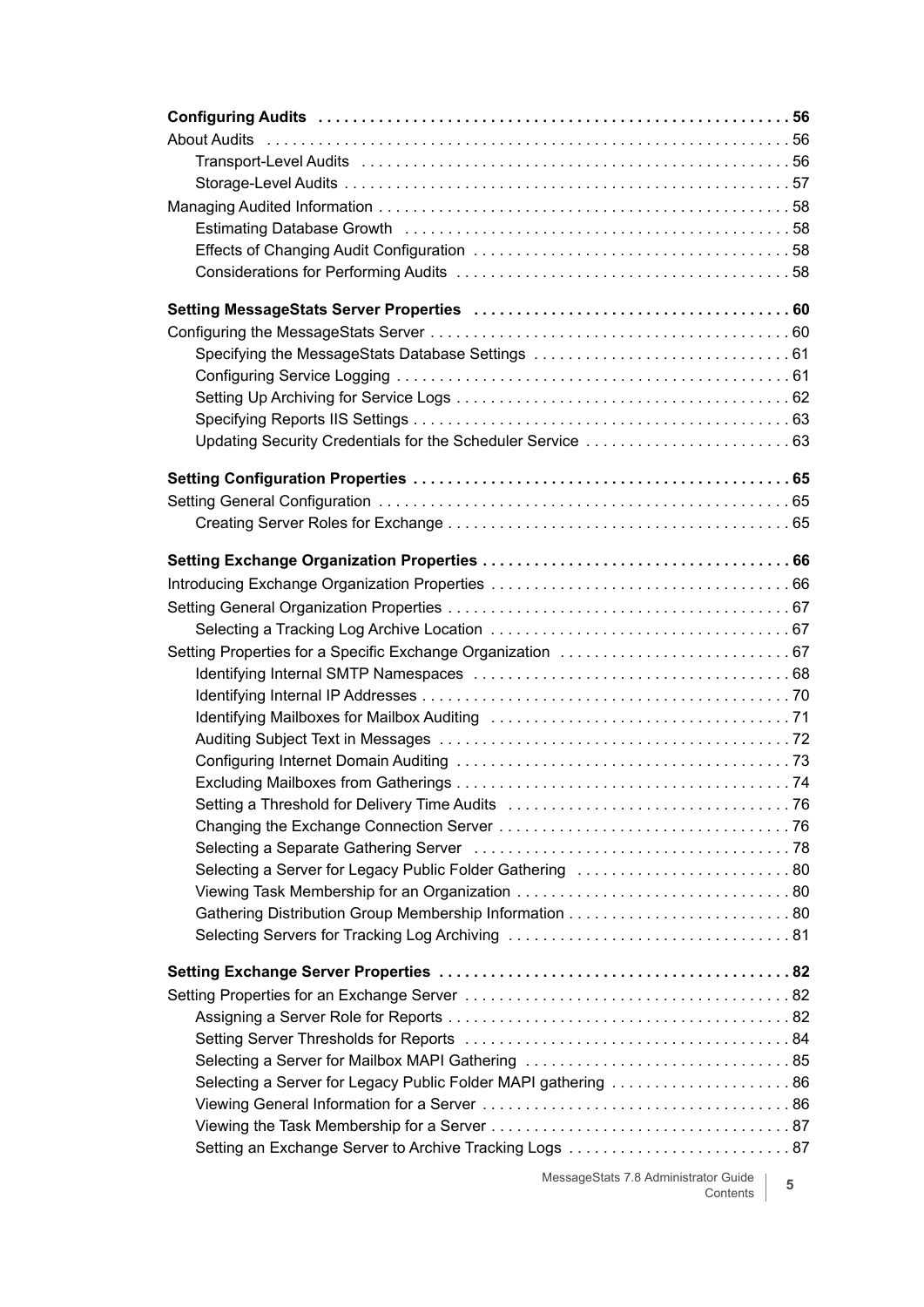| Specifying Paths for Task Log Files (and the content of the content of the Specifying Paths for Task Log Files (and the content of the content of the Specifical S |  |
|--------------------------------------------------------------------------------------------------------------------------------------------------------------------|--|
|                                                                                                                                                                    |  |
|                                                                                                                                                                    |  |
|                                                                                                                                                                    |  |
|                                                                                                                                                                    |  |
|                                                                                                                                                                    |  |
|                                                                                                                                                                    |  |
|                                                                                                                                                                    |  |
|                                                                                                                                                                    |  |
|                                                                                                                                                                    |  |
|                                                                                                                                                                    |  |
|                                                                                                                                                                    |  |
|                                                                                                                                                                    |  |
|                                                                                                                                                                    |  |
|                                                                                                                                                                    |  |
|                                                                                                                                                                    |  |
|                                                                                                                                                                    |  |
|                                                                                                                                                                    |  |
|                                                                                                                                                                    |  |
|                                                                                                                                                                    |  |
|                                                                                                                                                                    |  |
|                                                                                                                                                                    |  |
|                                                                                                                                                                    |  |
|                                                                                                                                                                    |  |
|                                                                                                                                                                    |  |
|                                                                                                                                                                    |  |
|                                                                                                                                                                    |  |
|                                                                                                                                                                    |  |
|                                                                                                                                                                    |  |
|                                                                                                                                                                    |  |
|                                                                                                                                                                    |  |
|                                                                                                                                                                    |  |
| Performance Considerations for MessageStats Reports (and accommodation of 102                                                                                      |  |
|                                                                                                                                                                    |  |
|                                                                                                                                                                    |  |
| Creating Subscriptions Using Alternate Delivery Methods 103                                                                                                        |  |
|                                                                                                                                                                    |  |
|                                                                                                                                                                    |  |
|                                                                                                                                                                    |  |
|                                                                                                                                                                    |  |
|                                                                                                                                                                    |  |
|                                                                                                                                                                    |  |
|                                                                                                                                                                    |  |
|                                                                                                                                                                    |  |
|                                                                                                                                                                    |  |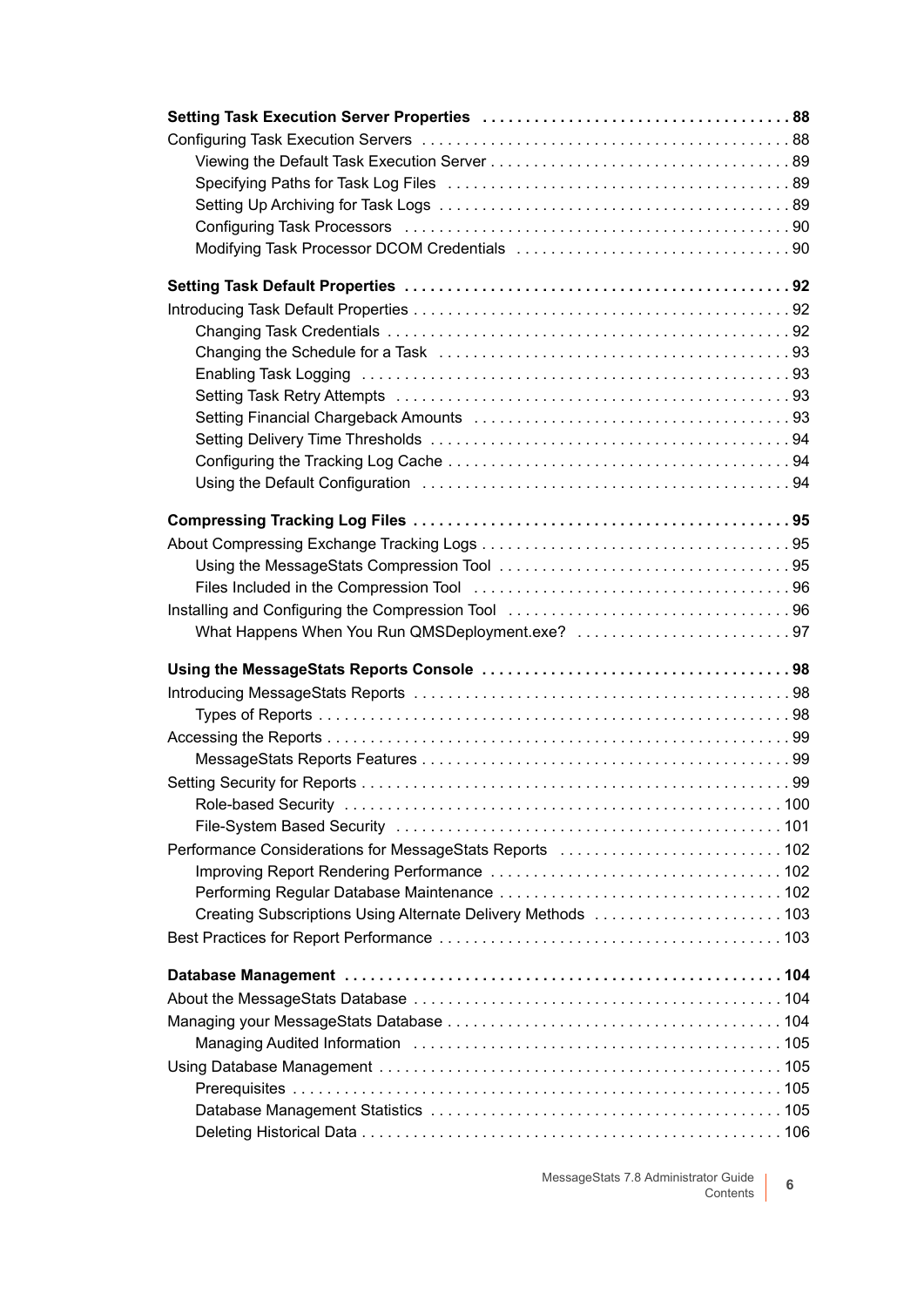| Database Maintenance-                                                                                                                                                                                                          |
|--------------------------------------------------------------------------------------------------------------------------------------------------------------------------------------------------------------------------------|
| Reindexing and Defragmenting the Database contracts of contact contracts and 707                                                                                                                                               |
|                                                                                                                                                                                                                                |
| Clearing the Database (and according to the control of the Clearing the Database of the control of the Clearing the Database of the Clearing the Database of the Clearing term of the Clearing term of the Clearing term of th |
| <b>Appendix A:</b>                                                                                                                                                                                                             |
|                                                                                                                                                                                                                                |
|                                                                                                                                                                                                                                |
|                                                                                                                                                                                                                                |
| <b>Appendix B:</b>                                                                                                                                                                                                             |
|                                                                                                                                                                                                                                |
| MessageStats Gathering Tasks for Exchange (and contain and contained a 114                                                                                                                                                     |
| <b>Appendix C:</b>                                                                                                                                                                                                             |
|                                                                                                                                                                                                                                |
| What are the Symptoms of a Permissions Problem?  124                                                                                                                                                                           |
| Symptoms of a Problem with Scheduler Service Permissions  124                                                                                                                                                                  |
| Symptoms of a Problem with Task Processor Permissions 124                                                                                                                                                                      |
|                                                                                                                                                                                                                                |
| Updating the Scheduler Service Security Context  125                                                                                                                                                                           |
| Updating the Scheduler Service DCOM Credentials  125                                                                                                                                                                           |
|                                                                                                                                                                                                                                |
| Updating the Task Processor DCOM Credentials 126                                                                                                                                                                               |
|                                                                                                                                                                                                                                |
|                                                                                                                                                                                                                                |
|                                                                                                                                                                                                                                |
|                                                                                                                                                                                                                                |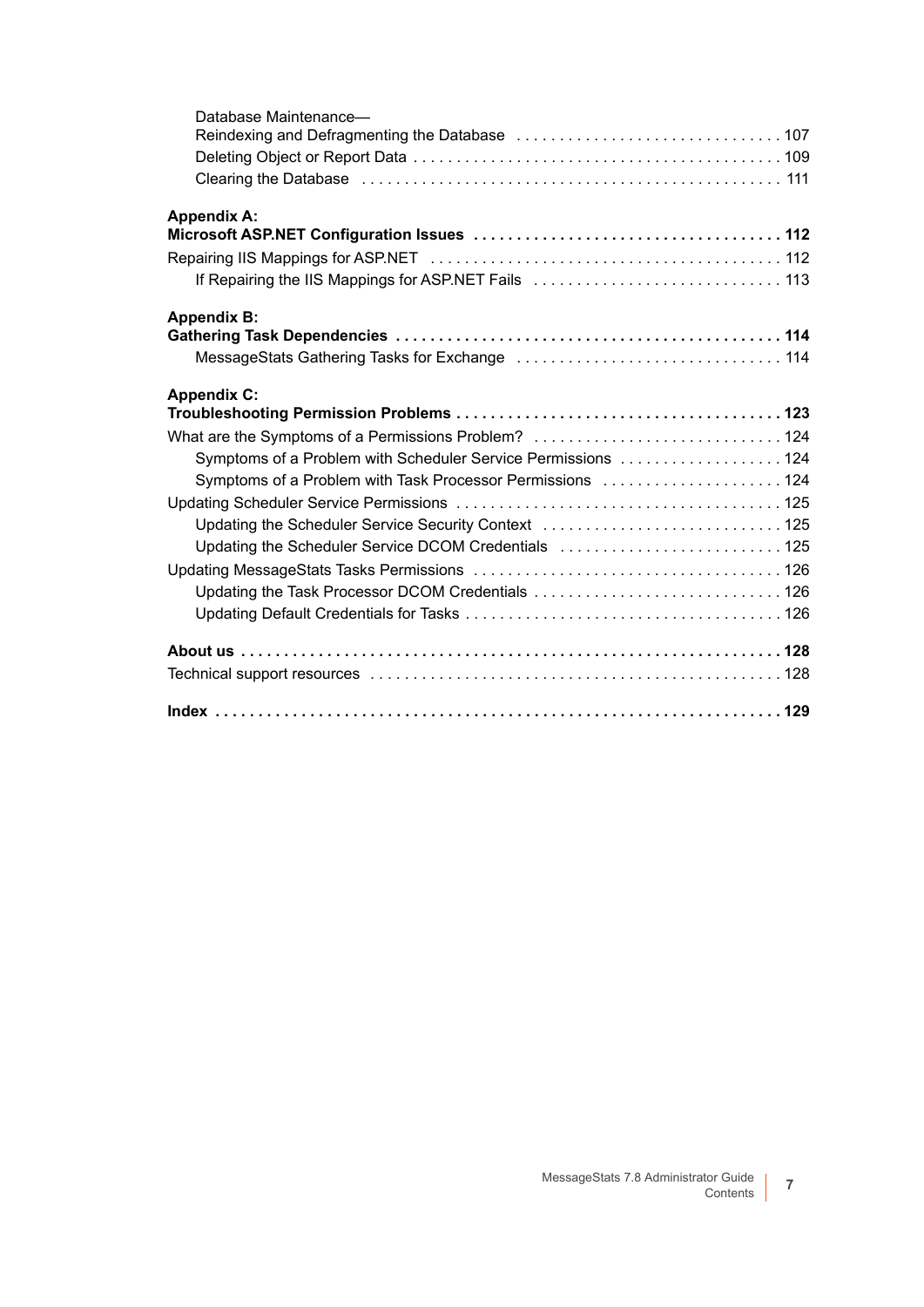# **Introducing MessageStats**

- <span id="page-7-0"></span>**•** [What is MessageStats?](#page-7-1)
- **•** [The MessageStats Components](#page-8-0)
- **•** [MessageStats Process Overview](#page-8-1)
- **•** [Example: Creating an Initial Task for an Exchange Environment](#page-10-2)

## <span id="page-7-1"></span>**What is MessageStats?**

Quest MessageStats provides comprehensive reporting and analysis for key messaging platforms such as Microsoft Exchange, Lotus and IBM Notes, and Microsoft Lync and Skype for Business services.

MessageStats reporting offers critical metrics for messaging resource usage. Detailed information for examining mail activity and mail flow allows you to track capacity and improper usage.

Reports provide graphs for highlighting trends and exceptions, offer export options to many file formats, and support scheduled report distribution. A flexible web-based reporting engine allows you to view and to package the information in many different ways.

### <span id="page-7-2"></span>**Minimizes Impact on Network Performance**

To gather information from wide-ranging messaging platforms, MessageStats provides a dynamic task-based gathering engine so that the collection of information can be intelligently scheduled, minimizing the impact to the messaging platform and corporate network.

In addition, you can horizontally scale out the gathering processors so that MessageStats can gather efficiently from remote messaging environments.

An intelligent multiprocessor approach ensures that large volumes of data can be copied quickly and reliably. This approach ensures that reports are available and current. You can configure MessageStats in a touchless manner that requires no agents on your communications servers.

#### **Flexible Reporting Options**

MessageStats provides a flexible web-based reporting engine that allows all interested individuals to view messaging information. You can view all reports by accessing the web site directly, by signing up for automated subscriptions that can be sent to any email address, or by exporting to a file, using one of several supported formats.

**8**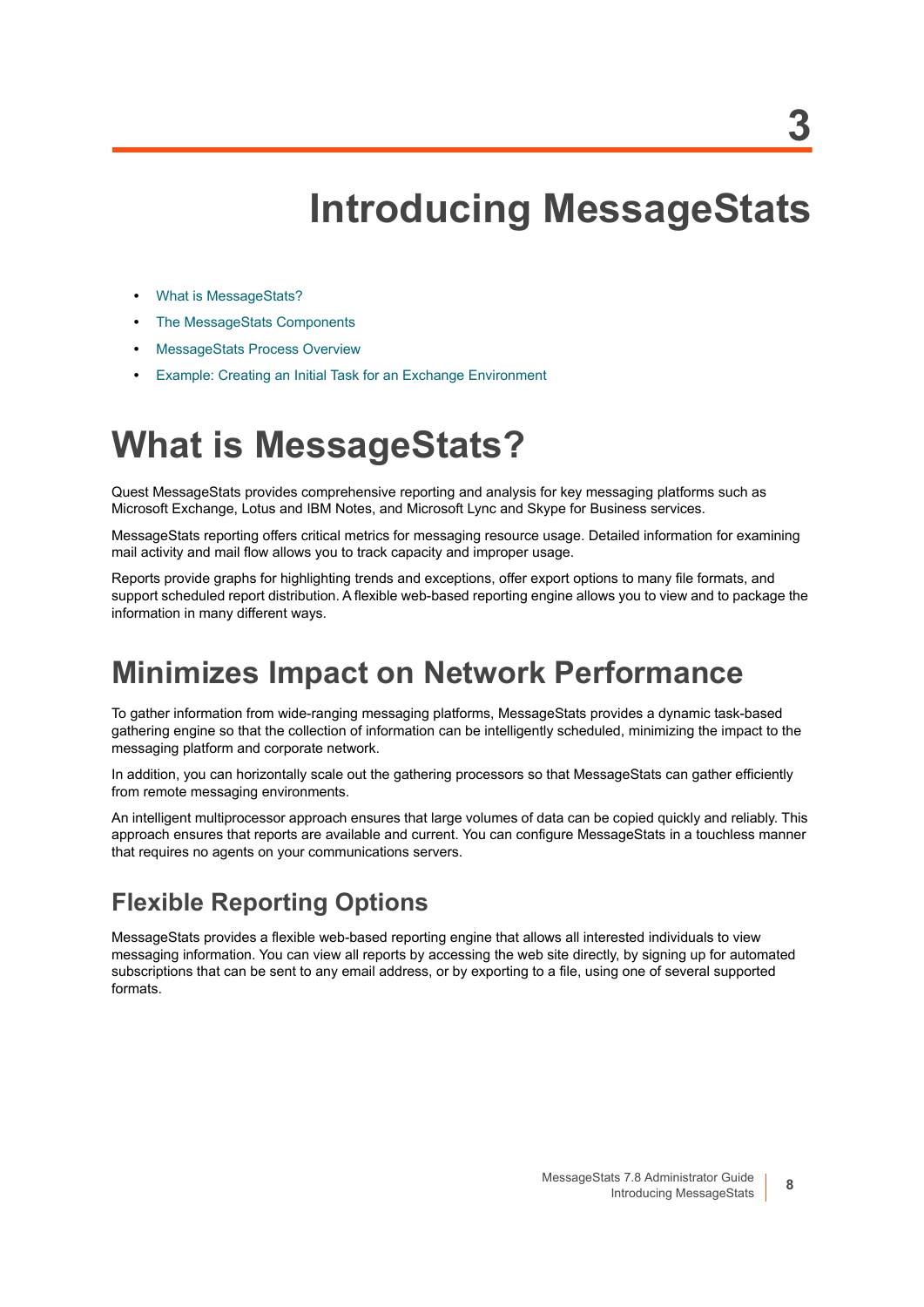## <span id="page-8-0"></span>**The MessageStats Components**

MessageStats is comprised of the following components, which perform different functions:

- **•** [MessageStats Server](#page-8-2)
- **•** [MessageStats Database](#page-8-3)
- **•** [MessageStats Reports](#page-8-4)

### <span id="page-8-2"></span>**MessageStats Server**

The MessageStats Server consists of the following components:

- **•** a Microsoft Management Console (MMC) client console
- **•** a scheduler service (MessageStats Scheduler Service)
- **•** task processors (Task Execution Servers)

#### **MessageStats Console**

The MessageStats Console is a Microsoft Management Console (MMC) snap-in that is used to administer MessageStats. You can create and schedule gathering tasks, and review gathering progress.

#### **MessageStats Scheduler Service**

The MessageStats Scheduler Service coordinates the gatherings performed by the MessageStats Task Execution Servers. There can only be one MessageStats Scheduler Service per MessageStats database.

#### **Task Execution Servers**

MessageStats task processors collect and process messaging information from messaging environments such as Microsoft Exchange.

The computer on which the processors are installed is called the Task Execution Server. You can install task processors on the same server as the MessageStats Scheduler Service and MMC console. You can also install task processors on a separate computer.

#### <span id="page-8-3"></span>**MessageStats Database**

MessageStats stores the information in a centralized SQL database, which provides the content for web-based reports.

#### <span id="page-8-4"></span>**MessageStats Reports**

MessageStats Reports provide summary and detailed information that includes critical metrics for resource usage, capacity, storage use, quotas, delivery times, distribution groups, public folders, and migration preparedness.

# <span id="page-8-5"></span><span id="page-8-1"></span>**MessageStats Process Overview**

To start using MessageStats, you typically perform the following steps:

- 1 Connect to the Exchange environment from which you want to gather information.
- 2 Create and run a Default Gathering task to gather basic information about the messaging environment.

The gathered information is stored in the MessageStats SQL database.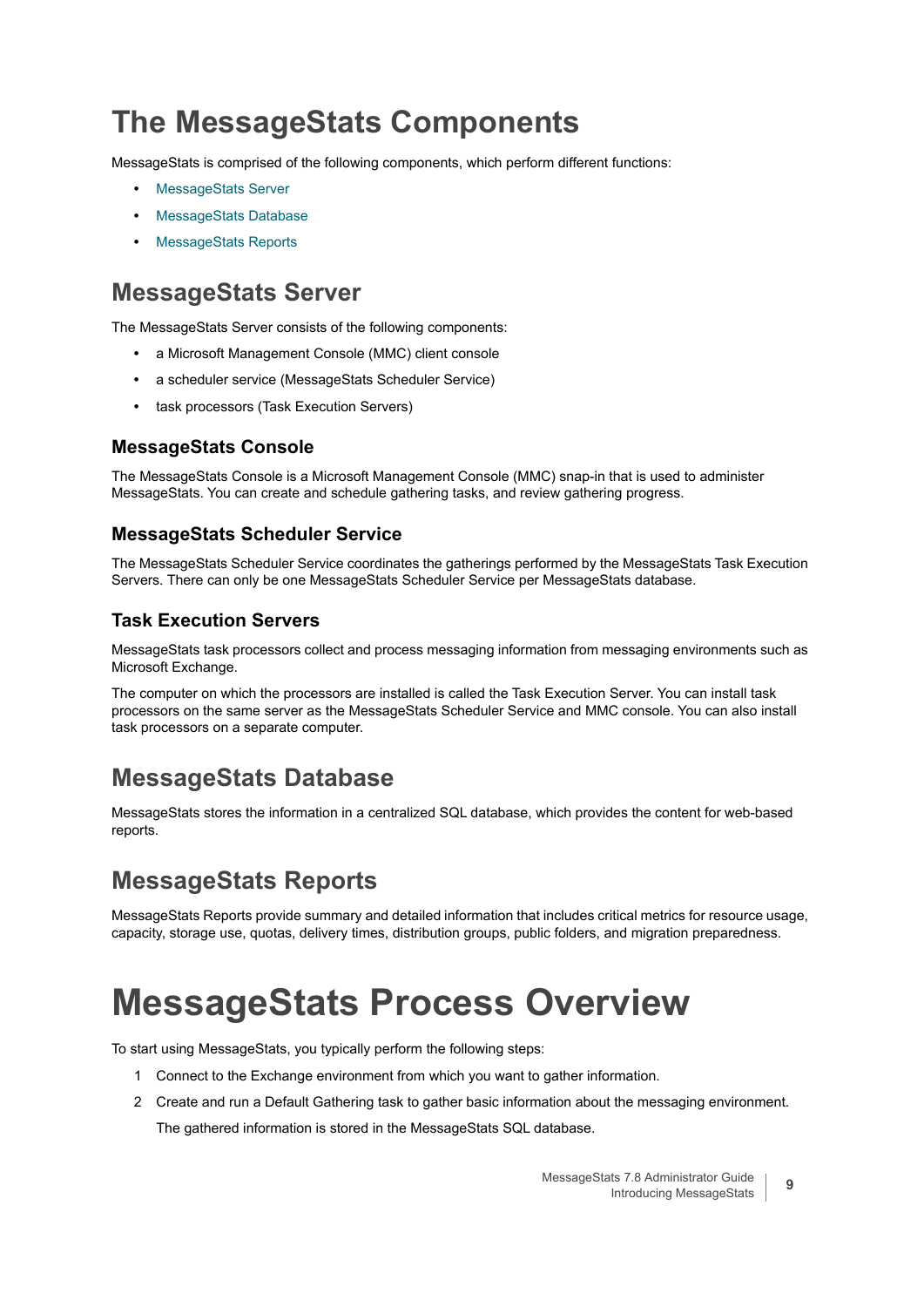- 3 View the data in the reports on the MessageStats Reports web server.
- 4 Schedule a recurring instance of the Default Gathering task.
- 5 Create and schedule additional tasks to gather additional information not collected by the default gathering task, such as public folder information or content details for specific mailboxes.
- 6 Set up and schedule report subscriptions for the reports that you want to email or publish on a regular basis.
- 7 Create custom reports as needed.

## <span id="page-9-0"></span>**1. Connecting to the Messaging Environment**

You create a connection to the messaging environment from which you want to gather data. For more information see [Creating a Connection to Exchange on page 25](#page-24-3).

## <span id="page-9-1"></span>**2. Create and Run a Default Gathering Task**

You create an initial gathering task, using the Create Task wizard and the defined task templates. Usually you create a task using the Default Gathering template to gather core messaging information. For more information, see [About the Exchange Default Gathering Task on page 36](#page-35-3).

Before you gather information from Exchange, ensure that the server from which you want to gather data is configured correctly. For information about Exchange-specific prerequisites and configuration, see the *MessageStats Quick Start Guide*.

#### **Gathered Information is Stored in the MessageStats Database**

The task processors store the collected data in the MessageStats database, which is hosted on a SQL Server:

- **•** For evaluation and test purposes, SQL Server Express can be used.
- **•** For production implementations, full SQL Server must be used.

For more information about minimum requirements and rights and permissions needed for the database, see the *MessageStats Quick Start Guide.*

## <span id="page-9-2"></span>**3. View Data in the Reports**

When you have completed an initial gathering, you can view reports based on the gathered information using the web-based reporting component called MessageStats Reports.

MessageStats Reports provides a collection of preconfigured reports that let you to view data across multiple levels of your communications environment. You can change relevant report parameters immediately using Quick Filters or use the Report Wizard to create customized reports based on any data available in your MessageStats database.

For information about MessageStats Reports, see the *MessageStats Reports User Guide*.

## <span id="page-9-3"></span>**4. Create Additional Gathering Tasks**

Create, using different task templates, additional tasks to gather information not collected by the default gathering task. Schedule the tasks to run at recurring intervals. For more information, see [Extending Gathering Tasks on](#page-43-3)  [page 44](#page-43-3).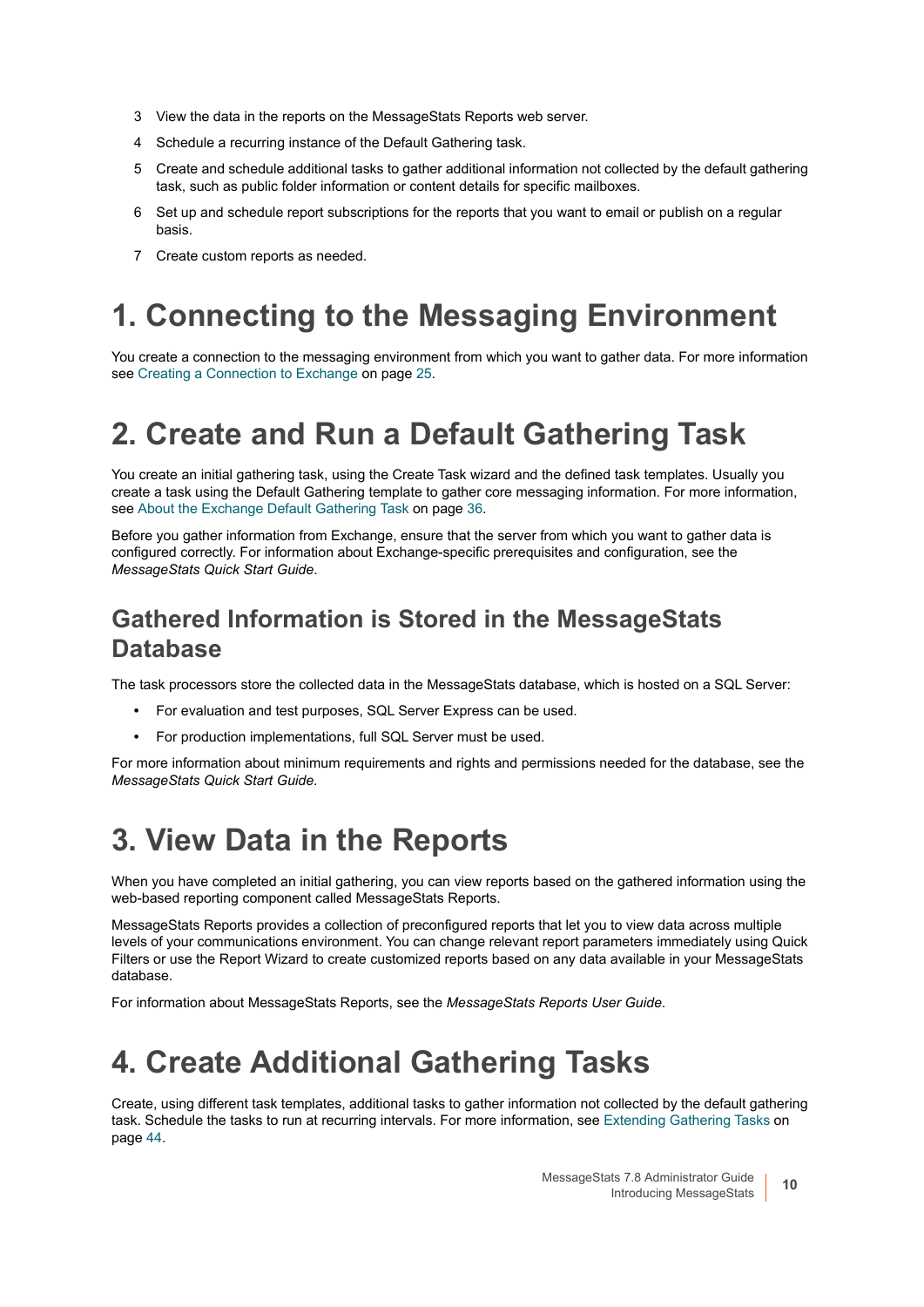## <span id="page-10-0"></span>**5. Create Report Subscriptions**

You can create and schedule report subscriptions. Report subscriptions can embed a link to a report location in an email message, embed the report in an email, or send a message with an attachment that contains the report. Subscriptions can also automatically publish a report to a file share, to an FTP site, or to a web site.

## <span id="page-10-1"></span>**6. Create Custom Reports**

You can create custom reports using the Web Report Wizard. You can build your own reports based on existing data sources. You can select fields, filters, format, grouping, and sorting options. Custom reports can be edited, depending on your security permissions within MessageStats Reports. For information about creating custom reports, see the MessageStats Reports User Guide.

# <span id="page-10-2"></span>**Example: Creating an Initial Task for an Exchange Environment**

For example, for a Microsoft Exchange environment, you would do the following steps to perform your first successful gathering:

#### **Table 1. Example of initial workflow.**

| <b>Step</b>                            | <b>Description</b> |                                                                                                                                                                                                                                                                    |  |  |  |  |
|----------------------------------------|--------------------|--------------------------------------------------------------------------------------------------------------------------------------------------------------------------------------------------------------------------------------------------------------------|--|--|--|--|
| Connect to an<br>Organization          | 1.                 | Select the Exchange Organizations node in the treeview, right-click and<br>select Connect.                                                                                                                                                                         |  |  |  |  |
|                                        |                    | 2 Select all the types of Exchange mailbox servers that are in the<br>organization.                                                                                                                                                                                |  |  |  |  |
|                                        |                    | 3 Specify the server needed to connect to the organization.                                                                                                                                                                                                        |  |  |  |  |
|                                        |                    | NOTE: For Exchange 2010 and Exchange 2013, the server must be a Client<br>Access Server (CAS) and you must also specify a mailbox to which the task<br>credentials have full access. For Exchange 2016 or Exchange 2019, the server<br>must have the Mailbox role. |  |  |  |  |
|                                        |                    | NOTE: For Exchange 2013, the CAS server must have an SSL certificate on it<br>that is trusted by the Task Execution Server.                                                                                                                                        |  |  |  |  |
| Create an Initial Task                 | 1.                 | Expand the Exchange Organizations node.                                                                                                                                                                                                                            |  |  |  |  |
|                                        | $\mathbf{2}$       | Right-click the Exchange organization and select Create Task.                                                                                                                                                                                                      |  |  |  |  |
|                                        | 3                  | You should carefully consider the volume of information being gathered in<br>large Exchange organizations when you create your initial task.                                                                                                                       |  |  |  |  |
|                                        |                    | 4 Select Default Gathering from the list, enter a name for the task, and click<br>Next.                                                                                                                                                                            |  |  |  |  |
|                                        | 5                  | Step through the Task Creation Wizard, clicking <b>Next</b> at each page.                                                                                                                                                                                          |  |  |  |  |
|                                        |                    | 6 View the gathering progress by expanding the Tasks node and browsing<br>to the task you named in step 3.                                                                                                                                                         |  |  |  |  |
| View reports based on<br>the gathering | 1.                 | Select the MessageStats Reports node in the treeview or Programs  <br>Dell   MessageStats   MessageStats Reports from the Start menu.                                                                                                                              |  |  |  |  |
|                                        |                    | 2 Select the report you want to view.                                                                                                                                                                                                                              |  |  |  |  |
|                                        | Guide.             | NOTE: For information about reports, please see the MessageStats Reports User                                                                                                                                                                                      |  |  |  |  |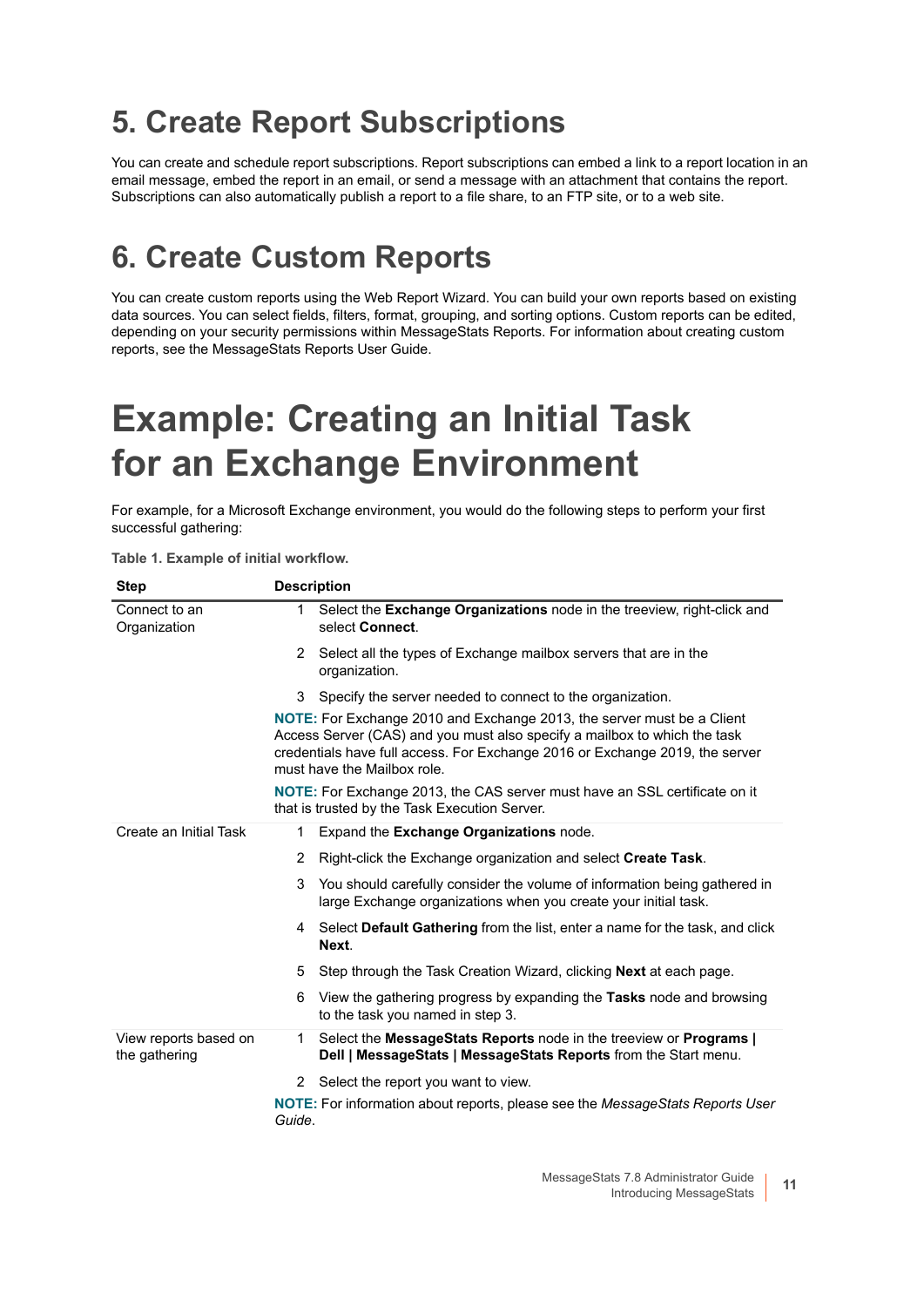# <span id="page-11-0"></span>**MessageStats Information Sources**

- **•** [How Does MessageStats Gather Information?](#page-11-1)
- **•** [Gathering Microsoft Exchange Data](#page-11-2)
- **•** [Storing Data in the Database](#page-14-0)
- **•** [Reporting on Data](#page-14-1)
- **•** [Where to Go from Here](#page-14-2)

# <span id="page-11-1"></span>**How Does MessageStats Gather Information?**

MessageStats collects information about your messaging environment and email usage through a *gathering task*. You can create different types of gathering tasks using the templates that are available in the Create Task wizard.

First, you create a connection to the environment from which you want to gather data. For more information see [Creating a Connection to Exchange on page 25](#page-24-3).

Before you gather information from Exchange, ensure that the server from which you want to gather data is configured correctly. For information about Exchange-specific prerequisites and configuration, see the *MessageStats Quick Start Guide*.

For more information about the typical steps in collecting and viewing information in MessageStats, see [MessageStats Process Overview on page 9](#page-8-5).

## <span id="page-11-2"></span>**Gathering Microsoft Exchange Data**

For Microsoft Exchange, MessageStats gathers two types of Exchange information:

**Table 1. Sources from which MessageStats gathers data.**

| Type          | <b>Description</b>                                                                                                       |
|---------------|--------------------------------------------------------------------------------------------------------------------------|
| Tracking logs | Log files generated by Microsoft Exchange that track message-related events<br>occurring on or between Exchange servers. |
|               | For more information, see Gathering Exchange Tracking Logs on page 13.                                                   |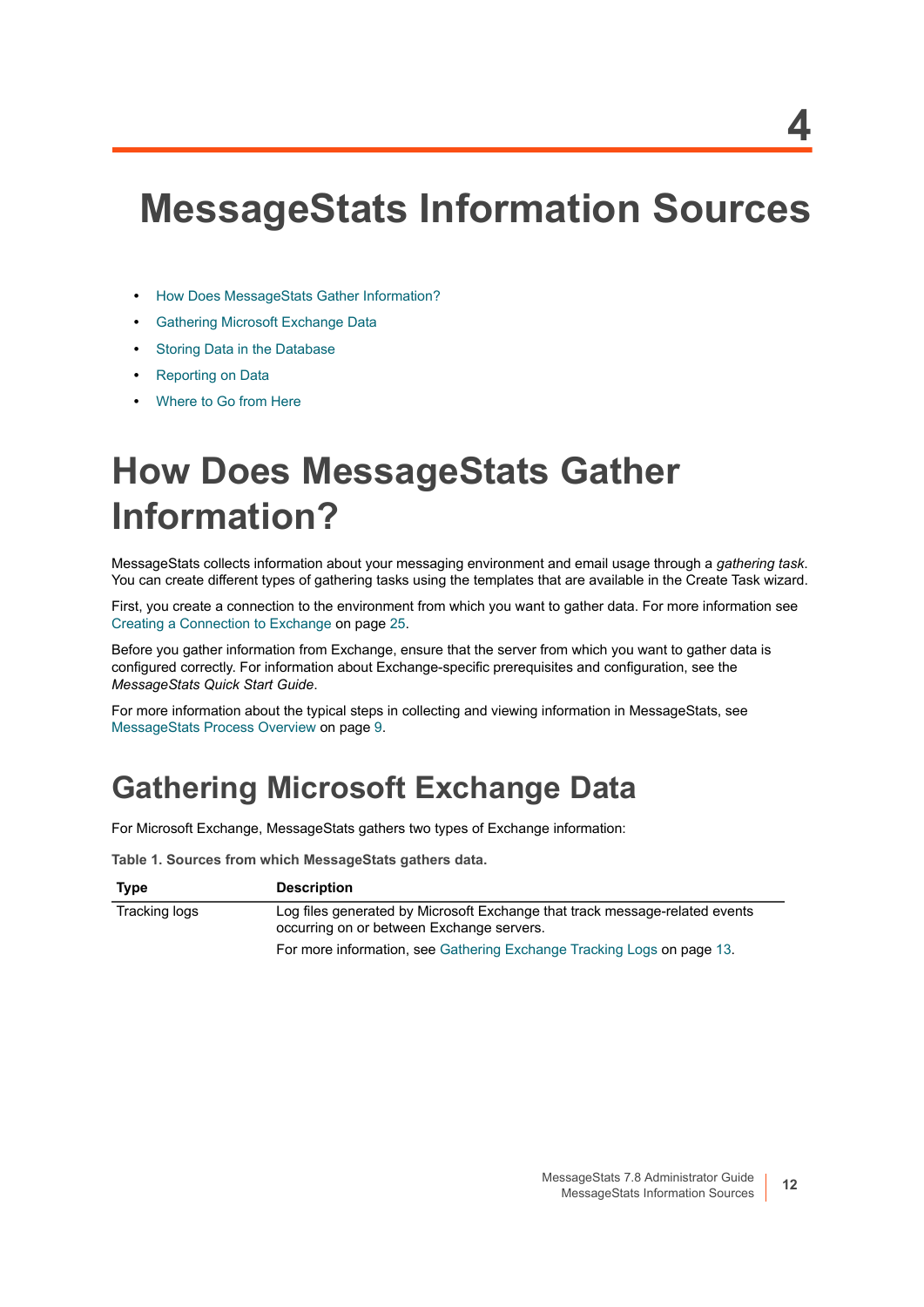**Table 1. Sources from which MessageStats gathers data.**

| <b>Type</b>             | <b>Description</b>                                                                                |  |  |
|-------------------------|---------------------------------------------------------------------------------------------------|--|--|
| <b>Exchange Objects</b> | Exchange objects that are provided by an Exchange server. These objects include<br>the following: |  |  |
|                         | Mailboxes and user information                                                                    |  |  |
|                         | Mail-enabled groups in Active Directory                                                           |  |  |
|                         | Simple Mail Transfer Protocol (SMTP) domains and address templates for<br><b>SMTP</b>             |  |  |
|                         | SMTP namespaces<br>$\bullet$                                                                      |  |  |
|                         | Public folders                                                                                    |  |  |
|                         | Mail contacts                                                                                     |  |  |
|                         | Content and attachments for mailboxes                                                             |  |  |
|                         | Content and attachments for public folders                                                        |  |  |
|                         | For more information, see Sources of Exchange Object Information on page 14.                      |  |  |

The information processed from the tracking logs and Exchange objects provides data about the flow and volume of email over user-defined periods.

During a gathering, MessageStats copies and processes tracking logs and enumerates Exchange objects, including the following:

- **•** mailboxes and user information
- **•** distribution groups
- **•** Simple Mail Transfer Protocol (SMTP) domains
- **•** address templates for SMTP
- **•** SMTP internal namespaces
- **•** public folders
- **•** mail contacts

## <span id="page-12-0"></span>**Gathering Exchange Tracking Logs**

Microsoft Exchange creates tracking log files to record all mail activity and usage. Each day, beginning at midnight UTC (Coordinated Universal Time), every inbound and outbound message for an Exchange server creates an entry (called an event) in an Exchange server's tracking log. Each routing step from message submission to delivery to a local mailbox or external gateway is recorded as a separate event.

Typically, after 24 hours Microsoft Exchange closes the current log and opens a new log for the next day. The closed log is available for MessageStats to gather and process. When you schedule gatherings, consider that daily tracking logs are closed by default at midnight UTC each day.

During a gathering task, MessageStats determines which tracking logs must be gathered. MessageStats gathers the most recently closed tracking log on the Exchange servers, and any tracking log information that was not previously gathered. MessageStats automatically selects the tracking logs that have not yet been gathered.

**TIP:** MessageStats gathers logs from Hub and Edge Transport servers. The tracking logs on Mailbox servers ÷ do not include all the information that is needed for reports. If your MessageStats gatherings are not processing any files, check to ensure that the tracking log path has been shared. You must manually share the tracking log folder.

When MessageStats gathers tracking logs, it searches for both compressed and uncompressed application logs in four locations: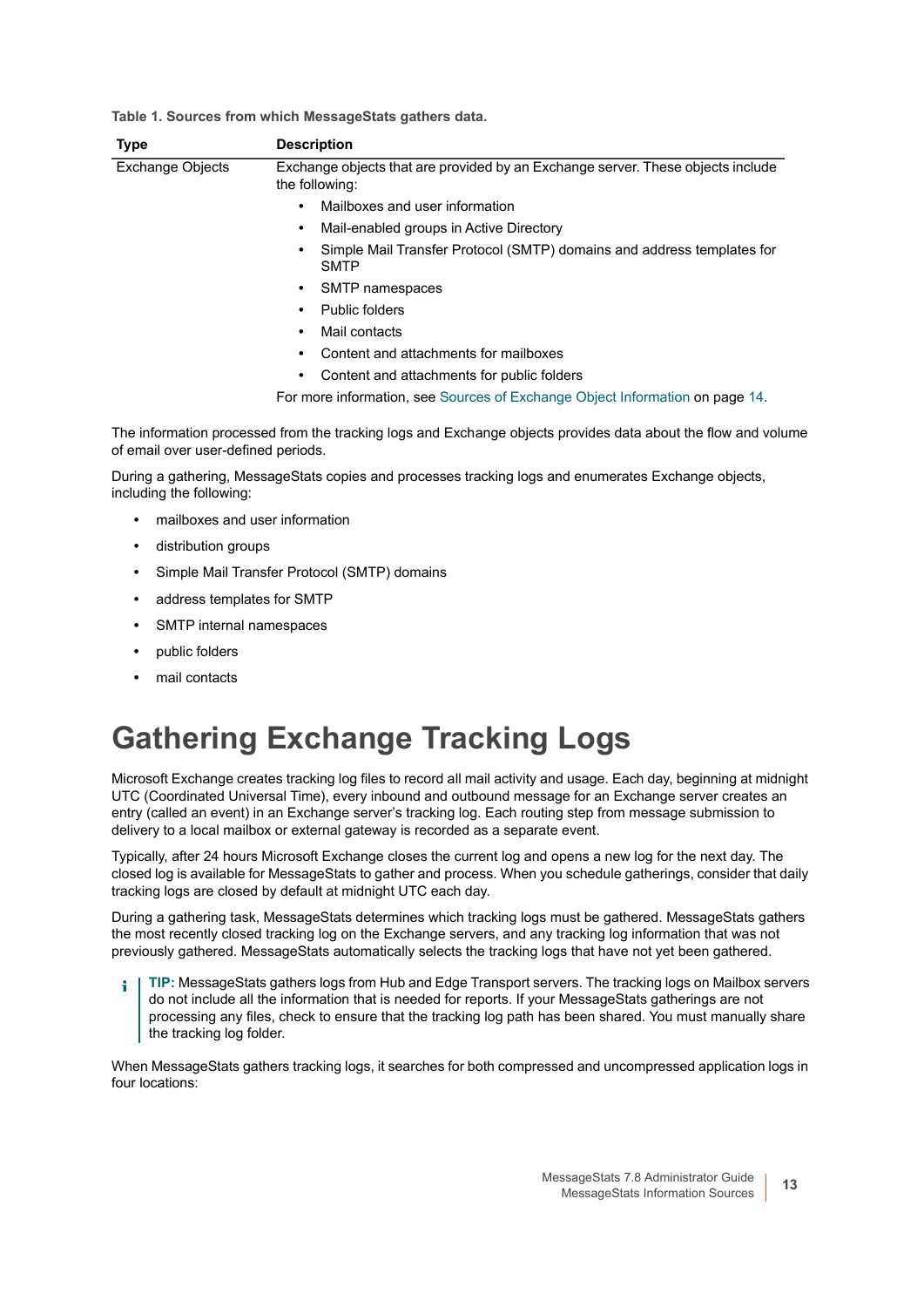**Table 2. Possible locations of the Exchange message tracking log.**

| Location                        | <b>Description</b>                                                                                                                                                                                         |
|---------------------------------|------------------------------------------------------------------------------------------------------------------------------------------------------------------------------------------------------------|
| Tracking log share for a server | This is the default location of the Microsoft Exchange tracking logs.                                                                                                                                      |
|                                 | If your Microsoft Exchange implementation does not use the default<br>location, you can indicate the alternative path on the Tracking Logs tab of<br>the Exchange Server Properties dialog box.            |
|                                 | For information about this log share, see Setting an Exchange Server to<br>Archive Tracking Logs on page 87.                                                                                               |
| Archive log share for a server  | This is the location of the Microsoft Exchange archived tracking logs.<br>Microsoft Exchange retains 7 days of tracking logs and purges all tracking<br>logs older than 7 days to this location.           |
|                                 | For information about this archive log path, see Setting an Exchange<br>Server to Archive Tracking Logs on page 87.                                                                                        |
| Database share                  | This share indicates an alternate path for your Exchange database.<br>Normally, MessageStats checks for Microsoft Exchange Server registry<br>settings for the location of the Exchange Database location. |
| System-wide archive log path    | This is the centralized location where you have manually moved or<br>replicated archived tracking logs from one or more Microsoft Exchange<br>servers.                                                     |
|                                 | For information about this log path, see Selecting a Tracking Log Archive<br>Location on page 67.                                                                                                          |

MessageStats analyzes and processes the events from each tracking log and stores the appropriate information in the MessageStats database.

In addition, MessageStats allows you to gather tracking logs from an archive on the local server or a system-wide archive location. Archived tracking logs are usually older than seven days and can be gathered by creating a task with the appropriate date range to include the missing logs.

Lastly, MessageStats allows you to revisit a previously gathered tracking log to gather deleted information or additional audit information.

## <span id="page-13-0"></span>**Sources of Exchange Object Information**

Exchange object information does not come from the tracking logs. The information is available from the following locations:

- **•** Microsoft Exchange for information including mailboxes and user information, distribution groups, SMTP domains, SMTP namespaces, public folders, and mail contacts
- **•** Active Directory for information including mailboxes and user information, mail-enabled groups, SMTP domains, SMTP namespaces, public folders, and mail contacts
- **•** The File System for store and volume sizes
- **•** PerfMon counters for server availability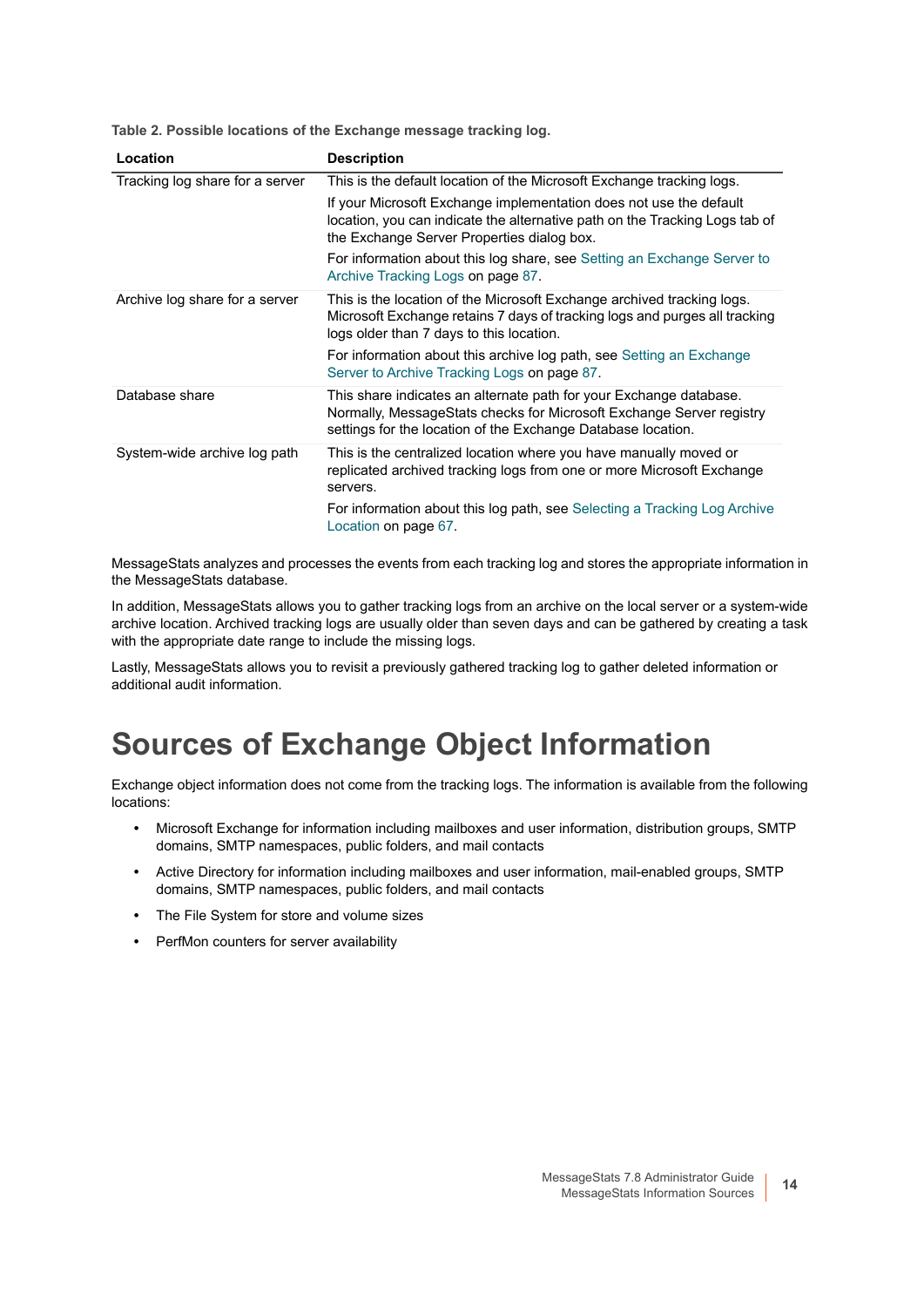# <span id="page-14-0"></span>**Storing Data in the Database**

You can use one of two database server implementations to store tracking log and Exchange object data:

- **•** For evaluation and test purposes, you can use SQL Server Express.
- **•** For production implementations, use full SQL Server.

You can also use a distributed database implementation. For information about distributed database implementations, contact Quest Support or Quest Professional Services.

# <span id="page-14-1"></span>**Reporting on Data**

When you have completed an initial gathering, you can view reports based on the gathered information using the web-based reporting component called MessageStats Reports.

MessageStats Reports provides a collection of preconfigured reports that let you view data across multiple levels of an Exchange organization. You can change relevant report parameters immediately using Quick Filters or use the Report Wizard to create customized reports based on any data available in your MessageStats database.

To access MessageStats Reports from the console, perform the following actions:

- **•** Select the **MessageStats Reports** node of the MessageStats treeview.
- **•** Launch the web site where MessageStats Reports resides using Internet Explorer or another browser.

For more information about accessing the MessageStats Reports, see [Using the MessageStats Reports Console](#page-97-3) [on page 98.](#page-97-3) For detailed information about viewing reports, using filters to select content for reports, setting up subscriptions for reports, and creating custom reports and custom graphs, see the *MessageStats Reports User Guide.*

## <span id="page-14-2"></span>**Where to Go from Here**

For information about using the console interface, see [Using the Console Interface on page 16](#page-15-3).

To add gatherings, see [Default Gatherings on page 36](#page-35-4) or [Beyond the Default Gathering on page 44.](#page-43-4)

To review gathering task descriptions and dependencies, see [Appendix B: Gathering Task Dependencies on page](#page-113-2)  [114](#page-113-2).

To view reports based on your gatherings, and to create custom reports, see the *MessageStats Reports User Guide*.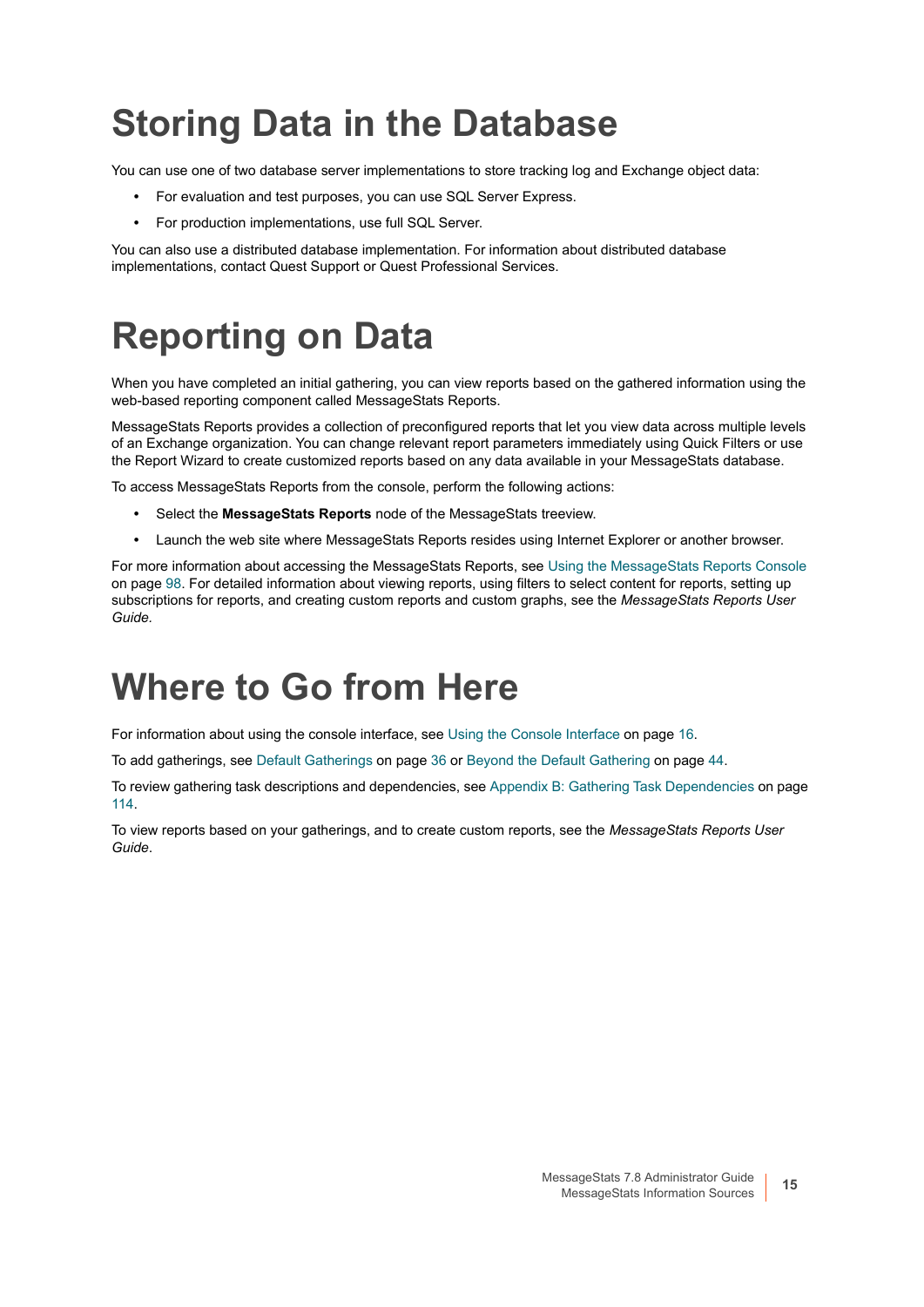# <span id="page-15-3"></span>**Using the Console Interface**

- <span id="page-15-0"></span>**•** [Introducing the MessageStats Console](#page-15-1)
- **•** [MessageStats Node](#page-15-2)
- **•** [MessageStats Server Node](#page-16-0)
- **•** [Database Management Node](#page-17-0)
- **•** [Exchange Organizations Node](#page-17-1)
- **•** [MessageStats Reports Node](#page-18-0)
- **•** [Support Node](#page-18-1)
- **•** [Regions Node](#page-18-2)
- **[Task Execution Servers Node](#page-19-2)**
- **•** [Tasks Node](#page-20-0)
- **•** [Where to Go from Here](#page-23-0)

# <span id="page-15-1"></span>**Introducing the MessageStats Console**

This section contains information about the MessageStats console. Like all MMC consoles, the MessageStats console consists of a window divided into two panes:

- **•** The left pane displays the console tree. The console tree is a hierarchical structure that shows the items (nodes) that are available in a console. These items can include folders, snap-ins, controls, Web pages, and other tools.
- **•** The right pane contains the details pane. The details pane shows information and functions that pertain to items in the console tree.

For specific information about MMC, please see the online help provided by Microsoft.

# <span id="page-15-2"></span>**MessageStats Node**

By default, the MessageStats folder is expanded to show the MessageStats node. This node contains the MessageStats Server that hosts MessageStats Scheduler Service and the task processors (Task Execution Server) used to gather Exchange tracking logs and statistics.

If you right-click the MessageStats node, the following options are available:

**Table 1. MessageStats node menu options.**

| <b>Menu Option</b> | <b>Description</b>                                                                                            |
|--------------------|---------------------------------------------------------------------------------------------------------------|
| About              | Provides version and copyright information about the product.                                                 |
| Connect            | Opens the Connect to MessageStats dialog box, allowing you to connect to<br>one or more MessageStats Servers. |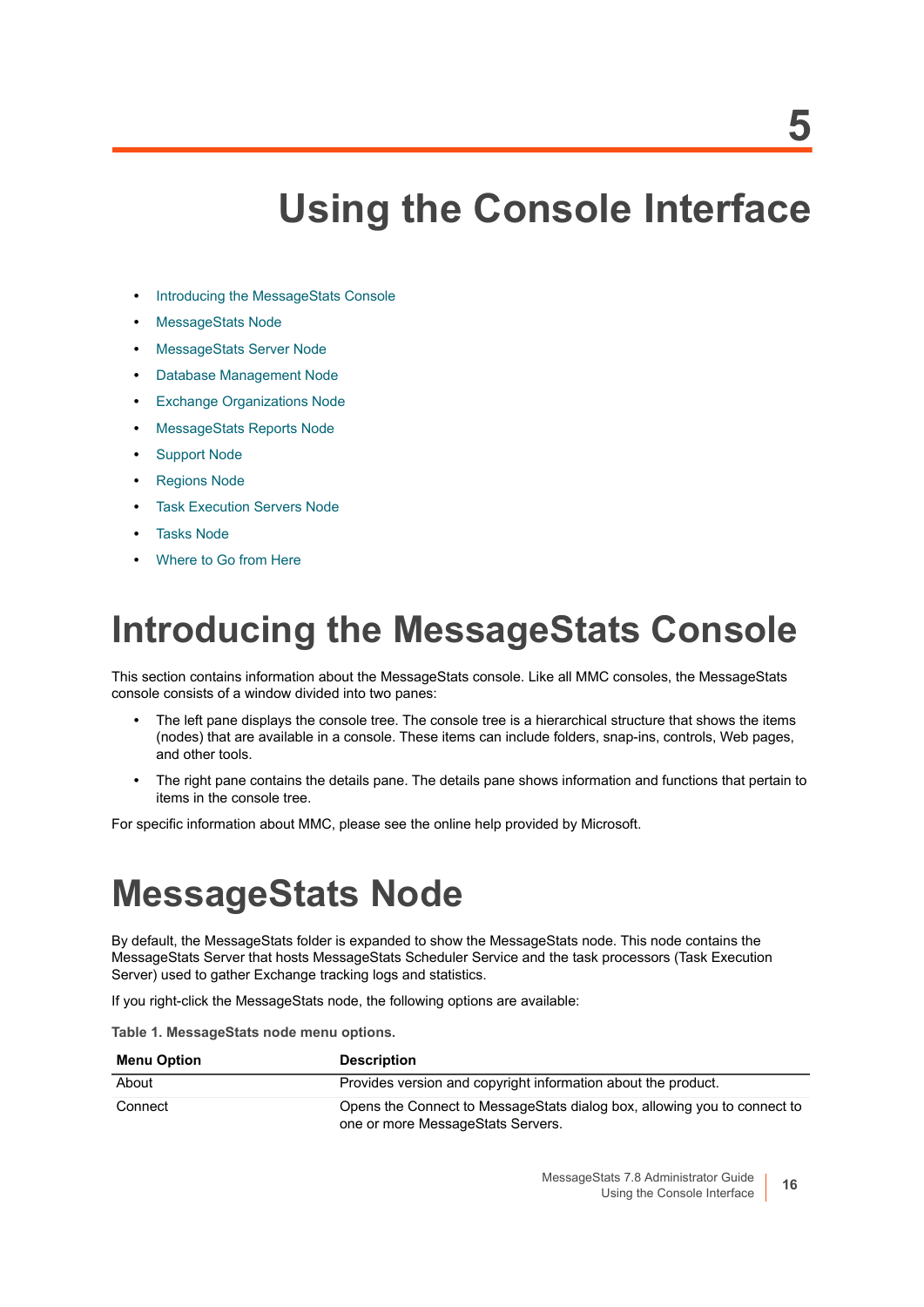**Table 1. MessageStats node menu options.**

| <b>Menu Option</b> | <b>Description</b>                                                                                                               |
|--------------------|----------------------------------------------------------------------------------------------------------------------------------|
| Refresh            | Allows you to refresh the MessageStats view. Refresh the view if you add<br>new Exchange objects, regions, or tasks to the tree. |
| Help               | Opens the online help. The MessageStats online help and the MMC online<br>help are available from the same system.               |

## <span id="page-16-0"></span>**MessageStats Server Node**

When you start MessageStats, you should see a MessageStats Server under the MessageStats node. The MessageStats Server is the server on which the MessageStats Scheduler Service was installed. If no server name appears, you must connect to the MessageStats Server manually.

#### *To connect to a MessageStats Server*

- 1 Right-click the **MessageStats** node and select **Connect**.
- 2 Enter the name of the server on which the MessageStats scheduler service is installed.
- 3 Click **Connect**.

The MessageStats Server is the server on which the MessageStats scheduler service is installed. The console is usually installed on the same server.

- **•** The server under the MessageStats node is the MessageStats server. This is the server that hosts the scheduler service.
- **•** Task execution servers are computers that host the task processors.
- **•** The MessageStats scheduler server and the task execution server can be installed on the same computer.

If you click on the MessageStats Server, the right pane displays information about how to get started.

### <span id="page-16-1"></span>**MessageStats Server Menu Options**

If you right-click a MessageStats Server, the following options are available:

|  | Table 2. MessageStats server menu options. |  |  |  |
|--|--------------------------------------------|--|--|--|
|--|--------------------------------------------|--|--|--|

| <b>Menu Option</b>      | <b>Description</b>                                                                                                                                                                                                         |
|-------------------------|----------------------------------------------------------------------------------------------------------------------------------------------------------------------------------------------------------------------------|
| <b>Disconnect</b>       | Allows you to disconnect the selected Message Stats server instance from<br>the view.                                                                                                                                      |
| <b>Gathering Status</b> | Opens the MessageStats Gathering Status report in MessageStats Reports.                                                                                                                                                    |
| License                 | Opens a dialog box through which you can license MessageStats. After<br>MessageStats is licensed, this option is called License Information. You can<br>use the License Information option to view or update your license. |
| <b>Contact Support</b>  | Provides the contact information for you to contact Support.                                                                                                                                                               |
| Refresh                 | Allows you to refresh the MessageStats navigation treeview.                                                                                                                                                                |
| Properties              | Opens the Server Properties dialog box. For more information, see<br>Configuring the Message Stats Server on page 60.                                                                                                      |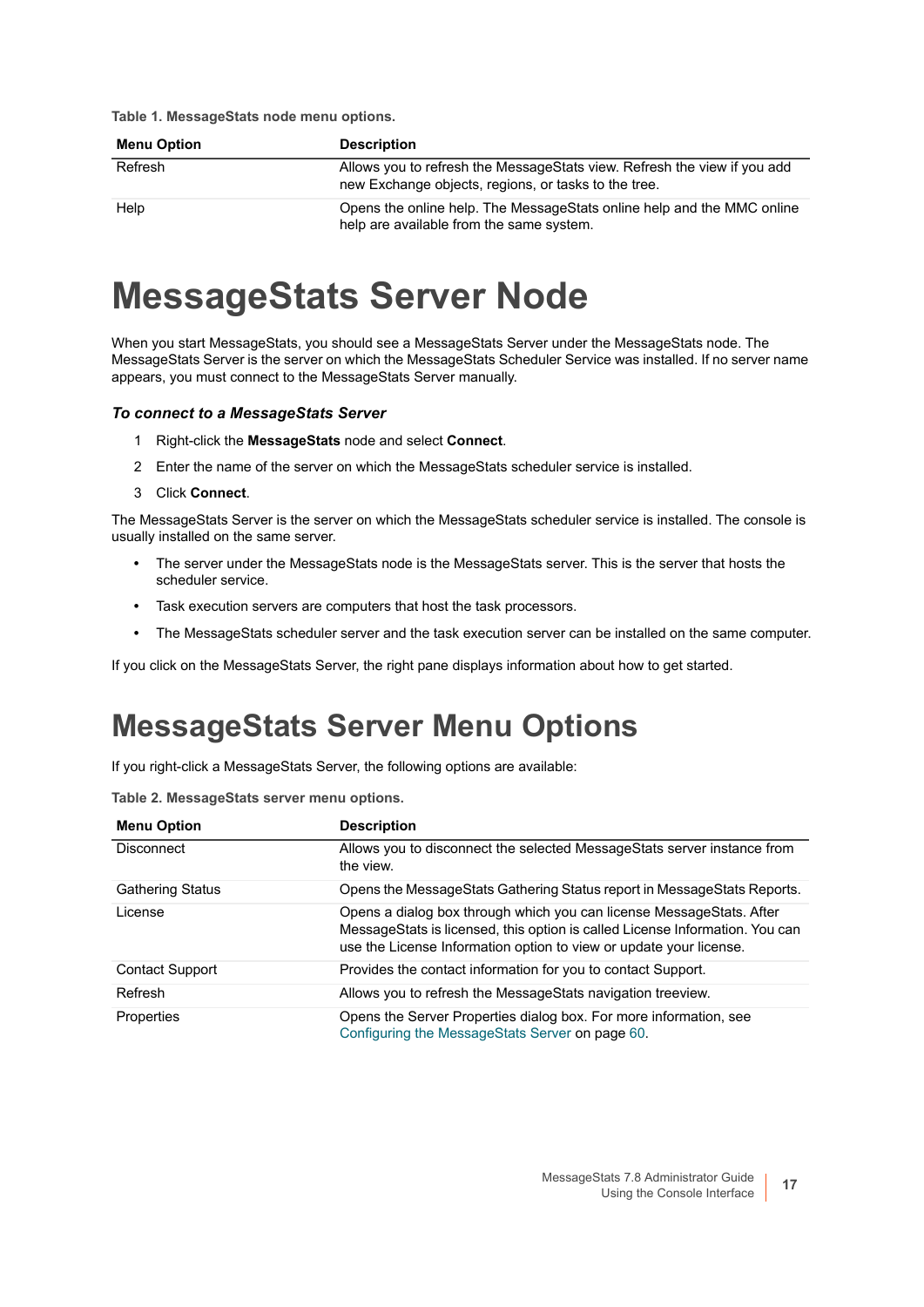# <span id="page-17-0"></span>**Database Management Node**

The MessageStats Database stores the information that is used by MessageStats Reports. When the database is properly tuned, information can be efficiently stored, and MessageStats Reports can quickly access the required data.



Over time, the MessageStats Database grows and the database server can become strained. However, it is critical that the database retain enough data for any historical reporting needs that might arise.

It is recommended that you follow the Microsoft Best Practices for backing up data and archiving historical data. To help you manage your database, MessageStats provides Database Management functionality. You can selectively delete obsolete data and tune the database to provide optimal performance.

For information about Database Management, please see [Database Management on page 104](#page-103-3).

# <span id="page-17-1"></span>**Exchange Organizations Node**

Before you can gather information for MessageStats reports, you must establish a connection to the Exchange messaging environment.

The Exchange Organizations node lists the Exchange organizations to which MessageStats is connected. When you expand the Exchange Organizations node, the Exchange organizations appear as child nodes. The right pane lists the connected Exchange organizations and the server that is the access point to the organization.

When you right-click the Exchange Organizations node, the following MessageStats options are available:

**Table 3. Exchange organizations node menu options.**

| <b>Menu Option</b> | <b>Description</b>                                                                                                   |
|--------------------|----------------------------------------------------------------------------------------------------------------------|
| Connect            | Used to connect to the Exchange organizations from which you want to gather<br>data.                                 |
|                    | For details about connecting to the Exchange organization, see Connecting to<br>an Exchange Organization on page 25. |
| Refresh            | Refresh the MessageStats navigation tree.                                                                            |
| Help               | Opens the online help. The Message Stats online help and the MMC online<br>help are available from the same system.  |

## <span id="page-17-2"></span>**Servers Node**

This node contains a list of all servers in the Exchange organization. When you right-click a server, the following MessageStats options are available:

**Table 4. Servers node menu options.**

| <b>Menu Option</b> | <b>Description</b>                                                                                                                                              |
|--------------------|-----------------------------------------------------------------------------------------------------------------------------------------------------------------|
| Create Task        | Starts the Create Task Wizard. For information about creating Tasks, see<br>About the Create Task Wizard on page 30.                                            |
| Add to Task        | Prompts you to select the task to which you want to add the server. For<br>information about adding Exchange objects to tasks, see Editing Tasks on<br>page 35. |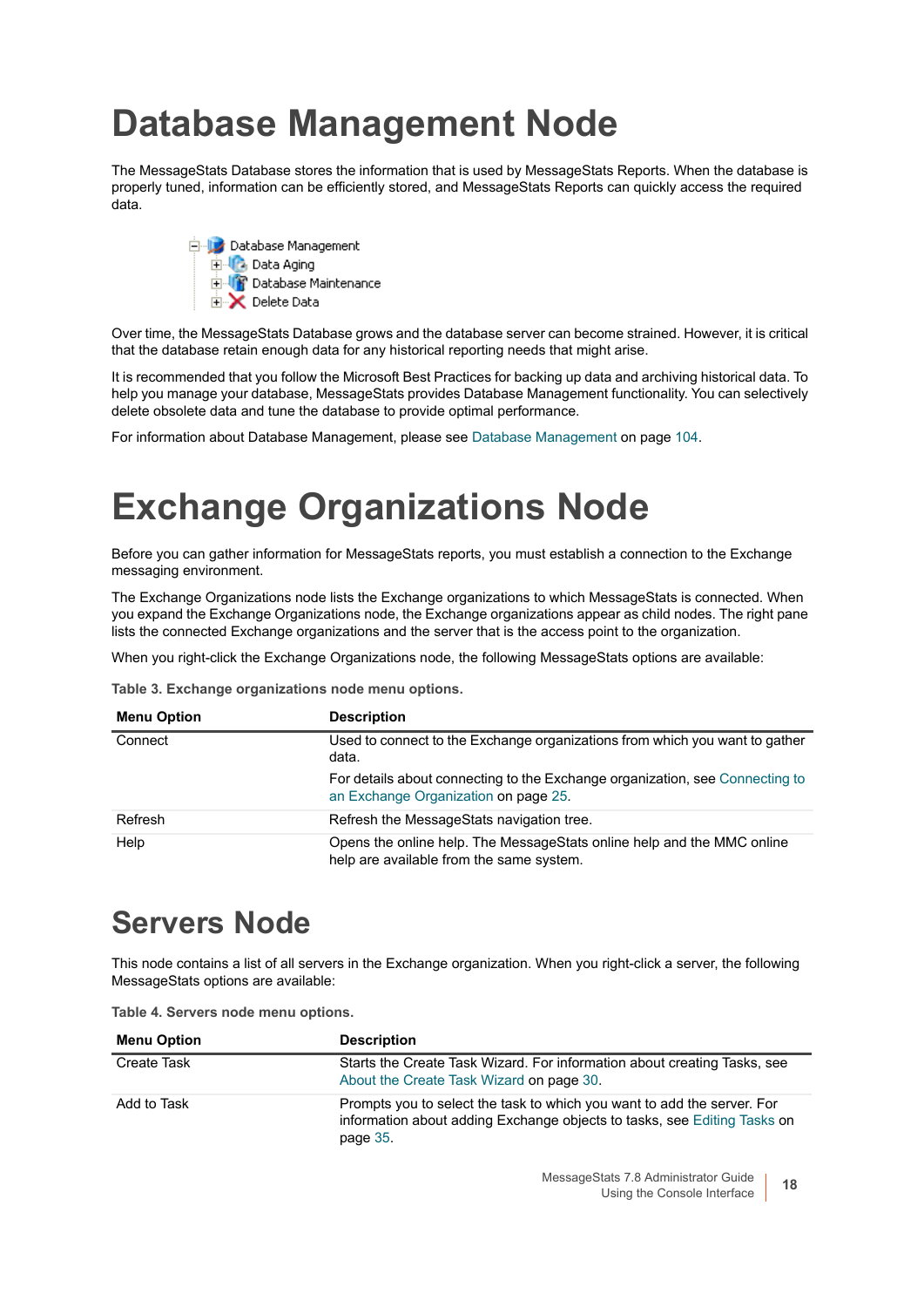**Table 4. Servers node menu options.**

| <b>Menu Option</b> | <b>Description</b>                                                                                                          |
|--------------------|-----------------------------------------------------------------------------------------------------------------------------|
| Add to Region      | Prompts you to select the region to which you want to add the server. For<br>more information, see Regions Node on page 19. |
| Refresh            | Allows you to refresh the console navigation treeview.                                                                      |
| Properties         | Opens the Server Properties dialog box. For more information, see Setting<br>Properties for an Exchange Server on page 82.  |
| Help               | Opens the online help. The Message Stats online help and the MMC online<br>help are available from the same system.         |

## <span id="page-18-0"></span>**MessageStats Reports Node**

This node launches the MessageStats Reports in the right pane. MessageStats Reports are a web-based reporting component that is hosted on an IIS server.

For more information, see [Using the MessageStats Reports Console on page 98.](#page-97-3)

# <span id="page-18-1"></span>**Support Node**

The Support node provides links to additional resources to help you optimize your MessageStats use. You can use the links to access our self-service support portal where you can check articles in the Knowledge Base, view howto videos, get the latest software downloads, and share information in the Messaging community.

# <span id="page-18-2"></span>**Regions Node**

Once you have enumerated your Exchange organization topology, you can group Exchange servers into more meaningful groups called regions. Regions allow you to sort and group MessageStats usage reports based on a logical structure that more closely matches that of your enterprise. You can also distribute the gathering load by running gathering tasks against regions.

You can create regions that contain a group of Exchange servers. Regions allow you to create gathering tasks that are based on geography, business units, or any other grouping method applicable to your enterprise.

## <span id="page-18-3"></span>**Creating Regions**

You can create new regions or add Exchange servers to a region at any time. All servers added to a region must be in the same Exchange organization.

#### *To create a region*

- 1 Right-click the **Regions** node under the MessageStats Server.
- 2 Select **Create New Region**.
- 3 Enter the name of the region you want to create.
- 4 Expand the **Exchange Organizations** node and the subnodes.
- 5 Select a server and drag it into the region you created.

- OR -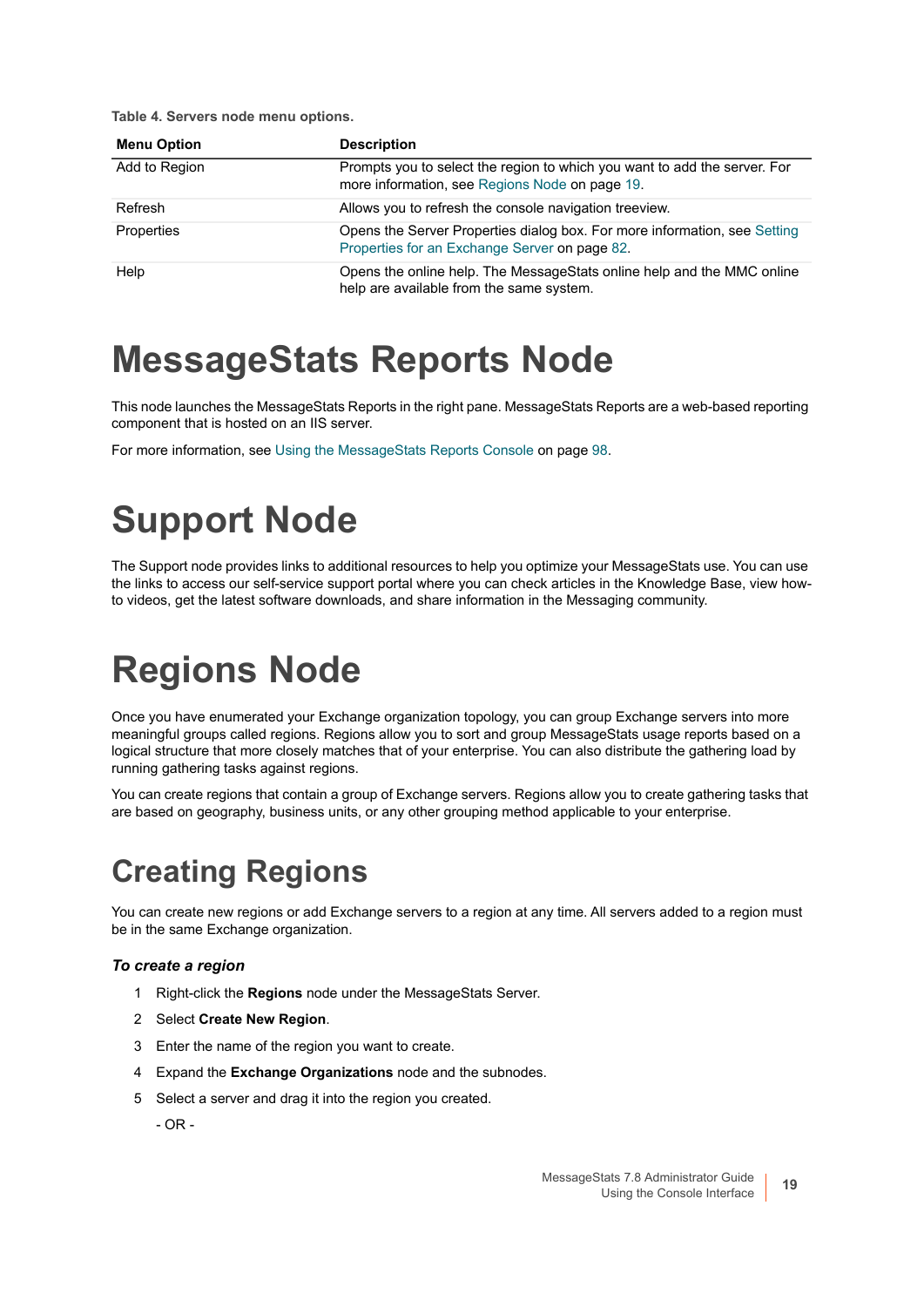Right-click the server, select **Add to Region**, and then select the region.

- 6 Repeat step 5 until the region contains all required Exchange objects.
- 7 Expand your new region to verify the contents.

## <span id="page-19-0"></span>**Editing Regions**

You might need to edit regions as a result of corporate restructuring or to balance the MessageStats gathering load. You can add items to a region, remove items from a region, and rename regions.

#### *To remove a server or group from a region*

- 1 Within the region, right-click the object that you want to delete and click **Remove from Region**.
- 2 Verify that you want to delete the item from the region.

#### *To rename a region*

- 1 Right-click the region that you want to rename and click **Rename Region**.
- 2 Enter the new name and click **OK**.

### <span id="page-19-1"></span>**Deleting Regions**

You may be required to delete regions as a result corporate restructuring.

#### *To delete a region*

- 1 Select the region you want to delete, right-click it, and click **Delete Region**.
- 2 Verify that you want to delete the region.

## <span id="page-19-2"></span>**Task Execution Servers Node**

The Task Execution Servers node contains the servers on which you have installed MessageStats task processors. In a complete installation, task processors are installed on the same server as the MessageStats scheduler server and the MMC client console.

Tasks that consume resources can be run on a dedicated Task Execution Server. You can create additional Task Execution Servers through a distributed installation. In a distributed installation, you can install task processors on additional servers. This allows you to distribute the processing load for large gathering tasks such as the Exchange Public Folders gathering task.

Through the Task Execution Servers node, you can set properties for specific task execution servers. You can change the default task execution server, identify a path location to which the task log files are written, specify parameters for task logging activities, and set the number of task processors that can run concurrently.

For more information about setting properties for a task execution server, see [Configuring Task Execution Servers](#page-87-2) [on page 88.](#page-87-2)

### <span id="page-19-3"></span>**Available Options for Task Execution Servers**

When you right-click a task execution server, the following options are available: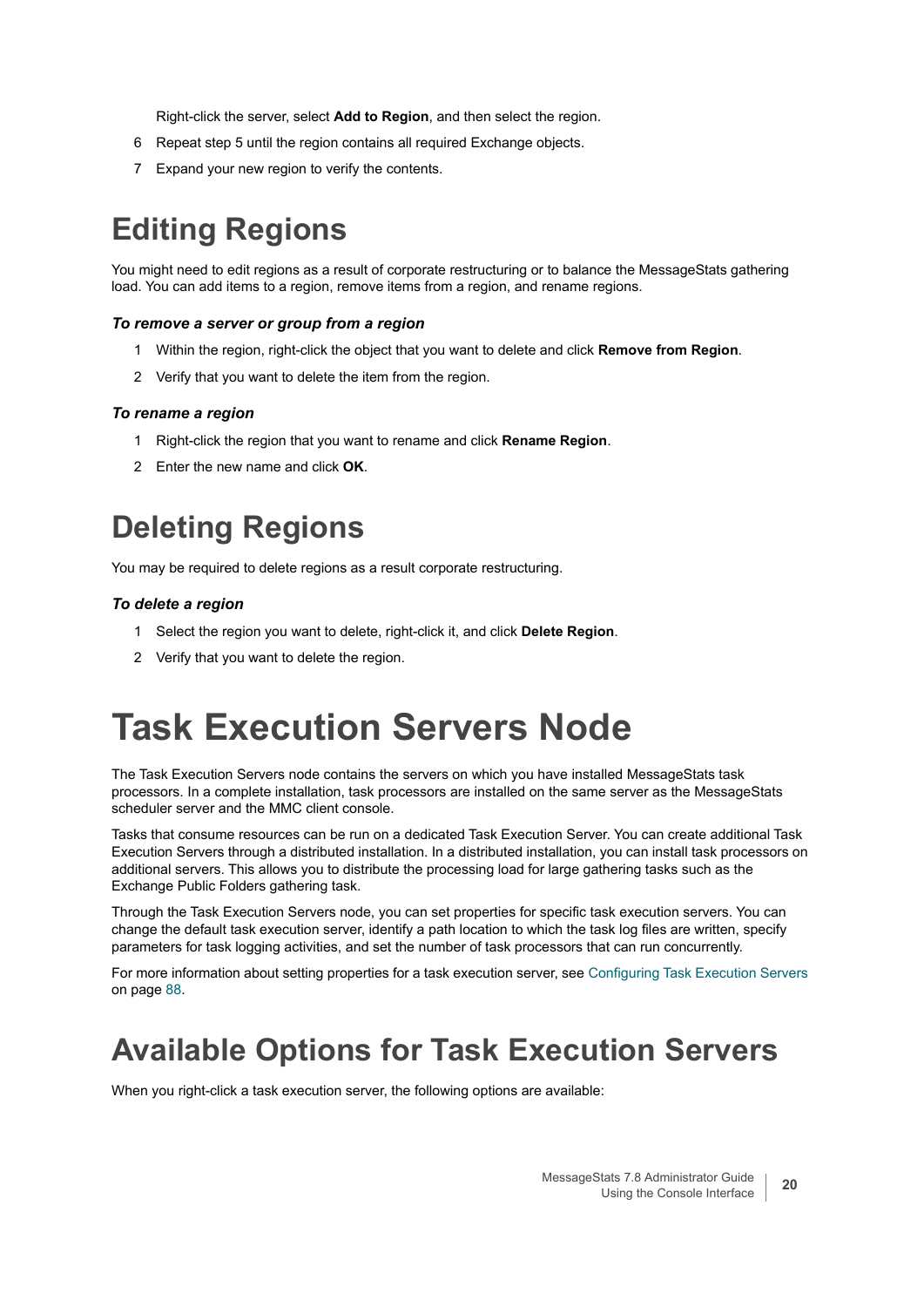**Table 5. Task Execution Server Node Menu Options.**

| <b>Menu Option</b> | <b>Description</b>                                                                                                                                                                                                                                              |
|--------------------|-----------------------------------------------------------------------------------------------------------------------------------------------------------------------------------------------------------------------------------------------------------------|
| Set as Default     | Allows you to set the default task execution server that is used when you<br>create new gathering tasks.                                                                                                                                                        |
|                    | <b>NOTE:</b> You can specify a different task execution server when you are<br>creating a new task.                                                                                                                                                             |
| Remove Server      | Removes the task execution server from the Message Stats console.                                                                                                                                                                                               |
|                    | <b>NOTE:</b> To properly remove the task execution server, it is recommended<br>that you remove the task processors from the server. When you remove the<br>task processors, the server is automatically removed from under the Task<br>Execution Servers node. |
| Refresh            | Allows you to refresh the console navigation treeview.                                                                                                                                                                                                          |
| Properties         | Allows you to set the properties for the selected task execution server. For<br>more information, see Configuring Task Execution Servers on page 88.                                                                                                            |
| Help               | Opens the online help. The Message Stats online help and the MMC online<br>help are available from the same system.                                                                                                                                             |

# <span id="page-20-0"></span>**Tasks Node**

The Tasks node contains a list of all the tasks that you have configured and you can expand each task to show the Exchange objects (such as an organization or Exchange servers) included in the task.

If you right-click the Tasks node, you can set properties for all tasks. For more information, see [Introducing Task](#page-91-3)  [Default Properties on page 92](#page-91-3).

If you expand the Tasks node, you can view existing tasks and make changes to the individual tasks.

| Expand the Tasks hode to view the tasks<br>that have been configured. The tasks are |                                                                                 |
|-------------------------------------------------------------------------------------|---------------------------------------------------------------------------------|
| listed in the treeview.                                                             | You can view the current run of a task                                          |
|                                                                                     | under the Active node. The individual<br>component tasks that comprise the task |
| Fasks<br>W2k3ENG-Default                                                            | are shown in the right pane.                                                    |
| Active                                                                              |                                                                                 |
| $\frac{1}{2}$ 6/13/2006 11:05:30 AM                                                 | Under the Historical node, you can view                                         |
| Historical                                                                          | task occurrences that ran in the last                                           |
| Last 7 Days                                                                         | seven days and before that.                                                     |
| ි <mark>ය</mark> ුදි 6/13/2006 11:00:06 A                                           |                                                                                 |
| <b>J</b> Older Than 7 Days                                                          | The Sources node contains the sources                                           |
| Sources                                                                             | that are associated with the task.                                              |
|                                                                                     |                                                                                 |

The tasks that appear in the Summary view provide the following information:

**Table 6. Tasks node summary view options.**

Expand the Tasks node to view the tasks

| <b>Information</b> | <b>Description</b>                                                                                                                                                       |
|--------------------|--------------------------------------------------------------------------------------------------------------------------------------------------------------------------|
| Name               | Displays the name assigned to the task. To change the name, you can open the<br>Task Properties dialog box and change the task name on the first page.                   |
| Credentials        | Displays the credentials used to run the task. If you need to change the credentials,<br>you can open the Task Properties dialog box and edit the Task Credentials page. |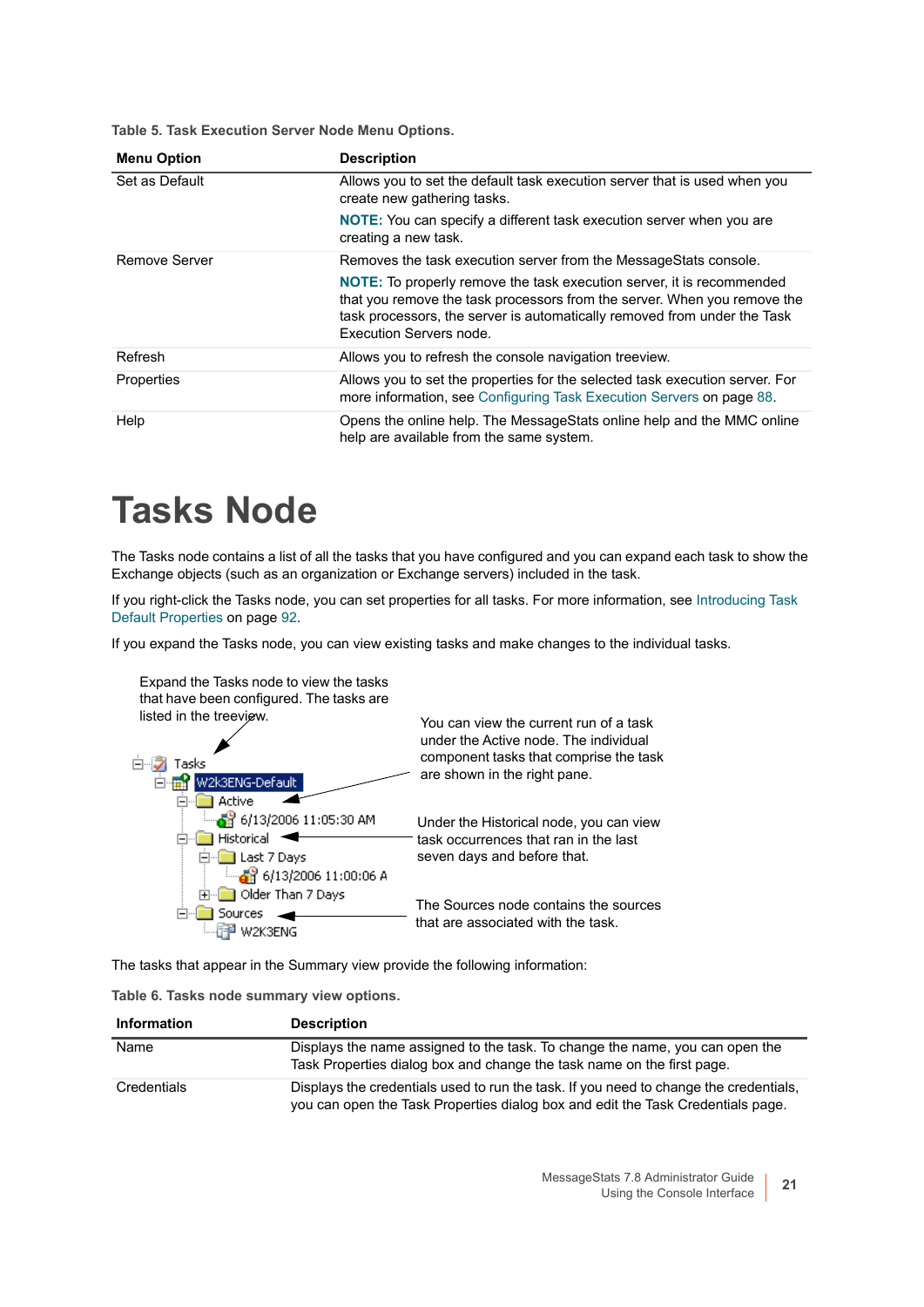| Table 6. Tasks node summary view options. |  |
|-------------------------------------------|--|
|-------------------------------------------|--|

| <b>Information</b>     | <b>Description</b>                                                                                                                                         |
|------------------------|------------------------------------------------------------------------------------------------------------------------------------------------------------|
| Schedule               | Indicates the schedule frequency set for the task. To change the schedule, you can<br>open the Task Properties dialog box and edit the Task Schedule page. |
| <b>Next Occurrence</b> | Indicates the next time the task will run. This information is based on the Task<br>interval information you set on the Task Schedule page.                |
| Description            | Displays the description of the task as it appears on the Task Properties dialog box.                                                                      |
| <b>Progress</b>        | Displays a progress percentage and progress bar to represent all the constituent<br>activities of the Task.                                                |

### <span id="page-21-0"></span>**Available Options for Tasks**

You can perform the following actions for an individual task.

**Table 7. Individual task options.**

| <b>Option</b>         | <b>Description</b>                                                                                                                                                                                                                                                                                                                                       |
|-----------------------|----------------------------------------------------------------------------------------------------------------------------------------------------------------------------------------------------------------------------------------------------------------------------------------------------------------------------------------------------------|
| Cancel                | Cancels the task (or component tasks) that are not complete. If you cancel a task,<br>component tasks in progress finish and all pending tasks are cancelled.                                                                                                                                                                                            |
| Delete                | Deletes the task from the Task list.                                                                                                                                                                                                                                                                                                                     |
| Properties            | Opens the Properties dialog box for the selected task. For information about<br>individual task properties, see the chapters about Default Gatherings and Extending<br>Default Gatherings.                                                                                                                                                               |
|                       | <b>NOTE:</b> If you select the Tasks node and right-click, you can set default properties<br>for all tasks. For more information, see Introducing Task Default Properties on page<br>92.                                                                                                                                                                 |
| <b>Run Now</b>        | Allows you to start the task immediately.                                                                                                                                                                                                                                                                                                                |
|                       | NOTE: If you select Run Now for a recurring task, the task still runs at the next<br>scheduled interval.                                                                                                                                                                                                                                                 |
| Run Now with Override | If a task has run successfully, built-in gathering rules prevent a task from<br>regathering information in the same (UTC) day. This option allows you to force a<br>task to rerun and regather information when it has already completed successfully<br>the same day. For more information, see Forcing an Update on Demand for<br>Exchange on page 34. |
| View                  | Allows you to customize the view of the MMC environment. This option is an MMC<br>default.                                                                                                                                                                                                                                                               |
| Refresh               | Allows you to refresh the console view.                                                                                                                                                                                                                                                                                                                  |
| Help                  | Opens the online help. MessageStats online help and the MMC online help are<br>available from the same system, depending on the node selected in the treeview.                                                                                                                                                                                           |

## <span id="page-21-1"></span>**Expanding Tasks in the Task Activity View**

When you select a task in the treeview, it appears in the Task Summary view in the right pane. You can expand the task to view the task status and related information in the Task Activity view.

**Table 8. Information available in the Task Activity View.**

| <b>Information</b> | <b>Description</b>                                                                                                                                                                     |
|--------------------|----------------------------------------------------------------------------------------------------------------------------------------------------------------------------------------|
| Description        | Describes the tasks. For composite gathering tasks that contain many component<br>tasks, the Description column lists each component task and any other associated<br>task activities. |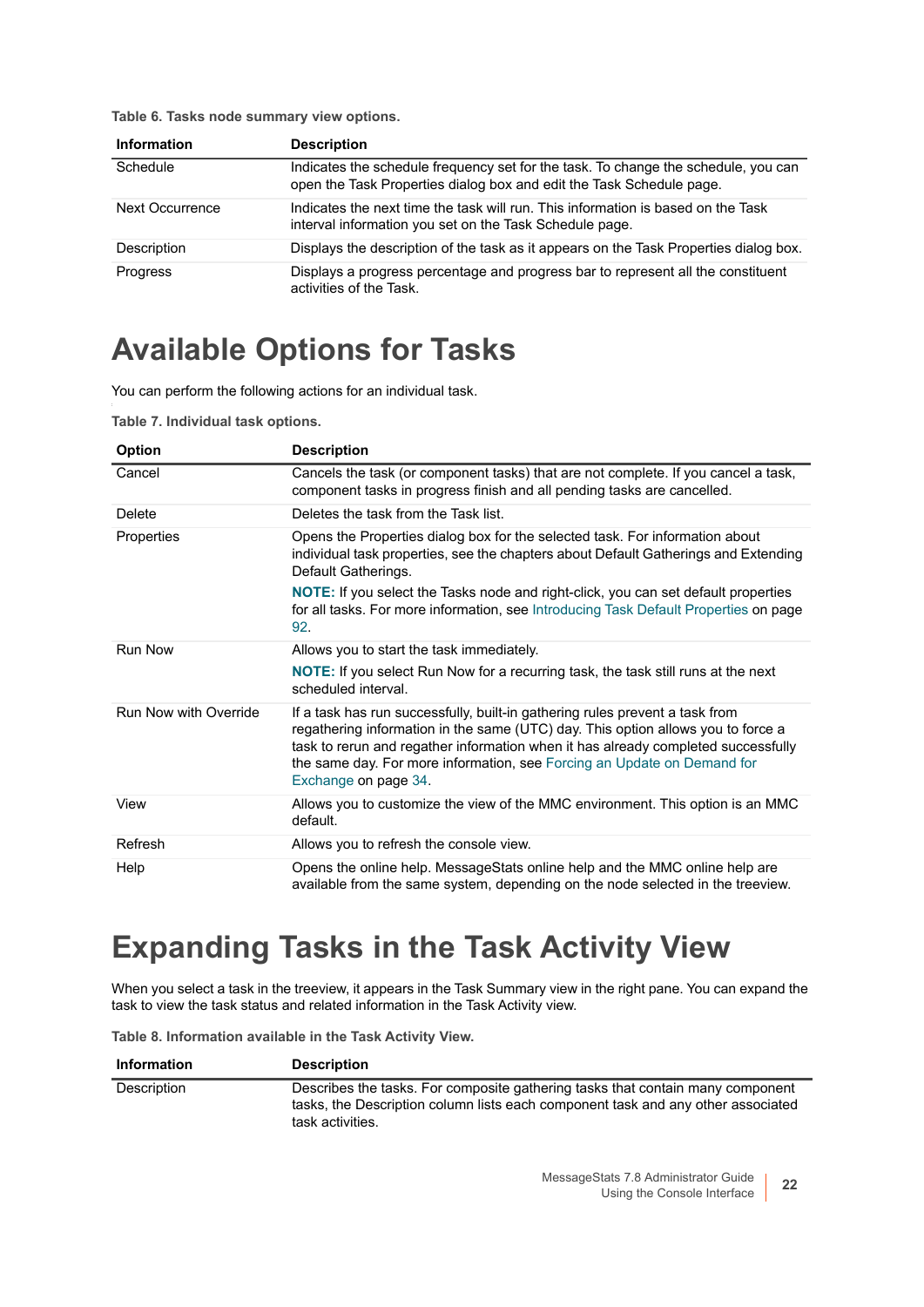**Table 8. Information available in the Task Activity View.**

| <b>Information</b>      | <b>Description</b>                                                                                                                                                                                                                   |
|-------------------------|--------------------------------------------------------------------------------------------------------------------------------------------------------------------------------------------------------------------------------------|
| Source                  | Indicates the Exchange server against which the task is running.                                                                                                                                                                     |
| <b>Status</b>           | Indicates whether the task is Pending, Active, Finished, Pending Retry, Unknown, or<br>Failed. MessageStats also shows a status icon beside the Description. For<br>information about the status icons, see Status Icons on page 24. |
| <b>Progress</b>         | Contains a progress percentage and an associated progress bar. The progress bar<br>indicates the progress of the task, including all associated task activities.                                                                     |
| <b>Waiting For</b>      | Indicates the gathering task that must be completed before this task can begin. For<br>information about gathering task dependencies, see Appendix B: Gathering Task<br>Dependencies on page 114.                                    |
| <b>Start Time</b>       | Shows the date and time when the task started.                                                                                                                                                                                       |
| Finish Time             | Shows the date and time when the task finished.                                                                                                                                                                                      |
| Duration                | Shows the length of time taken to complete the task.                                                                                                                                                                                 |
| <b>Execution Server</b> | Shows the server that ran the task.                                                                                                                                                                                                  |

#### **Cancelling Tasks**

From the Task Activity view, you can also cancel task activities.

#### *To cancel a task*

- 1 Expand the task in the listview in the right pane.
- 2 Right-click the task activity you want to cancel.
- 3 Click **Cancel**.
- 4 Verify that you want to cancel the task.

If you cancel tasks, complete information is not stored in the database. If you cancel tasks that are dependencies for another task, the second task might not gather information as expected.

### **Reviewing and Saving Task Activity Logs**

From the Task Activity view in the right pane, you can review the logs for active, pending, or completed tasks.

#### *To view individual task logs*

- 1 Expand the task in the listview in the right pane.
- 2 Right-click the task activity for which you want to view the log.
- 3 Click **View Log**.
- 4 Click events in the log and review the event descriptions at the bottom of the dialog box.
- 5 If you want to save the task log as a compressed file, click **Save Log File as As Zip** and select the location where you want to save the file.

For troubleshooting purposes, you might want to save multiple task log files to a compressed format so that you can send the files to a support person.

#### *To save task logs for a task occurrence*

- 1 Locate the task occurrence in the treeview (in the Historical or the Active folder).
- 2 Right-click the task occurrence for which you want to save the log files.
- 3 Click **Save Task Logs**.
- 4 Select the location to which you want to save the zipped file.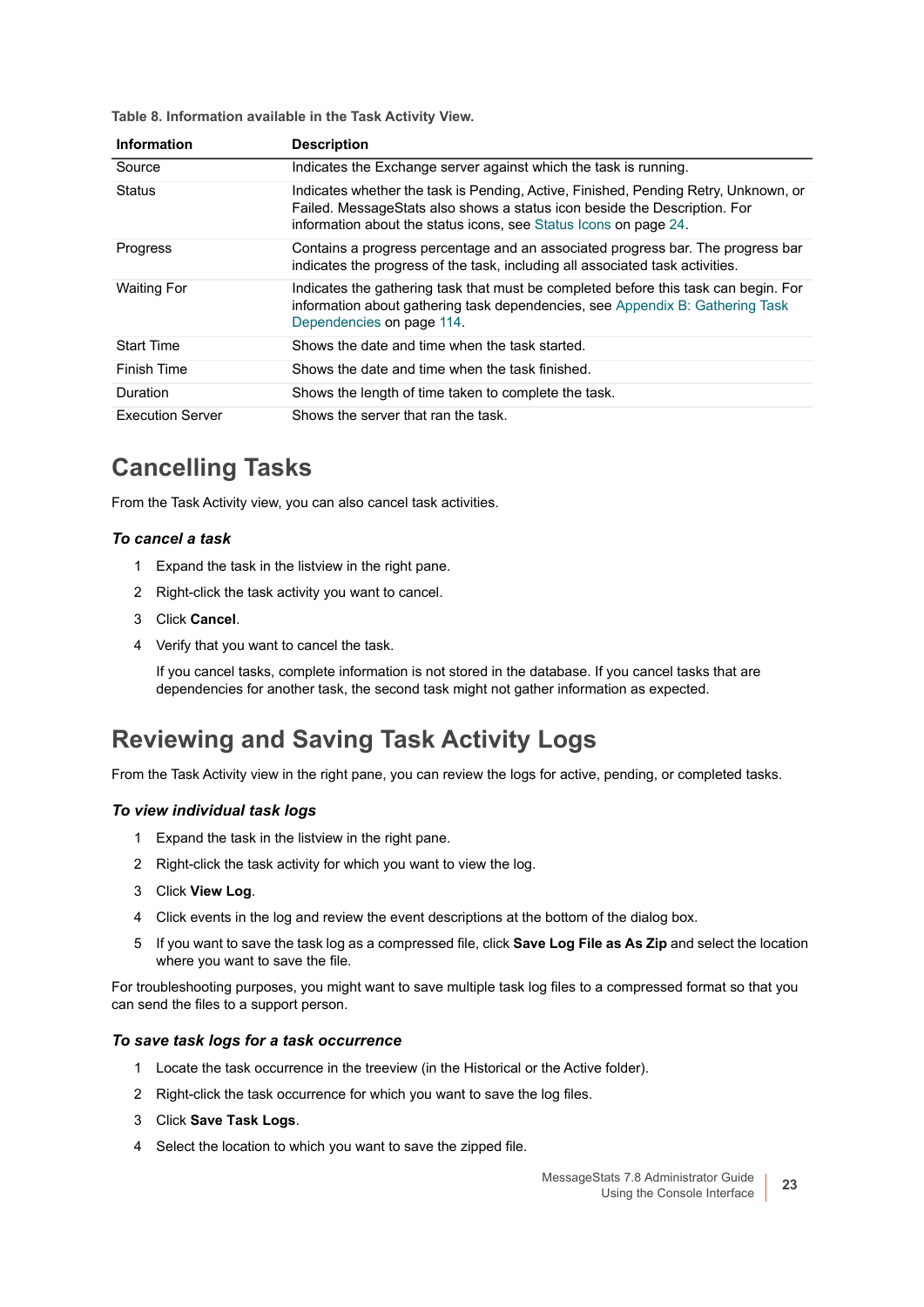You can also save the task log file for a specific task activity by expanding the task in the listview, selecting a specific task activity, right-clicking and selecting Save Task Logs.

#### <span id="page-23-1"></span>**Status Icons**

The Task Activity listview provides status icons as visual cues to the success or failure of the gatherings.

**Table 9. Task Activity Status Icons.**

| <b>Icon</b> | <b>Description</b>                                                                                                                     |
|-------------|----------------------------------------------------------------------------------------------------------------------------------------|
|             | This icon indicates that the task activity has not started yet. This icon is displayed<br>when the status is Pending or Pending Retry. |
|             | This icon indicates that the task activity is currently active.                                                                        |
|             | This icon indicates that the task activity has finished.                                                                               |
|             | This icon indicates that the task completed with errors.                                                                               |
|             | This icon indicates that the task activity failed.                                                                                     |
|             | This icon indicates that the task activity status is unknown.                                                                          |

## <span id="page-23-0"></span>**Where to Go from Here**

First you create a connection to the Exchange environment from which you are gathering data. For more information, see [Connecting to an Exchange Organization on page 25.](#page-24-4)

After you have connected to the Exchange servers from which you want to collect information, you create gathering tasks to collect the information.

To create Default Gathering tasks, see [Exchange Default Gathering Task Template Details on page 38](#page-37-3).

To create other gathering tasks, see [Beyond the Default Gathering on page 44](#page-43-4).

For details about setting parameters for an Exchange organization, such as setting up mailbox audits, identifying SMTP namespaces and IP addresses that should be reported as internal, and specifying delivery time thresholds, see [Setting Properties for a Specific Exchange Organization on page 67](#page-66-4).

For details about setting parameters for a specific Exchange server, such as assigning server roles, setting thresholds for reports, and identifying mailbox database locations, see [Setting Properties for an Exchange Server](#page-81-3) [on page 82.](#page-81-3)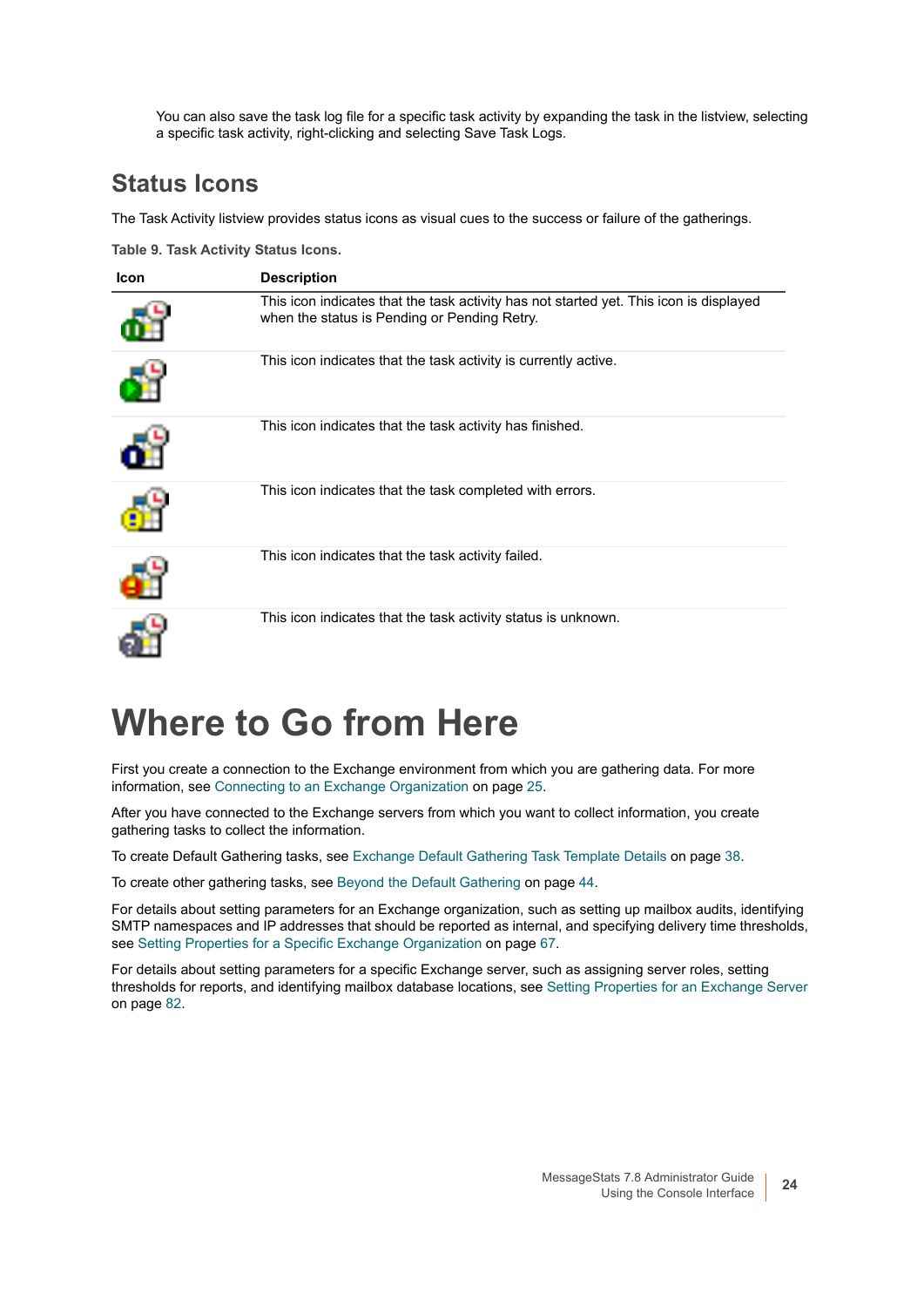# <span id="page-24-3"></span><span id="page-24-0"></span>**Creating a Connection to Exchange**

- **•** [Connecting to an Exchange Organization](#page-24-1)
- **•** [Viewing Connected Exchange Organizations](#page-26-0)
- **•** [Renaming an Exchange Organization](#page-26-1)

# <span id="page-24-4"></span><span id="page-24-1"></span>**Connecting to an Exchange Organization**

You use the Connect option to connect to an Exchange server that MessageStats uses as the access point to enumerate an Exchange organization.

By default, the server to which you connect is also used as the server from which data is gathered. However, you can specify different Exchange servers for gatherings at the Exchange organizational level or at the task level.

## <span id="page-24-2"></span>**Prerequisites**

When you connect to an Exchange organization, you must select an appropriate Exchange connection server. The connection server is used to enumerate the Exchange organization:

**•** For Exchange 2010 and Exchange 2013, the Exchange server must have the Client Access (CAS) role installed. (You cannot specify a CAS array as the connection server, you must specify an individual server.) You must also specify an Exchange mailbox for MAPI logon.

For Exchange 2010 and 2013, the account that is used to run gathering tasks must have full access to the specified mailbox. In most cases, you could specify the mailbox associated with the task credentials (which might be the same as the MessageStats service account).

**TIP:** MessageStats has provided a PowerShell script that allows you to set a user account with full î access rights to a specific mailbox. You can find the script in the MessageStats installation directory (by default this is C:\Program Files\Quest\MessageStats) in a folder called Scripts.

For information about granting full rights to an Exchange 2010 or 2013 mailbox, see the section titled "Granting Full Rights to an Exchange 2010 or 2013 Mailbox" in the *MessageStats Quick Start Guide*.

**•** For Exchange 2013, the CAS server used for connection should be configured include NTLM among the IIS authentication methods that are allowed. For example, you could allow NTLM, Basic, and Negotiate authentication using PowerShell and entering the following:

```
Get-OutlookAnywhere | Set-OutlookAnywhere -IISAuthenticationMethods 
basic,ntlm,negotiate
```
**•** For Exchange 2016 or Exchange 2019, the Exchange server must have the Mailbox role and the gathering account must be a member of the View-Only Organization Management group.

#### *To connect to an Exchange organization*

1 Select the **Exchange Organizations** node.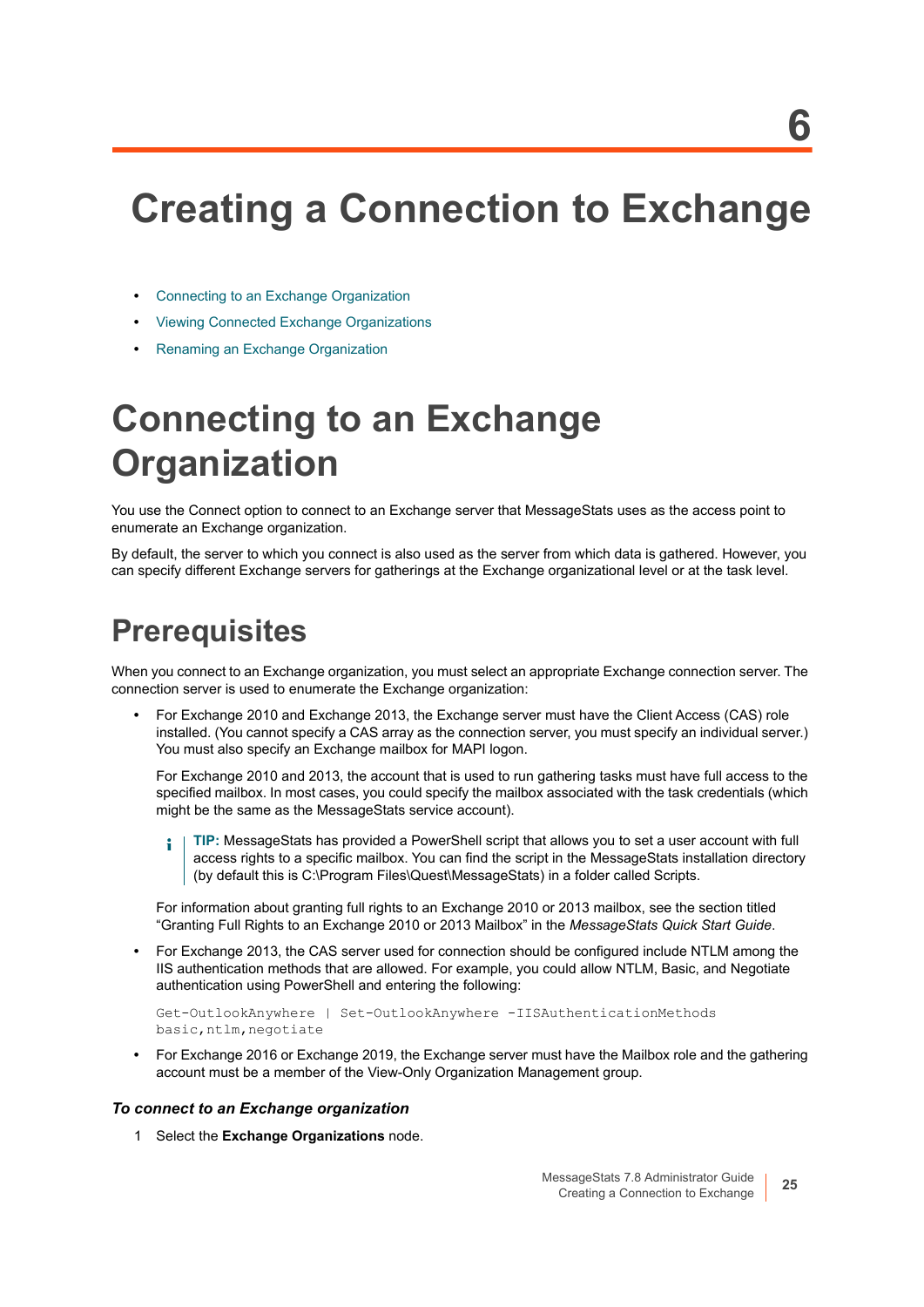2 Right-click and select **Connect**.

Two-way trusts are required between the domain on which MessageStats resides and any other domain you select.

- 3 Select all the versions of the Exchange mailbox servers that exist in the organization.
- 4 Specify the connection server as follows:

**Table 1. Information required for different organization configurations.**

| If the organization contains                                                                       | Enter the following information                                                                                                                                                                |  |
|----------------------------------------------------------------------------------------------------|------------------------------------------------------------------------------------------------------------------------------------------------------------------------------------------------|--|
| At least one public folder or mailbox server<br>that is running Exchange 2010.                     | Enter the Exchange NETBIOS name for an<br>1<br>Exchange 2010 CAS server.                                                                                                                       |  |
|                                                                                                    | Specify a mailbox in one of the following formats:<br>2                                                                                                                                        |  |
|                                                                                                    | Display Name<br>٠                                                                                                                                                                              |  |
|                                                                                                    | Alias                                                                                                                                                                                          |  |
|                                                                                                    | <b>SMTP Address</b><br>٠                                                                                                                                                                       |  |
|                                                                                                    | <b>NOTE:</b> If there is a child domain, you must enter the full<br>email address instead of the display name or alias. For<br>example, enter the mailbox as<br>FirstName.Lastname@domain.com. |  |
| At least one public folder or mailbox server<br>that is running Exchange 2013.                     | Enter the NETBIOS name for an Exchange 2013<br>$\mathbf 1$<br>CAS server                                                                                                                       |  |
|                                                                                                    | Specify a mailbox in one of the following formats:<br>2                                                                                                                                        |  |
|                                                                                                    | Display Name                                                                                                                                                                                   |  |
|                                                                                                    | Alias                                                                                                                                                                                          |  |
|                                                                                                    | <b>SMTP Address</b><br>٠                                                                                                                                                                       |  |
|                                                                                                    | <b>NOTE:</b> If there is a child domain, you must enter the full<br>email address instead of the display name or alias. For<br>example, enter the mailbox as<br>FirstName.Lastname@domain.com. |  |
| At least one public folder or mailbox server<br>that is running Exchange 2016 or<br>Exchange 2019. | Enter Exchange NETBIOS name for an Exchange<br>2016/2019 Mailbox server.                                                                                                                       |  |

The Exchange 2010 / 2013 mailbox is used for MAPI logon to collect the mailbox information. The credentials used to run tasks must have full access rights to this mailbox. Also, the mailbox must not be hidden from Exchange address lists.

**TIP:** In most cases, you could specify the mailbox associated with the task credentials. $\mathbf{i}$ 

If you have an Exchange mixed environment that includes Exchange 2010 servers that contain public folders, you must set an Exchange 2010 server for legacy public folder gatherings in the organization properties after you connect to the organization. For details, see [Selecting a Server for Legacy Public](#page-79-3)  [Folder Gathering on page 80.](#page-79-3)

For Exchange 2016 and Exchange 2019, PowerShell is used instead of MAPI for the mailbox and public folder gatherings. For Exchange 2013 and later, Exchange Web Services (EWS) is used for the mailbox contents and attachments gatherings.(Public folder content and attachment gatherings are not available for Exchange 2016/2019.)

- 5 Click **Next**.
- 6 If you want to associate this Exchange organization with a task execution server other than the default server, select a server in the Execution Server box.

Task execution servers are servers on which you installed the task processors. If you have only one task execution server, this option is dimmed.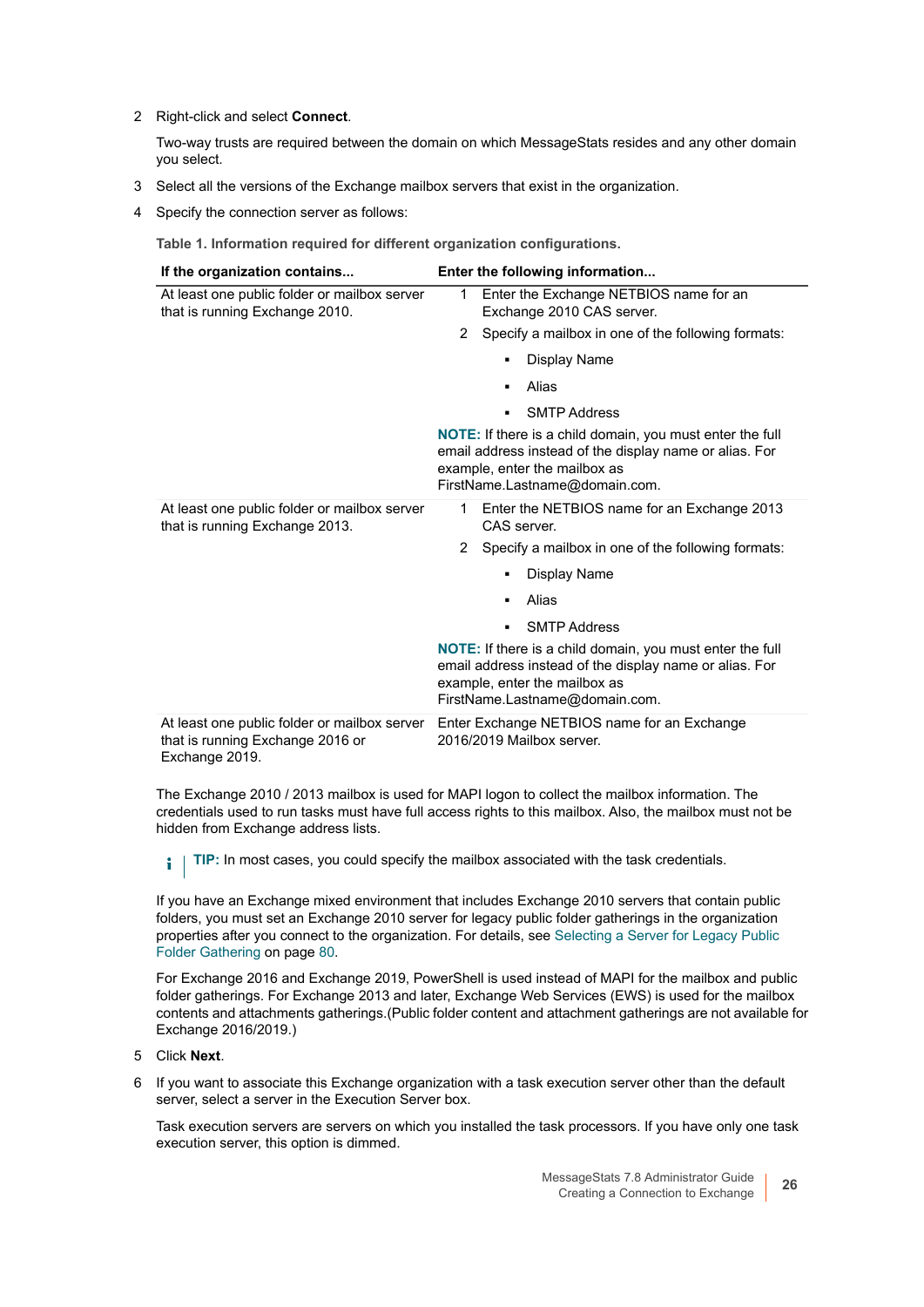7 Verify the credential settings that is displayed for the Exchange server connection.

- OR -

To use different credentials than the account that is specified for the default Task Credentials, select **Specify Explicit Credentials** and enter the account and password you want.

Click **Accept**.

8 If the validation is successful, click **OK** to continue.

# <span id="page-26-0"></span>**Viewing Connected Exchange Organizations**

When you select and expand an Exchange organization under the Exchange Organizations node, the right pane displays the servers in the selected Exchange organization.

If you have Exchange organizations that have the same organization name and display name, the Active Directory unique identifier is appended to the Exchange organization name. To change the MessageStats name for the organization, see [Renaming an Exchange Organization on page 27.](#page-26-1)

When you right-click a connected Exchange organization, the following MessageStats options are available.

| <b>Menu Option</b>        | <b>Description</b>                                                                                                                                                                                                           |
|---------------------------|------------------------------------------------------------------------------------------------------------------------------------------------------------------------------------------------------------------------------|
| Create Task               | Starts the Create Task Wizard. For information about creating tasks,<br>see About the Create Task Wizard on page 30.                                                                                                         |
| Add to Task               | Prompts you to select the task to which you want to add the Exchange<br>object. For information about adding Exchange objects to tasks, see<br>Editing Tasks on page 35.                                                     |
| <b>Regather Structure</b> | MessageStats automatically runs the Exchange Organization Structure<br>gathering every night at midnight (local time).                                                                                                       |
|                           | If you have made changes to your Exchange organization, you can use<br>this option to force a regathering to enumerate the administration<br>groups, routing groups, and Exchange servers that comprise the<br>organization. |
| Rename                    | Allows you to rename the Exchange organization. For information about<br>renaming the organization display name in MessageStats, see<br>Renaming an Exchange Organization on page 27.                                        |
| Refresh                   | Allows you to refresh the console navigation tree.                                                                                                                                                                           |
| Properties                | Opens the Exchange Organization Properties dialog box. For more<br>information, see Setting Properties for a Specific Exchange<br>Organization on page 67.                                                                   |
| Help                      | Opens the online help. The MessageStats online help and the MMC<br>online help are available.                                                                                                                                |

## <span id="page-26-1"></span>**Renaming an Exchange Organization**

In some Exchange networks, you may have Exchange organizations with the same organization name and the same display name. You can use the Rename option to rename an Exchange organization with a unique display name that is used to identify it in the MessageStats console and in MessageStats Reports.

If you rename an Exchange organization, you must update any report subscriptions, custom reports, default filters, and saved reports that use the old organization name with the new name.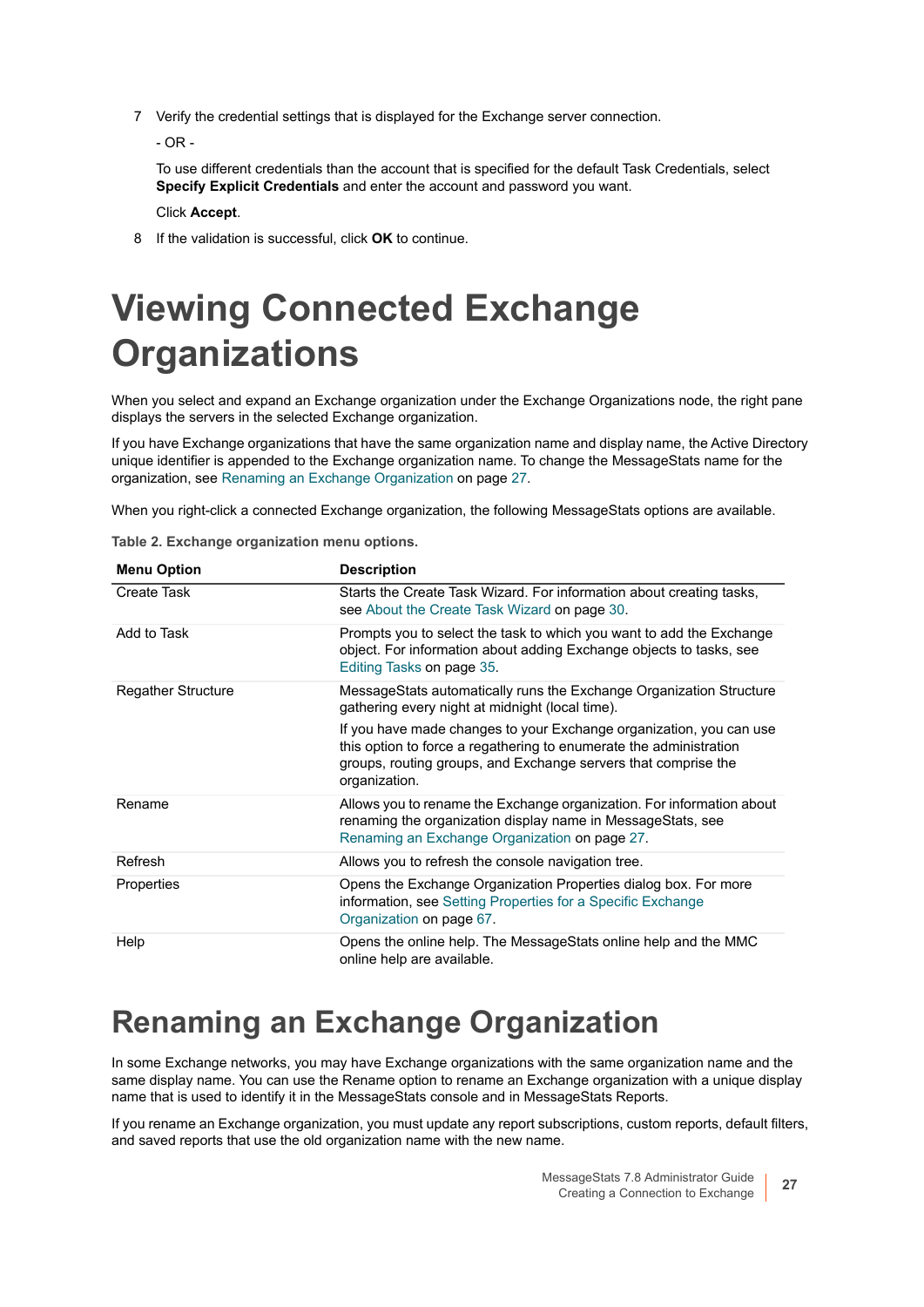#### *To rename an Exchange organization*

- 1 Expand the **Exchange Organizations** node in the treeview and select an Exchange organization.
- 2 Right-click and select **Rename**.

The Use Default Value field displays the Exchange organization name current value which is comprised of the Exchange display name (organization name). In situations where more than one organization has the same name, the Active Directory unique identifier also displays.

- 3 Select **Define Explicit Value** and enter a unique name in the box that is used to identify the organization in MessageStats.
- 4 Click **OK**.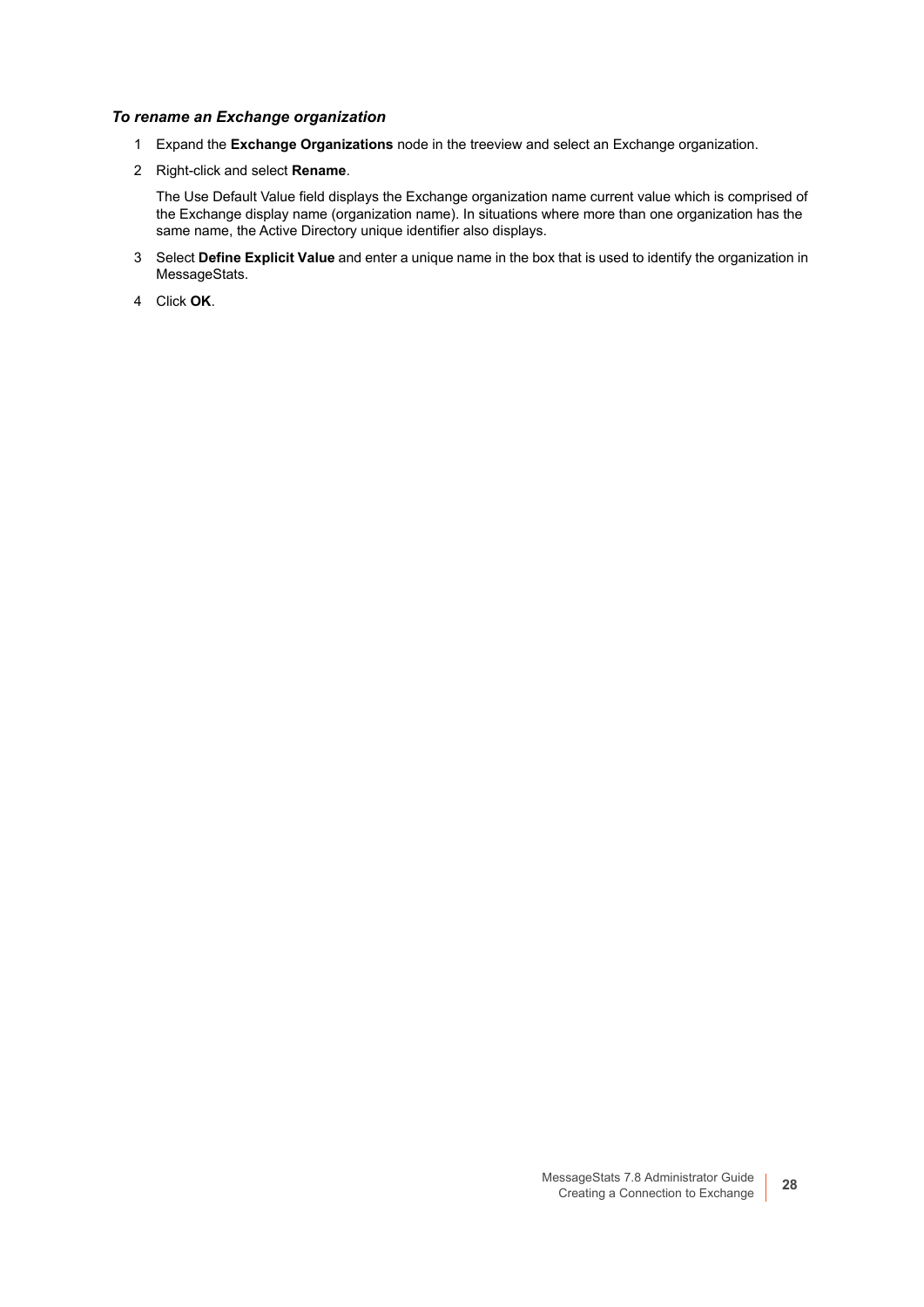# **Creating Gathering Tasks**

- <span id="page-28-0"></span>**•** [About Tasks](#page-28-1)
- **•** [About the Create Task Wizard](#page-29-0)
- **•** [Intelligent Gathering for Exchange](#page-31-0)
- **•** [Creating a Default Gathering Task](#page-32-0)
- **•** [Editing Tasks](#page-34-0)

# <span id="page-28-1"></span>**About Tasks**

The following sections explain how to create gathering tasks using the Create Task Wizard and explains how the Default Gathering task is used.

A task is a collection of gathering activities. When you create a task, it is listed in the Tasks node of the navigation tree. When you click the Tasks node, the task appears in the Tasks Summary View.

### <span id="page-28-2"></span>**What is the Tasks Summary View?**

The Tasks Summary View shows all the tasks created for the MessageStats Scheduler Server. The Tasks Summary view displays the properties of a task, including the task name, credentials, schedule, next occurrence, description, and progress.

Tasks are scheduled to run an occurrence of that task. Each occurrence has a start date and time. Each occurrence lists the activities and associated properties in the Task Activity view.

## <span id="page-28-3"></span>**What is the Task Activity View?**

The Task Activity view displays detailed properties of the activities that comprise an individual task. These properties include activity descriptions, source, status, progress, runtime gathering dependencies, start and finish time, activity duration, and execution server.

## <span id="page-28-4"></span>**How Often Can a Task Gather Information?**

To reduce the impact on resources, built-in gathering rules prevent a task from gathering information more than once within a single (UTC) day. If a task has already successfully completed and you rerun it in the same day, it does not regather the information. Changes do not appear in reports until the task runs the following day.

However, if you have made changes and want to have them immediately reflected in reports that day, you can use the Run Now with Override option to force a task to regather information. For more information, see [Forcing an](#page-33-1)  [Update on Demand for Exchange on page 34.](#page-33-1)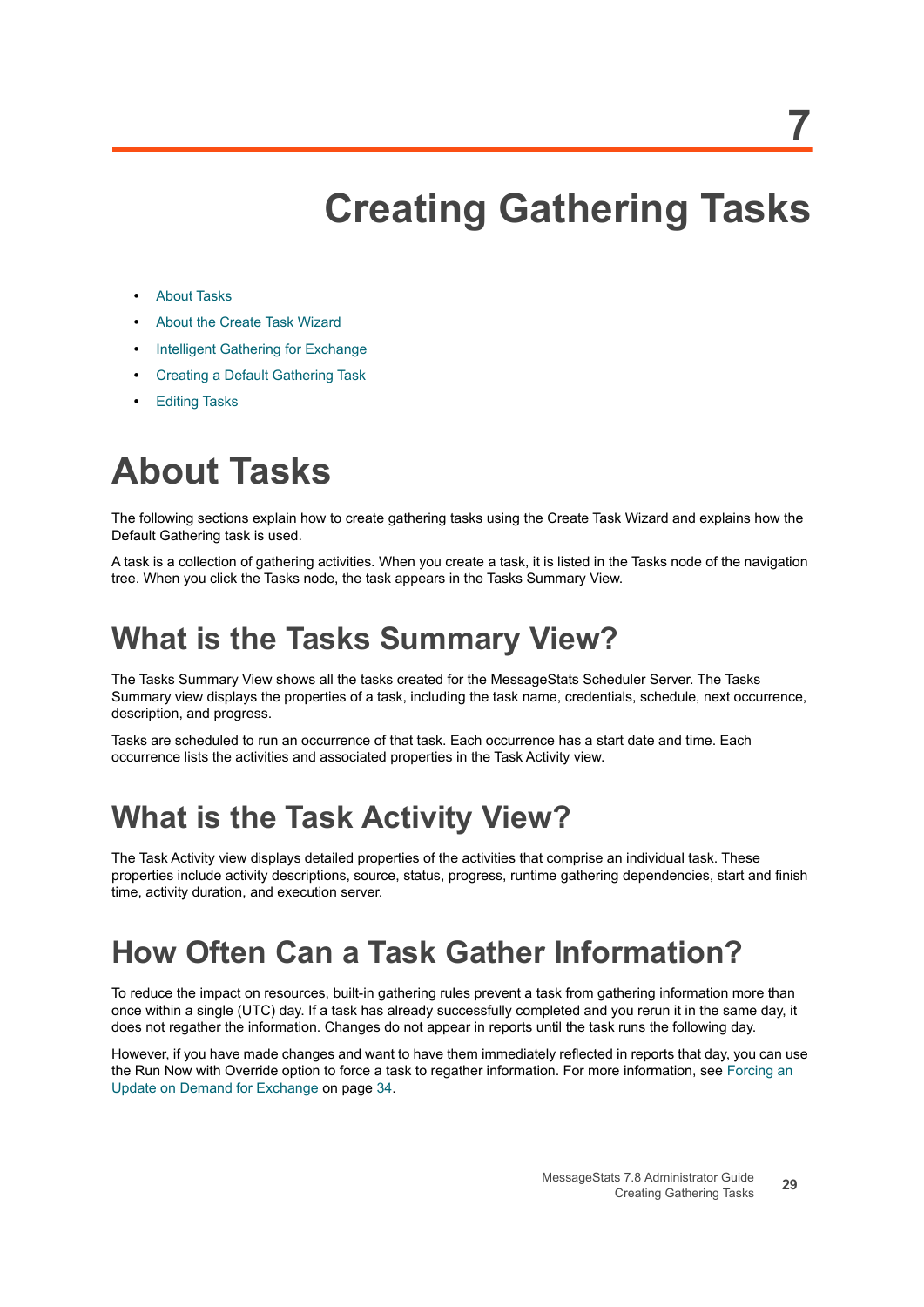## <span id="page-29-1"></span><span id="page-29-0"></span>**About the Create Task Wizard**

You use the Create Task Wizard to create and configure gathering tasks. The Create Task Wizard is available from several levels in the Exchange organization structure.

#### *To access the Create Task Wizard*

- 1 Expand the **MessageStats** node and select an Exchange organization or an Exchange server.
- 2 Right-click and select **Create Task**.

Some gathering tasks can be created only at specific levels of an Exchange organization. The following table indicates at which levels each gathering is available and can be run.

**Table 1. Levels at which specific gathering tasks are available.**

| <b>Gathering Name</b>                                          | Available at the following Exchange source<br>level: |               |
|----------------------------------------------------------------|------------------------------------------------------|---------------|
|                                                                | Organization                                         | <b>Server</b> |
| Default                                                        |                                                      |               |
| Complete Exchange Organization-Level                           |                                                      |               |
| Minimum Exchange Organization-Level                            |                                                      |               |
| Complete Exchange Server-Level                                 |                                                      |               |
| Minimum Exchange Server-Level                                  |                                                      |               |
| Complete Exchange                                              |                                                      |               |
| Role-based gatherings for Exchange                             |                                                      |               |
| Complete Exchange Server-Level for Mailbox Server              |                                                      |               |
| Complete Exchange Server-Level for Transport Server            |                                                      |               |
| Complete Exchange Server-Level for Edge Server                 |                                                      |               |
| Complete Exchange Server-Level for Unified Messaging<br>Server | ✓                                                    |               |
| Complete Exchange Server-Level for Client Access<br>Server     |                                                      |               |
| Individual Gathering Tasks                                     |                                                      |               |
| <b>Exchange Public Folders</b>                                 |                                                      |               |
| <b>Exchange Connectors</b>                                     |                                                      |               |
| <b>Exchange Mail Contacts</b>                                  |                                                      |               |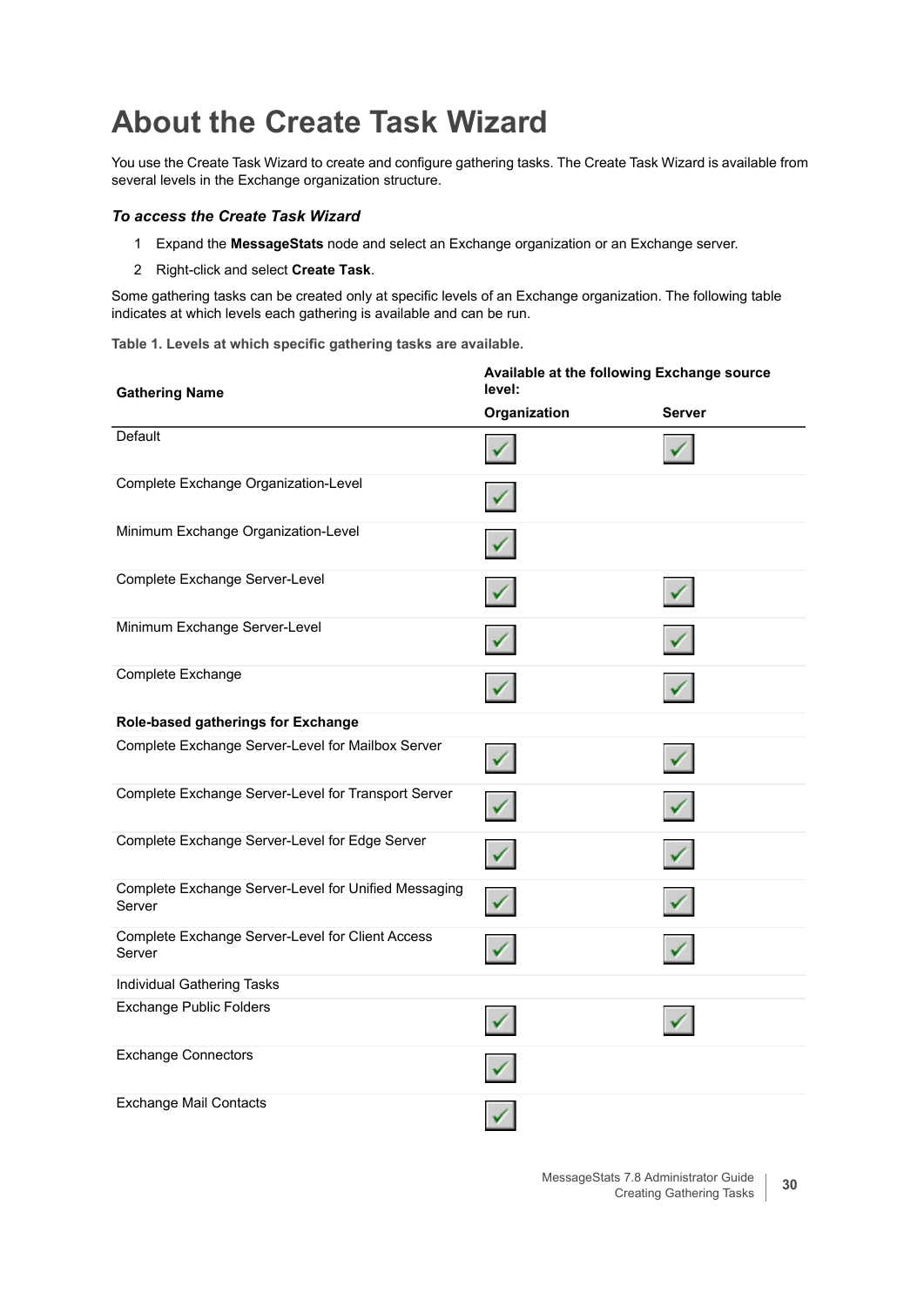**Table 1. Levels at which specific gathering tasks are available.**

| <b>Gathering Name</b>                             | Available at the following Exchange source<br>level: |               |
|---------------------------------------------------|------------------------------------------------------|---------------|
|                                                   | Organization                                         | <b>Server</b> |
| <b>Exchange Distribution Groups</b>               |                                                      |               |
| <b>Exchange Databases</b>                         |                                                      |               |
| Exchange Internal Namespaces                      |                                                      |               |
| <b>Exchange Mailboxes</b>                         |                                                      |               |
| <b>Exchange Mailbox Security</b>                  |                                                      |               |
| Exchange Mail-Enabled Objects                     |                                                      |               |
| <b>Exchange Organization Structure</b>            |                                                      |               |
| Exchange Public Folder Tree Structure Analysis    |                                                      |               |
| Exchange Public Folder Tree Structure Enumeration |                                                      |               |
| <b>Exchange Virtual Servers</b>                   |                                                      |               |
| Exchange Public Folder Instance Enumeration       |                                                      |               |
| Exchange Public Folder Security                   |                                                      |               |
| <b>Exchange Server Properties</b>                 |                                                      |               |
| <b>Exchange Tracking Logs</b>                     |                                                      |               |
| Mailbox Account Properties                        |                                                      |               |
| Server Uptime Performance Counter                 |                                                      |               |
| Exchange Mailbox Content and Attachments          |                                                      |               |
| Exchange Public Folder Content and Attachments    |                                                      |               |
| Reporting Aggregation                             |                                                      |               |

For gathering task descriptions and dependencies, see [Appendix B: Gathering Task Dependencies on page 114.](#page-113-2)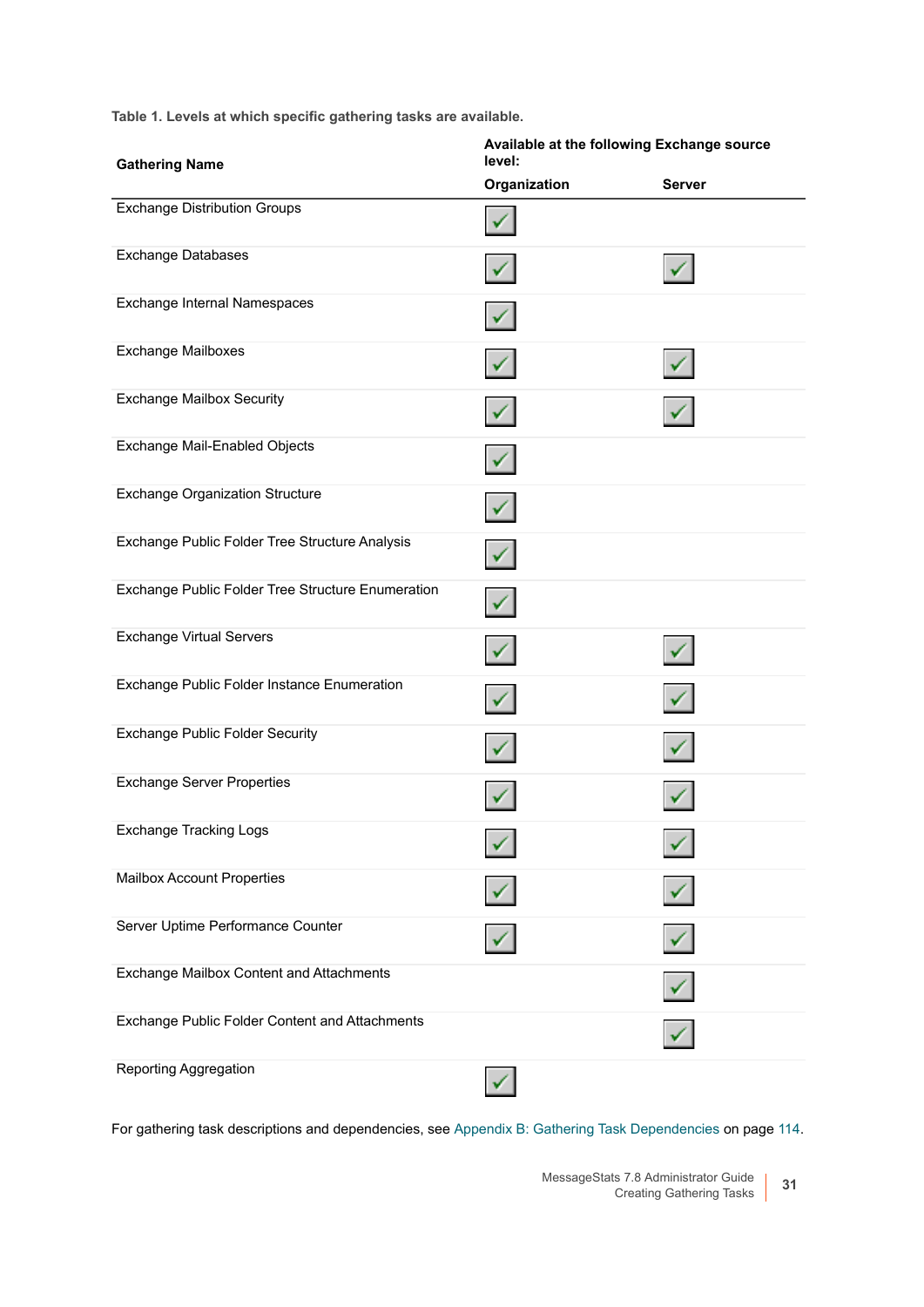# <span id="page-31-0"></span>**Intelligent Gathering for Exchange**

MessageStats retrieves the server roles for a server from Active Directory, assigns a matching built-in server role value in MessageStats, and identifies the role as "discovered" in the server properties.

Using the server role, MessageStats can determine which server-level gathering tasks can run against a specific Exchange server. For example, if a server does not have the Mailbox role, MessageStats does not allow a Mailbox gathering task to run against the server.

The following table shows which gathering tasks can be run against servers that have certain roles assigned.

**Table 2. Tasks for specific Exchange server roles.**

| <b>Exchange Version</b> | <b>Exchange Server</b><br>Role | <b>Allowed Gathering Tasks</b>                                            |
|-------------------------|--------------------------------|---------------------------------------------------------------------------|
| Exchange 2010           | Mailbox                        | Exchange Databases<br>$\bullet$                                           |
| Exchange 2013           |                                | Exchange Mailboxes<br>٠                                                   |
| Exchange 2016           |                                | <b>Exchange Mailbox Security</b><br>٠                                     |
| Exchange 2019           |                                | Exchange Mailboxes Content and Attachments<br>٠                           |
|                         |                                | <b>Exchange Public Folder Content and Attachments</b><br>٠                |
|                         |                                | Exchange Public Folder Instance Enumeration<br>$\bullet$                  |
|                         |                                | Exchange Public Folder Security (Exchange 2013<br>$\bullet$<br>and later) |
|                         |                                | <b>Exchange Server Properties</b><br>$\bullet$                            |
|                         |                                | <b>Exchange Virtual Servers</b><br>$\bullet$                              |
|                         |                                | <b>Mailbox Account Properties</b><br>$\bullet$                            |
|                         |                                | Server Uptime Performance Counter<br>$\bullet$                            |
|                         |                                | <b>Tracking Log Expansion</b><br>$\bullet$                                |
|                         |                                | <b>Tracking Log Copy</b><br>٠                                             |
|                         |                                | <b>Exchange Tracking Log</b><br>٠                                         |
|                         |                                | <b>Tracking Log Compression</b><br>$\bullet$                              |
|                         |                                | <b>Tracking Log Archive</b><br>$\bullet$                                  |
| Exchange 2010           | Edge Transport                 | <b>Tracking Log Expansion</b><br>$\bullet$                                |
| Exchange 2013           |                                | <b>Exchange Tracking Log</b><br>$\bullet$                                 |
| Exchange 2016           |                                | <b>Tracking Log Copy</b><br>$\bullet$                                     |
| Exchange 2019           |                                | Tracking Log Compression<br>$\bullet$                                     |
|                         |                                | <b>Tracking Log Archive</b><br>$\bullet$                                  |
| Exchange 2010           | Hub Transport                  | <b>Tracking Log Expansion</b><br>$\bullet$                                |
|                         |                                | <b>Exchange Tracking Log</b><br>$\bullet$                                 |
|                         |                                | <b>Exchange Server Properties</b><br>$\bullet$                            |
|                         |                                | <b>Exchange Virtual Servers</b><br>$\bullet$                              |
|                         |                                | Server Uptime Performance Counter<br>$\bullet$                            |
|                         |                                | <b>Tracking Log Copy</b><br>٠                                             |
|                         |                                | <b>Tracking Log Compression</b><br>٠                                      |
|                         |                                | <b>Tracking Log Archive</b><br>٠                                          |
| Exchange 2010           | <b>Client Access</b>           | <b>Exchange Server Properties</b><br>$\bullet$                            |
| Exchange 2013           |                                | <b>Exchange Virtual Servers</b><br>٠                                      |
|                         |                                |                                                                           |
|                         |                                | Server Uptime Performance Counter<br>$\bullet$                            |
| Exchange 2010           | Unified Messaging              | <b>Exchange Server Properties</b><br>٠                                    |

**•** Server Uptime Performance Counter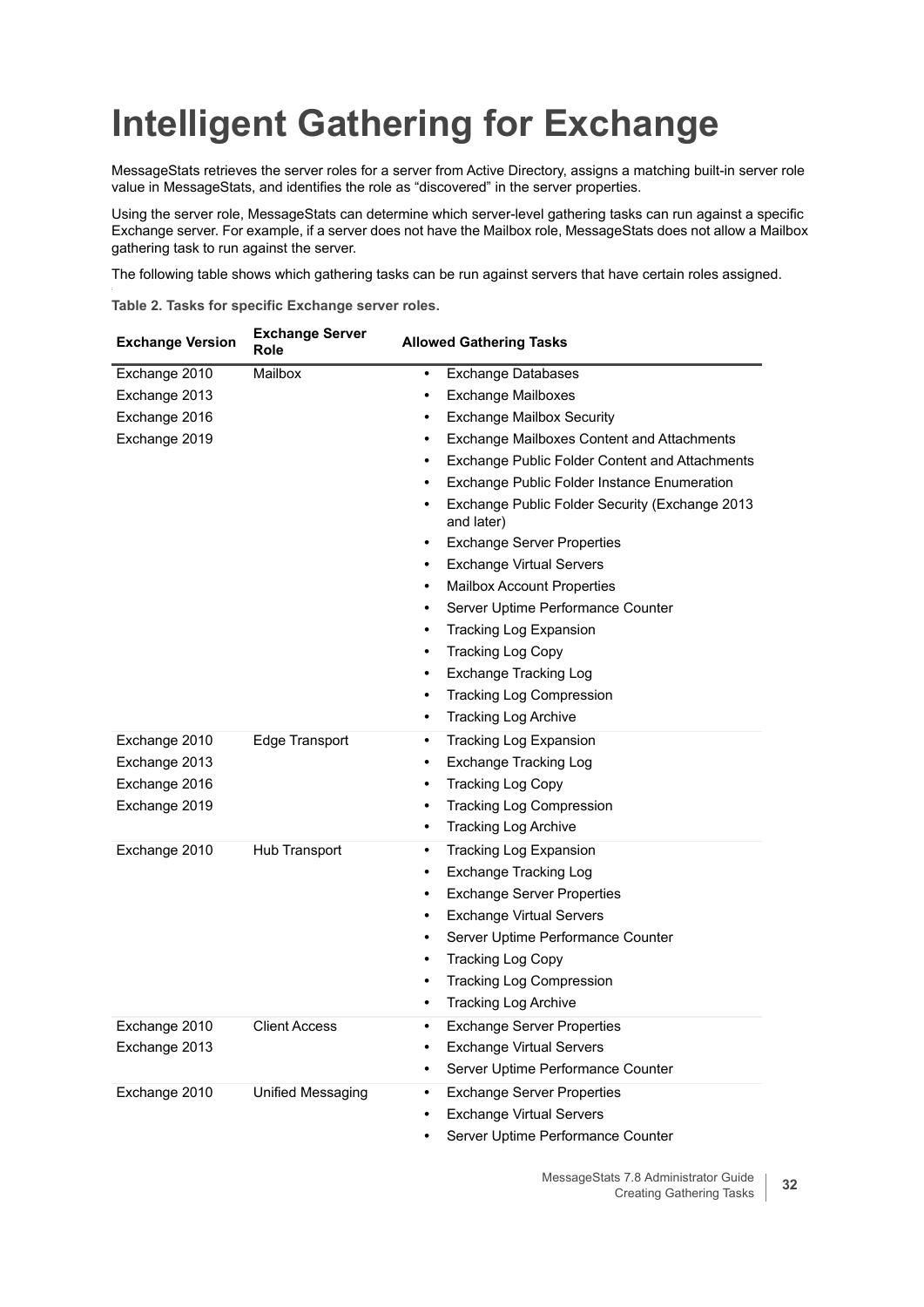You can include a server in a gathering task even if the task cannot be run against that server due to its server role. When the gathering task is run, it gathers only from servers with the appropriate roles and skips any servers with a role that does not allow the gathering to be run.

For a complete list of gathering tasks and task dependencies, see [Appendix B: Gathering Task Dependencies on](#page-113-2)  [page 114.](#page-113-2)

# <span id="page-32-0"></span>**Creating a Default Gathering Task**

You create tasks to collect data from a messaging environment such as Exchange or Lync. The initial gathering task provides immediate information about your Exchange or Lync environment. In a large enterprise, the initial task might be limited to a single group or a local server.

Most organizations add more tasks to collect information from the rest of the Exchange organization and extend gatherings to include additional information. To optimize collection performance, you can create multiple tasks to collect different information on different schedules.

The first task that you create is the Default Gathering task. This is a composite task that includes several gathering tasks and provides the base Exchange information needed to populate the core MessageStats Reports.

Most organizations run the Default Gathering task on a daily schedule to ensure that the MessageStats database is kept up-to-date with the widest range of available data. You can create Default Gathering tasks for Exchange organizations or individual servers.

The Create Task wizard consists of five base pages and any additional pages that are specific to the type of gathering task you are creating. The five base pages are as follows:

- **•** Select Task Template
- **•** Task Execution Server
- **•** Task Schedule
- **•** Task Logging
- **•** Task Credentials

For information about the base page configuration options, see [Exchange Default Gathering Task Template](#page-37-3)  [Details on page 38.](#page-37-3)

## <span id="page-32-1"></span>**Creating Additional Gathering Tasks**

As you determine the volume of information that is gathered by the Default Gathering tasks, you might want to create tasks with different schedules to balance the server resource loads, or create a task that includes a single gathering.

Some gathering tasks require additional configuration information. These tasks include Exchange Tracking Logs Gathering, Mailbox Content and Attachments Gathering, Public Folder Content and Attachments Gathering, and Distribution Group Membership. For information about these gathering tasks, see [Extending Gathering Tasks on](#page-43-3)  [page 44](#page-43-3).

#### *To create a new task*

- 1 Expand the **Exchange Organizations** node and select an organization or a server.
- 2 Right-click and select **Create Task**.
- 3 Select the template for the type of gathering that you want.
- 4 Complete the pages of the Create Task Wizard as required.

For descriptions of the individual gathering tasks and their dependencies, see [Appendix B: Gathering Task](#page-113-2)  [Dependencies on page 114](#page-113-2).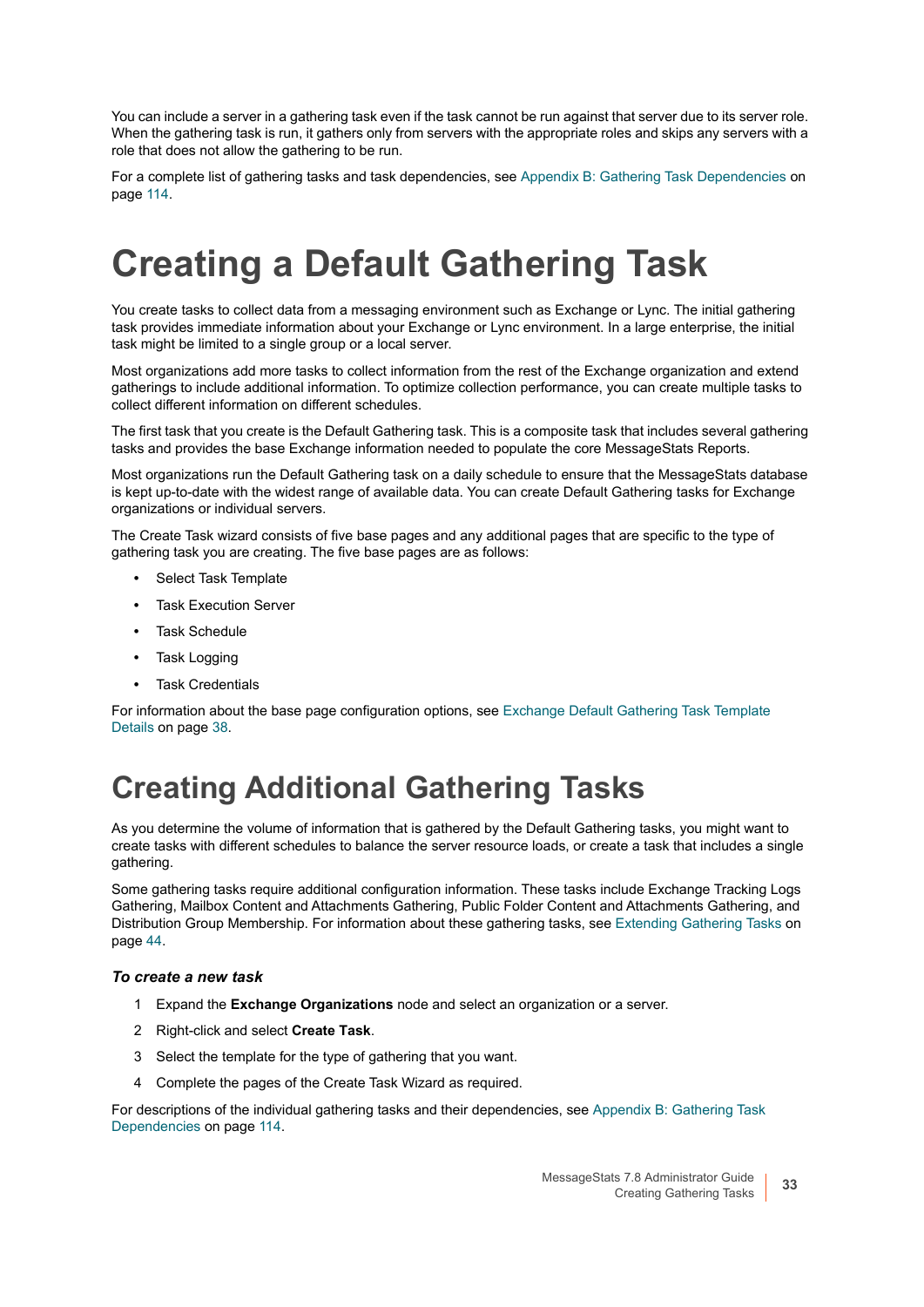## <span id="page-33-0"></span>**Configuring Tasks to Run on a Regular Schedule**

You can set up recurring tasks in two ways:

- **•** by creating and configuring a task to run at regular intervals
- **•** by editing an existing task to add recurrence

#### *To configure an existing task to run on a regular schedule*

- 1 Expand the **Tasks** node and select the task.
- 2 Right-click and select **Properties**.
- 3 Click **Next** until the Schedule page is displayed.
- 4 Select the Task Period and then set the schedule and frequency as required.
- 5 Complete the Task Wizard and click **Finish**.

#### *To create a new task to run on a regular schedule*

- 1 Expand the **Exchange Organizations** node and select an organization or a server.
- 2 Right-click on the appropriate Exchange source and select **Create Task**.
- 3 Select a task from the list and enter a name for the task.

The name you enter appears in the Tasks Summary View when you expand the Tasks node. Ensure that the name is unique but reflects the purpose of the task, such as ServerX\_Mailbox Content and Attachments.

- 4 Click **Next** to go to the Task Execution Server page.
- 5 Click **Next** to go to the Task Schedule page
- 6 Select the **Daily**, **Weekly**, or **Monthly** Task Period.
- 7 Set the appropriate interval for the period you have selected.
- 8 Complete the Task Wizard and click **Finish**.

## <span id="page-33-2"></span><span id="page-33-1"></span>**Forcing an Update on Demand for Exchange**

Typically, an Exchange gathering task is not run more that once a day (UTC). If a gathering task has run successfully during the day and you run it again in the same day, the task does not regather the information. If a task has successfully completed and you then make changes in Exchange, you will not see the changes in reports until the gathering task is run the next day.

Sometimes you might make changes and want to see the changes immediately reflected in reports regardless of whether the associated gathering task has already completed successfully that day. In this situation, you can use the Run Now with Override option.

### **Example of Using the Override Option**

Suppose you have created a new distribution group in Exchange. The Default Gathering task (which includes the Distribution Group gathering task) completed earlier that day.

If you create a separate Distribution Group gathering task and run it, the task does not regather the distribution group information in the same UTC day since the task has already completed successfully. However, you can use the Run Now with Override option to force the task to regather the distribution group information. The reports will now show the updated information.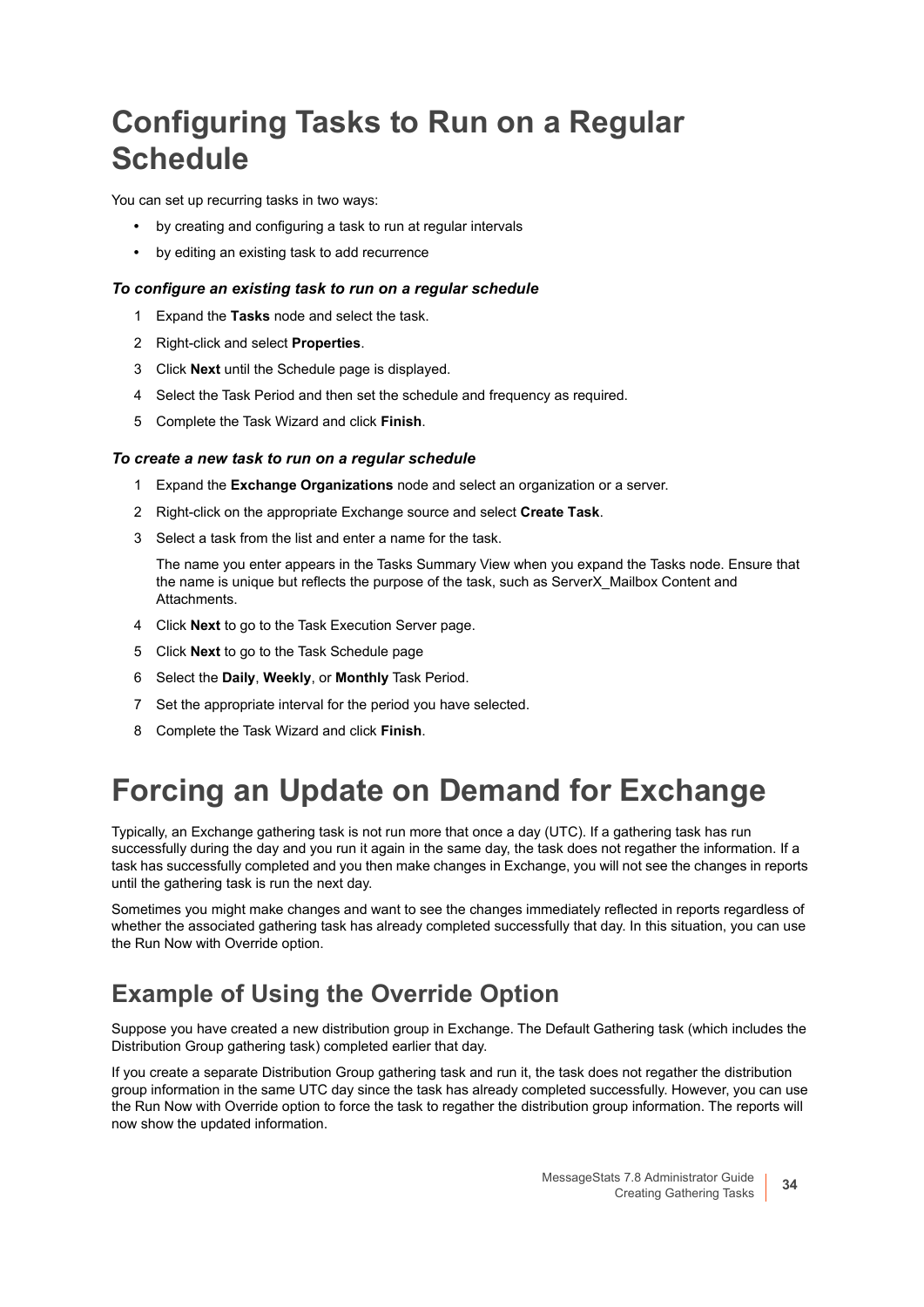The Run Now with Override option is available for most gathering tasks.

#### *To Force a Task to Regather Information*

- 1 Expand the **Tasks** node in the treeview and select the specific gathering task that you want to rerun.
- 2 Right-click and select **Run Now with Override**.

To rerun a task that is actually part of a larger gathering task, you can create a new gathering task using the appropriate template and set the task to "Run Once" in the future. Select the new task in the treeview, rightclick and use the Run Now with Override option to force the task to run immediately and to regather only the information you want.

# <span id="page-34-1"></span><span id="page-34-0"></span>**Editing Tasks**

You can edit tasks in the following ways:

- **•** Add more Exchange sources to an existing task
- **•** Change the properties of an existing task

#### *To add more Exchange sources to an existing task*

- 1 Expand the navigation tree and browse to the organization or server that you want to add.
- 2 Right-click and select **Add to Task**, and then select the task from the list and click **OK**.

- OR -

Drag the organization or server into the appropriate task.

When you are creating an additional task, you can drag the Exchange objects into the task.

#### *To change the property of an existing task*

- 1 Select the task from the Tasks Summary View.
- 2 Right-click and select **Properties**.
- 3 Step through the wizard and change the properties as required.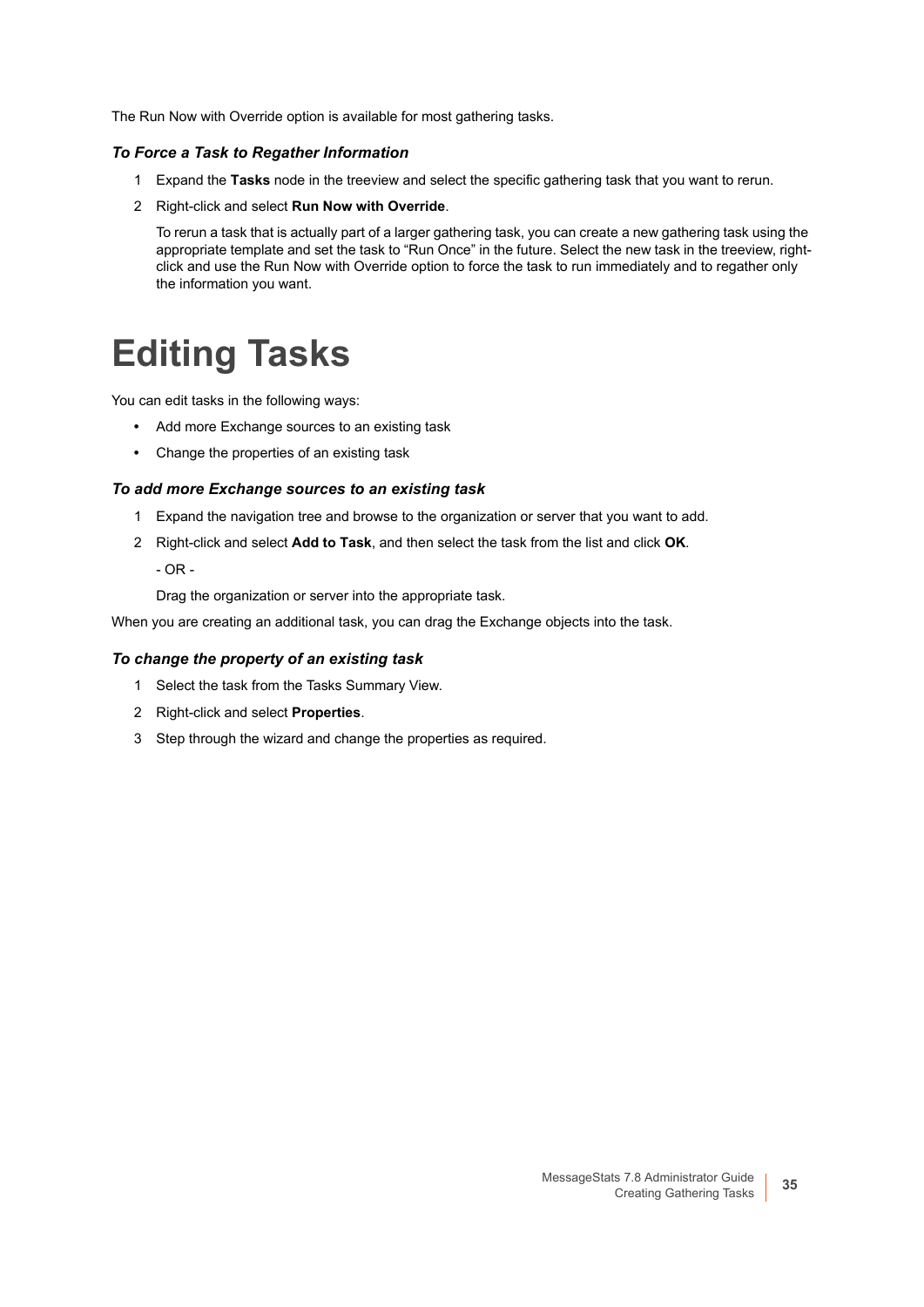# <span id="page-35-4"></span>**Default Gatherings**

- <span id="page-35-0"></span>**•** [About the Exchange Default Gathering Task](#page-35-1)
- **•** [Creating an Initial Task for Exchange](#page-36-0)
- **•** [Exchange Default Gathering Task Template Details](#page-37-1)
- **•** [Observing Task Progress](#page-41-1)
- **•** [Setting a Default Gathering to Run on a Schedule](#page-37-0)

# <span id="page-35-3"></span><span id="page-35-1"></span>**About the Exchange Default Gathering Task**

To perform an initial gathering, you create a Default Gathering task. The Default Gathering task is a composite task that initiates the following task processors in the order of their defined dependencies.

- **•** Internal Namespaces
- **•** Connectors
- **•** Mail Contacts
- **•** Mailbox Account Properties
- **•** Distribution Groups
- **•** Exchange Databases
- **•** Mailboxes
- **•** Mail-Enabled Objects
- **•** Server Properties
- **•** Exchange Tracking Logs
- **•** Virtual Servers
- **•** Server Uptime Performance Counter
- **•** Reporting Aggregation

Most organizations run the Default Gathering task on a daily schedule to ensure that the MessageStats database is updated with the widest range of available report data. For more information about gathering task dependencies, see [Appendix B: Gathering Task Dependencies on page 114.](#page-113-2)

## <span id="page-35-2"></span>**Tasks Excluded from the Default Gathering Task**

The Default Gathering task does not include the following gathering tasks:

**•** Audit tasks. For information about audits, see [Configuring Audits on page 56.](#page-55-3)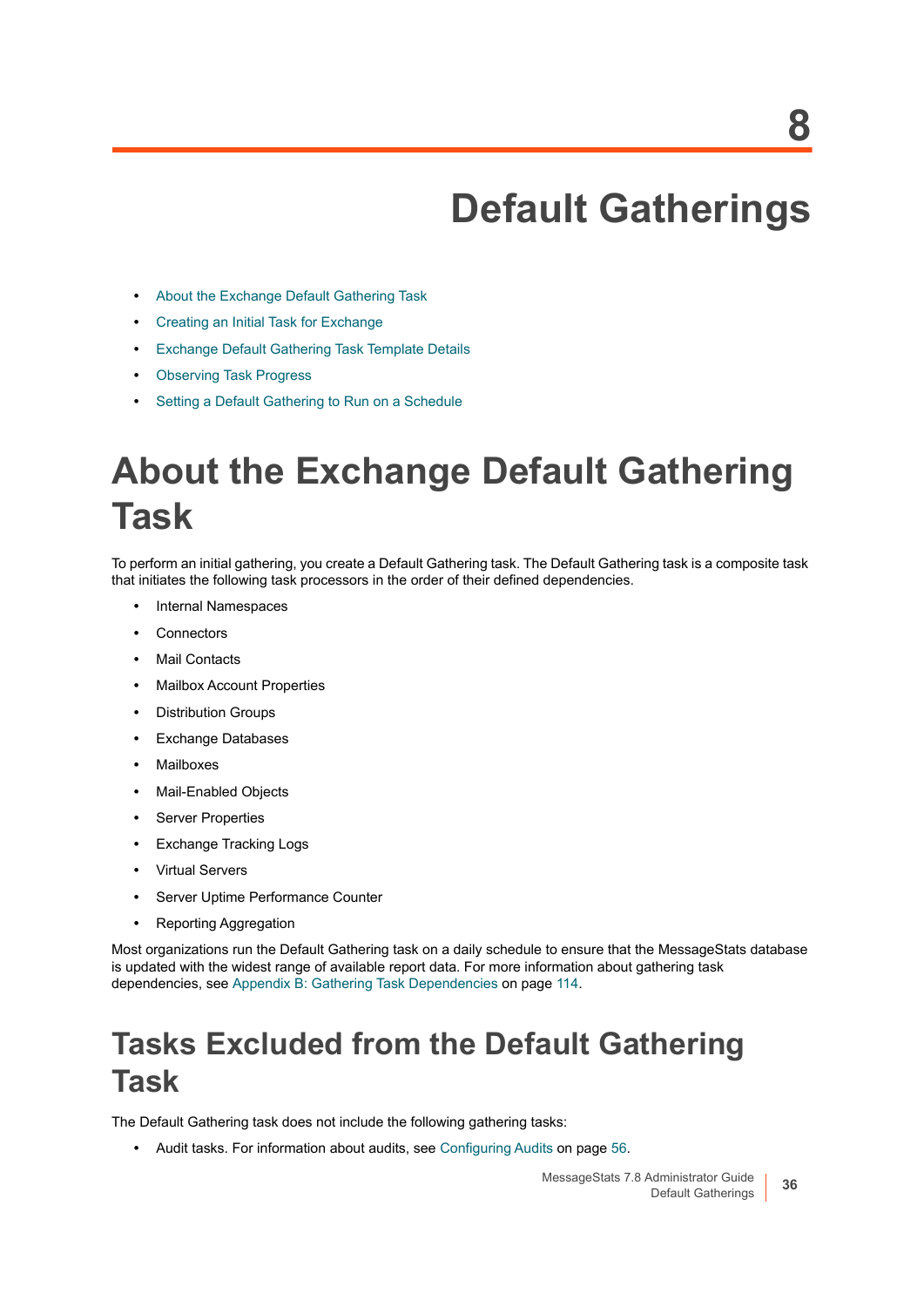- **•** Exchange Public Folders task (which contains Exchange Public Folder Tree Structure Analysis, Exchange Public Folder Tree Structure Enumeration, and Exchange Public Folder Instance Enumeration)
- **•** Exchange Public Folder Security (Exchange 2013 and later)

**NOTE:** The public folder reports do not contain data after you run the Default gathering. You must run f. the Exchange Public Folders gathering tasks to populate the reports.

- **•** Mailbox Security
- **•** Exchange Mailbox Content and Attachments task
- **•** Exchange Public Folder Content and Attachments task

For a description of all gathering tasks and any task dependencies, see [Appendix B: Gathering Task](#page-113-0)  [Dependencies on page 114](#page-113-0).

# **Creating an Initial Task for Exchange**

After you install MessageStats, it is recommended that you create an initial Default Gathering task for all Exchange organizations.

**TIP:** Creating a very large task (such as a task that runs against your entire Exchange organization) can result in a lengthy gathering time. Carefully consider the amount of information being gathered when you create your initial tasks. You can create Default Gathering tasks for Exchange organization or individual servers. You can also create regions and create tasks to run against a region.

#### *To create an initial Default Gathering task*

- 1 Expand the **Exchange Organizations** node and select an Exchange organization.
- 2 Right-click and select **Create Task**.
- 3 Select **Default Gathering** and enter a name for the gathering task.

The name you define appears in the task list under the Tasks node. Select a unique name so you can later identify the task.

4 Step through the Create Task Wizard, clicking **Next** at each page.

**Table 1. Create Task Wizard default settings.**

| <b>Wizard Page</b>      | <b>Default Setting</b>                                                                                                                                                                                                                                                             |
|-------------------------|------------------------------------------------------------------------------------------------------------------------------------------------------------------------------------------------------------------------------------------------------------------------------------|
| Tracking Log Date Range | Yesterday                                                                                                                                                                                                                                                                          |
| Task Execution Server   | Default Server                                                                                                                                                                                                                                                                     |
|                         | The default task execution server.                                                                                                                                                                                                                                                 |
| Task Schedule           | <b>Now</b>                                                                                                                                                                                                                                                                         |
| Task Logging            | Use the default configuration of status-level logging.                                                                                                                                                                                                                             |
| <b>Task Credentials</b> | Credentials provided during installation for MessageStats Scheduler<br>Service user account.                                                                                                                                                                                       |
| <b>Gathering Server</b> | By default, this is the Exchange server that is currently defined as the<br>connection server to the Exchange organization.                                                                                                                                                        |
| Mailbox MAPI            | By default, this is the Exchange server that is currently defined as the<br>gathering server for Exchange 2010 or Exchange 2013 organization.<br><b>NOTE:</b> This page is used for any mailbox gathering tasks. The Default<br>gathering includes the Exchange Mailbox gathering. |

- 5 Click **Finish**.
- 6 View the gathering progress by expanding the **Tasks** node and browse to the task.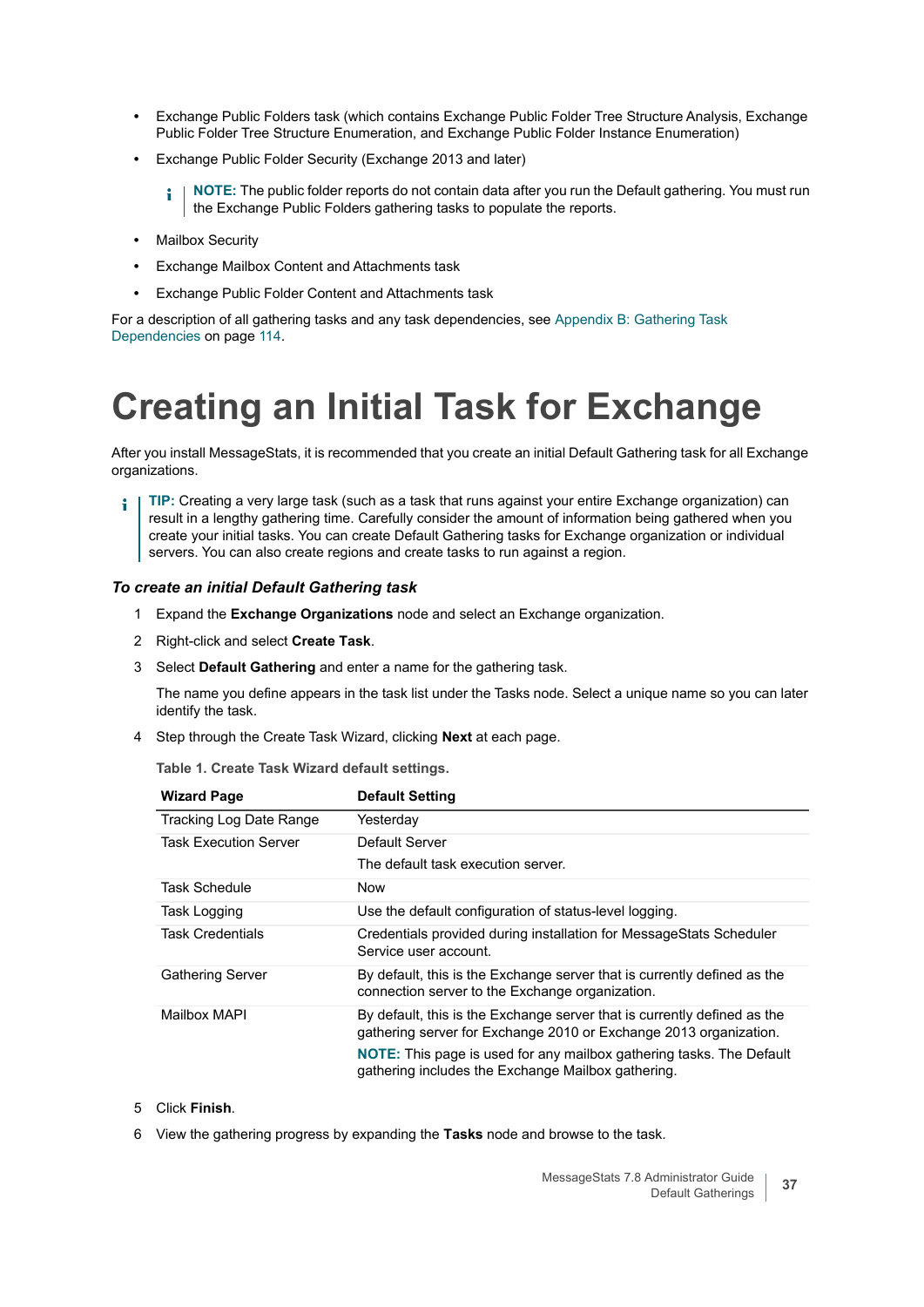# **Setting a Default Gathering to Run on a Schedule**

When you are satisfied that the gatherings have collected the information and the MessageStats Database is populated correctly, you can schedule a recurring task to automatically collect and process data.

#### *To configure an existing task to run on a regular schedule*

- 1 Expand the **Tasks** node and select the task.
- 2 Right-click and select **Properties**.
- 3 Click **Next** until the Schedule page is displayed.
- 4 Select the Task Period and then set the schedule and frequency as required.
- 5 Complete the Task Wizard and click **Finish**.

# **Exchange Default Gathering Task Template Details**

To configure an Exchange Default Gathering task at the Organization level, the Create Task Wizard presents the base pages that allow you to define the required task information.

[Selecting the Task Template](#page-37-0) [Setting the Date Range for Tracking Logs](#page-38-0) [Specifying the Task Execution Server](#page-38-1) [Scheduling the Task](#page-38-2) [Enabling Task Logging for Support](#page-39-0) [Specifying Credentials for a Task](#page-40-0) [Selecting a Gathering Server](#page-40-1) [Selecting a Server for Collecting Mailbox Data](#page-41-0)

# <span id="page-37-0"></span>**Selecting the Task Template**

Use the Select Task Template page to select a gathering task template and to name the task. Ensure that the name is unique but reflects the purpose of the task.

For a description of all gathering tasks and any task dependencies, see [Appendix B: Gathering Task](#page-113-0)  [Dependencies on page 114](#page-113-0).

**Table 2. Selecting the task template.**

| <b>Option</b> | <b>Definition</b>                                                                                                                                                                                                     |
|---------------|-----------------------------------------------------------------------------------------------------------------------------------------------------------------------------------------------------------------------|
| Name          | Enter a task name. The name that you enter appears in the task list of the Tasks Summary<br>View. To change the task name, right-click the name from the Tasks Summary node, select<br>Properties, and edit the name. |
| Template      | Select the template from the template list for all available gathering tasks. The gathering<br>task description is displayed under the Template box.                                                                  |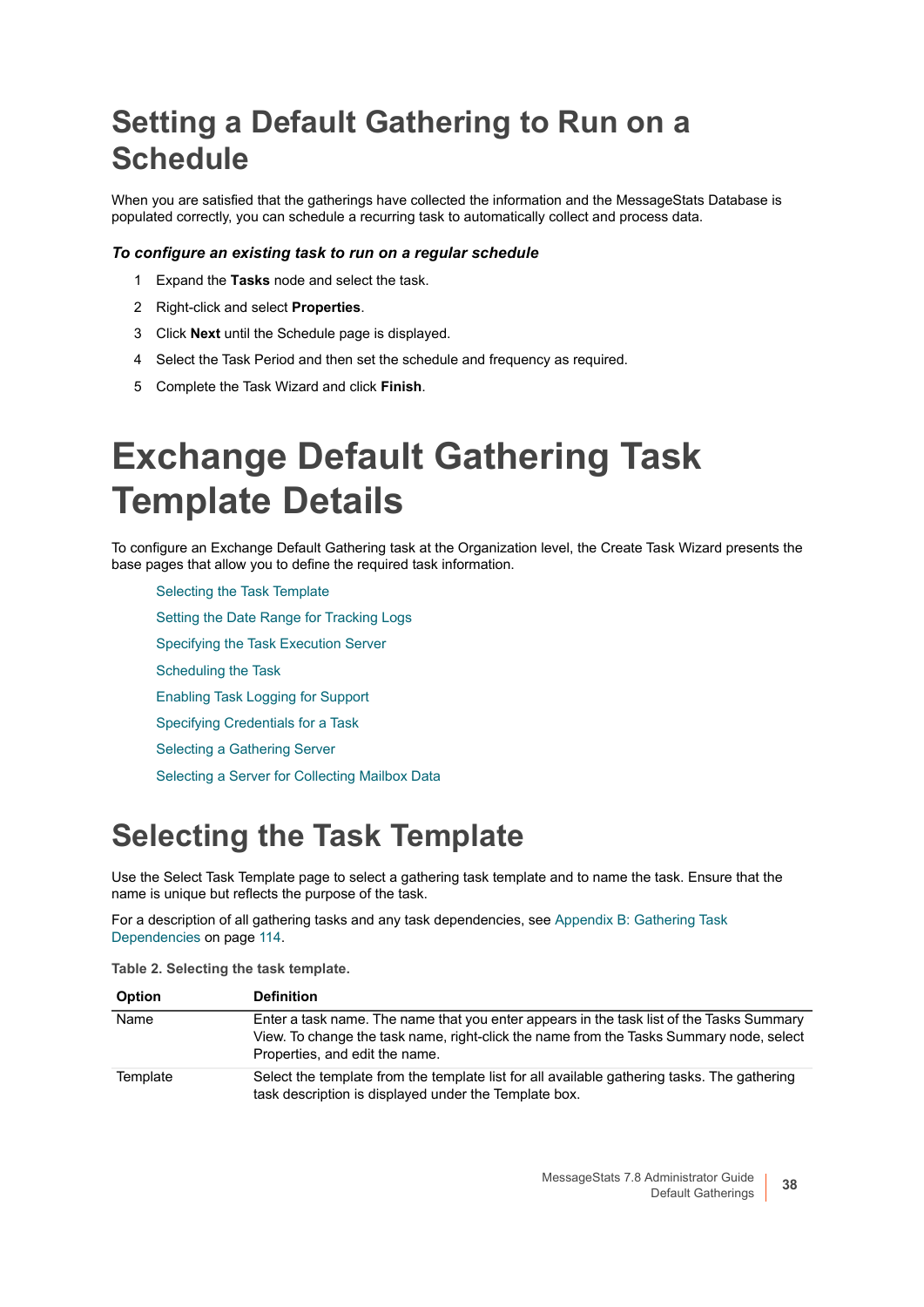# <span id="page-38-0"></span>**Setting the Date Range for Tracking Logs**

Use the Tracking Log Date Range page to configure the date range for the tracking log gathering. Since many MessageStats gathering tasks do not require tracking log information, this page only appears when you select the Default Gathering task or the Exchange Tracking Log template.

**Table 3. Selecting a date range for tracking logs.**

| <b>Option</b>     | <b>Definition</b>                                                                                                                                                   |
|-------------------|---------------------------------------------------------------------------------------------------------------------------------------------------------------------|
| Date Range        | Select Yesterday, Last 3 Days, Last Week, or Custom.                                                                                                                |
|                   | If you select the Yesterday, Last 3 Days, or Last Week date ranges, the start<br>and end dates are automatically updated to reflect the date range you<br>selected. |
|                   | If you select the Custom date range, you must enter the start date and end<br>date in the boxes.                                                                    |
| <b>Start Date</b> | Click the arrow to select the Start Date from the calendar.                                                                                                         |
| End Date          | Click the arrow to select the End Date from the calendar.                                                                                                           |

### <span id="page-38-1"></span>**Specifying the Task Execution Server**

Use the Task Execution Server page to specify which task execution server you want to use to run the task if you do not want to use the default gathering server.

If you installed the MessageStats Console through a custom or distributed installation, you had the option of installing additional task processors on separate servers.

**Table 4. Changing the task execution server used for a task.**

| <b>Option</b> | <b>Definition</b>                                                                                                                                                                                                                                                              |
|---------------|--------------------------------------------------------------------------------------------------------------------------------------------------------------------------------------------------------------------------------------------------------------------------------|
| Server        | Specify the Task Execution Server you want to use to run the task. If you have installed<br>additional task processors on separate servers, you can select a different Task Execution<br>Server. If you installed only one Task Execution Server, the Server box is read-only. |
|               | For example, you might select a Task Execution Server that is closer to the MessageStats<br>Database server rather than close to the Exchange server. Since most of the data is going<br>from the task processor to the SQL database, this could improve performance.          |

## <span id="page-38-2"></span>**Scheduling the Task**

Use the Scheduling Tasks page to schedule gathering tasks. You can run a task once or create a regular scheduled task: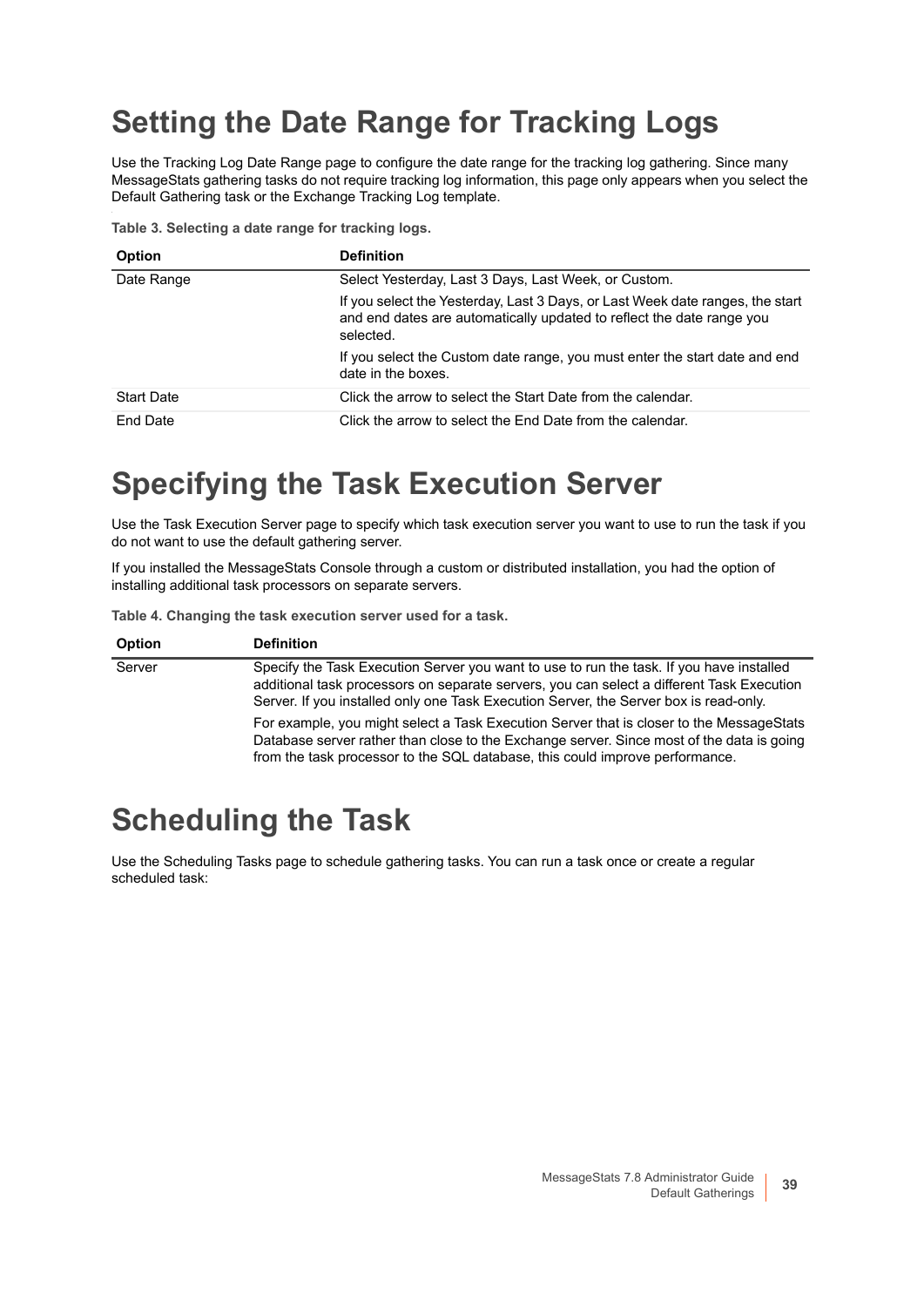#### **Table 5. Scheduling the task to run.**

| <b>Option</b>      | <b>Definition</b>                                                                                                                                                                                                                                                                                     |
|--------------------|-------------------------------------------------------------------------------------------------------------------------------------------------------------------------------------------------------------------------------------------------------------------------------------------------------|
| <b>Task Period</b> | Select the time period (Daily, Weekly, Monthly, Once Only, Now) for the scheduled task.<br>For recurring tasks, you can set the recurrence for different intervals:                                                                                                                                   |
|                    | <b>Daily:</b> By default, the Daily Task Period is configured to perform the gathering task every<br>day. You can change the interval to every two days or at any other appropriate daily period.                                                                                                     |
|                    | <b>Weekly:</b> Using the Weekly period, you can set the following types of schedules: gather<br>every second Tuesday; or gather every Monday, Wednesday, and Friday; or any other<br>combination.                                                                                                     |
|                    | <b>Monthly:</b> Using the Monthly period, you can set the following types of schedules: gather<br>on the first day of each month; gather on the last Friday of March, June, September, and<br>December (each quarter); gather on the fifteenth day of every other month; or any other<br>combination. |
| <b>Start Time</b>  | Fnter the start time for the scheduled task.                                                                                                                                                                                                                                                          |
| End Time           | You do not need to set an End Time for the schedule. If you want to set an end time, click<br>the check box to select it.                                                                                                                                                                             |
| <b>Start Date</b>  | Select a start date for the scheduled task.                                                                                                                                                                                                                                                           |

## <span id="page-39-0"></span>**Enabling Task Logging for Support**

MessageStats creates log entries during several processes. If you contact Support for assistance, Support might request that you change your logging detail level to help troubleshoot technical issues. You use the Task Logging page to set logging at the task level.

For information about setting logging at the scheduler service level, see [Configuring Service Logging on page 61.](#page-60-0)

**Table 6. Setting task logging levels.**

| <b>Option</b>                | <b>Definition</b>                                                              |
|------------------------------|--------------------------------------------------------------------------------|
| Enable logging for the given | Select the box to enable logging for this gathering task. You can identify the |
| <b>Task Processor</b>        | detail level the task logs.                                                    |
| Log detail level             | Set the level of detail that should be included in the log files.              |
| Record errors in the Windows | Select this option and MessageStats also records errors in Windows             |
| Application Event Log        | Application Event logs.                                                        |

#### **About Logging Levels**

You can define the logging level for your task logs. The following log levels are available, from the most detailed to the least detailed.

**Table 7. Task logging levels.**

| Log Level | Detail                                                                                                                                                                                                                                                                                                                                                                                            |
|-----------|---------------------------------------------------------------------------------------------------------------------------------------------------------------------------------------------------------------------------------------------------------------------------------------------------------------------------------------------------------------------------------------------------|
| Trace     | Trace level logging is extremely detailed logging that includes errors, warnings, and status<br>messages, and also low-level event details. Trace logging is only used with custom<br>components provided by MessageStats development for diagnostic purposes. This level of<br>logging can generate a large log file and can affect system performance.                                          |
| Debug     | Debug level logging includes errors, warnings, and status messages, and also low-level<br>event details. Quest Support might ask you to set logging to the debug level to identify and<br>resolve an issue. Use debug-level logging only at the request of Quest Support, since the log<br>files can grow rapidly and can affect system performance. These logs contain very detailed<br>entries. |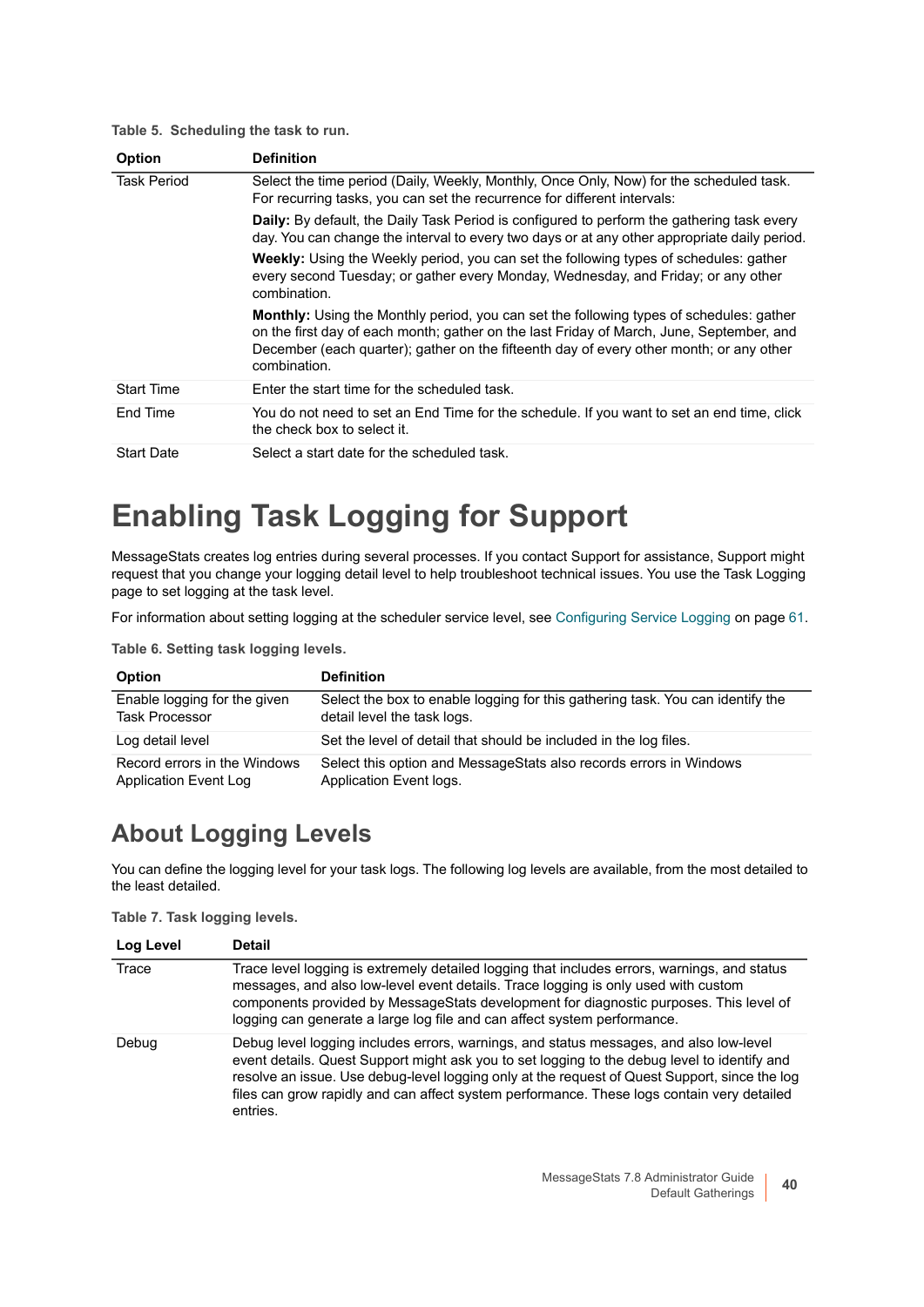**Table 7. Task logging levels.**

| Log Level     | <b>Detail</b>                                                                                                                                                                                                                                               |
|---------------|-------------------------------------------------------------------------------------------------------------------------------------------------------------------------------------------------------------------------------------------------------------|
| <b>Status</b> | Status level logging includes warnings and errors, as well as the regular flow of major events<br>within MessageStats. Use the Status level for a new installation to include more detailed logs.                                                           |
| Warning       | Warning level logging includes errors that appear at the Errors level. The Warning level also<br>includes errors that occurred but from which MessageStats recovered and continued<br>gathering. Use this level for established and stable implementations. |
| Errors        | Errors level logging includes errors that caused a gathering task to terminate.                                                                                                                                                                             |

It is recommended that you periodically remove obsolete logs. If you want, you can set up task logging management for the task execution server. After specifying an expiry period, you can set task log files to be deleted, to be moved to a backup location, or to be compressed and moved to a backup location. For more information, see [Setting Up Archiving for Task Logs on page 89.](#page-88-0)

### <span id="page-40-0"></span>**Specifying Credentials for a Task**

Using the Task Credential page, you set the security credentials for the task. By default, this page displays the credentials that you defined for the MessageStats Scheduler Service during installation. If you changed the Task Execution Server, this page automatically displays the credentials that you specified for that server.

Credentials are not verified in this page. Ensure that you enter a valid account or the gathering tasks will fail. Ensure that the credentials that are specified have the appropriate permissions to run the task against the selected Exchange servers. For more information, see the *MessageStats Quick Start Guide.*

## <span id="page-40-1"></span>**Selecting a Gathering Server**

For organization-level gathering tasks, the Exchange server that is defined as the default Connection server for the Exchange organization is used to gather information. The Connection server is the Exchange server that MessageStats uses as the access point to enumerate an Exchange organization.

On the Gathering Server dialog, you can select a different Exchange server in the organization from which to collect information when creating a Default gathering task. For performance reasons, you may want to gather Exchange information from an Exchange server other than the Connection server.

**IMPORTANT:** You must enter a NETBIOS server name. Do not use the FQDN (Fully Qualified Domain f Name) or the IP address for the server.

| <b>Option</b>                                     | <b>Definition</b>                                                                                                                                                                                                                                                                                         |
|---------------------------------------------------|-----------------------------------------------------------------------------------------------------------------------------------------------------------------------------------------------------------------------------------------------------------------------------------------------------------|
| Using the currently defined<br>Connection server. | For organization-level gathering tasks, the Exchange server that is defined as<br>the Connection server for the Exchange organization is used to gather<br>information. The Connection server is the Exchange server that MessageStats<br>uses as the access point to enumerate an Exchange organization. |
| I want to use the following<br>Exchange server.   | You can select a different Exchange server in the organization from which to<br>collect information when creating a gathering task. For performance reasons,<br>you may want to gather Exchange information from an Exchange server other<br>than the Connection server.                                  |
|                                                   | For information about specifying the gathering server, see Selecting a<br>Separate Gathering Server on page 78.                                                                                                                                                                                           |

**Table 8. Specifying a gathering server.**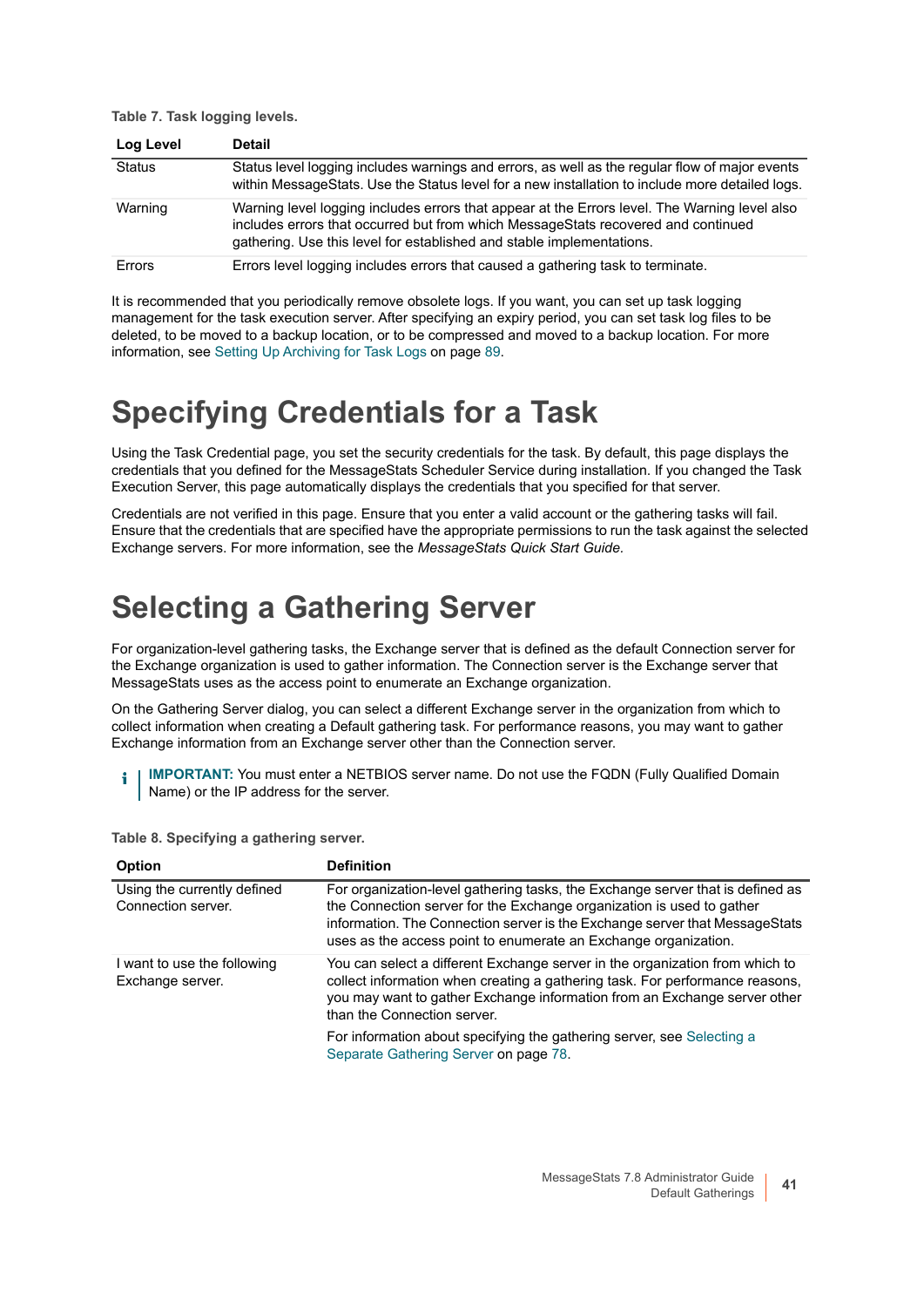## <span id="page-41-0"></span>**Selecting a Server for Collecting Mailbox Data**

In most cases, you gather mailbox data using the Exchange server that is specified as the MessageStats connectto server for the organization. This server is displayed under the text: Currently using the default Gathering Server for the organization.

In some situations, you may want to gather the information using an Exchange server other than the Connection Server. This may be a server that is geographically closer. In other cases, you might want to collect the mailbox information directly from the specified server.

The Exchange server from which you are gathering the mailbox data must contain at least one mailbox database.

In the Mailbox MAPI page you can select one of the following options:

**Table 9. Specifying a server for gathering mailbox data.**

| <b>Option</b>                                                         | When to use                                                                                                                                                                                            |
|-----------------------------------------------------------------------|--------------------------------------------------------------------------------------------------------------------------------------------------------------------------------------------------------|
| I want to use the following<br>server for mailbox gathering<br>tasks. | Select this option to specify a different Exchange server than the gathering<br>server that was defined for the organization. This may be an Exchange server<br>that is located geographically closer. |
| For an Exchange 2010<br>mailbox server                                | Select the Exchange Client Access Server (CAS) that should be used for<br>mailbox gatherings for this server.                                                                                          |
|                                                                       | Specify a mailbox for MAPI logon in one of the following formats:                                                                                                                                      |
|                                                                       | Display Name<br>$\bullet$                                                                                                                                                                              |
|                                                                       | Alias<br>$\bullet$                                                                                                                                                                                     |
|                                                                       | <b>SMTP Address</b><br>$\bullet$                                                                                                                                                                       |
|                                                                       | The task credentials must have full access rights to this mailbox. Also, the<br>mailbox must not be hidden from Exchange address lists.                                                                |
|                                                                       | <b>NOTE:</b> The mailbox is not validated on this property page. Ensure that it is a<br>valid mailbox or the mailbox tasks will fail for this server.                                                  |
| For an Exchange 2013<br>mailbox server                                | Select the Exchange Client Access Server (CAS) that should be used for<br>mailbox gatherings for this server.                                                                                          |
|                                                                       | Specify a mailbox for MAPI logon in one of the following formats:                                                                                                                                      |
|                                                                       | Display Name<br>$\bullet$                                                                                                                                                                              |
|                                                                       | Alias<br>$\bullet$                                                                                                                                                                                     |
|                                                                       | <b>SMTP Address</b><br>$\bullet$                                                                                                                                                                       |
|                                                                       | The task credentials must have full access rights to this mailbox. Also, the<br>mailbox must not be hidden from Exchange address lists.                                                                |
| Access the Exchange server<br>directly                                | Select this button if you want to gather the mailbox information directly from<br>this Exchange mailbox server.                                                                                        |
|                                                                       | This might be in a situation where this server is geographically isolated.                                                                                                                             |

# **Observing Task Progress**

By observing the progress of the Default Gathering task, you can see how the different gatherings accumulate data to populate the MessageStats Database. Some gathering tasks cannot begin until other tasks are completed. For more information, see [Appendix B: Gathering Task Dependencies on page 114](#page-113-0).

#### *To view the progress of the gathering task*

- 1 Expand the **Tasks** node of the navigation tree.
- 2 Select the task from the list.

In the right pane, the task is expanded into all the constituent activities and shows the following information.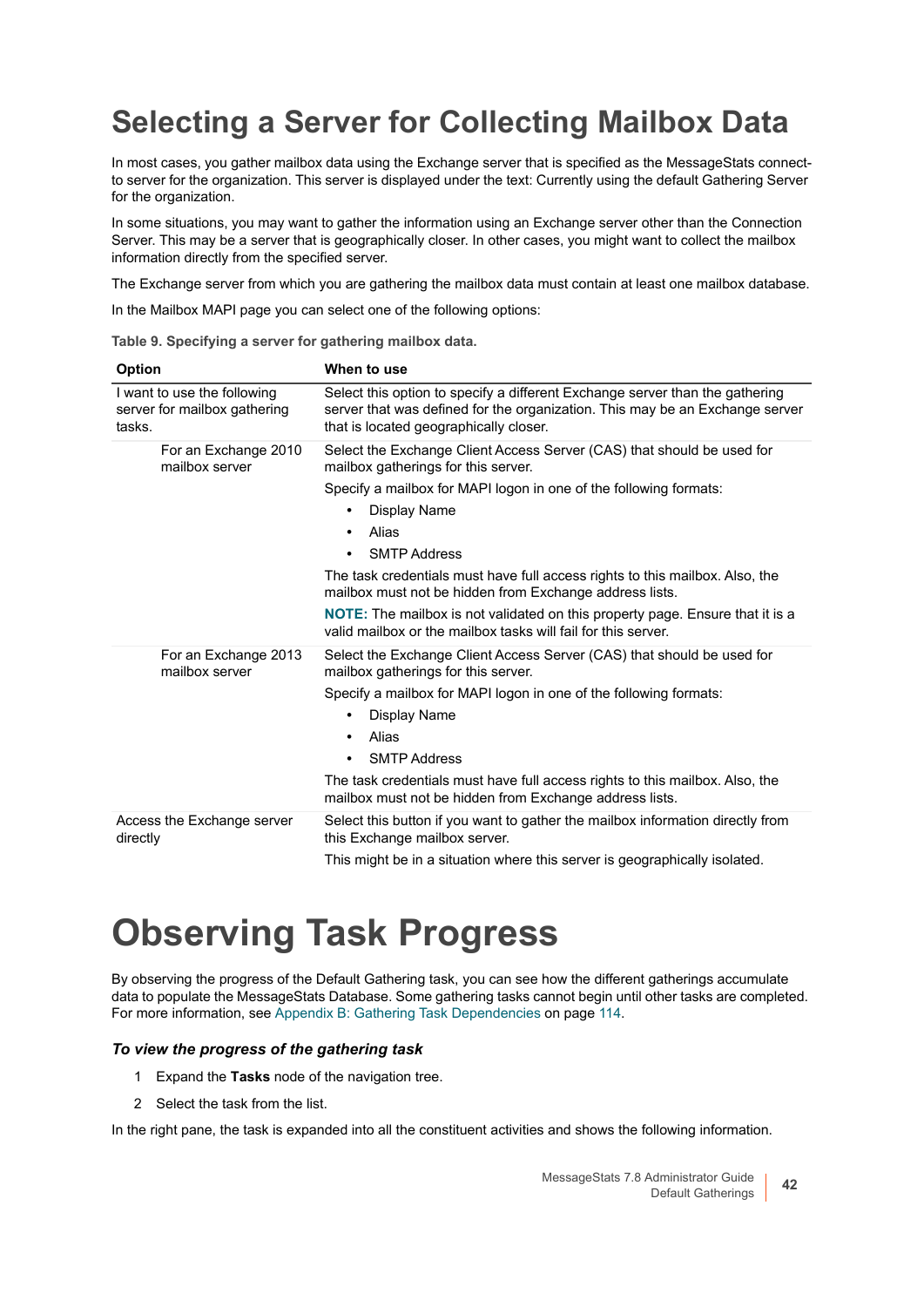**Table 10. Information provided for each task.**

| <b>Information</b>      | <b>Description</b>                                                                                                                    |
|-------------------------|---------------------------------------------------------------------------------------------------------------------------------------|
| Description             | Lists the individual task activities for each Exchange server in the organization.                                                    |
| Source                  | Lists the Exchange server the task was created for.                                                                                   |
| <b>Status</b>           | Indicates whether the task status is Pending, Pending Retry, Processing, Success,<br>Finished, Failed, Aborted, Warnings, or Unknown. |
| <b>Progress</b>         | Shows a progress bar and a percentage indicator for each task activity.                                                               |
| <b>Duration</b>         | Indicates the amount of time taken to complete each task activity.                                                                    |
| <b>Start Time</b>       | Indicates when the task started.                                                                                                      |
| Finish Time             | Indicates when the task finished.                                                                                                     |
| Waiting For             | Indicates the gathering task dependency for the task activity.                                                                        |
| <b>Execution Server</b> | Indicates the MessageStats Server on which the tasks were run. The MessageStats<br>Server name is provided in FQDN format.            |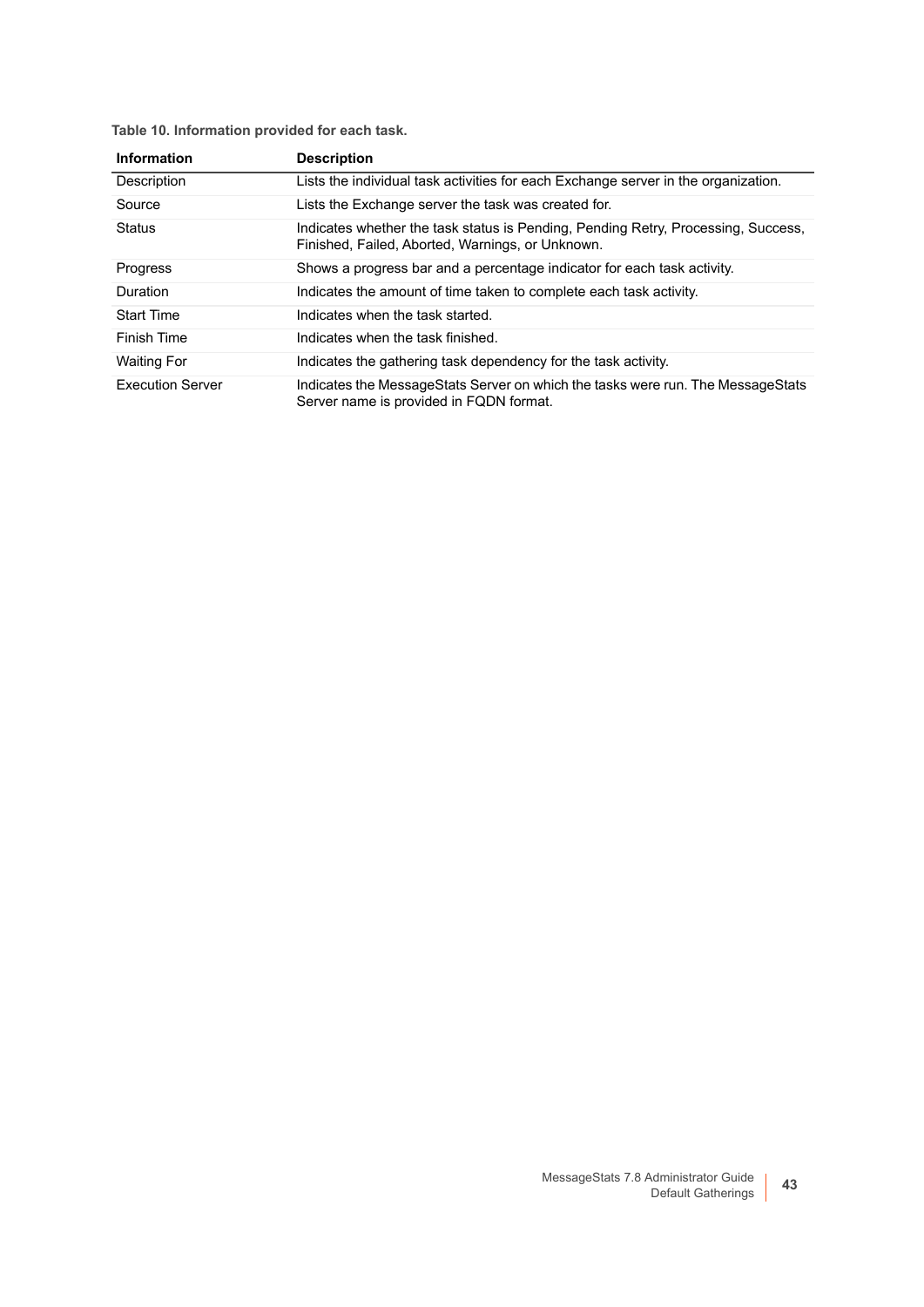# **Extending Gathering Tasks**

- **•** [Beyond the Default Gathering](#page-43-0)
- **•** [Defining Financial Chargeback](#page-43-1)
- **•** [Gathering Exchange Public Folders](#page-44-0)
- **•** [Gathering Content and Attachment Information](#page-46-0)
- **•** [Regathering Exchange Tracking Logs](#page-52-0)

# <span id="page-43-0"></span>**Beyond the Default Gathering**

After you install the MessageStats components, you typically configure MessageStats to run the Default Gathering task daily. The Default Gathering task collects information about your Exchange organization, servers, mailboxes, and initial message traffic information.

Some gathering tasks are omitted from the Default Gathering task because of their size or demands on server and network resources.

This section describes how you can extend your gatherings to include the following information:

- **•** [Defining Financial Chargeback](#page-43-1)
- **•** [Gathering Exchange Public Folders](#page-44-0)
- **•** [Gathering Content and Attachment Information](#page-46-0)
- **•** [Regathering Exchange Tracking Logs](#page-52-0)

Additionally, you can gather more detailed information by configuring audits for mailboxes, Internet domains, message subjects, or message delivery time. For information about audits, see [Configuring Audits on page 56](#page-55-0).

The tasks that are excluded from the Default Gathering task can use a significant amount of time, server RAM, and processing and network resources. You may want to dedicate a MessageStats Server to run these additional tasks. For information about the gathering tasks that are not included in the Default Gathering task, see [Appendix](#page-113-0)  [B: Gathering Task Dependencies on page 114.](#page-113-0)

You can distribute gathering tasks over one or more MessageStats Servers or task execution servers. During a custom installation, you can install the task processors on a separate server. If you install task processors on more than one server, you can then run specific gathering tasks on each server. For example, if you know that Public Folder Enumeration is a large gathering, you might want to select a non-default Task Execution Server to avoid slowing down the other gatherings.

For each MessageStats installation, there is one MessageStats Scheduler Service that launches the task processors, regardless of where the task processors are located.

# <span id="page-43-1"></span>**Defining Financial Chargeback**

You can use Chargeback reports to calculate messaging traffic and storage chargeback costs. The chargeback amounts can then be distributed back to the departments or groups that incurred the expenses.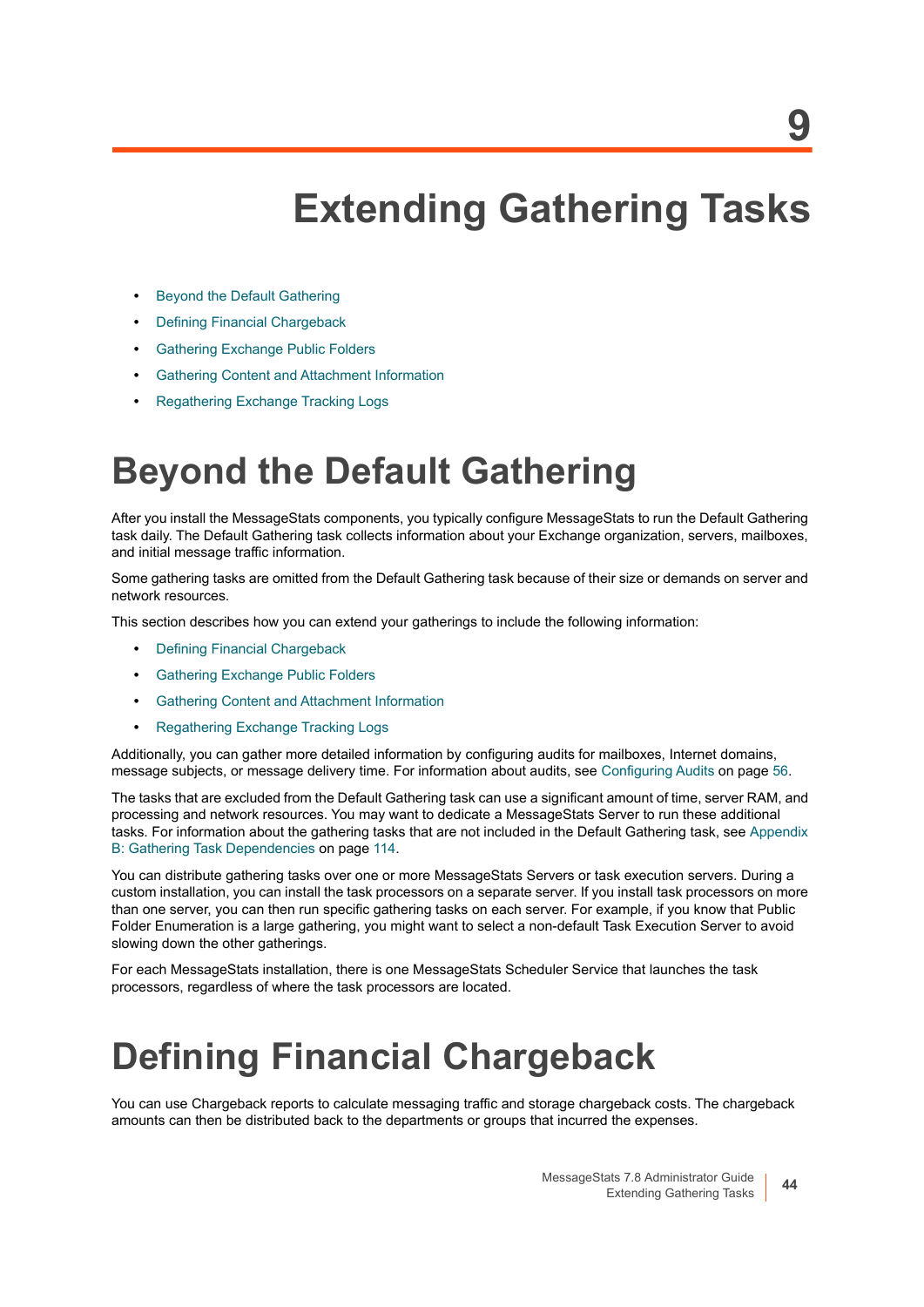To see cost information in the Inventory Chargeback reports, you must define your cost amounts in the Financials property page.

#### *To define chargeback amounts*

- 1 Right-click the **Tasks** node of the navigation tree and select **Properties**.
- 2 Click the **Financials** tab.
- 3 Enter the values that should be used in the Chargeback reports:
	- **▪ Cost per MB Stored**
	- **▪ Cost per Internal MB Sent**
	- **▪ Cost per Internet MB Sent**
- 4 Click **Apply**.

# <span id="page-44-0"></span>**Gathering Exchange Public Folders**

MessageStats does not gather public folder information in the Default Gathering task. As a result, the public folder reports do not contain content until you create and run an Exchange Public Folder gathering.

MessageStats provides the following public folder gatherings:

- **•** Exchange Public Folder Gathering is a composite task that includes the following tasks:
	- **Exchange Public Folder Tree Structure Enumeration collects public folder tree structure using** MAPI on public folder databases for Exchange 2010 and collects public folder tree structure on mailbox databases using PowerShell for Exchange 2013 and later.
	- **<b>■ Exchange Public Folder Tree Structure Analysis** processes the Exchange public folder tree and aggregates replica object count information at the folder level.
	- **Exchange Public Folder Instance Enumeration** collects information about public folders and their content on the source server for Exchange 2010, 2013 and later.

Typically, you run the composite task which includes all the subtasks. However, if required, you can run the individual public folder gatherings separately.

## **Prerequisites for public folder gathering**

To run a public folder gathering, there must be a public folder database or a mailbox database on the Exchange server that is used as the gathering server for the task. The task credentials account must have membership in the Exchange Public Folder Management security group.

For Exchange 2010, the task credentials must have full access to a mailbox that is used for MAPI logon. You can use the mailbox that is associated with the task credentials.

For more information about the rights and permissions needed to run gatherings, see "Required Rights on Exchange Servers" in the *MessageStats Quick Start Guide.* 

For information about what to do if a public folder is located on a remote site, or if the server hosting the public folder is unavailable, see [Troubleshooting a public folder gathering on page 46](#page-45-0).

#### *To create a public folder gathering*

- 1 Expand the **Exchange Organizations** node and select an organization or a server.
- 2 Right-click an appropriate Exchange source and select **Create Task**.
- 3 From the Template list, select **Exchange Public Folders.**
- 4 Enter a unique name for the task.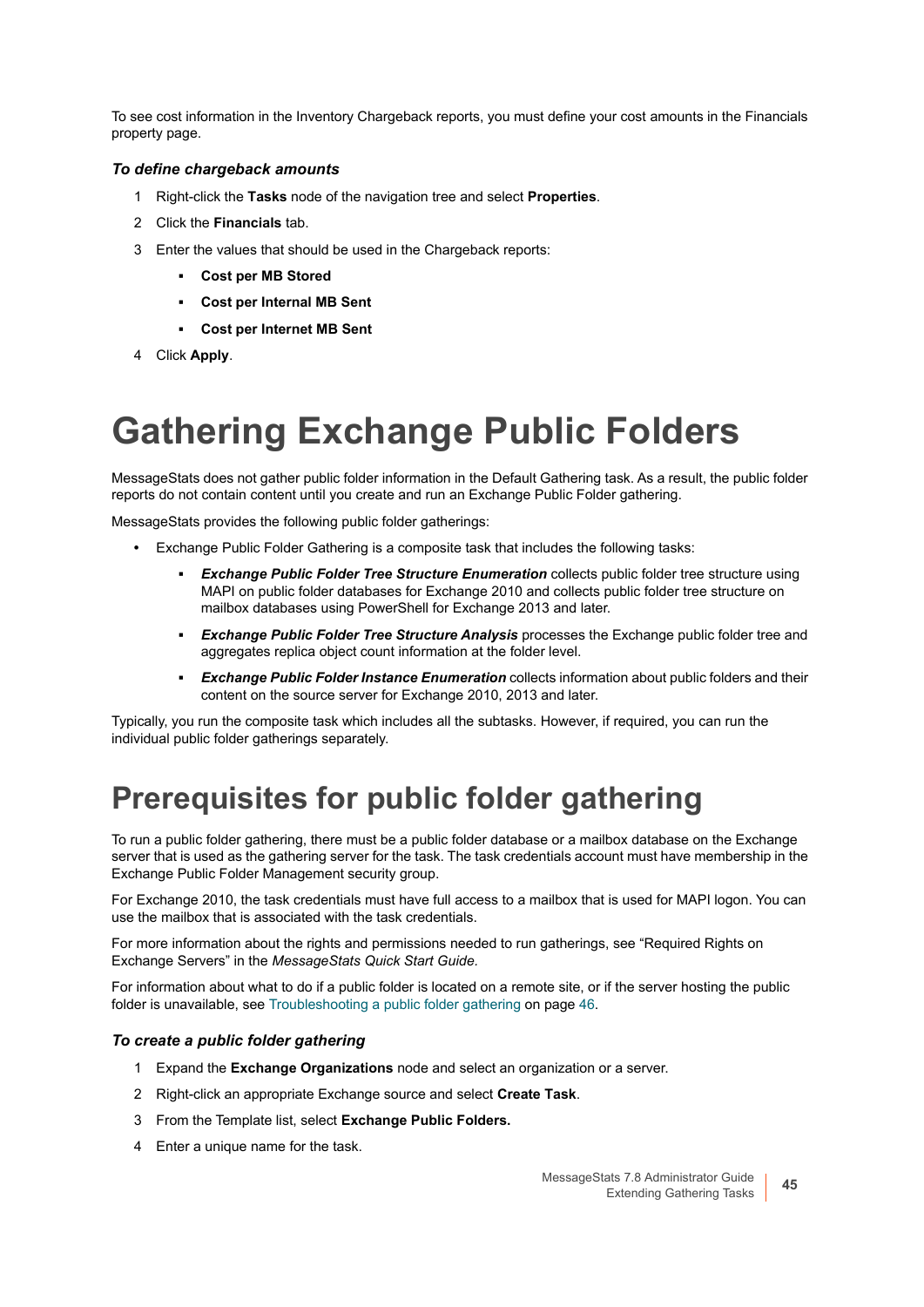5 Complete the Task Wizard.

You have the option to select a specific server for MAPI logon for public folders for Exchange 2010. For information about the Legacy Public Folder MAPI wizard page, see [Selecting a Server for Legacy Public](#page-85-0)  [Folder MAPI gathering on page 86](#page-85-0).

6 Click **Finish**.

# <span id="page-45-0"></span>**Troubleshooting a public folder gathering**

The following information can help you troubleshoot some issues that you may encounter when gathering public folder information.

### **If a public folder is located on a remote site**

By default, when gathering public folder attributes from an Exchange server, MessageStats connects to the Exchange server using the Exchange gathering server defined for the organization.

However, if the public folders are located on an Exchange server that is in a remote site, this method does not gather all the public folder attributes. To gather all the attributes from the remote site, a direct connection to the Exchange server is required.

You can override the gathering server for the specific task and set a direct connection using Legacy Public Folder MAPI dialog in the Create Task wizard.

#### *Setting a direct connection for an existing public folders task*

- 1 Select the task from the Tasks Summary View.
- 2 Right-click and select **Properties**.
- 3 Step through the wizard to display the Legacy Public Folder MAPI page.
- 4 Clear the **Use Default Configuration** check box.
- 5 Select **I want to use the following server for public folder gathering tasks**.
- 6 Select **Access the Exchange server directly**.
- 7 Click **Next** and click **Finish**.

#### **If an Exchange server is unavailable**

For Exchange 2010 Public Folder gatherings, if one Exchange server that contains a public folder database is unavailable (such as down for maintenance), the gathering for all other Exchange servers that contain a public folder database will complete with warnings.

- **•** If the server is temporarily offline, wait until the server is back online before you run the Exchange Public Folder gathering task.
- **•** If the server has been decommissioned, run the Exchange Organization Structure gathering to remove the server from the database. (Right-click the organization and select **Regather Structure**.)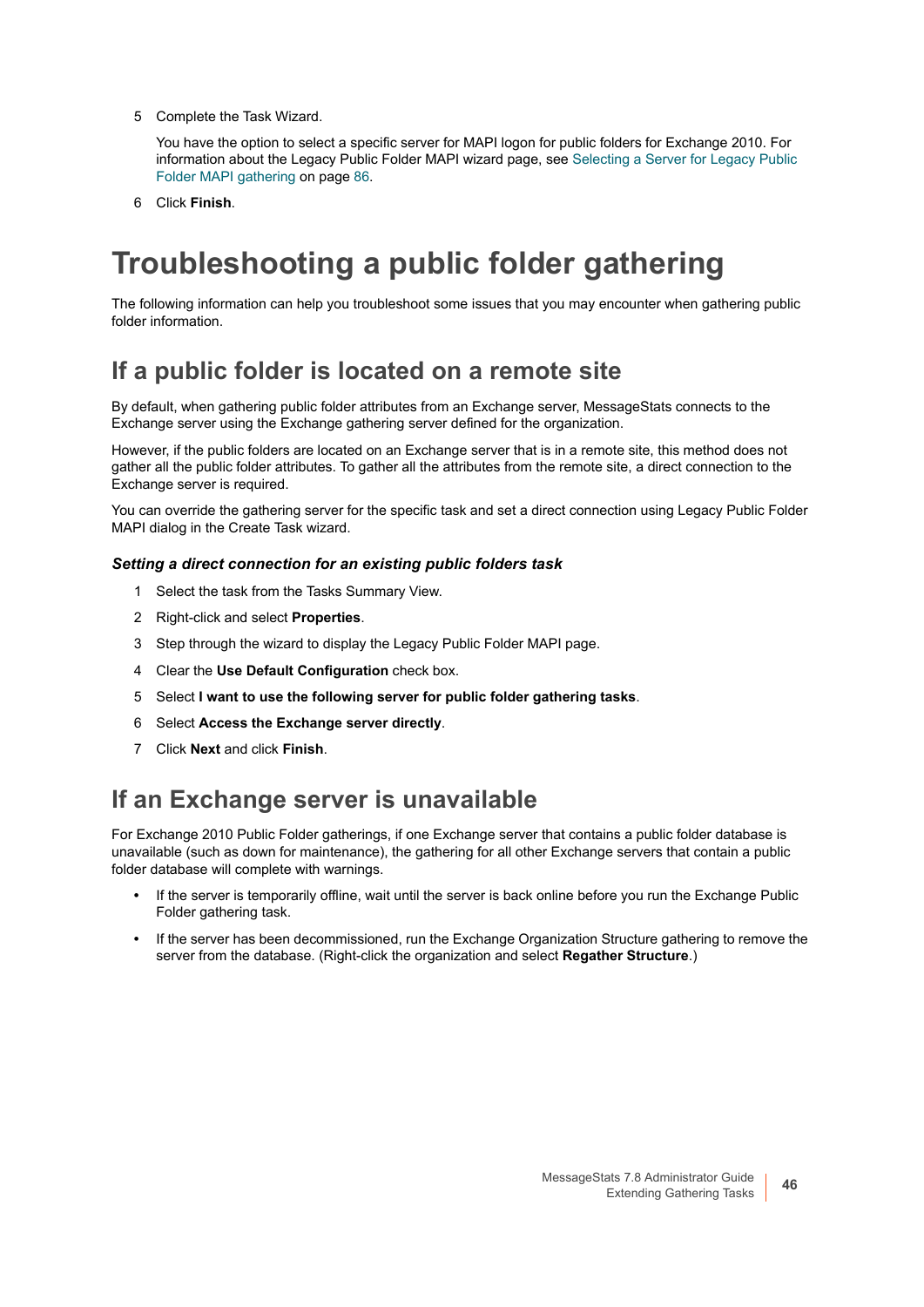# <span id="page-46-3"></span><span id="page-46-0"></span>**Gathering Content and Attachment Information**

The content and attachments gathering tasks collect information about the email content and attachments in your Exchange organization. Typically, you use these gatherings to collect detailed data for a few mailboxes that you are investigating.

These gatherings can consume a large amount of processing capacity and memory to gather data, and use a large amount of database space to store data, so they are not included in the default gatherings.

Content and Attachments gatherings are available only for mailboxes and for public folders.

# <span id="page-46-1"></span>**Required permissions for Content and Attachment gatherings**

The account which is used to run a Mailbox Content and Attachment gathering task requires special permissions.

- **•** For Exchange 2010, the account must have Full Mailbox Access to the specific mailbox or to all mailboxes from which you want to gather the content and attachment information.
- **•** For Exchange 2013, 2016, and 2019, the account that is used to run a Mailbox Content and Attachment gathering task must have Exchange impersonation permissions to the target mailboxes.

For Exchange 2010, the account used to run the Public Folder Content and Attachment gathering task also requires access to the public folders. (The Public Folder Content and Attachment gathering is not available for later versions of Exchange.)

For information about how to grant the various permissions and how to configure Exchange impersonation, see the section titled "Rights Required for Specialized Gathering Tasks" in the *MessageStats Quick Start Guide*.

[Gathering Mailbox Content and Attachments](#page-46-2)

[Gathering Public Folder Content and Attachments](#page-49-0)

## <span id="page-46-4"></span><span id="page-46-2"></span>**Gathering Mailbox Content and Attachments**

To configure content and attachments gatherings for mailboxes, you must select the mailboxes you want to include in the gathering and define the criteria for the message content and attachment information that you want to gather.

### **Prerequisite**

You cannot run a Mailbox Content and Attachment gathering unless you have run a Default gathering task.

The account that is used to run the gathering must also have additional permissions. See the previous section titled ["Required permissions for Content and Attachment gatherings"](#page-46-1).

### **Best Practices**

It is recommended that you select 10 mailboxes or less. If you select more than 10 mailboxes, performance can be seriously affected and the MessageStats database can grow substantially.

The average recommended mailbox size is 200 MB. If you want to select more than 10 mailboxes, it is recommended that you create several gatherings with batches of 5-10 mailboxes.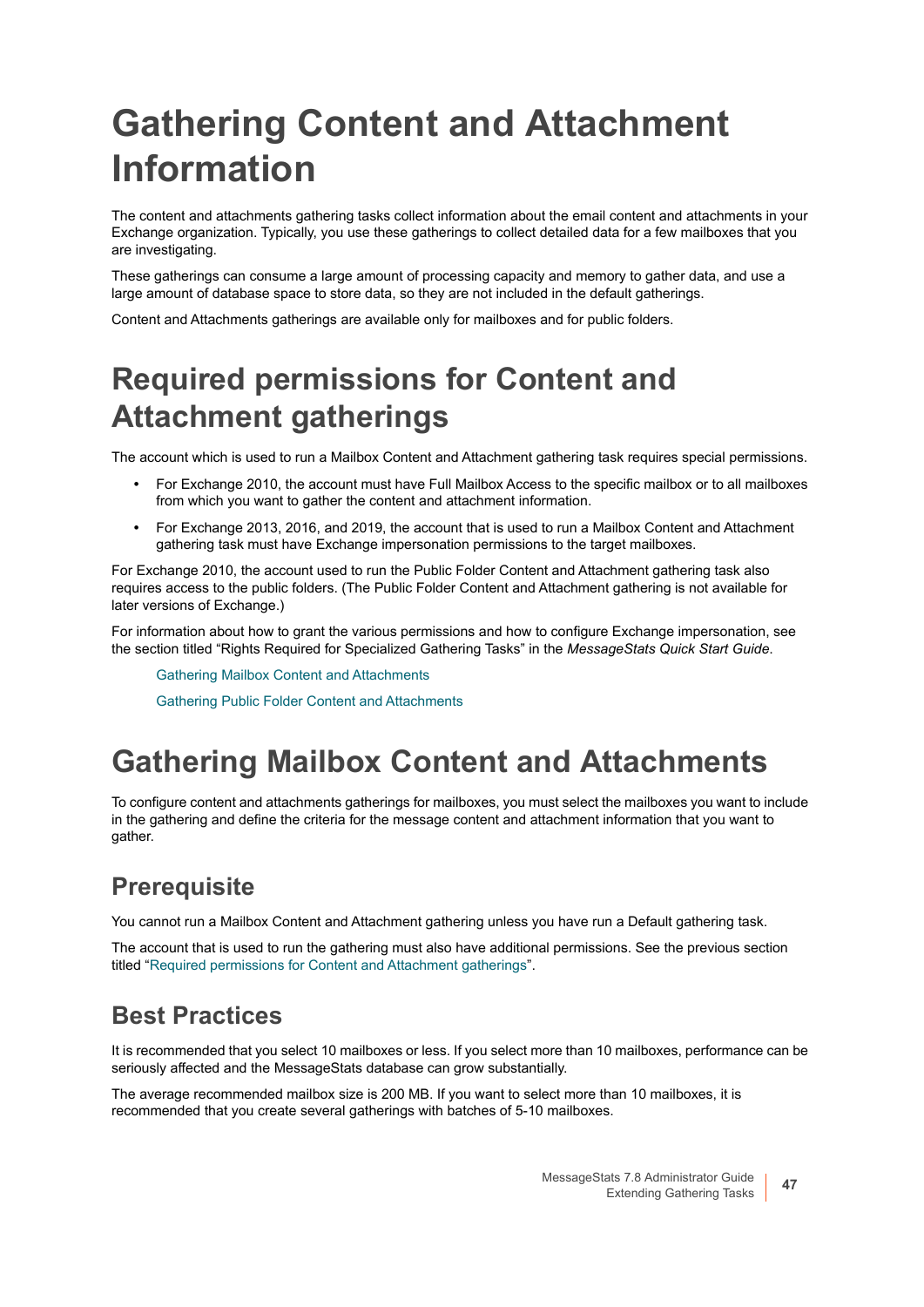#### *To create an Exchange Mailbox Content and Attachments gathering*

- 1 Expand the **Exchange Organizations** node and select a server.
- 2 Right-click the server and select **Create Task**.
- 3 From the Template list, select **Exchange Mailbox Content and Attachments** and enter a unique name for the task.
- 4 Complete the Task Execution Server, Task Schedule, Task Logging, and Task Credentials information, clicking **Next** after each page.
- 5 Browse the tree to find the appropriate server.
- 6 Browse to find the appropriate mailboxes, and select the items. For details, see [Selecting Mailbox Items on](#page-48-0)  [page 49](#page-48-0).
- 7 Click **Next**.
- 8 Select an option to indicate the amount of mailbox information that you want to gather:

**Table 1. Options for the mailbox content gathering.**

| <b>Option</b>                                        | <b>Description</b>                                                                                                                                                                             |
|------------------------------------------------------|------------------------------------------------------------------------------------------------------------------------------------------------------------------------------------------------|
| All content                                          | Collects all content, except body text.                                                                                                                                                        |
|                                                      | To include body text in the gathering, select the <b>Only content that</b><br>satisfies the following filters option and enter the text that you want<br>included in the gathering.            |
| Only content that satisfies the<br>following filters | For details, see Applying Content Filters on page 49.                                                                                                                                          |
| No content                                           | If you select the No Content box on the Content Filters page but select<br>some attachments on the Attachment Filters page, MessageStats stores<br>some content information.                   |
|                                                      | Since attachments are attached to items in a mailbox, MessageStats<br>must store content information for any item that contains one or more<br>attachments that meet your collection criteria. |
|                                                      | The content information ensures that attachments can be traced back to<br>their originating items and they can be easily found using Microsoft tools<br>outside of MessageStats.               |

#### 9 Click **Next**.

10 Select an option to indicate if you want to gather all attachments, some attachments, or no attachments.

**Table 2. Options for the mailbox attachments gathering.**

| <b>Option</b>                                          | <b>Description</b>                                       |
|--------------------------------------------------------|----------------------------------------------------------|
| All attachments                                        | Collects all attachments.                                |
| Only attachments that satisfy<br>the following filters | For details, see Applying Attachment Filters on page 50. |
| No attachments                                         | Collects no attachments.                                 |

#### 11 Click **Next**.

- 12 If you are collecting from Exchange 2010, you can specify a Client Access Server (CAS) for the gathering if you do not want to use the CAS that was specified for the organization. Click **Next**.
- 13 If you are collecting from Exchange 2013 and later, you can specify an URL to be used by EWS (Exchange Web Services) if you do not want the URL to be detected using the Autodiscover function. Click **Next**.
- 14 Click **Next** and click **Finish**.

When you create a Content and Attachments task, there are additional task property pages that you use for:

**•** [Selecting Mailbox Items](#page-48-0)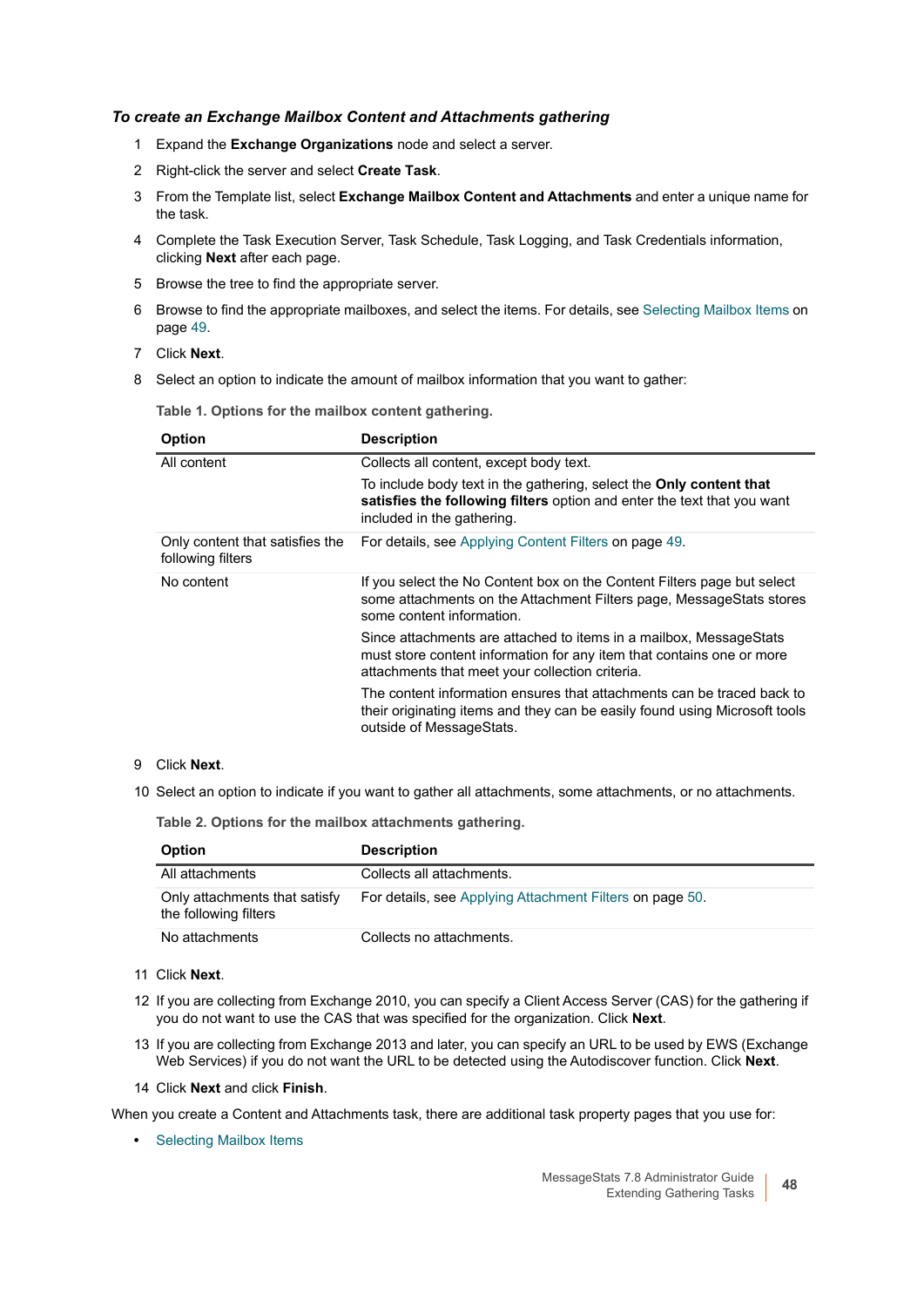- **•** [Applying Content Filters](#page-48-1)
- **•** [Applying Attachment Filters](#page-49-1)

### <span id="page-48-0"></span>**Selecting Mailbox Items**

On the Mailbox Items page, you can select the mailboxes from which you want to collect content and attachment data. You can browse the Exchange organization to select the servers or mailboxes that you want to include in the gathering task.

You can select individual mailboxes from within a server, or you can select the server box to collect content and attachment information from all mailboxes on the server.



It is recommended that you select 10 items or less. If you select more than 10 items, performance can be seriously affected and the MessageStats database can grow substantially. The average recommended mailbox size is 200 MB. If you want to select more than 10 mailboxes, it is recommended that you create the gathering with batches of 5-10 mailboxes.

### <span id="page-48-1"></span>**Applying Content Filters**

.

Use the Content Filters page to define the mailbox content information that you want to gather. During the gathering, MessageStats processes and stores the content that matches the criteria that you identify.

Content and Attachments gatherings are extremely resource intensive. Carefully consider the content criteria that you specify. Only collect the information that is required and review the Content Filter page often to ensure that the information meets your needs.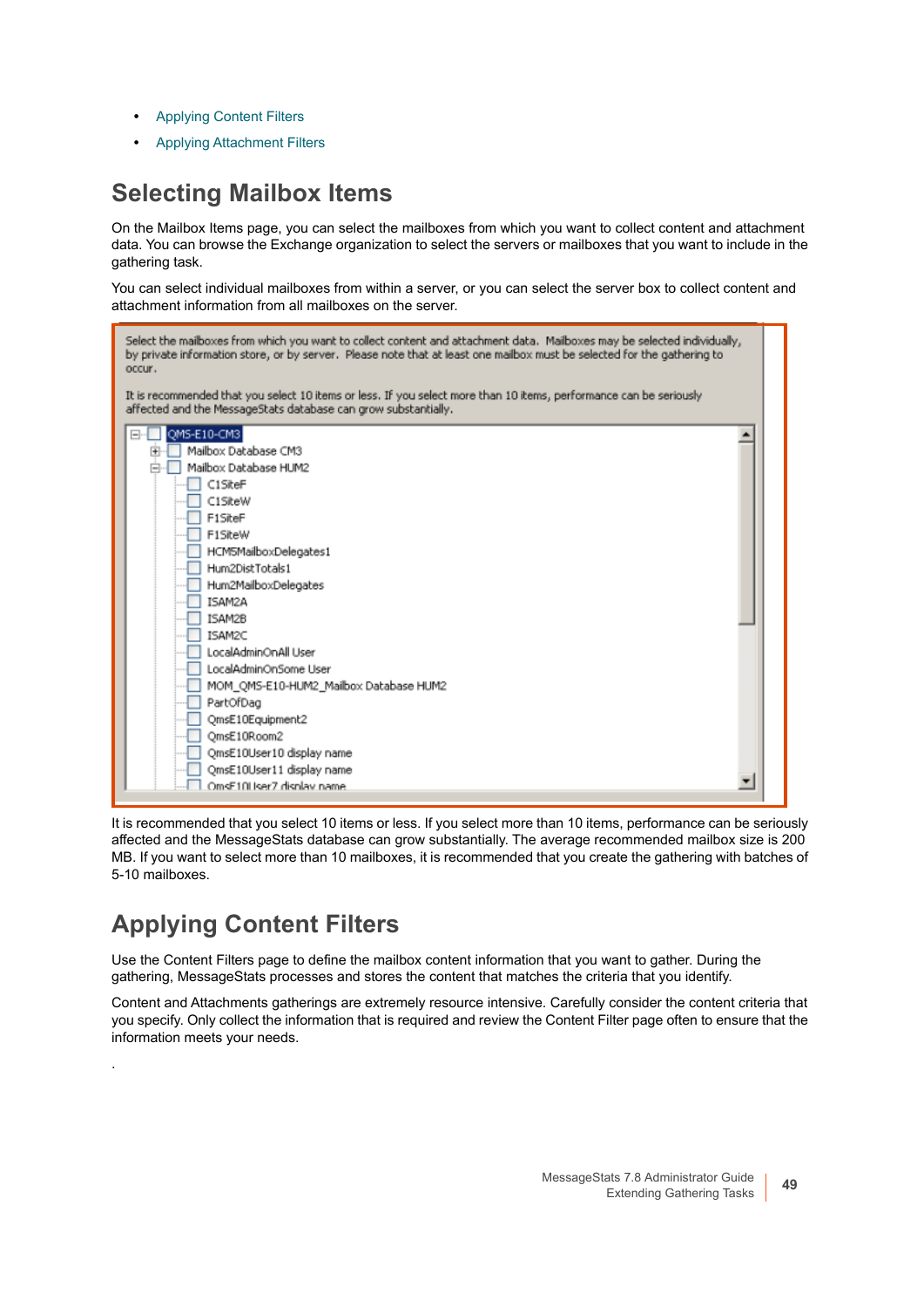| <b>Option</b>                                        | <b>Definition</b>                                                                                                                                                                                             |
|------------------------------------------------------|---------------------------------------------------------------------------------------------------------------------------------------------------------------------------------------------------------------|
| All content                                          | Select this option to collect all mailbox content except for message body text.                                                                                                                               |
|                                                      | <b>NOTE:</b> You cannot use this option for body text. To collect information about text<br>that appears in the message body, you must set the filter option and specify the<br>words that you want to audit. |
| Only content that satisfies the<br>following filters | Select this option to refine the content gathering to include only the content<br>specified by the selected filters.                                                                                          |
| Subject contains                                     | Enter the text that the subject line of the email must contain to be included. The<br>following rules apply:                                                                                                  |
|                                                      | Wildcards are not supported.<br>$\bullet$                                                                                                                                                                     |
|                                                      | You can enter a list of words separated by spaces. No other delimiters are<br>$\bullet$<br>supported.                                                                                                         |
|                                                      | Only individual words are audited. Phrases are not supported.<br>$\bullet$                                                                                                                                    |
|                                                      | The characters in the word are matched exactly. For example, the word<br>$\bullet$<br>"top" would result in word matches such as: desktop, topology, stop, and<br>topic.                                      |
| or size                                              | Specify the size that the email must be greater than, less than, or be equal to.                                                                                                                              |
| or number of recipients                              | Enter the number of email recipients must be greater than, less than, or must<br>equal to be included.                                                                                                        |
| or date                                              | Set the filter to select data that is before, after, or for the specified date.                                                                                                                               |
| or body contains                                     | Enter the text that the body of the email must contain to be included.                                                                                                                                        |
| No Content                                           | Select this option if no mailbox content is to be gathered.                                                                                                                                                   |

**Table 3. Specifying content filters for the Mailbox Content and Attachment gathering.**

### <span id="page-49-1"></span>**Applying Attachment Filters**

This page defines the attachment information that you want to gather. During the gathering, MessageStats processes and stores the attachments that match the criteria that you identify.

| Table 4. Specifying attachment filters for the Mailbox Content and Attachment gathering. |  |  |  |
|------------------------------------------------------------------------------------------|--|--|--|
|------------------------------------------------------------------------------------------|--|--|--|

| <b>Option</b>                                          | <b>Definition</b>                                                                                                |
|--------------------------------------------------------|------------------------------------------------------------------------------------------------------------------|
| All attachments                                        | Select this option to collect information for all mailbox attachments.                                           |
| Only attachments that satisfy the<br>following filters | Select this option to refine the gathering to include only the attachments<br>specified by the selected filters. |
| File name contains                                     | Enter the text that must be contained in the attachment file name.                                               |
| or file extension contains                             | Enter the file extension for the attachment to be included in the gathering.                                     |
| or size                                                | Specify the size that the attachment must be greater than, less than, or be<br>equal to.                         |
| No attachments                                         | Select this option if no mailbox content is to be gathered.                                                      |

## <span id="page-49-2"></span><span id="page-49-0"></span>**Gathering Public Folder Content and Attachments**

To configure content and attachments gatherings for public folders, determine the public folders you want to include and define the criteria for the content and attachment information that you want to gather and store.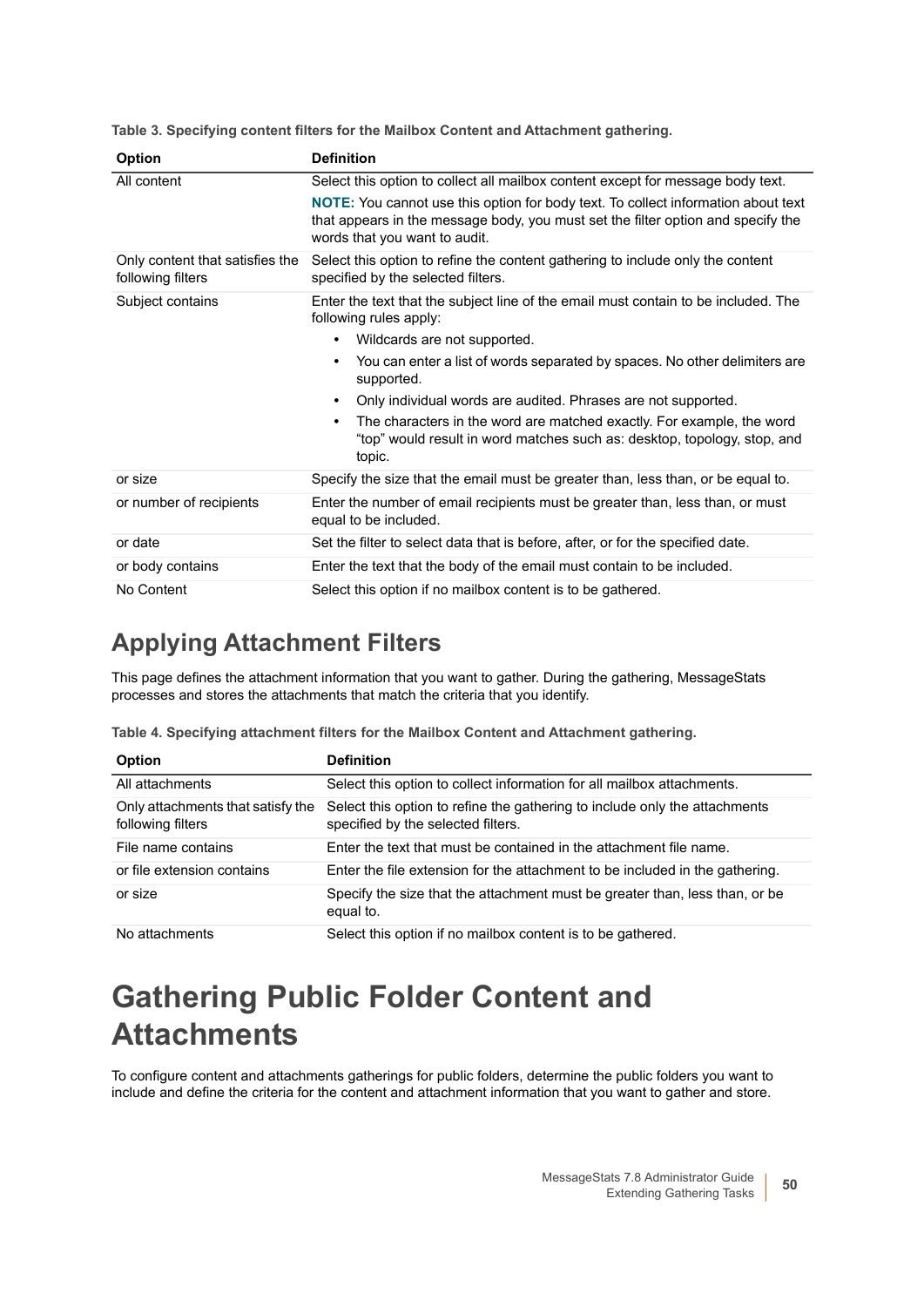### **Prerequisites**

You cannot run a Public Folder Content and Attachments gathering unless you have run a Default gathering task and an Exchange Public Folder gathering task.

The Exchange Public Folder Content and Attachments task does not support Exchange 2013 and later.

For Exchange 2010, the task credentials must have full access to the logon mailbox specified for the gathering server. You can use the mailbox that is associated with the task credentials. The account must also have membership in the Exchange Public Folder Administrators.

### **Best Practices**

It is recommended that you select 10 public folders or less. If you select more than 10 public folders, performance can be seriously affected and the MessageStats database can grow substantially. If you want to select more than 10 public folders, it is recommended that you create multiple gatherings with batches of 5-10 public folders.

#### *To create an Exchange Public Folder Content and Attachments gathering*

- 1 Expand the **Servers** node, right-click the server and select **Create Task**.
- 2 From the Template list, select **Exchange Public Folder Content and Attachments** and enter a unique name for the task.
- 3 Complete the Task Execution Server, Task Schedule, Task Logging, and Task Credentials information, clicking **Next** after each page.
- 4 Browse to find the appropriate server and public folder database, and select the items. For details, see [Selecting Public Folder Items on page 52.](#page-51-1)
- 5 Click **Next**.
- 6 Select an option to indicate the amount of public folder information that you want to gather.

**Table 5. Options for gathering public folder content.**

| <b>Option</b>                                        | <b>Description</b>                                                                                                                                                                                                                                                                                                                                                             |
|------------------------------------------------------|--------------------------------------------------------------------------------------------------------------------------------------------------------------------------------------------------------------------------------------------------------------------------------------------------------------------------------------------------------------------------------|
| All content                                          | Collects all content, except body text.                                                                                                                                                                                                                                                                                                                                        |
|                                                      | To include body text in the gathering, select the <b>Only content that satisfies</b><br>the following filters option and enter the text that you want to include.                                                                                                                                                                                                              |
| Only content that satisfies<br>the following filters | For details, see Applying Content Filters on page 52.                                                                                                                                                                                                                                                                                                                          |
| No content                                           | If you select the No Content box on the Content Filters page but select some<br>attachments on the Attachment Filters page, MessageStats stores some<br>content information.                                                                                                                                                                                                   |
|                                                      | Since attachments are attached to items in a public folder, MessageStats<br>must store content information for any item that contains one or more<br>attachments that meet your collection criteria. The content information<br>ensures that attachments can be traced back to their originating items and<br>they can be found using Microsoft tools outside of MessageStats. |

#### 7 Click **Next**.

8 Select a button to indicate if you want to gather all attachments, some attachments, or no attachments.

**Table 6. Options for gathering public folder attachments.**

| <b>Option</b>                                          | <b>Description</b>                                       |
|--------------------------------------------------------|----------------------------------------------------------|
| All attachments                                        | Collects all attachments.                                |
| Only attachments that satisfy the following<br>filters | For details, see Applying Attachment Filters on page 53. |
| No attachments                                         | Collects no attachments.                                 |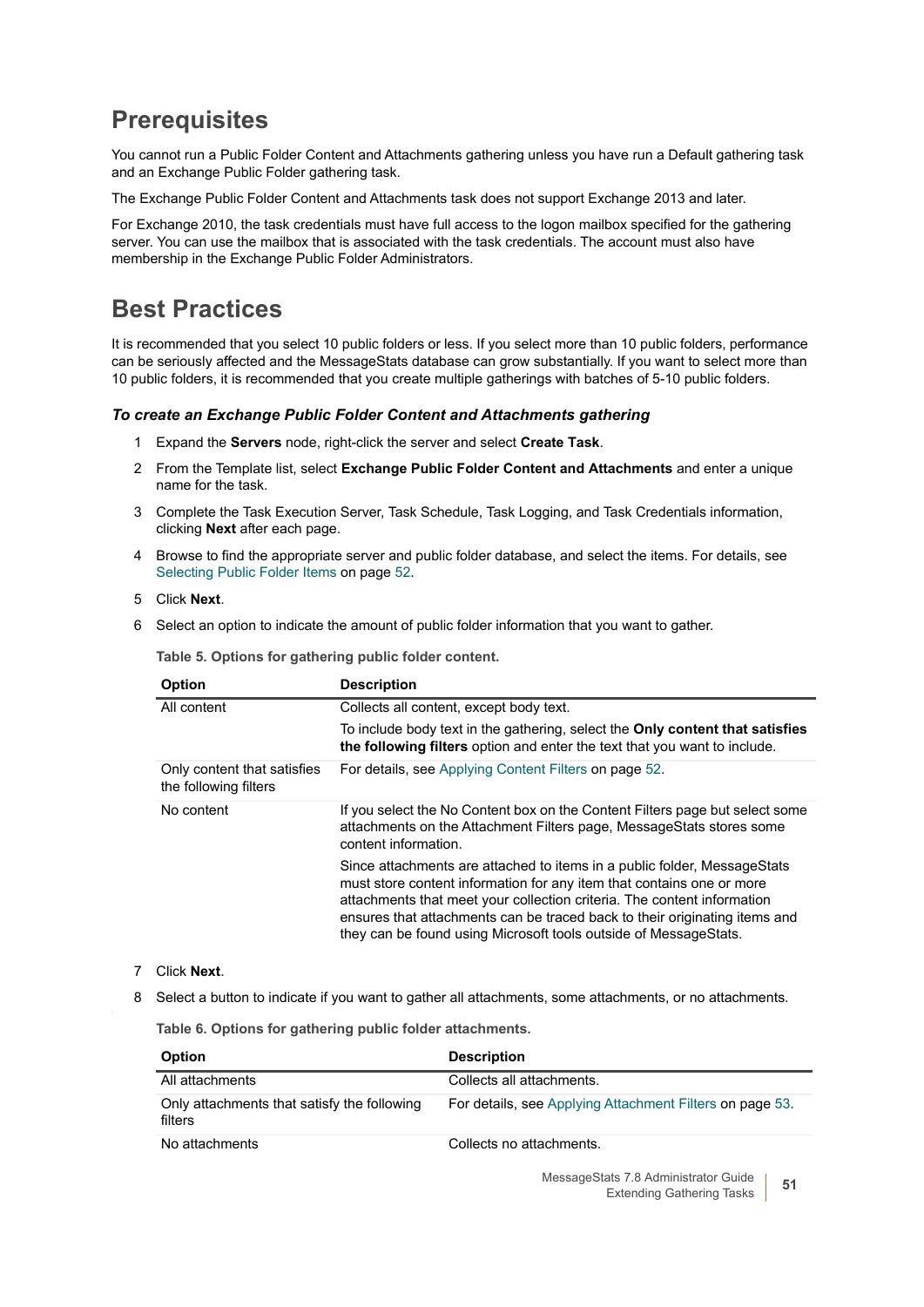- 9 Click **Next**.
- 10 You can specify a Client Access Server (CAS) for the gathering if you do not want to use the CAS that was specified for the organization.

For public folders, you must specify the mailbox that will be used for MAPI logon.

11 Click **Next** and click **Finish**.

When you create a Content and Attachments task, there are additional task property pages that you use for

- **•** [Selecting Public Folder Items](#page-51-1)
- **•** [Applying Content Filters](#page-51-0)
- **•** [Applying Attachment Filters](#page-52-1)

### <span id="page-51-1"></span>**Selecting Public Folder Items**

On the Public Folders Items page, select the Exchange 2010 public folders from which you want to collect content and attachment data. You can select individual public folders from within a public folder database, or you can select the Public Folder box to collect information from all the public folders in the public folder database.

| Select the public folders from which you want to collect content and attachment data. Public folders may be selected<br>individually, by private information store, or by server. Please note that at least one public folder must be selected for the<br>gathering to occur.                                                                                                                                                                                                                                                                                                                                                                                                                                                                                                                                                                                                                                                                                                                                                                                                       |
|-------------------------------------------------------------------------------------------------------------------------------------------------------------------------------------------------------------------------------------------------------------------------------------------------------------------------------------------------------------------------------------------------------------------------------------------------------------------------------------------------------------------------------------------------------------------------------------------------------------------------------------------------------------------------------------------------------------------------------------------------------------------------------------------------------------------------------------------------------------------------------------------------------------------------------------------------------------------------------------------------------------------------------------------------------------------------------------|
| It is recommended that you select 10 items or less. If you select more than 10 items, performance can be seriously<br>affected and the MessageStats database can grow substantially.                                                                                                                                                                                                                                                                                                                                                                                                                                                                                                                                                                                                                                                                                                                                                                                                                                                                                                |
| OMS-E10-HCMS<br>Public Folder on HCMS<br>A FOLDER WITH A LONG NAME (TIM'S FOLDER) A FOLDER WITH A LONG NAME)<br>COMPLETED ITEMS (OMS BACKLOGINEXT RELEASE)COMPLETED ITEMS)<br>EFORMS REGISTRY (EFORMS REGISTRY)<br>EX:/O=OMS-E10-ORG/OU=EXCHANGE ADMINISTRATIVE GROUP (FYDIBOHF23SPDLT) (SCHEDULE+ FRE)<br>EX:/O=OMS-E10-ORG/OU=EXCHANGE ADMINISTRATIVE GROUP (FYDIBOHF23SPDLT) (OFFLINE ADDRE)<br>HR FORMS (HR FORMS)<br>K(K)<br>K SUB (KAIYI'S PUBLIC FOLDER)K SUB )<br>K SUB FOLDER 1 (KAIYI'S PUBLIC FOLDER) K SUB FOLDER 1)<br>K SUB FOLDER 2 (KAIYI'S PUBLIC FOLDER) K SUB FOLDER 2)<br>K SUB FOLDER 3 (KAIYI'S PUBLIC FOLDER) K SUB FOLDER 3)<br>K SUB FOLDER 4 (KAIYI'S PUBLIC FOLDER) K SUB FOLDER 4)<br>K SUBSUB (KAIYI'S PUBLIC FOLDER)K SUB \K SUBSUB)<br>K SUBSUBSUB (KAIYI'S PUBLIC FOLDER)K SUB \K SUBSUB\K SUBSUBSUB)<br>K SUBSUBSUBSUB (KAIYI'S PUBLIC FOLDER)K SUB \K SUBSUB\K SUBSUBSUB\K SUBSUBSUBSUB)<br>K SUBSUBSUBSUBSUB (KATYI'S PUBLIC FOLDER)K SUB \K SUBSUB\K SUBSUBSUB\K SUBSUBSUBSUB\K SUB<br>K2 (K2)<br>KAIYI'S PUBLIC FOLDER (KAIYI'S PUBLIC FOLDER) |
| KAIYI'S PUBLICFOLDER01 (KAIYI'S PUBLICFOLDER01)<br>٠                                                                                                                                                                                                                                                                                                                                                                                                                                                                                                                                                                                                                                                                                                                                                                                                                                                                                                                                                                                                                                |

### <span id="page-51-0"></span>**Applying Content Filters**

Use this page to define the public folder content that you want to gather. During the gathering, MessageStats processes and stores the content that matches the criteria that you identify.

Content and Attachments gatherings are extremely resource intensive. Carefully consider the content criteria that you are configuring. Only collect the information that is required and review your Content Filter page often to ensure that the information meets your needs.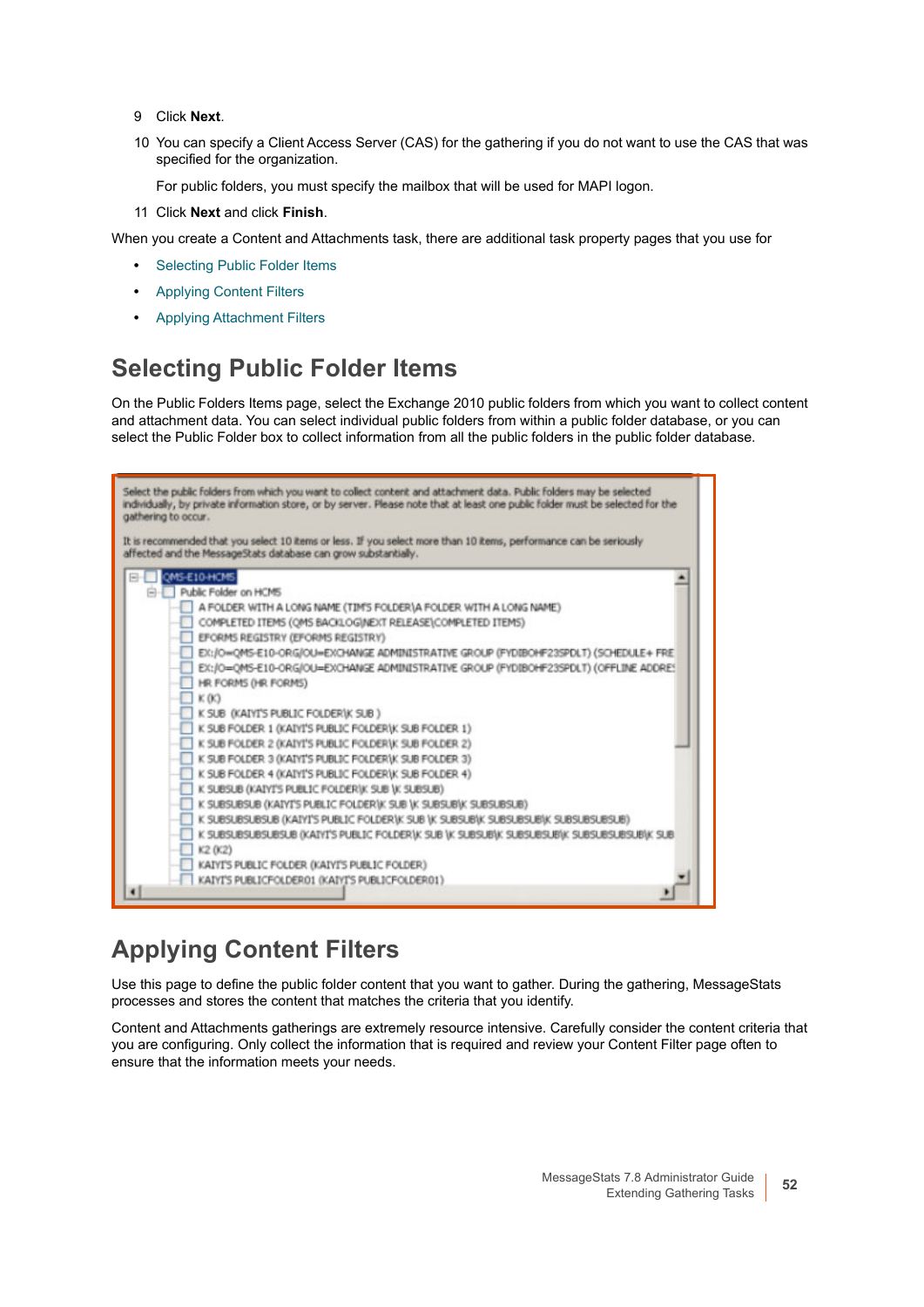| <b>Option</b>                                        | <b>Definition</b>                                                                                                                                                                                      |
|------------------------------------------------------|--------------------------------------------------------------------------------------------------------------------------------------------------------------------------------------------------------|
| All content                                          | Select this option to collect all public folder content except for message body text.                                                                                                                  |
|                                                      | NOTE: You cannot use this option for body text. To collect information about text<br>that appears in the message body, you must set the filter option and specify the<br>words that you want to audit. |
| Only content that satisfies the<br>following filters | Select this option to refine the content gathering to include only the content<br>specified by the selected filters.                                                                                   |
| Subject contains                                     | Enter the text that the subject line of the message must contain to be included.<br>The following rules apply:                                                                                         |
|                                                      | Wildcards are not supported.<br>٠                                                                                                                                                                      |
|                                                      | You can enter a list of words separated by spaces. No other delimiters are<br>supported.                                                                                                               |
|                                                      | Only individual words are audited. Phrases are not supported.                                                                                                                                          |
|                                                      | The characters in the word are matched exactly. For example, the word<br>"top" would result in word matches such as: desktop, topology, stop, and<br>topic.                                            |
| or size                                              | Specify the size that the message must be greater than, less than, or be equal to.                                                                                                                     |
| or number of recipients                              | Enter the number of message recipients must be greater than, less than, or must<br>equal to be included.                                                                                               |
| or date                                              | Set the filter to select data that is before, after, or for the specified date.                                                                                                                        |
| or body contains                                     | Enter the text that the body of the message must contain to be included.                                                                                                                               |
| No Content                                           | Select this option if no public folder content is to be gathered.                                                                                                                                      |

**Table 7. Specifying content filters for the Public Folder Content and Attachment gathering.**

### <span id="page-52-1"></span>**Applying Attachment Filters**

Use this page to define the attachment information that you want to gather. During the gathering, MessageStats processes and stores attachments that match the criteria that you identify.

|  | Table 8. Specifying attachment filters for the Public Folder Content and Attachment gathering. |  |  |  |
|--|------------------------------------------------------------------------------------------------|--|--|--|
|  |                                                                                                |  |  |  |

| <b>Option</b>                                          | <b>Definition</b>                                                                                                |
|--------------------------------------------------------|------------------------------------------------------------------------------------------------------------------|
| All attachments                                        | Select this option to collect information for all public folder attachments.                                     |
| Only attachments that satisfy the<br>following filters | Select this option to refine the gathering to include only the attachments<br>specified by the selected filters. |
| File name contains                                     | Enter the text that must be contained in the attachment file name.                                               |
| or file extension contains                             | Enter the file extension for the attachment to be included in the gathering.                                     |
| or size                                                | Specify the size that the attachment must be greater than, less than, or be<br>equal to.                         |
| No attachments                                         | Select this option if no public folder content is to be gathered.                                                |

# <span id="page-52-0"></span>**Regathering Exchange Tracking Logs**

The Default gathering task, which normally is run daily, includes a task that gathers data from Exchange tracking logs. MessageStats also offers a separate Exchange Tracking Log Gathering Task that collects only Exchange tracking logs. You may want to use this gathering task for many reasons, including the following:

**•** Collecting tracking logs that were missed by regularly scheduled gathering tasks because a server was down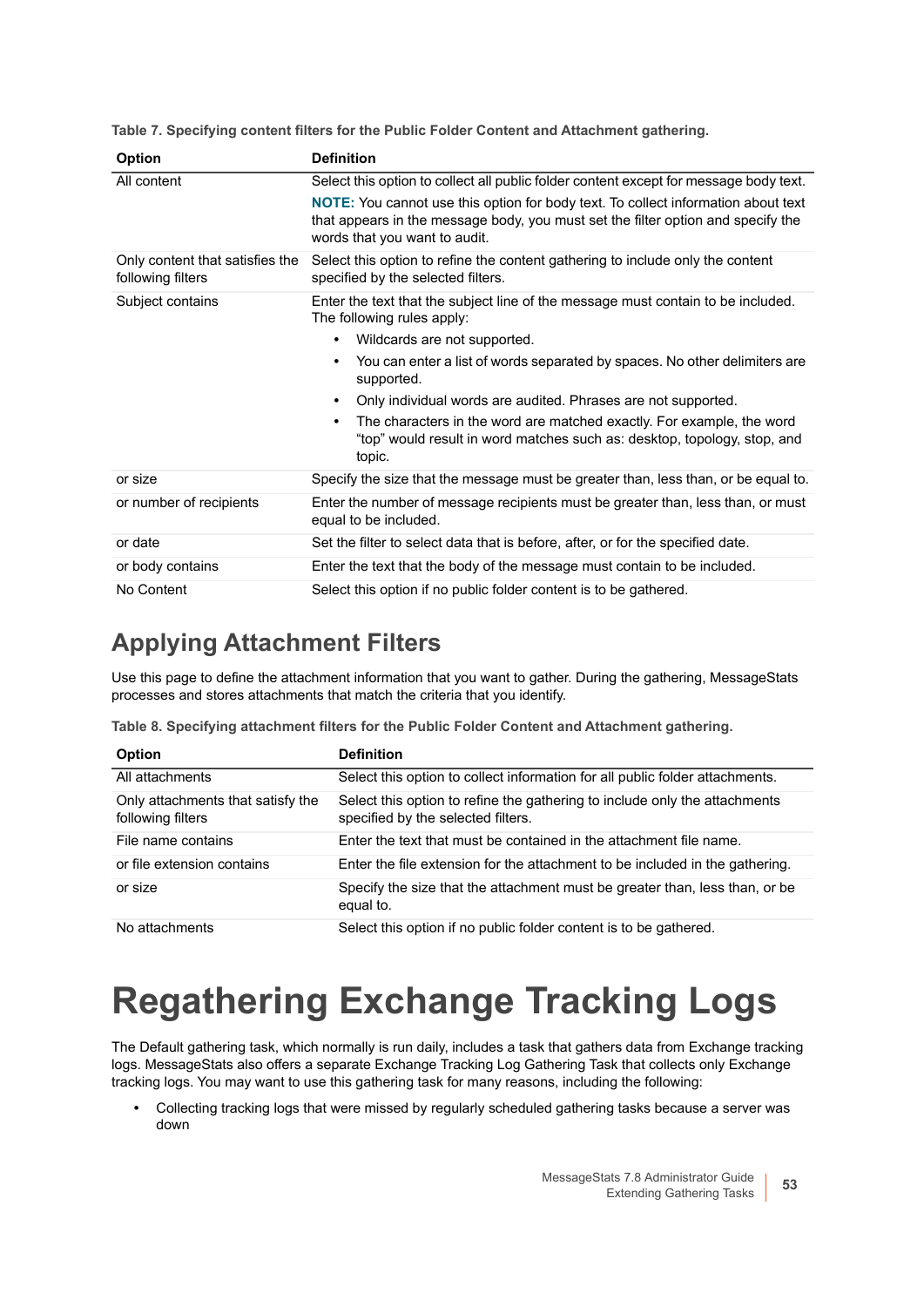- **•** Collecting archived tracking logs that were not previously gathered
- **•** Collecting tracking logs that were deleted
- **•** Collecting additional information from tracking logs that were previously gathered.

For information about Exchange tracking logs, see [Gathering Exchange Tracking Logs on page 13.](#page-12-0)

#### *To create a gathering task to reimport tracking logs*

- 1 Select the appropriate Exchange source.
- 2 Right-click and select **Create Task**.
- 3 From the Template list, select **Exchange Tracking Logs** and click **Next**.
- 4 Within **Date Range**, select **Custom** and set the appropriate Start and End dates.
- 5 Click **Next**.
- 6 Complete the rest of the Create Task Wizard as required.
	- **IMPORTANT:** Depending on the frequency with which you purge archived tracking logs, data may not  $\ddot{\bullet}$ be available in the archived logs. Ensure that you retain sufficient tracking logs to meet any future reimporting requirements.

# **Setting the Tracking Log Date Range**

Use the Tracking Log Date Range page to configure the date range properties when you are creating a Default Gathering task or a Exchange Tracking Log gathering task.

| Table 9. Selecting the date range for tracking logs. |  |  |  |
|------------------------------------------------------|--|--|--|
|                                                      |  |  |  |
|                                                      |  |  |  |

| <b>Option</b>     | <b>Definition</b>                                                                                                                                                   |
|-------------------|---------------------------------------------------------------------------------------------------------------------------------------------------------------------|
| Date Range        | You can select Yesterday, Last 3 Days, Last Week, or Custom.                                                                                                        |
|                   | If you select the Yesterday, Last 3 Days, or Last Week date ranges, the<br>start and end dates are automatically updated to reflect the date range<br>you selected. |
|                   | If you select the Custom date range, you must enter the start date and<br>end date in the boxes.                                                                    |
| <b>Start Date</b> | Click the arrow to select the Start Date from the calendar.                                                                                                         |
| End Date          | Click the arrow to select the End Date from the calendar.                                                                                                           |

#### <span id="page-53-0"></span>**Scenarios for Configuring Date Ranges**

Exchange tracking logs provide all the message traffic content for MessageStats Reports. Typically, in a Default Gathering task, you require only one day of tracking logs and you would choose Yesterday. If you configure your Default Gathering to run regularly, the most current tracking logs are gathered and processed into the database.

There may be circumstances when you need more than just the most current tracking log. See the following table for examples of scenarios in which you might want to regather the tracking logs for a specific date range.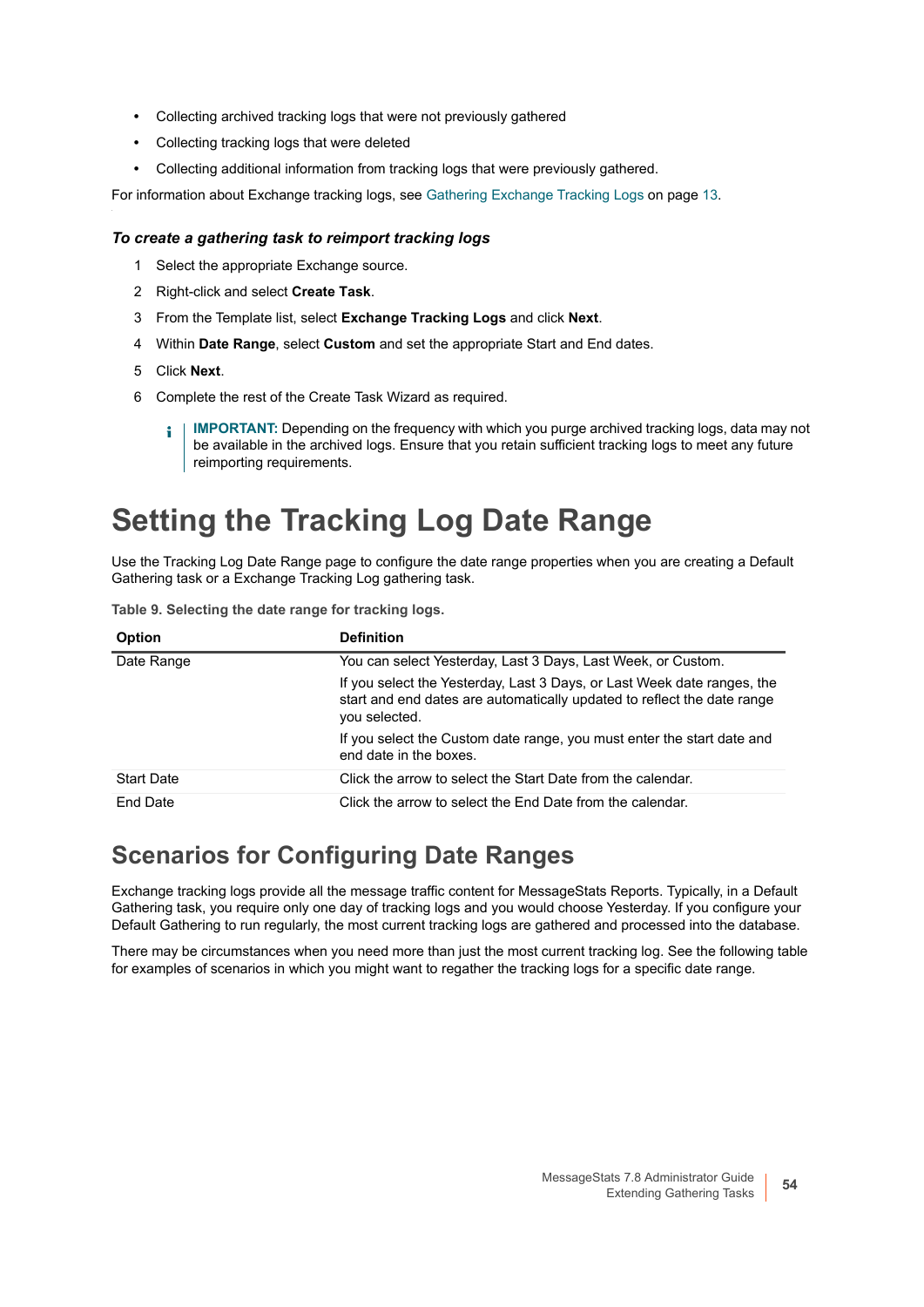| <b>Scenario</b>                                                          | <b>Description</b>                                                                                                                                                                                                                                                                                                                                                                                                                                                                                                                                                                                                                                     | <b>Procedure</b>                                                                                                                                                                                                                                                                                                                                                                                                                                                                                                                |
|--------------------------------------------------------------------------|--------------------------------------------------------------------------------------------------------------------------------------------------------------------------------------------------------------------------------------------------------------------------------------------------------------------------------------------------------------------------------------------------------------------------------------------------------------------------------------------------------------------------------------------------------------------------------------------------------------------------------------------------------|---------------------------------------------------------------------------------------------------------------------------------------------------------------------------------------------------------------------------------------------------------------------------------------------------------------------------------------------------------------------------------------------------------------------------------------------------------------------------------------------------------------------------------|
| Additional<br>content is<br>required from<br>previously<br>gathered logs | In this scenario, the user has interactively<br>changed the configuration of audit<br>information. A message subject, mailbox, or<br>domain may have been added to the audit<br>list and historical audit information is<br>required. The logs have been previously<br>gathered and processed, but new<br>information is required from the logs.<br>MessageStats automatically retrieves data<br>from the last seven days, regardless of<br>whether the tracking logs are available on<br>the Exchange server or in archive locations.<br>If you want to reimport more than seven<br>days of logs, ensure that the date range is<br>appropriately set. | To gather additional data from previously<br>gathered logs<br>Ensure that the mailboxes, domains, or<br>1.<br>message subjects have been added to<br>the appropriate audit list.<br>Ensure that the Archive Log Directory<br>2<br>Share Path on the Server Properties<br>box is accurate.<br>3<br>Ensure that the logs you intend to<br>gather exist in the archive log directory<br>or the tracking log directory share.<br>Create a new task ensuring that you set<br>4<br>the dates for the logs that you want to<br>gather. |
| Archived logs                                                            | In this scenario, the user may have<br>manually moved historical tracking logs<br>from the Exchange server to the log<br>archive.<br>MessageStats has never gathered or<br>processed these logs, but the logs still exist<br>in the archive.                                                                                                                                                                                                                                                                                                                                                                                                           | To gather archived data for the first time                                                                                                                                                                                                                                                                                                                                                                                                                                                                                      |
| have not been<br>previously<br>gathered                                  |                                                                                                                                                                                                                                                                                                                                                                                                                                                                                                                                                                                                                                                        | Ensure that the Archived tracking log<br>1<br>share path on the Shares tab of the<br>Server Properties dialog box is<br>accurate.                                                                                                                                                                                                                                                                                                                                                                                               |
|                                                                          |                                                                                                                                                                                                                                                                                                                                                                                                                                                                                                                                                                                                                                                        | $\overline{2}$<br>Ensure that the logs you intend to<br>gather exist in the archived tracking log<br>share.                                                                                                                                                                                                                                                                                                                                                                                                                     |
|                                                                          |                                                                                                                                                                                                                                                                                                                                                                                                                                                                                                                                                                                                                                                        | 3<br>Create a task to gather the archived<br>information, ensuring that you set the<br>appropriate dates for the logs you want<br>to gather.                                                                                                                                                                                                                                                                                                                                                                                    |
| Tracking logs                                                            | In this scenario, the user may have<br>inadvertently deleted information using<br>Database Management.<br>After the data is deleted, the user can<br>gather the logs to replace the data.                                                                                                                                                                                                                                                                                                                                                                                                                                                              | To gather previously deleted data                                                                                                                                                                                                                                                                                                                                                                                                                                                                                               |
| were<br>inadvertently<br>deleted, and the<br>content must be             |                                                                                                                                                                                                                                                                                                                                                                                                                                                                                                                                                                                                                                                        | Ensure that the Archived tracking log<br>1.<br>share path on the Shares tab of the<br>Server Properties dialog box is<br>accurate.                                                                                                                                                                                                                                                                                                                                                                                              |
| replaced in the<br>database.                                             |                                                                                                                                                                                                                                                                                                                                                                                                                                                                                                                                                                                                                                                        | 2<br>Ensure that the Tracking log share path<br>on the Shares tab of the Server<br>Properties dialog box is accurate.                                                                                                                                                                                                                                                                                                                                                                                                           |
|                                                                          |                                                                                                                                                                                                                                                                                                                                                                                                                                                                                                                                                                                                                                                        | 3<br>Ensure that the logs you intend to<br>gather exist in the archived tracking log<br>share or the tracking log share.                                                                                                                                                                                                                                                                                                                                                                                                        |
|                                                                          |                                                                                                                                                                                                                                                                                                                                                                                                                                                                                                                                                                                                                                                        | Create a task to gather the deleted<br>4<br>information, ensuring that you set the<br>appropriate dates for the logs you want<br>to gather.                                                                                                                                                                                                                                                                                                                                                                                     |

**Table 10. Scenarios in which tracking logs are regathered**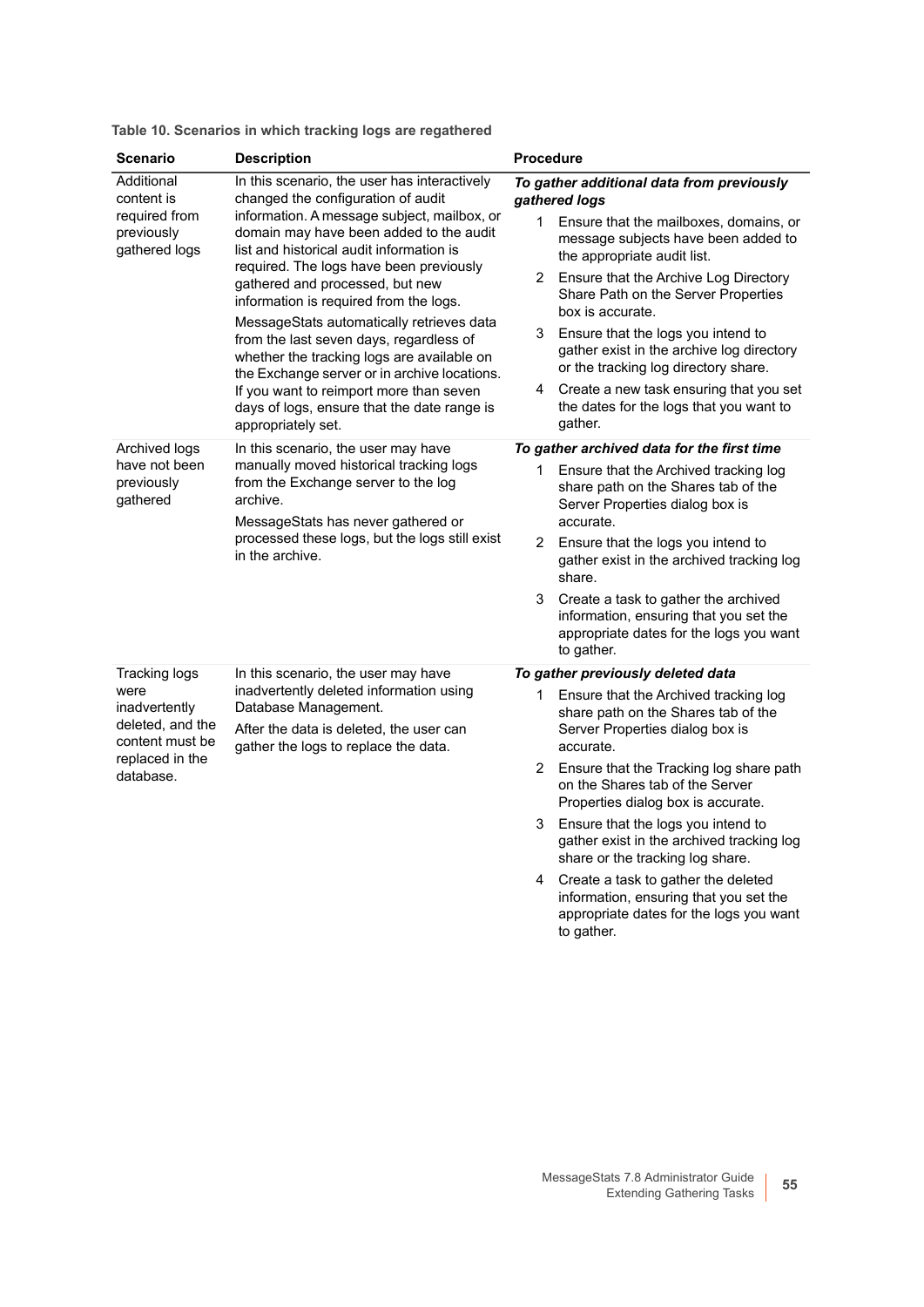# <span id="page-55-0"></span>**Configuring Audits**

- **•** [About Audits](#page-55-1)
- **•** [Transport-Level Audits](#page-55-2)
- **•** [Storage-Level Audits](#page-56-0)
- **•** [Managing Audited Information](#page-57-0)

# <span id="page-55-1"></span>**About Audits**

Through audits, you can collect a large amount of information that can be used to identify problems, misuse of resources, and system delivery issues. However, the cost of writing the increased volume of data to the database can be expensive. Perform periodic reviews of the audits that you have configured to ensure that they are providing sufficient information to justify the performance impact.

You can configure two types of audits:

- **•** *Transport-level audits—*including specific user mailboxes, usage of specific Internet domains, message subjects, and message delivery times. You select these items for audit through the property pages for a selected Exchange organization. For more information see Setting Properties for a Specific Exchange [Organization on page 67](#page-66-0).
- **•** *Storage-level audits—*including mailbox content and attachments and public folder content and attachments. You select items for audit when you create a gathering task using one of the Content and Attachments gathering task templates. For more information see [Gathering Content and Attachment](#page-46-3)  [Information on page 47](#page-46-3).

## <span id="page-55-2"></span>**Transport-Level Audits**

Transport-level audits use information that is gathered through the Default Gathering task. You select the information to be gathered using specific audit property tabs in the Exchange organization properties. You can specify audit information for auditing mailboxes, Internet sites, and delivery times for messages.

### **Auditing Mailboxes**

You can audit user mailboxes for email usage by adding mailboxes to the mailbox audit list on the Exchange organization property page. Mailbox auditing allows you to track the sending and receiving of email messages, intended targets, and subject line text.

Due to the way that Microsoft Exchange writes information to the tracking logs, the Mailbox Audit reports display the recipients list as it is created by the mailbox user. Any distribution groups that are included in the recipients list are not expanded to include all members of the distribution group. If the mailbox that is being audited receives a message that was sent to a distribution group, the received messages list does not show that the message was sent to a distribution group instead of directly to the mailbox.

For information about selecting the mailboxes to be audited, see [Identifying Mailboxes for Mailbox Auditing on](#page-70-0)  [page 71](#page-70-0).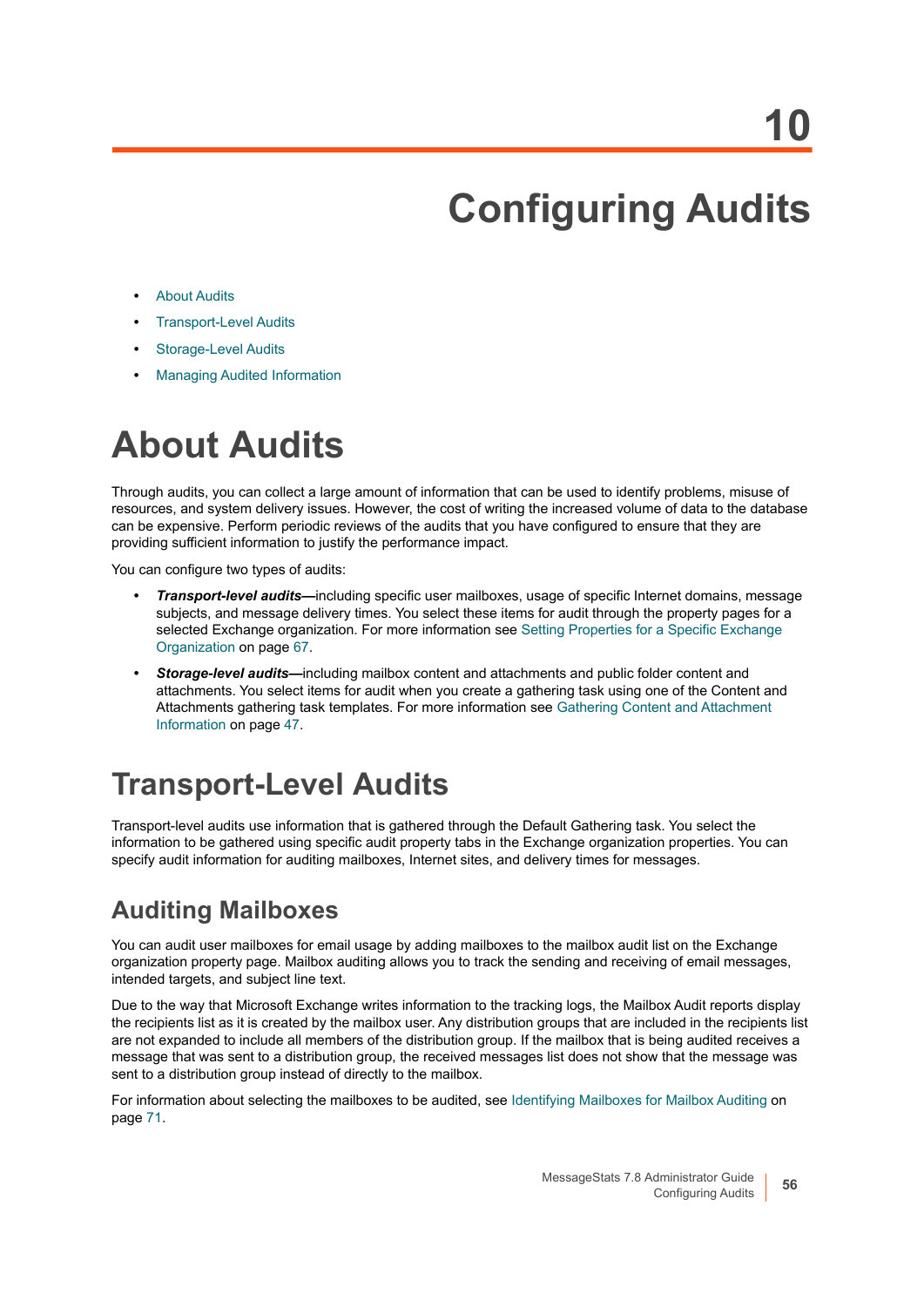### **Auditing Internet Domains**

You can create a list of Internet domains that are considered restricted by your email usage policy. MessageStats can audit all tracking logs to identify email traffic to or from the specified domains. If you want more than one Exchange organization to audit for a particular Internet domain, you must configure each Exchange organization individually.

Use Internet domain auditing to track the sending and receiving of Internet email messages, intended targets, and subject line text for a defined list of domains.

For about configuring audits for Internet domains, see [Configuring Internet Domain Auditing on page 73](#page-72-0).

### **Auditing Message Subjects**

Many email viruses have similar text that appears in the message subject line. Being able to see the volume of messages that are sent and received with these subject lines is beneficial in understanding the impact that email viruses can have on an Exchange organization.

In Microsoft Exchange, you must specifically select the **Enabled subject logging and display** option on the Exchange server to include message subjects in an audit. If you do not select this option, the subjects for the audited messages is empty.

For information about configuring audits for message subjects, see [Auditing Subject Text in Messages on page 72.](#page-71-0)

### **Auditing Message Delivery Times**

You can use message delivery time auditing to identify messages that take an unusual amount of time to be delivered. When a message takes longer to deliver than the audit threshold that you define, MessageStats records the message originator, recipients, subject, messageID, timestamp, and size.

Ensure that the delivery threshold that you set is large enough so that the audit does not capture too many messages.

When you create a Default Gathering task or Exchange Tracking Logs task, the Delivery Time Threshold dialog box is displayed. You can use it to set a delivery time threshold for the task.

For information about setting a message delivery time threshold for auditing purposes, see [Setting a Threshold for](#page-75-0)  [Delivery Time Audits on page 76.](#page-75-0)

## <span id="page-56-0"></span>**Storage-Level Audits**

The Content and Attachments audits use information gathered through the Exchange Mailbox Content and Attachments and Exchange Public Folder Content and Attachments Gathering Tasks.

#### **Auditing Mailbox Content and Attachments**

MessageStats provides content and attachment audits for mailboxes. You can audit the count and volume information for the items in the mailbox databases on the selected server. You must create a gathering task to collect the content and attachment details from the mailboxes.

For information about creating a gathering task to collect mailbox content and attachment information, see [Gathering Mailbox Content and Attachments on page 47.](#page-46-4)

After you have run the dependent gathering tasks, you can use the Content Analysis Audit reports to review the audited information. Mailbox Content Analysis Audit reports include the following:

- **•** Audit Mailbox Content for Subject Keyword, Body Keyword, Size, Number of Recipients, or Date
- **•** Audit Mailbox Attachments for File Extension or File Name Keyword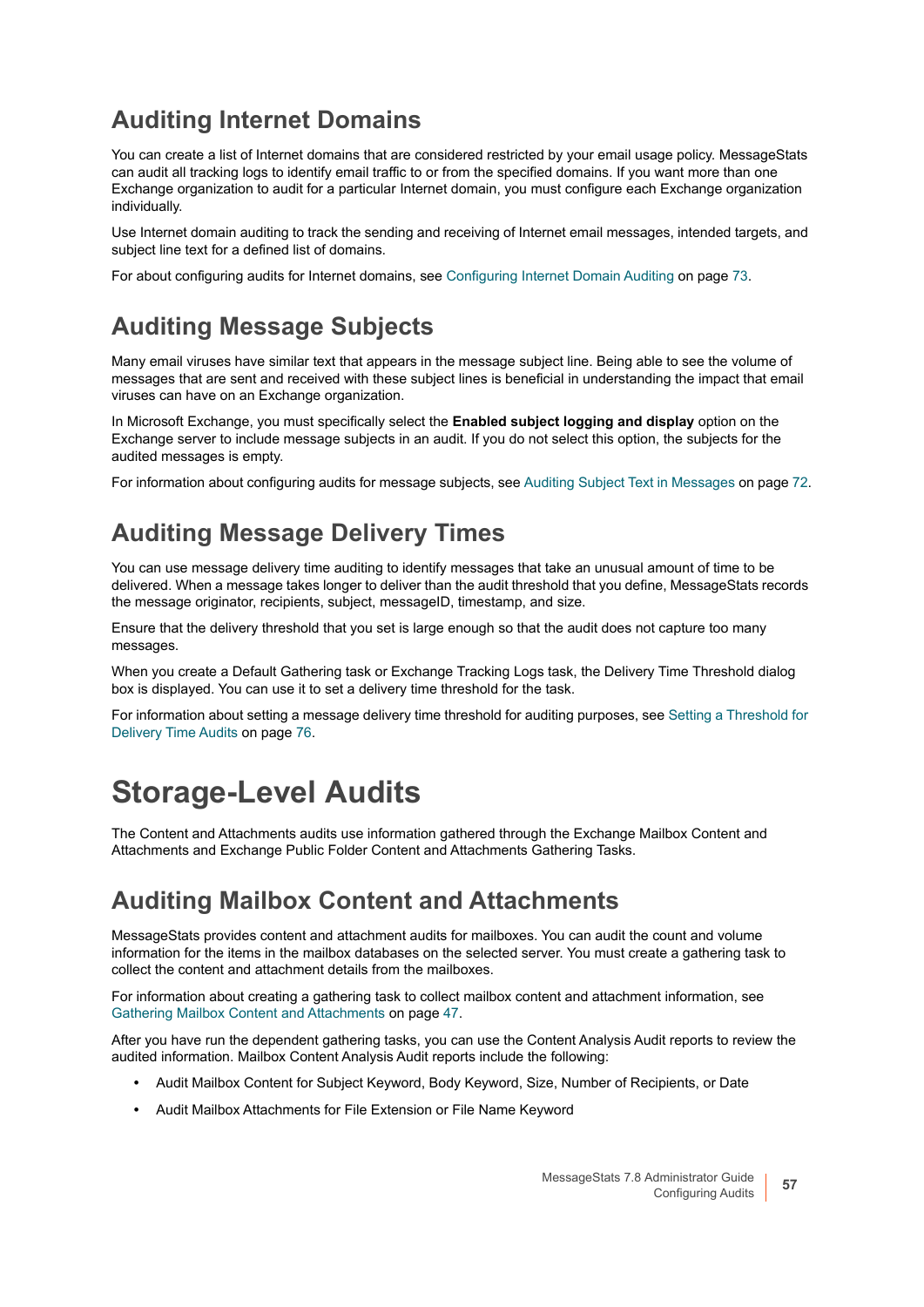### **Auditing Public Folder Content and Attachments**

MessageStats can gather mailbox content and attachment information for public folders through audits. You can audit the count and volume information for the items in the public folder database of a selected server.

You must create a gathering task to collect the content and attachment details from the public folders.

For information about creating a public folder content and attachment gathering, see [Gathering Public Folder](#page-49-2)  [Content and Attachments on page 50](#page-49-2).

After you run the dependent gathering tasks, you can use the Content Analysis Audit reports to review the audited information. Public Folder Content Analysis Audit reports include the following reports:

- **•** Audit Public Folder Content for Subject Keyword, Body Keyword, Size, or Date
- **•** Audit Public Folder Attachments for File Extension or File Name Keyword.

# <span id="page-57-1"></span><span id="page-57-0"></span>**Managing Audited Information**

Audits affect the overall size of your database, as well as affecting gathering performance time. It is recommended that you carefully select the audits that you want to perform, rather than auditing large amounts of information in your organization.

## **Estimating Database Growth**

Before you define audits, consider the amount of data to be added to the database. You can contact Professional Services to help determine the growth rate of your database based on your MessageStats configuration.

### **Effects of Changing Audit Configuration**

If you change the configuration settings for audits, MessageStats automatically reimports the tracking logs that already exist or have existed in the database. During the gathering processes, MessageStats determines if any logs must be imported again.

If another import is required, MessageStats searches tracking logs in the following locations:

- **•** The individual server's archive log path
- **•** The individual server's tracking log share
- **•** The mailbox database share
- **•** The system-wide archive log path

The newly gathered audit information is written to the database, supplementing the data that was already gathered.

**NOTE: For more information, see [Scenarios for Configuring Date Ranges on page 54.](#page-53-0)** f.

### **Considerations for Performing Audits**

To ensure that your audits are efficient and provide the results that you want, consider the following factors:

- **•** Audits cannot be run for mailboxes that appear on the Excluded Mailbox list.
- **•** Audits are only run for the last seven days of Exchange logs and new logs as they become available. To perform audits on archived logs, you must reimport the logs. For more information, see [Scenarios for](#page-53-0)  [Configuring Date Ranges on page 54](#page-53-0).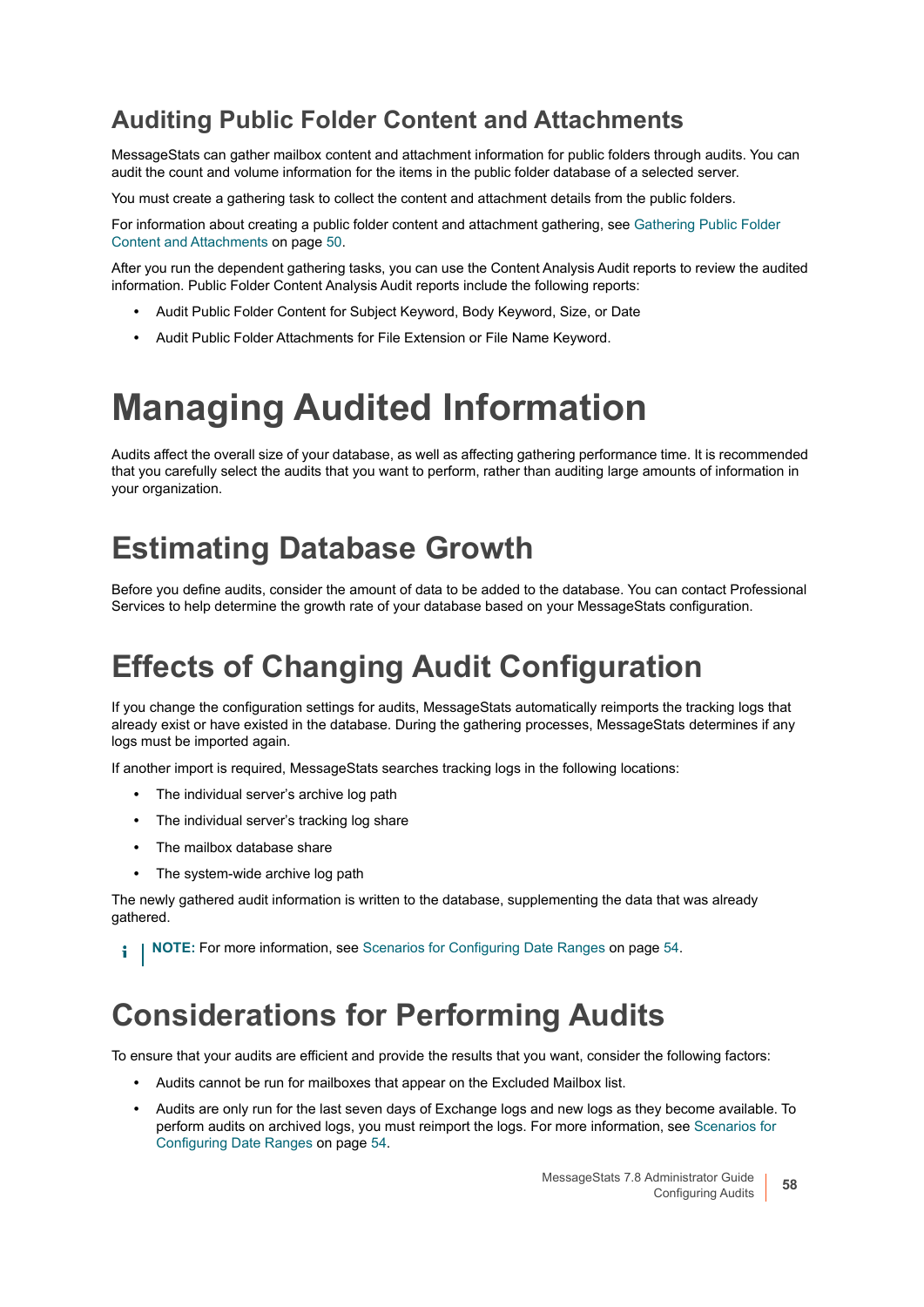- **•** To include message subjects in the audit, you must select the Enabled subject logging and display option for the Microsoft Exchange server. If you do not select this option, no subjects appear in the audited messages.
- **•** Mailboxes that you want to audit must exist in the MessageStats database. If you want to audit a mailbox that does not currently exist in the database, you must enter the internal mailbox identification information (including the Name, Display Name, Legacy Distinguished Name, and the Email Address) into the Add New Mailbox to Audit dialog box.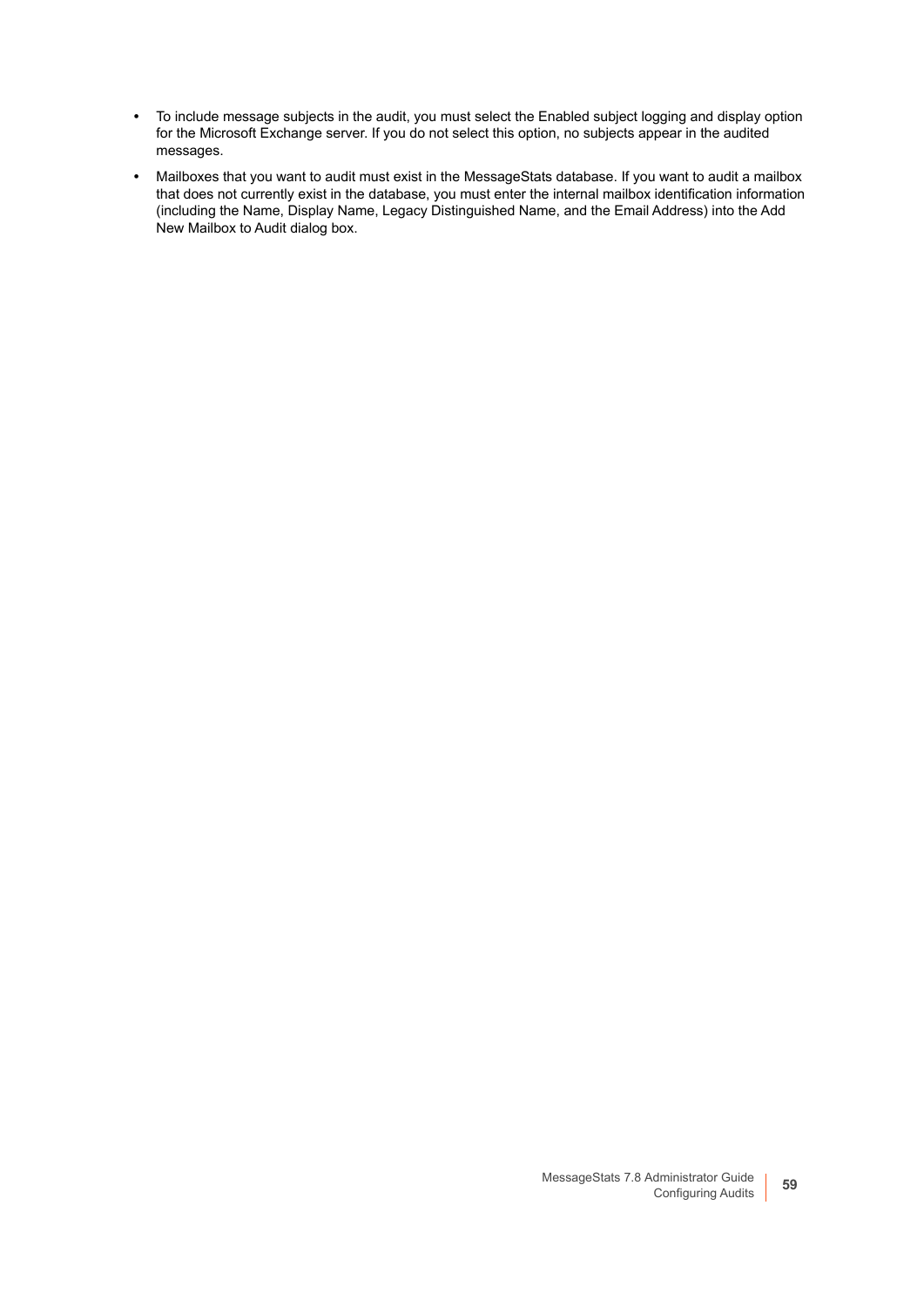# **Setting MessageStats Server Properties**

- **•** [Configuring the MessageStats Server](#page-59-0)
- **•** [Specifying the MessageStats Database Settings](#page-60-1)
- **•** [Configuring Service Logging](#page-60-2)
- **•** [Setting Up Archiving for Service Logs](#page-61-0)
- **•** [Specifying Reports IIS Settings](#page-62-0)
- **•** [Updating Security Credentials for the Scheduler Service](#page-62-1)

# <span id="page-59-0"></span>**Configuring the MessageStats Server**

The server on which you installed the MessageStats Scheduler Service is called the MessageStats Server. You might also install the MMC-based client console and task processors on the same server. In the treeview, the MessageStats Server is the child node of the root.



The properties tabs associated with the MessageStats Server contain the settings for the MessageStats database, the service (application) logs, and the IIS server on which the MessageStats web-based reports are installed.

#### *To access the MessageStats Server property tabs*

- 1 Select the MessageStats Server in the treeview.
- 2 Right-click and select **Properties**.
- 3 Select the tab for the properties tab that you want.

The following MessageStats Server properties tabs are available:

**• Database.** See [Specifying the MessageStats Database Settings on page 61.](#page-60-1)

**60**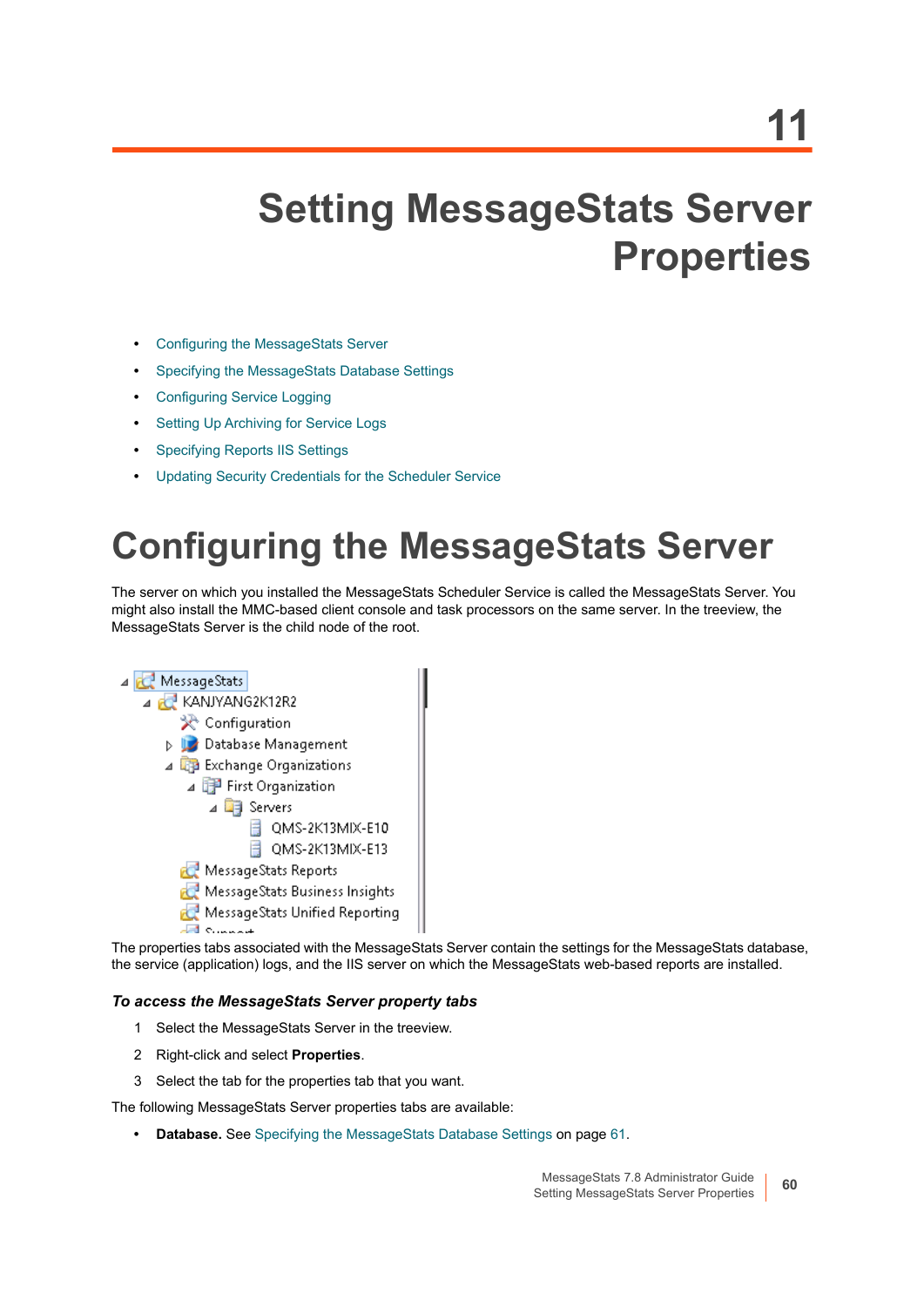- **Service Logging**. See [Configuring Service Logging on page 61.](#page-60-2)
- **Service Logging Archive**. See [Setting Up Archiving for Service Logs on page 62](#page-61-0).
- **Reports**. See [Specifying Reports IIS Settings on page 63.](#page-62-0)
- **Scheduler Service Credentials**. See [Updating Security Credentials for the Scheduler Service on page 63.](#page-62-1)

## <span id="page-60-1"></span>**Specifying the MessageStats Database Settings**

The Database tab displays the MessageStats database location, the timeout settings, and the maximum number of database records per database update.

| <b>Option</b>                                                   | <b>Definition</b>                                                                                                                                                                                             |
|-----------------------------------------------------------------|---------------------------------------------------------------------------------------------------------------------------------------------------------------------------------------------------------------|
| Locate the database on the<br>following SQL server              | Defines the location of the MessageStats database. By default, the Database<br>tab contains the name of the database server that you specified during<br>installation. You can edit the location if required. |
| Long command timeout (in<br>seconds)                            | Defines the amount of time after which the task processors will time out for<br>the gathering commands.                                                                                                       |
|                                                                 | For a long command (such as most of the gathering tasks), the default is<br>3600 seconds (or one hour).                                                                                                       |
| Short command timeout (in<br>seconds)                           | For short commands (such as read or write tasks), the default is 60 seconds.                                                                                                                                  |
| Use the long command timeout<br>when connecting to the database | Used only if you want to use only the long command timeout value.                                                                                                                                             |
| Maximum number of records per<br>update                         | Sets the maximum number of database records for a database update.                                                                                                                                            |

**Table 1. MessageStats database settings.**

# <span id="page-60-2"></span><span id="page-60-0"></span>**Configuring Service Logging**

MessageStats creates log entries during several processes. You can set scheduler service logging to record the activity of the scheduler service on the MessageStats server.

These logs can help diagnose problems. If you contact Quest Support for assistance, you may be asked to enable or change the logging level of these logs to assist in resolving your problem.

| <b>Option</b>                                         | <b>Definition</b>                                                                                                                                                |
|-------------------------------------------------------|------------------------------------------------------------------------------------------------------------------------------------------------------------------|
| Enable service logging                                | Select this option to identify the location and detail level of the logs. The Enable<br>service logging check box is cleared by default.                         |
| Store service logs in                                 | Specify the path location in which the log files should be stored.                                                                                               |
| Log detail level                                      | Set the level of detail that should be included in the log files. For information<br>about the different levels of details, see About Logging Levels on page 62. |
| Record errors in the Windows<br>Application Event Log | Select this option and MessageStats also records errors in Windows Application<br>Event logs.                                                                    |

**Table 2. Setting logging for the MessageStats scheduler service.**

You can also set logging at the task level, using the Task Logging tab.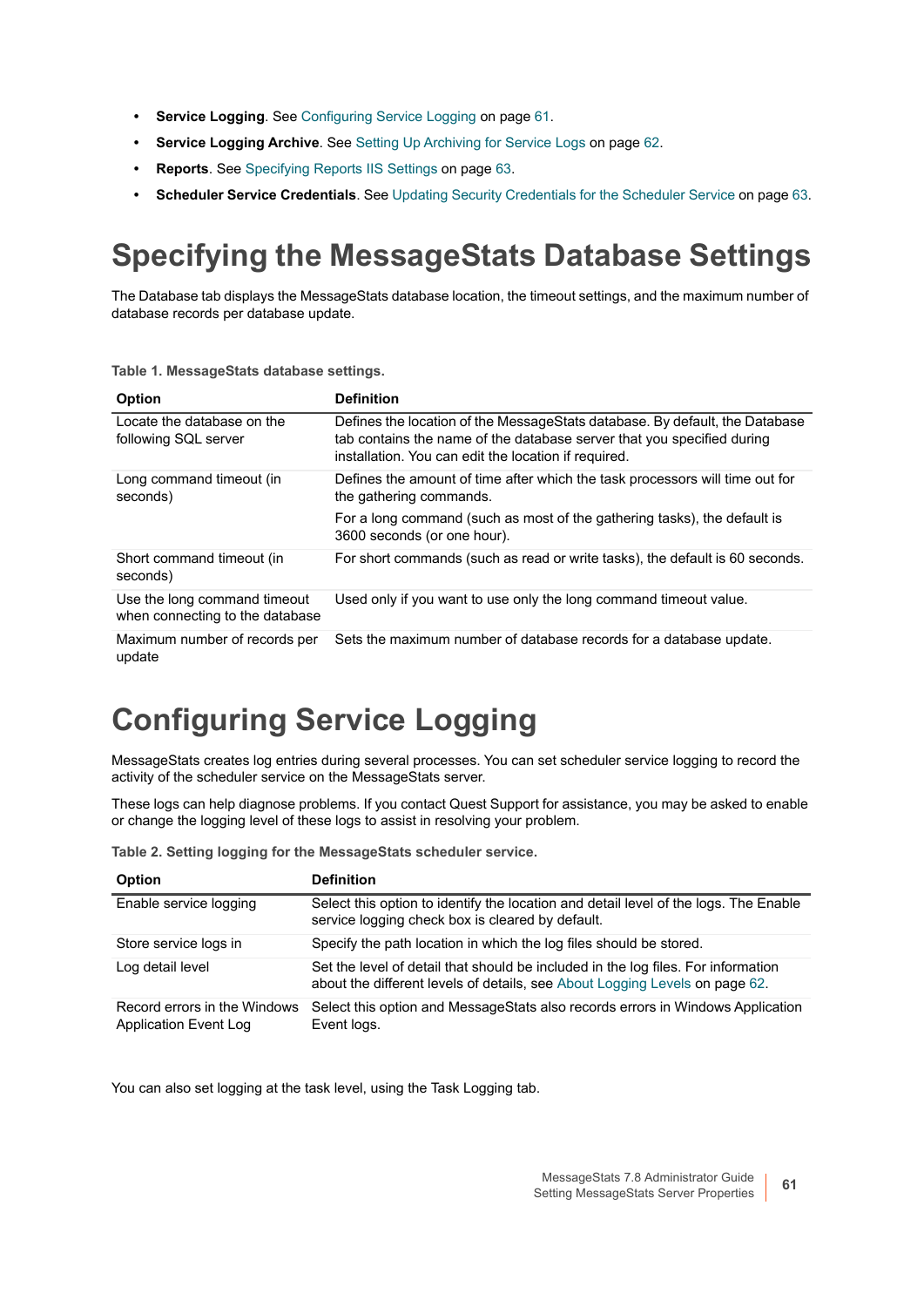### <span id="page-61-1"></span>**About Logging Levels**

You can define the logging level for your service logs. The following log levels are available, from the most detailed to the least detailed:

| Log Level     | <b>Detail</b>                                                                                                                                                                                                                                                                                                                                                                                  |
|---------------|------------------------------------------------------------------------------------------------------------------------------------------------------------------------------------------------------------------------------------------------------------------------------------------------------------------------------------------------------------------------------------------------|
| Trace         | Trace level logging is extremely detailed logging that includes errors, warnings, and status<br>messages, and also low-level event details. Trace logging is only used with custom<br>components provided by MessageStats development for diagnostic purposes. This level of<br>logging can generate large log file and can affect system performance.                                         |
| Debug         | Debug level logging includes errors, warnings, and status messages, and also low-level event<br>details. Quest Support might ask you to set logging to the debug level to identify and resolve<br>an issue. Use debug-level logging only at the request of Quest Support, since the log files can<br>grow rapidly and can affect system performance. These logs contain very detailed entries. |
| <b>Status</b> | Status level logging includes warnings and errors, as well as the regular flow of major events<br>within MessageStats. Use the Status level for a new installation to include more detailed logs.                                                                                                                                                                                              |
| Warning       | Warning level logging includes errors that appear at the Errors level. The Warning level also<br>includes errors that occurred but from which MessageStats recovered and continued<br>gathering. Use this level for established and stable implementations.                                                                                                                                    |
| Errors        | Errors level logging includes errors that caused a gathering task to terminate.                                                                                                                                                                                                                                                                                                                |

**Table 3. Logging levels for the MessageStats scheduler service.**

It is recommended that you periodically remove obsolete logs. In general, retaining one month of service logs should be sufficient for most enterprises.

The configuration for service logs does not apply to the QMSCompress.log files. The compression logs are external to the MessageStats product. The Gathering Status report includes Errors and Warning details regardless of the detail level that you selected on the General tab.

# <span id="page-61-0"></span>**Setting Up Archiving for Service Logs**

As part of service logging configuration, you can enable and configure service log archival. Use the Service Logging Archive tab to configure the following.

| <b>Option</b>                                        | <b>Definition</b>                                                                                                                                                                                     |
|------------------------------------------------------|-------------------------------------------------------------------------------------------------------------------------------------------------------------------------------------------------------|
| Enable archiving for<br>MessageStats Service logging | Select the option to specify the time that you want to retain the service log files,<br>and the method for handling the files once the time limit is reached. The check<br>box is cleared by default. |
| Number of months to keep                             | Specify the length of time, in months, that you want to keep the service log<br>files.                                                                                                                |
| Time to execute archiving                            | Set the time at which you want the archiving process to be run.                                                                                                                                       |
| Service Logging Management<br>Method                 | Select one of the following options to handle the service logs once the time<br>limit for keeping them has been reached:                                                                              |
|                                                      | Select Delete Files if you want the archived service log files to be deleted<br>when the number of months you selected to retain the files has expired.                                               |
|                                                      | Select Move Files to Backup Location to copy the files to the path location<br>that you specify and delete them from the Message Stats server.                                                        |
|                                                      | Select Compress Files to Backup Location to compress the files and copy<br>them to the path location that you specify. The compression option uses the<br>PKZIP 2.0 file archive format.              |

You can also set log archiving at the task execution server level, using the Task Logging Archive tab.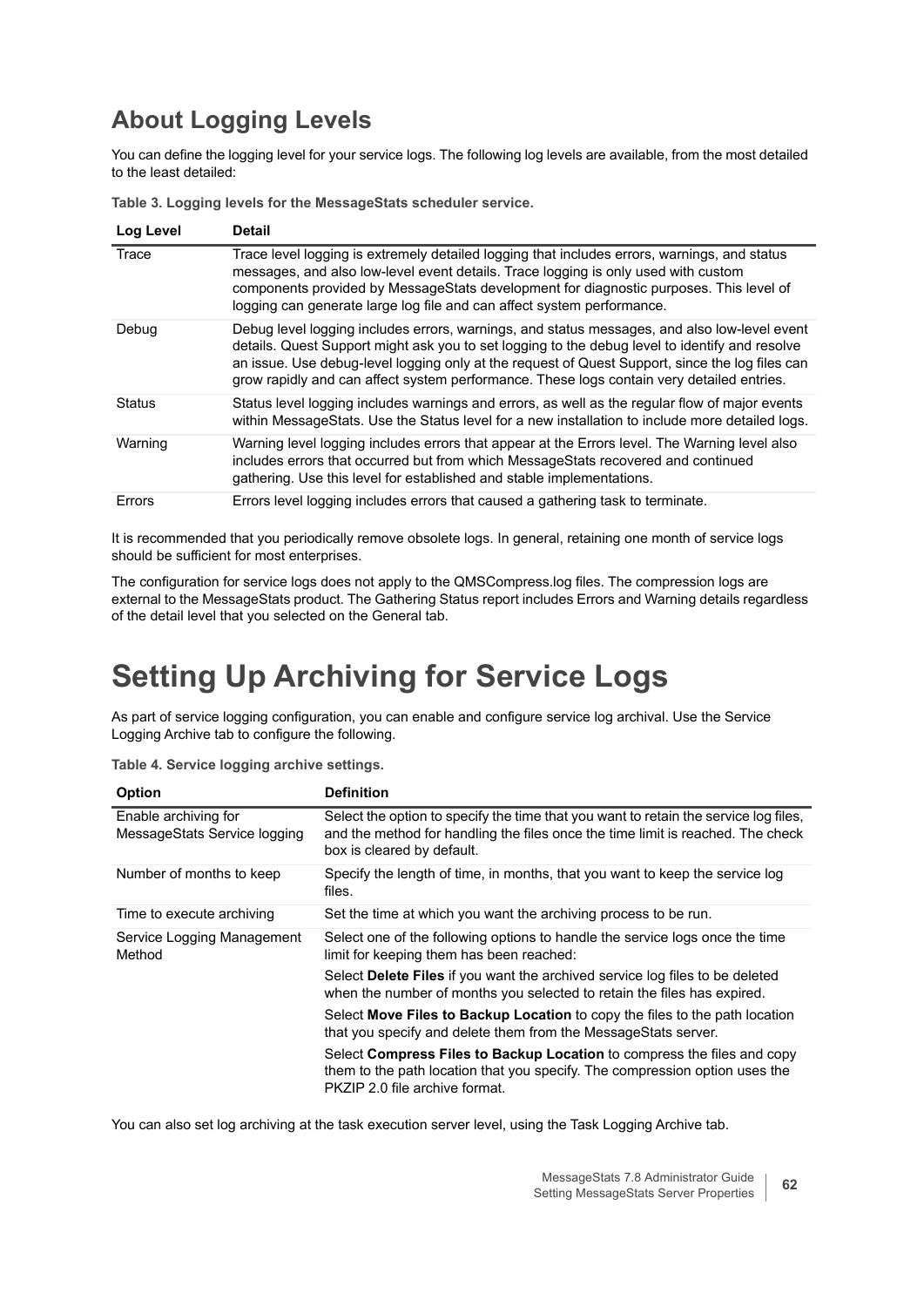# <span id="page-62-0"></span>**Specifying Reports IIS Settings**

The Reports tab contains the location of the MessageStats Reports IIS server that you specified when you installed MessageStats. You can use the tab if you need to modify the reports server settings.

**Table 5. MessageStats reports server settings.**

| <b>Option</b>                      | <b>Definition</b>                                                                                                                                                                                                                                                                                                                  |
|------------------------------------|------------------------------------------------------------------------------------------------------------------------------------------------------------------------------------------------------------------------------------------------------------------------------------------------------------------------------------|
| MessageStats Reports IIS<br>Server | Shows the IIS server used for MessageStats Reports. If you performed a<br>complete installation, the MessageStats Reports IIS server is the local host. If<br>the MessageStats Reports component is installed on another server, you must<br>supply a valid DNS name (such as a NetBIOS name or a fully qualified domain<br>name). |
| Port Number                        | Used to change port number that is used to connect to the Message Stats<br>Report IIS server.                                                                                                                                                                                                                                      |
| Use HTTPS                          | Used if you want Message Stats Reports to support secure pages.                                                                                                                                                                                                                                                                    |

## <span id="page-62-1"></span>**Updating Security Credentials for the Scheduler Service**

When you install MessageStats, the account that you specify during installation is used, by default, to run the MessageStats Scheduler Service. This is the MessageStats service account.

At a later date, you might need to update the service account. For example, the account might be invalid because it does not exist or is disabled, or the password might have been changed. Or you might wish to run the scheduler service under a different account than the account that was used to install the product.

**IMPORTANT:** To use this option, you must be viewing this property tab in a MessageStats client console that f is installed on the same computer on which the MessageStats Scheduler Service is installed.

### **Problems Caused by Incorrect Credentials**

If the password for the service account has been changed, you might see an error message "Unable to Connect to MessageStats Service". In this case, you could use this property tab to update the password.

### **What Gets Updated**

When you modify the security credentials for the MessageStats Scheduler Service, the changes are made in two places:

- **•** The MessageStats Scheduler Service (Windows Service) credentials are changed. The credentials can also be accessed in the Windows Service Control Manager (SCM) and are used to start the MessageStats Scheduler Service.
- **•** The MessageStats Scheduler Service COM object credentials are changed. The credentials can also be accessed in the DCOM Config section of Windows Component Services and are used to instantiate the MessageStats Scheduler Service COM object.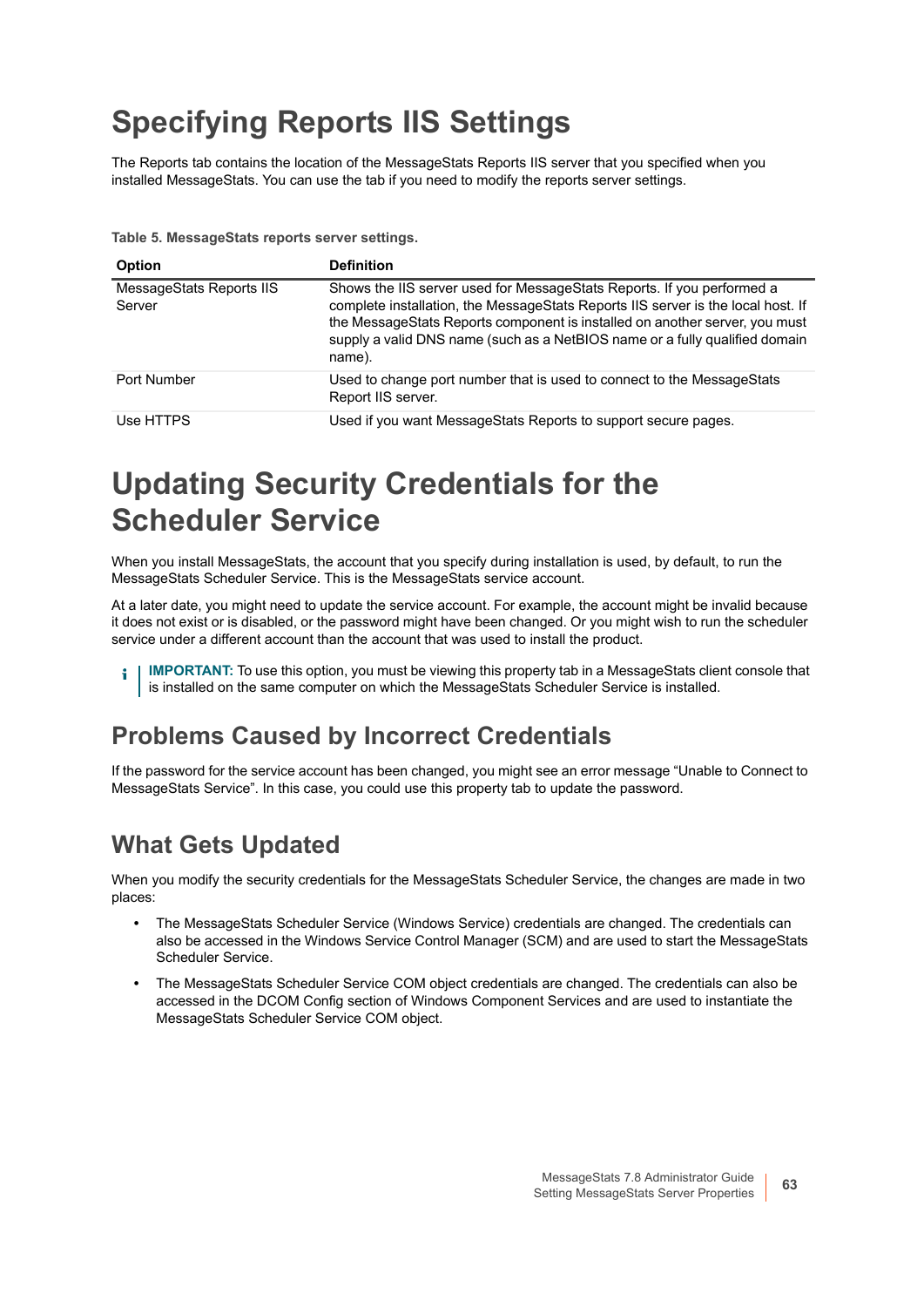**Table 6. Resetting credentials for the MessageStats scheduler service.**

| <b>Option</b>    | <b>Definition</b>                                                                                                                                                                    |
|------------------|--------------------------------------------------------------------------------------------------------------------------------------------------------------------------------------|
| Account          | Displays the existing account set as the MessageStats Scheduler Service account.                                                                                                     |
|                  | Leave the account if only the password must be changed.<br>$\bullet$                                                                                                                 |
|                  | $-OR -$                                                                                                                                                                              |
|                  | Enter a new account under which the Message Stats Scheduler Service is to be<br>$\bullet$<br>run.                                                                                    |
|                  | <b>NOTE:</b> The new account must already be a member of the MessageStats Admin local<br>group. The account must also be a member of the local Administrator group on the<br>server. |
| Password         | Enter the password for the service account.                                                                                                                                          |
| Confirm Password | Re-enter the password to confirm it.                                                                                                                                                 |

After you have changed the credentials, the console must be closed and opened again for the change to be implemented.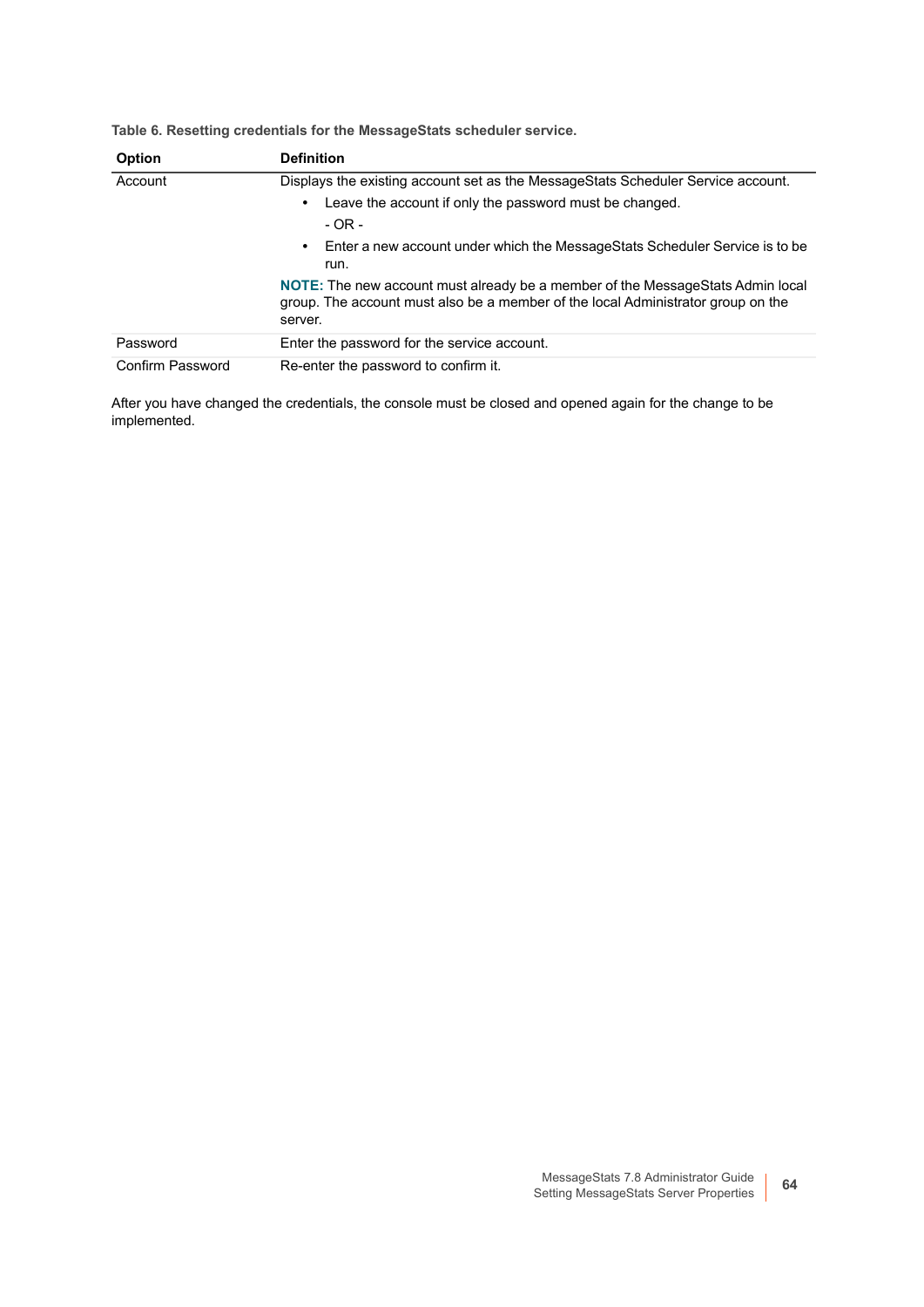# **Setting Configuration Properties**

- **•** [Setting General Configuration](#page-64-0)
- **•** [Creating Server Roles for Exchange](#page-64-1)

# <span id="page-64-0"></span>**Setting General Configuration**

The Configuration node provides access to general configuration, such as creating custom server roles for Exchange servers.

Through the Configuration node, you can perform configuration activities such as:

**•** Creating server roles that can be used to identify and group Exchange servers in MessageStats reports. See [Creating Server Roles for Exchange on page 65.](#page-64-1)

#### *To access the general configuration property tabs*

- 1 Select the **Configuration** node in the treeview.
- 2 Select the tab you want in the right pane.

## <span id="page-64-1"></span>**Creating Server Roles for Exchange**

In MessageStats, server roles that reflect the standard built-in Exchange server roles are already defined and available for use.

MessageStats retrieves the server roles for a server from Active Directory, assigns a matching built-in server role value in MessageStats, and identifies the role as "discovered" in the server properties. You cannot change a server role value for a discovered server role.

You can create additional custom server roles to apply to servers using the Custom Server Roles tab.

#### *To add a custom server role*

- 1 Click **Add** and enter a descriptive server role.
- 2 Click **OK**.

You cannot modify or delete pre-defined server roles. You can modify or delete roles that are identified as custom roles.

You assign server roles to a server through the properties tabs for an individual Exchange server. For more information see [Assigning a Server Role for Reports on page 82.](#page-81-0)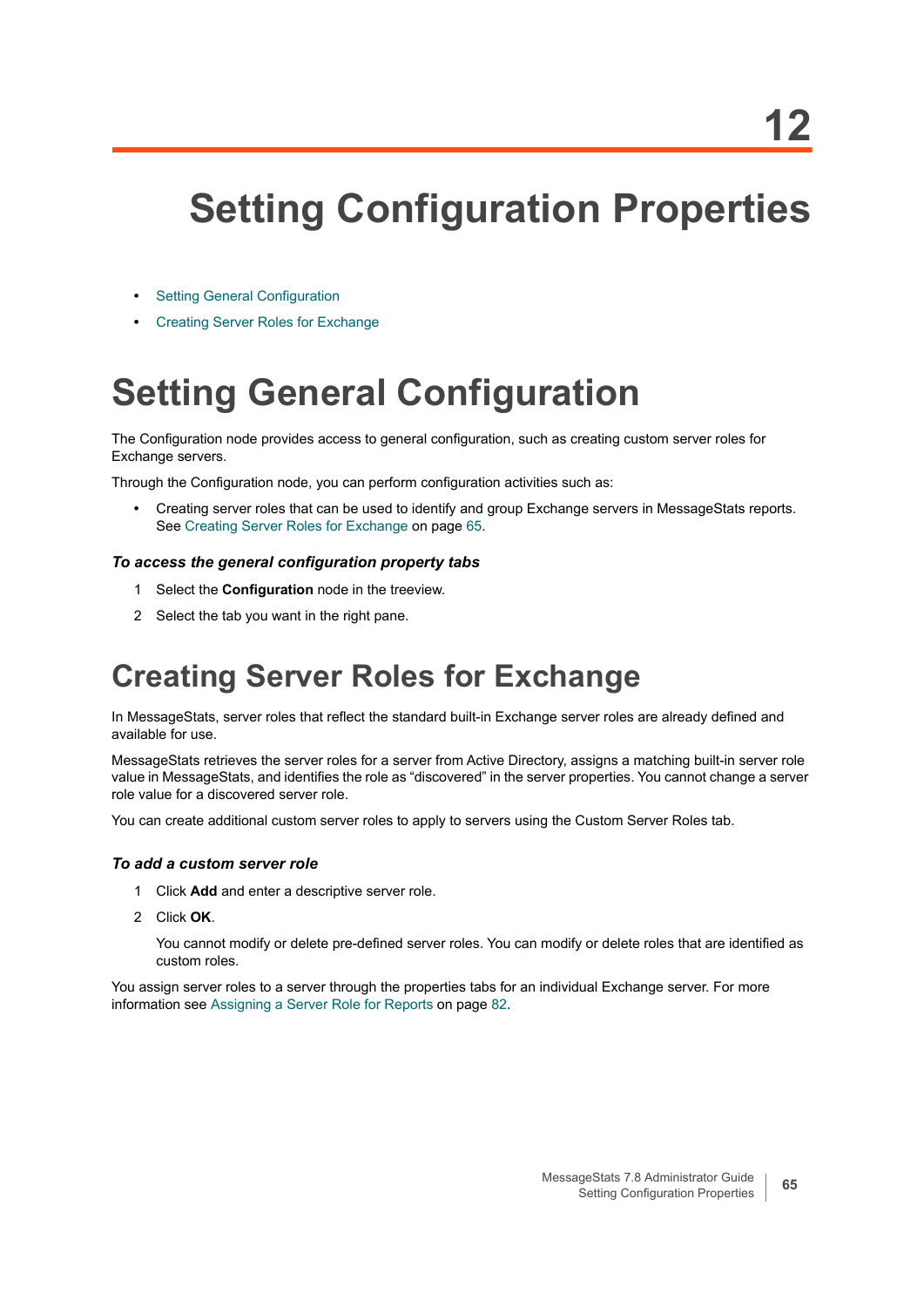# **Setting Exchange Organization Properties**

- **•** [Introducing Exchange Organization Properties](#page-65-0)
- **•** [Setting General Organization Properties](#page-66-3)
- **•** [Selecting a Tracking Log Archive Location](#page-66-2)
- **•** [Setting Properties for a Specific Exchange Organization](#page-66-1)
- **•** [Identifying Internal SMTP Namespaces](#page-67-0)
- **•** [Identifying Internal IP Addresses](#page-69-0)
- **•** [Identifying Mailboxes for Mailbox Auditing](#page-70-1)
- **•** [Auditing Subject Text in Messages](#page-71-1)
- **•** [Configuring Internet Domain Auditing](#page-72-1)
- **•** [Excluding Mailboxes from Gatherings](#page-73-0)
- **•** [Setting a Threshold for Delivery Time Audits](#page-75-1)
- **•** [Changing the Exchange Connection Server](#page-75-2)
- **•** [Selecting a Separate Gathering Server](#page-77-1)
- **•** [Selecting a Server for Legacy Public Folder Gathering](#page-79-2)
- **•** [Viewing Task Membership for an Organization](#page-79-0)
- **•** [Gathering Distribution Group Membership Information](#page-79-1)
- **•** [Selecting Servers for Tracking Log Archiving](#page-80-0)

# <span id="page-65-0"></span>**Introducing Exchange Organization Properties**

For MessageStats to perform optimally for your implementation, ensure that the values in the following properties dialog boxes are accurate:

#### **•** *Setting General Exchange Properties*

You can access a general property tab from the Exchange Organizations node which is used for all Exchange organizations.

For example, you can select a tracking log archive location for the MessageStats archiving feature. For information see [Selecting a Tracking Log Archive Location on page 67](#page-66-2).

#### **•** *Setting Properties for a Specific Exchange Organization*

By selecting a specific Exchange organization you can access properties tabs that allow you to configure properties that apply to the selected organization.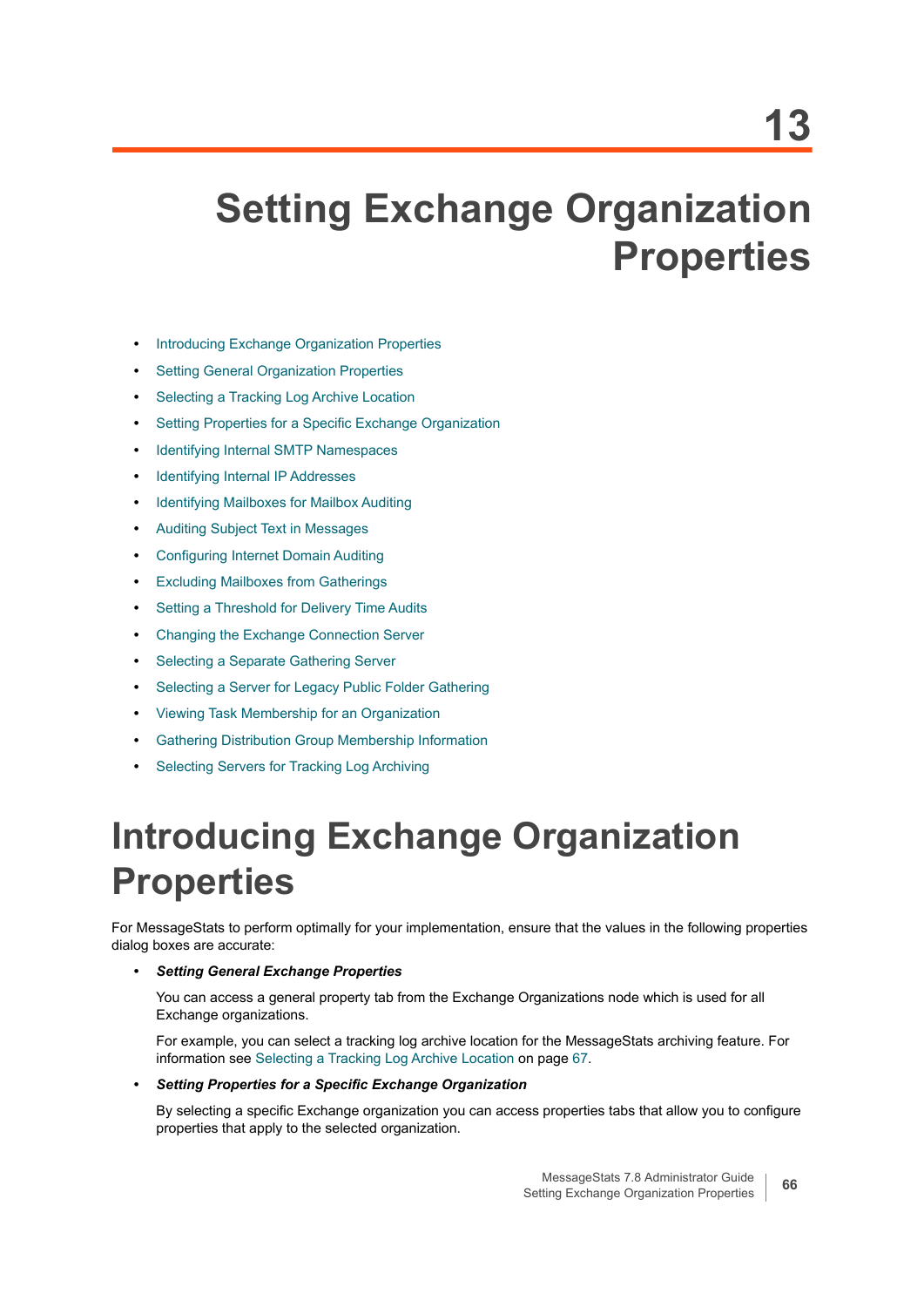For example, you can set up audits for mailboxes, email subjects, and domains. You can identify ranges of IP addresses that should be considered as internal for the Exchange organization. You can specify additional internal SMTP namespaces for your organization. You can define delivery time thresholds at the Exchange organization level or select specific Exchange servers for organization gathering tasks.

For information, see [Setting Properties for a Specific Exchange Organization on page 67](#page-66-1).

# <span id="page-66-3"></span>**Setting General Organization Properties**

From the Exchange Organizations node in the treeview, you can set basic properties that are not specific to any one Exchange organization.

Specifically you can select the archive location for your tracking logs if you are using the MessageStats archiving feature.

For information about setting a custom location for archived tracking logs, see [Selecting a Tracking Log Archive](#page-66-2)  [Location on page 67](#page-66-2).

## <span id="page-66-2"></span>**Selecting a Tracking Log Archive Location**

If you are archiving the Exchange tracking logs, you can specify the location in which to archive the tracking logs using the Tracking Log Archive property tab.

#### *To select a custom archive share location*

- 1 Select the **Exchange Organizations** node in the treeview.
- 2 Right-click and select **Properties**.
- 3 Specify the share to which the tracking logs are to be archived.
- 4 Click **Apply**.

You can select the servers for which the tracking logs are to be archived using the Tracking Logs tab in the properties for a specific Exchange organization. For more information, see [Selecting Servers for Tracking Log](#page-80-0)  [Archiving on page 81](#page-80-0).

# <span id="page-66-1"></span><span id="page-66-0"></span>**Setting Properties for a Specific Exchange Organization**

The parameters that you set for a specific organization are used as the default configuration for the organizationlevel tasks that you create for that organization.

- **SMTP namespaces**—You can modify internal SMTP namespaces to ensure that, when the task processors are processing the tracking logs, traffic is correctly recorded as internal or external.
- **•** [Identifying Internal SMTP Namespaces](#page-67-0)

**Internal subnets**— Messages sent directly through SMTP to an Exchange server are usually counted as "external" in reports. You can identify the IP addresses used by your company so that internal messages submitted directly through SMTP are counted as "internal".

**•** [Identifying Internal IP Addresses](#page-69-0)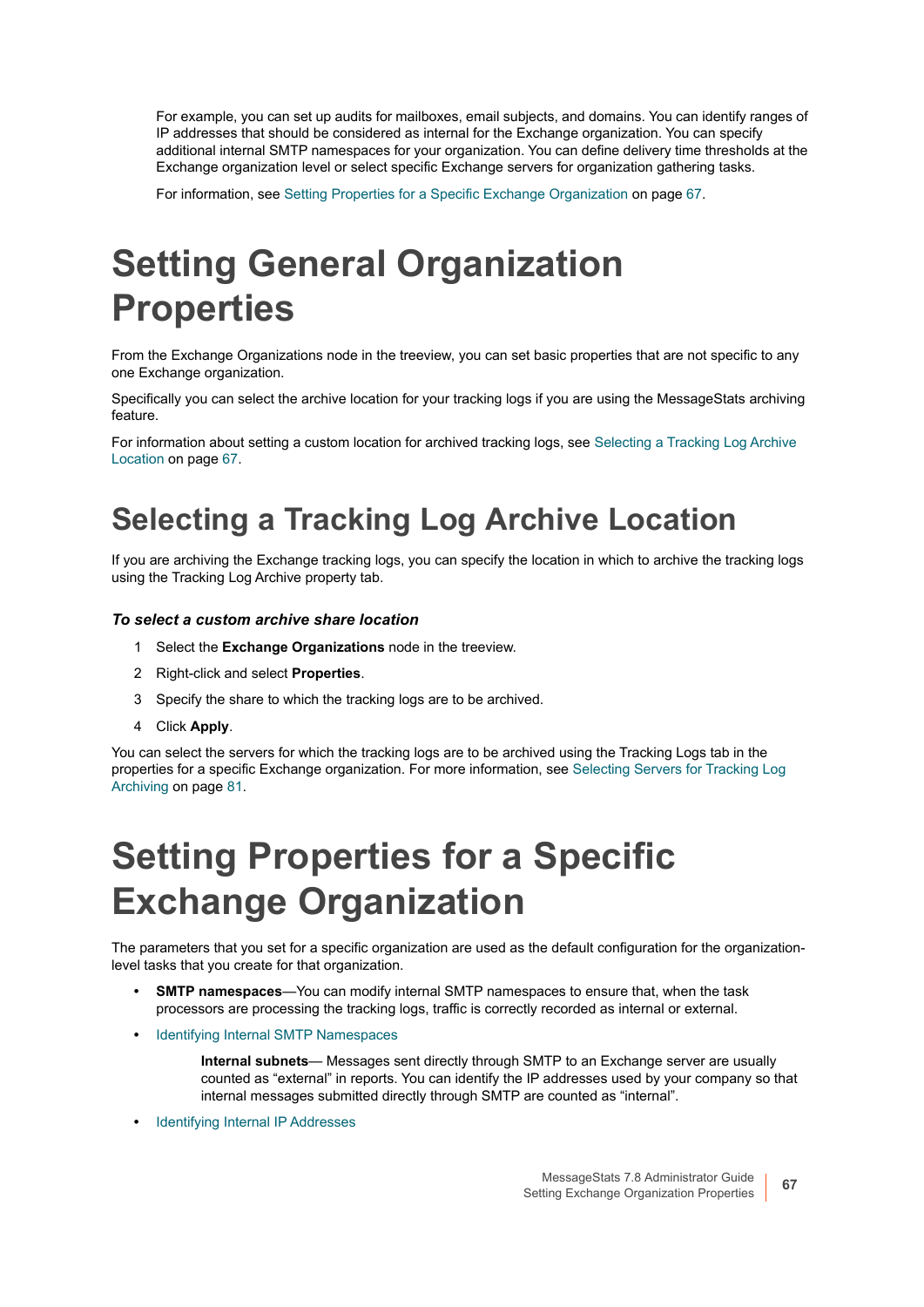- **Audits**—Specify the mailboxes, email subjects, and Internet domains that you want to audit. The task processors collect the extra audit data when they process the Exchange tracking logs.
- **•** [Identifying Mailboxes for Mailbox Auditing](#page-70-1)
- **•** [Auditing Subject Text in Messages](#page-71-1)
- **•** [Configuring Internet Domain Auditing](#page-72-1)
- **•** [Setting a Threshold for Delivery Time Audits](#page-75-1)
- **Mailbox exclusions**—You can exclude certain mailboxes from mailbox statistics reporting (other than mailbox size).
	- **▪** [Excluding Mailboxes from Gatherings](#page-73-0)
- **Delivery time thresholds**—Set delivery time thresholds to allow the MessageStats task processors to identify messages that exceed the threshold during the tracking log processing.
	- **[Setting a Threshold for Delivery Time Audits](#page-75-1)**
- **Exchange servers for gatherings and organization task membership—You can change the Exchange** connection server for the organization or specify a gathering server for specific organization-level gathering tasks.
	- **▪** [Changing the Exchange Connection Server](#page-75-2)
	- **▪** [Selecting a Separate Gathering Server](#page-77-1)
	- **▪** [Viewing Task Membership for an Organization](#page-79-0)
- **Distribution group membership**—You can set whether distribution group membership information is gathered for the organization.
	- **[Gathering Distribution Group Membership Information](#page-79-1)**
- **Tracking log archiving**—You can select Exchange servers in the organization for which the tracking logs are to be archived.
	- **[Selecting Servers for Tracking Log Archiving](#page-80-0)**

By configuring properties for a specific Exchange organization, you apply them to all the servers within the organization.

#### *To access Exchange Organizations property tabs*

- 1 Expand the **Exchange Organizations** node in the treeview and select a specific Exchange organization.
- 2 Right-click and select **Properties**.
- 3 Select the tab for the properties tab that you want.

### <span id="page-67-0"></span>**Identifying Internal SMTP Namespaces**

MessageStats reports on your internal and external email traffic. Within the MessageStats task processors, a component enumerates the SMTP domains in the Recipient Policies and attempts to determine which namespaces are internal to an organization. The component also checks the domains in the primary and secondary SMTP addresses of mailboxes.

You can use the SMTP Namespaces tab to ensure that all internal SMTP namespaces are correctly identified and to ensure that MessageStats can accurately report internal and external email traffic.

- **•** If you add a SMTP namespace to the list, MessageStats includes the email to and from the namespace in the internal mail traffic reports.
- **•** If you clear a SMTP namespace on the list, the namespace is considered external and email to and from the namespace appears in external mail traffic reports.

For more information about how MessageStats report internal and external email traffic, see Appendix A in the *MessageStats Reports User Guide*.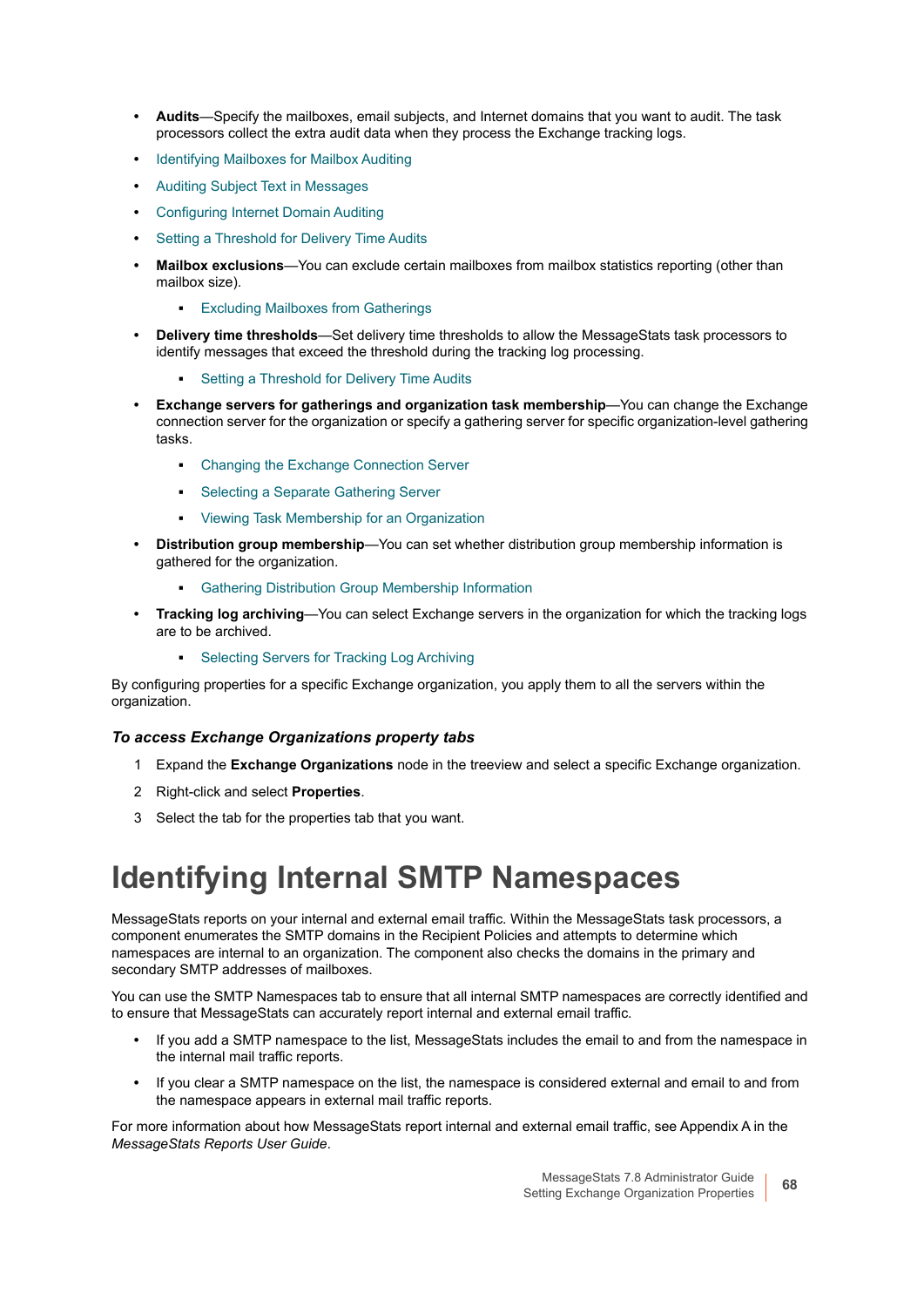### **Specifying Additional SMTP Namespaces**

Though MessageStats automatically populates the SMTP namespace list, if any internal SMTP namespaces are missing, you can add them. An SMTP namespace consists of two or more parts (technically labels), separated by dots. The top-level namespace is the right-most label and any children of the namespace are the labels to the left. MessageStats includes parent namespaces and child namespaces according to the level of namespace that you enter.

For example, if you entered Blackbox.com, MessageStats captures information for both Westland.Blackbox.com and Blackbox.com. However, if you explicitly enter Westland.Blackbox.com, MessageStats does not capture Blackbox.com in the Internal Namespace Distribution report.

#### *To add SMTP namespaces to the list*

- 1 Expand the **Exchange Organizations** node in the treeview and select an Exchange organization.
- 2 Right-click and select **Properties**.
- 3 Select the **SMTP namespaces** tab.
- 4 Click **Add**.
- 5 Enter an SMTP namespace in the SMTP namespace box and click **OK**.
- 6 Click **OK**.

#### *To clear SMTP namespaces from the list*

- 1 Expand the **Exchange Organizations** node in the treeview and select an Exchange organization.
- 2 Right-click and select **Properties**.
- 3 Select the **SMTP namespaces** tab.
- 4 Click the column heading to sort the list:
	- **▪** in alphabetic order
	- **▪** ordered with unchecked namespaces first
	- **▪** in reverse alphabetic order
	- **▪** ordered with checked namespaces first
- 5 Select the SMTP namespace and click to clear the check box.
- 6 Click **OK**.

#### *To edit SMTP namespaces*

- 1 Expand the **Exchange Organizations** node in the treeview and select an Exchange organization.
- 2 Right-click and select **Properties**.
- 3 Select the **SMTP namespaces** tab.
- 4 Click the column heading to sort the list:
	- **▪** in alphabetic order
	- **▪** ordered with unchecked namespaces first
	- **▪** in reverse alphabetic order
	- **▪** ordered with checked namespaces first
- 5 Select the SMTP namespace that you want to edit and click **Edit**.
- 6 Edit the namespace in the SMTP namespace box and click **OK**.

To make changes to multiple namespaces, you can select a group of namespaces in the list, right-click and select the option you want.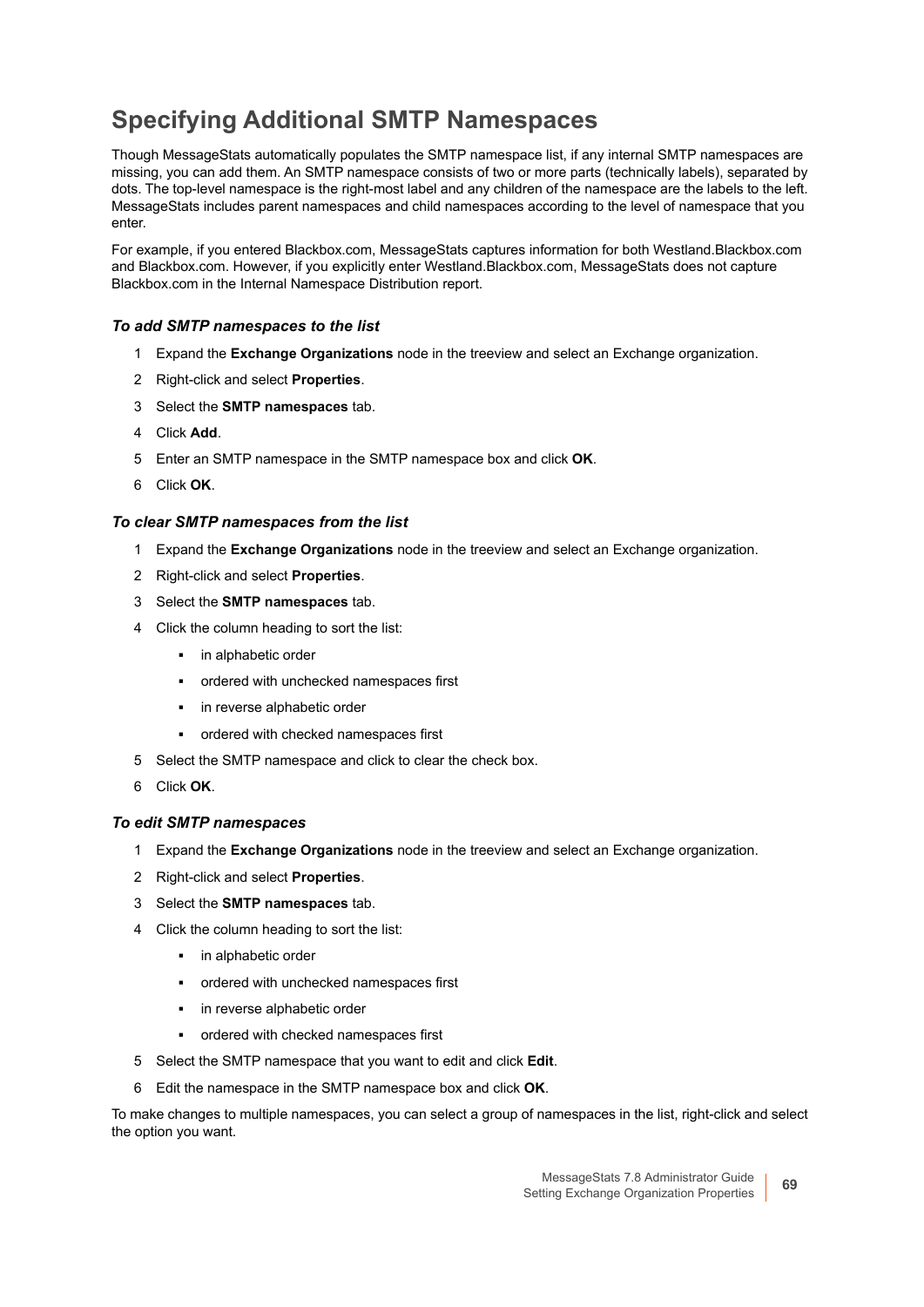# <span id="page-69-0"></span>**Identifying Internal IP Addresses**

MessageStats provides reports that show both internal and external email traffic. By default, no IP addresses are identified as "internal" so this means that SMTP-submitted messages are counted as "external" in the following reports:

- **•** Organizations—Subject Sent Audits
- **•** Servers—Server Activity—Advanced Details: Message Submission field
- **•** Servers—Server Activity Internal vs. External
- **•** Servers—Server Message Sizes Sent Distribution
- **•** Mailboxes—Mailbox Top Senders and Receivers
- **•** Mailboxes—Mailbox Activity
- **•** Mailboxes—Mailbox Profile
- **•** Mailboxes—Mailbox Sent Audits
- **•** Mailboxes—Mailbox Sizes Sent Distribution
- **•** All Distribution Group activity reports
- **•** All Mail Contact Reports

To identify all your internal IP subnets, use the Internal Subnets tab. The messages that are submitted through SMTP from those IP addresses will then be correctly reported as "internal" messages.

Using this property page, you can specify either individual IP addresses or a range of IP addresses that you want to identify as internal to your organization.

#### *To identify internal IP addresses*

- 1 Expand the **Exchange Organizations** node in the treeview and select an Exchange organization.
- 2 Right-click and select **Properties**.
- 3 Select the **Internal Subnets** tab.
- 4 Click **Add**.
- 5 Specify an IP address or a range of IP addresses that you want treated as internal for reports.

**Table 1. Entering the IP addresses that should be treated as internal.**

| $\bullet$ | Enter a single IP address under<br>the From heading.             | You can specify * as a wildcard character for part of the IP<br>address if necessary.                                               |
|-----------|------------------------------------------------------------------|-------------------------------------------------------------------------------------------------------------------------------------|
|           |                                                                  | For example, you could enter 10.4.59.* in the field. This<br>would result in IP addresses 10.4.59.0 to 10.4.59.255                  |
|           | - OR -                                                           |                                                                                                                                     |
| 1         | Enter the first IP address in a<br>range of addresses, under the | If you want to specify a wildcard $(*)$ as part of the To address,<br>you must enter a specific number in the corresponding part of |

the address in the **From** field.

2 Select the **To** check box and enter a last IP address for a range.

**From** headings

3 Click **OK**.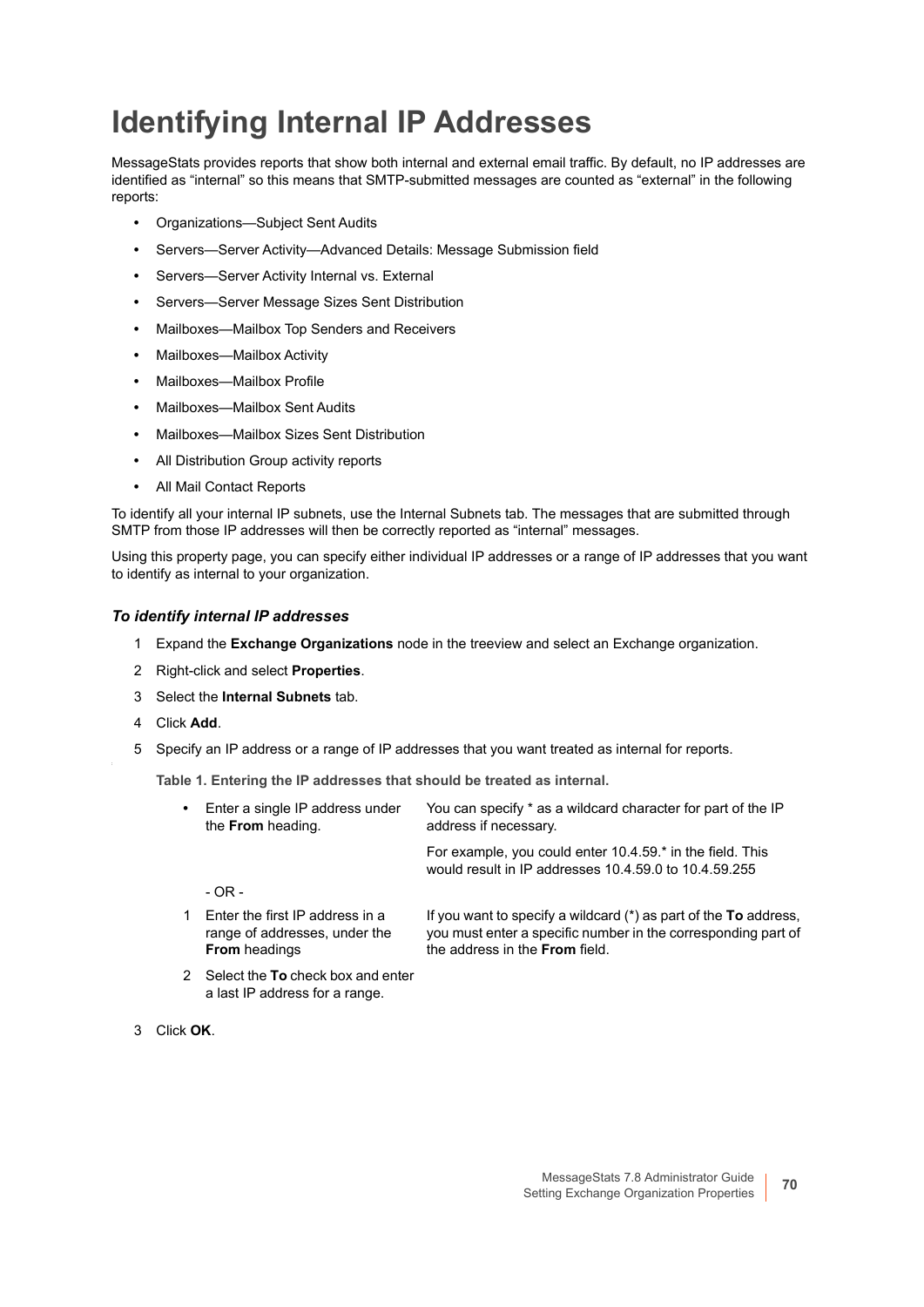# <span id="page-70-1"></span><span id="page-70-0"></span>**Identifying Mailboxes for Mailbox Auditing**

You can audit user mailboxes for email usage. After you add mailboxes to the mailbox audit list, you can use mailbox auditing to track the sending and receiving of email messages, their intended targets, and subjects.

**NOTE:** If you try to audit excluded mailboxes, the Audit reports have no content. For more information, see ÷ [Excluding Mailboxes from Gatherings on page 74](#page-73-0).

Due to the way that Microsoft Exchange logs information to the tracking logs, the Mailbox Audit reports display the recipients list as it is created by the mailbox user. Any distribution groups that are included in the recipients list are not expanded to include all members of the distribution group.

If a mailbox that is being audited receives a message that was sent to a distribution group, the received messages list does not indicate that the message was sent to a distribution group. However, it does show that the mailbox received the message.

The list of mailboxes that appears in the mailbox auditing functionality is populated by the mailboxes that have been gathered from the Exchange organization and stored in the MessageStats database.

For information about managing audited information, see [Managing Audited Information on page 58](#page-57-1).

### **Selecting the Mailboxes to be Audited**

The Mailbox Auditing tab of the organization Properties displays the mailboxes that are currently being audited. You can use the Mailbox Auditing tab to make changes to the audit list.

The browser in the dialog box lists all mailboxes that exist in the MessageStats database. If you have not completed a gathering, the browser list is empty. You can select more than one mailbox from the list.

| <b>Option</b>                 | <b>Definition</b>                                                                                                                                                                                                                                                         |
|-------------------------------|---------------------------------------------------------------------------------------------------------------------------------------------------------------------------------------------------------------------------------------------------------------------------|
| Select Mailbox                | Select this option and select one or more mailboxes that are listed in the<br>browser list                                                                                                                                                                                |
| Enter Mailbox Detail          | Select this option if you know the display name, mailbox distinguished name,<br>and mailbox email for the mailbox. You can enter the information instead of<br>browsing through the list of mailboxes. You cannot select multiple mailboxes<br>that you entered manually. |
| Display Name                  | Enter the mailbox display name.                                                                                                                                                                                                                                           |
| Mailbox Distinguished<br>Name | Enter the mailbox distinguished name (DN).                                                                                                                                                                                                                                |
| Mailbox Email                 | Enter the mailbox email.                                                                                                                                                                                                                                                  |

**Table 2. Selecting mailboxes to audit.**

#### *To add mailboxes to the audit list*

- 1 Expand the **Exchange Organizations** node in the treeview and select an Exchange organization.
- 2 Right-click and select **Properties**.
- 3 Select the **Mailbox Auditing** tab and click **Add**.
- 4 Click **Select Mailbox** to select one or more mailboxes from the browser list and click **OK**.

The list is populated with the mailboxes that have been gathered from the Exchange organization and are stored in the MessageStats database.

- OR -

Click **Enter Mailbox Detail**, enter the specific mailbox information, and then click **OK**.

#### *To edit mailboxes on the audit list*

1 Expand the **Exchange Organizations** node in the treeview and select an Exchange organization.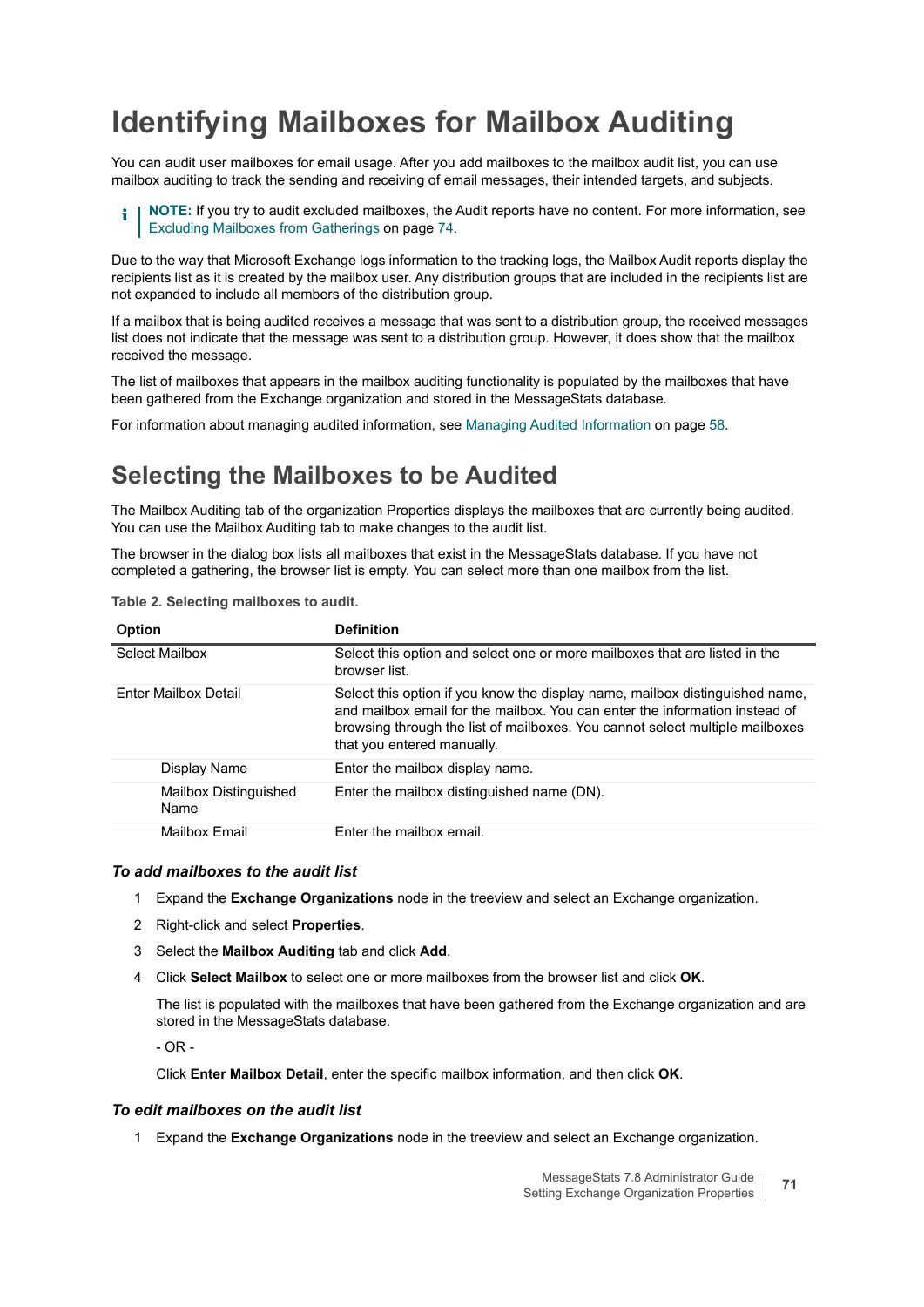- 2 Right-click and select **Properties**.
- 3 Select the **Mailbox Auditing** tab.
- 4 Select the mailbox you want to change and click **Edit**.
- 5 Change the details as required and then click **OK**.

#### *To remove mailboxes from the audit list*

- 1 Expand the **Exchange Organizations** node in the treeview and select an Exchange organization.
- 2 Right-click and select **Properties**.
- 3 Select the **Mailbox Auditing** tab.
- 4 Select the mailbox you no longer want to audit.
- 5 Click **Remove** and click **Yes** to confirm.
- 6 Click **OK**.

## <span id="page-71-1"></span><span id="page-71-0"></span>**Auditing Subject Text in Messages**

Many email viruses that exist have similar text that appears in the subject of the message. Viewing the volume of messages that are sent and received with these subject lines is beneficial in understanding the impact that email viruses can have on an Exchange organization.

Message Subject Auditing allows you to enter text that can be compared to a message subject line. MessageStats compares the text you specified to each message subject and captures the message if any part of the text is contained in the subject line.

If a message satisfies the subject criteria, MessageStats records the information for the message. This information includes originator, recipients, subject, messageID, timestamp, and size.

### **Prerequisites**

In Exchange, you must have enabled message subject logging on the Exchange server to include message subjects in the audit. If you do not select this option, the subjects for the audited messages are empty.

If you want to audit a message subject in more than one Exchange organization, you must configure each Exchange organization individually.

### **Entering the Subject Text to be Audited**

The Message Subject Auditing tab displays the subject text words that are currently being audited and allows you to change the audit list.

When identifying the audit text, be very specific. The less explicit you are, the greater the number of captured messages. As the number of captured messages increases, the more time it takes to complete the gathering.

#### *To add message subject text to the audit list*

- 1 Expand the **Exchange Organizations** node in the treeview and select an Exchange organization.
- 2 Right-click and select **Properties**.
- 3 Select the **Message Subject Auditing** tab and click **Add**.
- 4 Enter the subject text to be included in the audit.
- 5 Click **OK**.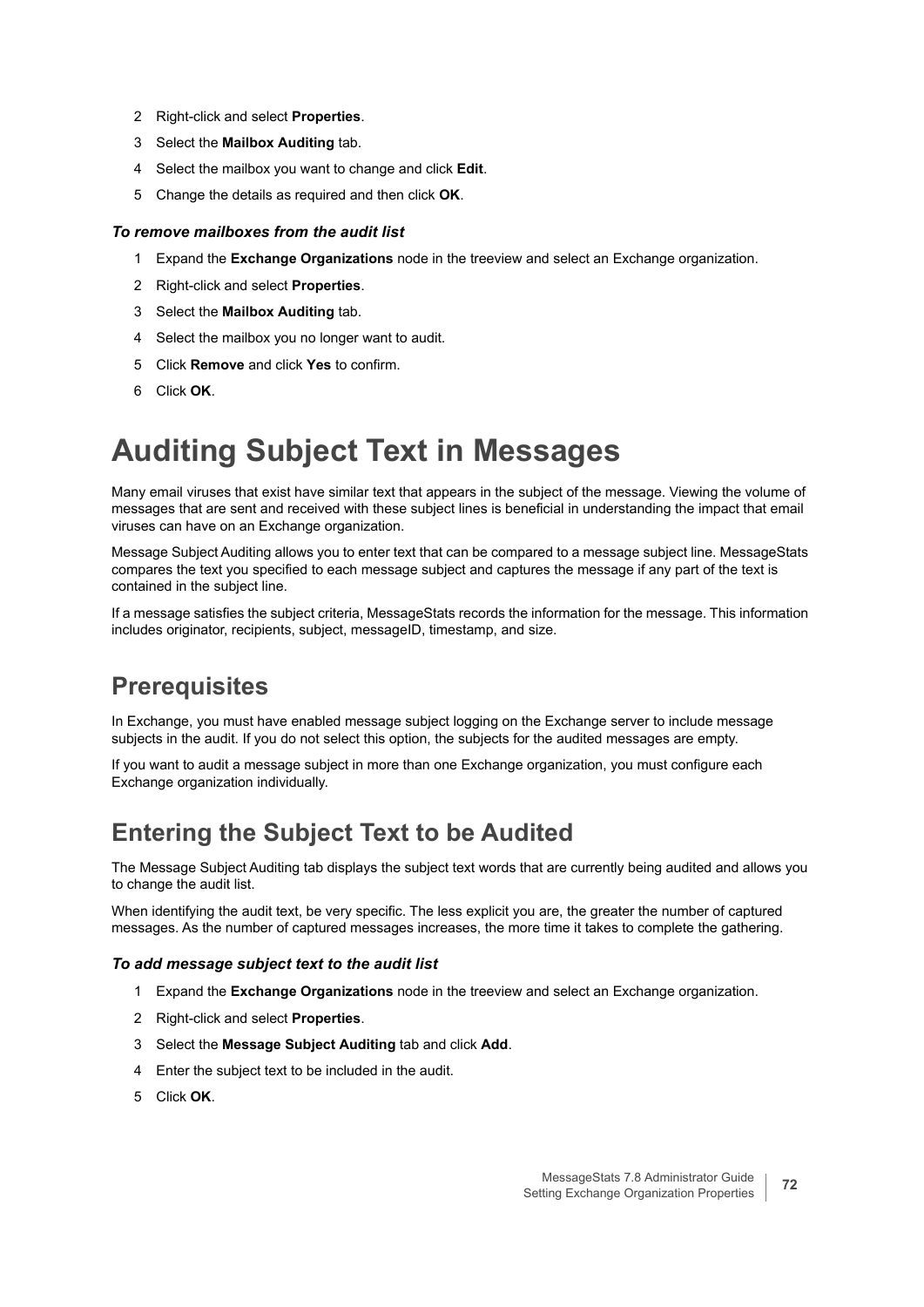#### *To edit message subject text in the audit list*

- 1 Expand the **Exchange Organizations** node in the treeview and select an Exchange organization.
- 2 Right-click and select **Properties**.
- 3 Select the **Message Subject Auditing** tab.
- 4 Select the subject text you want to change and click **Edit**.
- 5 Change the subject message text as required and click **OK**.

#### *To remove message subject text from the audit list*

- 1 Expand the **Exchange Organizations** node in the treeview and select an Exchange organization.
- 2 Right-click and select **Properties**.
- 3 Select the **Message Subject Auditing** tab.
- 4 Select the subject text you no longer want to audit and click **Remove**.
- 5 Click **OK**.

## **Configuring Internet Domain Auditing**

Sometimes message traffic between your Exchange organization and some Internet domains can constitute inappropriate email use. You can create a list of Internet domains that are considered restricted by your email usage policy.

MessageStats can audit all tracking logs to identify email traffic to or from the specified domains, their intended targets, and subjects for a defined list of domains. To audit a particular Internet domain for more than one Exchange organization, configure each Exchange organization individually.

The Domain Auditing tab displays the domains that are currently being audited and allows you to make changes to the audit list.

#### *To add Internet domains to the audit list*

- 1 Expand the **Exchange Organizations** node in the treeview and select an Exchange organization.
- 2 Right-click and select **Properties**.
- 3 Select **Domain Auditing**.
- 4 Click **Add**.
- 5 Enter the name of the domain you want to add to the list.

Enter domain names at the level you want to ensure that appropriate information is audited. A domain name usually consists of two or more parts (technically labels), separated by dots. The top-level domain is the right-most label and any subdomains are the labels to the left. MessageStats includes domains and subdomains according to the level of domain name you enter.

For example, if you entered DomainA.com, MessageStats captures both ChildDomain.DomainA.com and DomainA.com in the audit. However, if you entered ChildDomain.DomainA.com, MessageStats does not capture DomainA.com.

6 Click **OK** to save the domain to the list.

#### *To edit Internet domains on the audit list*

- 1 Expand the **Exchange Organizations** node in the treeview and select an Exchange organization.
- 2 Right-click and select **Properties**.
- 3 Select **Domain Auditing**.
- 4 Select the domain and click **Edit**.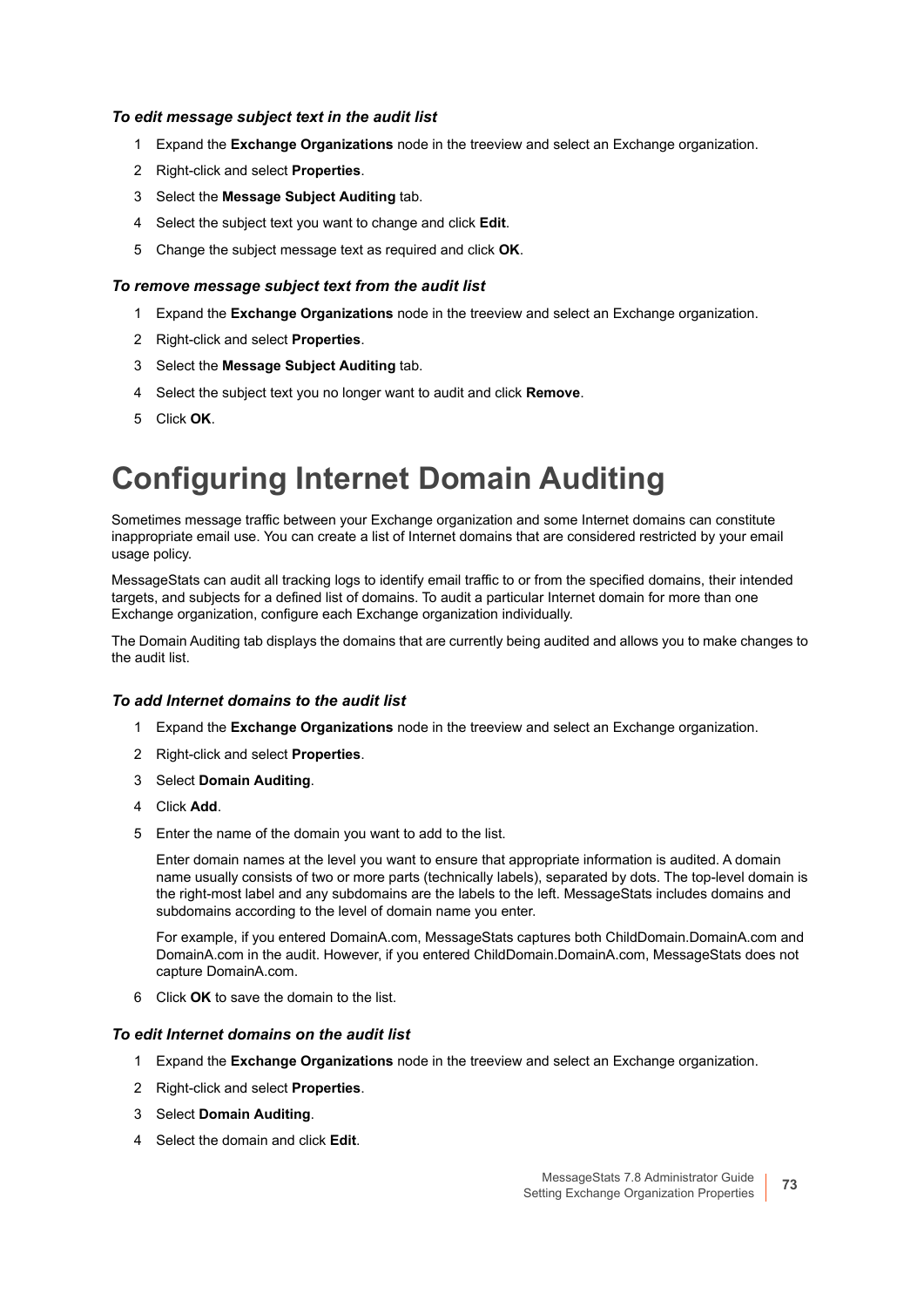5 Make any changes and click **OK**.

#### *To remove Internet domains from the audit list*

- 1 Expand the **Exchange Organizations** node in the treeview and select an Exchange organization.
- 2 Right-click and select **Properties**.
- 3 Select **Domain Auditing**.
- 4 Select the domain and click **Remove**.

## **Excluding Mailboxes from Gatherings**

You can exclude specific mailboxes from the gathering process. There might be mailboxes in your enterprise that generate a large volume of email, but you may not want to include these mailboxes as part of your usual email traffic.

For example, you might have an infrastructure monitoring application that generates notifications by email. The traffic generated by this application could be excluded from your overall analysis of messaging traffic generated by users.

To exclude mailboxes, MessageStats performs a text comparison between the originator and all recipients and the text that you enter in the Mailbox Exclusions tab. MessageStats does not recognize aliases or other distinguished names (DNs) when excluding mailboxes.

The Mailbox Exclusions tab contains a list of the excluded mailboxes and allows you to add, edit, or delete mailboxes.

### **How Exclusions Affect Reports**

Mailbox exclusions do not apply to reports that include structural properties, such as Mailbox Sizes and Mailbox Quotas. These reports include data for all mailboxes, regardless of the mailbox exclusion status. If you audit a mailbox that appears in the excluded mailbox list, no audit information is available. The following reports do not contain data for excluded mailboxes:

- **•** Mailbox Auditing, Subject Auditing, and Domain Auditing
- **•** Mailbox Activity
- **•** Top Users
- **•** Top Internet Users

To identify the mailboxes that you do not want to include in message traffic reports, add mailboxes to the exclusion list. The dialog box lists all mailboxes that exist in the MessageStats database.

You can select more than one mailbox from the list or select a contiguous group of mailboxes from the list.

You can select a continuous group of mailboxes in the list, such as health mailboxes, specific mailboxes, or a single mailbox to be excluded.

#### *To exclude a block of mailboxes*

- 1 Expand the **Exchange Organizations** node in the treeview and select an Exchange organization.
- 2 Right-click and select **Properties**.
- 3 Select the **Message Exclusions** tab and click **Add**.
- 4 Select the first mailbox in the group.
- 5 Hold down the **SHIFT** key, and click the down arrow to scroll down the list until you reach the last mailbox in the group.
- 6 Click **Apply** and click **OK**.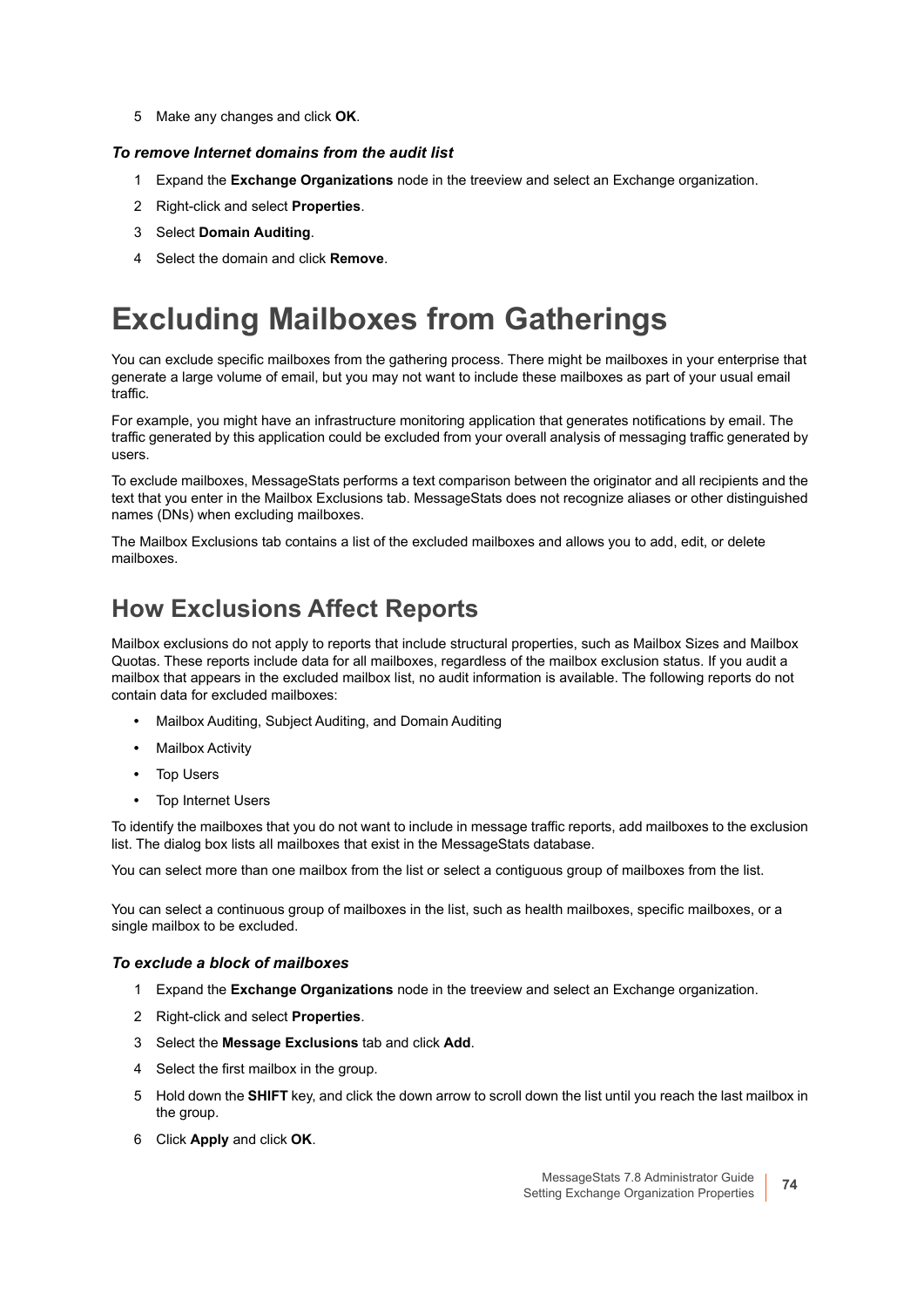#### *To exclude multiple selected mailboxes*

- 1 Expand the **Exchange Organizations** node in the treeview and select an Exchange organization.
- 2 Right-click and select **Properties**.
- 3 Select the **Message Exclusions** tab and click **Add**.
- 4 Select the first mailbox.
- 5 Hold down the **CTRL** key and select the mailbox you want.
- 6 Repeat step 5. until you have selected all the mailboxes.
- 7 Click **Apply** and click **OK**.

#### *To exclude individual mailboxes from gatherings*

- 1 Expand the **Exchange Organizations** node in the treeview and select an Exchange organization.
- 2 Right-click and select **Properties**.
- 3 Select the **Message Exclusions** tab and click **Add**.
- 4 Click **Select Mailbox** to select mailboxes from the browser list.
	- $-$  OR  $-$

Click **Enter Mailbox Detail** and enter the specific mailbox information in each field.

**Table 3. Specifying mailboxes when excluding mailboxes from gatherings.**

| <b>Option</b>                 | <b>Definition</b>                                                                                                                                                                                                                                                         |
|-------------------------------|---------------------------------------------------------------------------------------------------------------------------------------------------------------------------------------------------------------------------------------------------------------------------|
| Select Mailbox                | Select this option and select one or more mailboxes that are listed in<br>the browser list.                                                                                                                                                                               |
| <b>Enter Mailbox Details</b>  | Select this option if you know the display name, mailbox distinguished<br>name, and mailbox email for the mailbox. You can enter the<br>information instead of browsing through the list of mailboxes. You<br>cannot select multiple mailboxes that you entered manually. |
| Display Name                  | Enter the mailbox display name.                                                                                                                                                                                                                                           |
| Mailbox Distinguished<br>Name | Enter the mailbox distinguished name (DN).                                                                                                                                                                                                                                |
| Mailbox Email                 | Enter the mailbox email.                                                                                                                                                                                                                                                  |

5 Click **Apply** and click **OK**.

#### *To edit the excluded mailboxes list*

- 1 Expand the **Exchange Organizations** node in the treeview and select an Exchange organization.
- 2 Right-click and select **Properties**.
- 3 Select the **Message Exclusions** tab.
- 4 Select the excluded mailbox that you want to edit and click **Edit**.
- 5 Edit the excluded mailbox and click **OK**.
- 6 Click **OK**.

#### *To remove mailboxes from the exclusion list*

- 1 Expand the **Exchange Organizations** node in the treeview and select an Exchange organization.
- 2 Right-click and select **Properties**.
- 3 Select the **Message Exclusions** tab.
- 4 Select the excluded mailbox that you want and click **Remove**.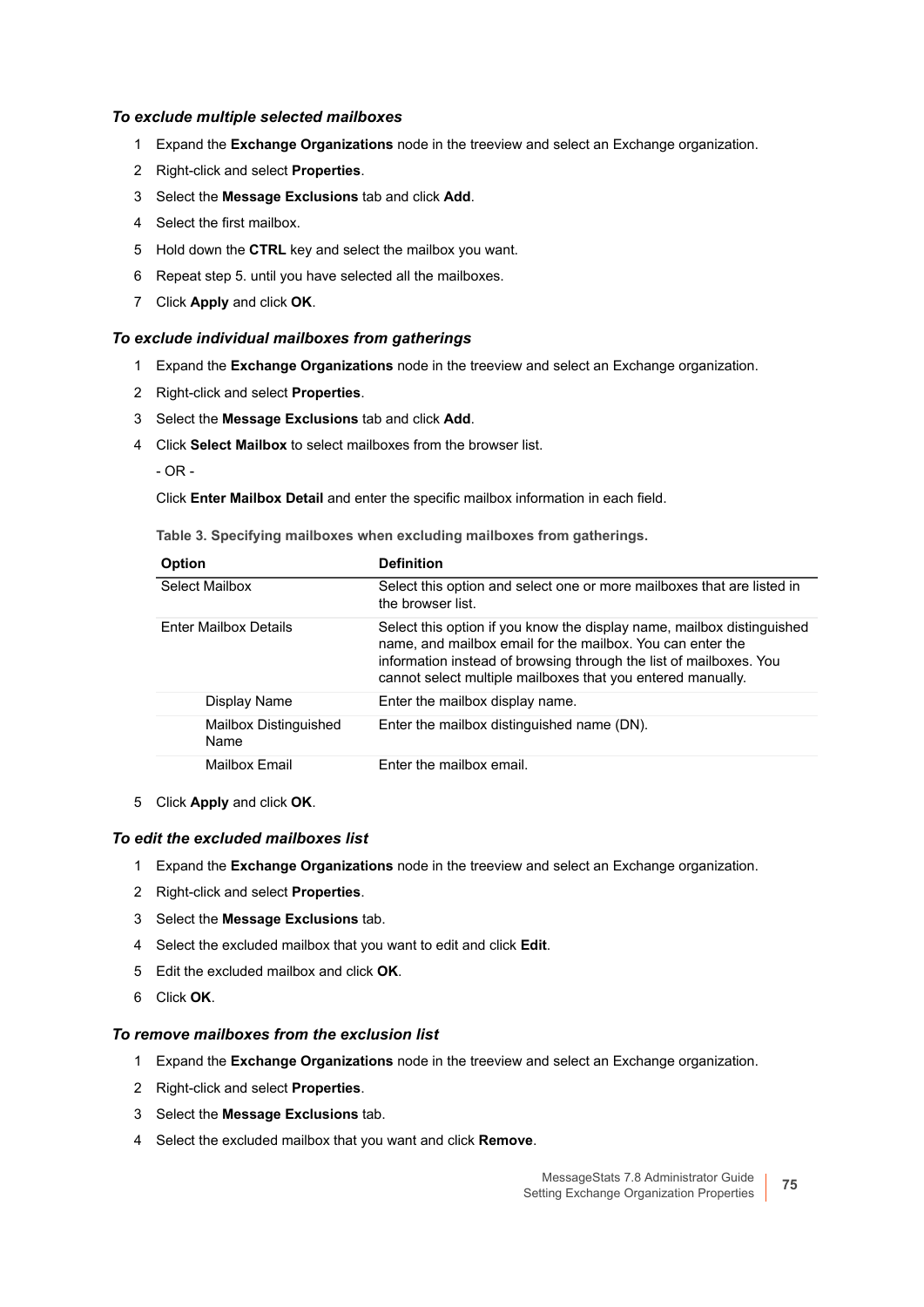- 5 Click **Yes** to confirm.
- 6 Click **OK**.

## **Setting a Threshold for Delivery Time Audits**

You can audit messages that take an unusually long time to be delivered to the recipients. Using the Delivery Time Audit tab, you can enable message time auditing and set a threshold for message delivery times.

When a message takes longer to deliver than the audit threshold, it is reported in the Message Delivery Audit report in MessageStats Reports under the Servers | Delivery Times nodes.

#### *To set a delivery time threshold for message traffic*

- 1 Expand the **Exchange Organizations** node in the treeview and select an Exchange organization.
- 2 Right-click and select **Properties**.
- 3 Select the **Delivery Time Audit** tab.
- 4 Select the **Enable auditing for message delivery times** box.
- 5 Enter an appropriate threshold value:

| <b>Option</b>                                                 | <b>Definition</b>                                                                                                                                                                                                 |
|---------------------------------------------------------------|-------------------------------------------------------------------------------------------------------------------------------------------------------------------------------------------------------------------|
| Threshold value for time to deliver<br>a message (in seconds) | Indicates the number of seconds you want to use as the threshold for<br>message delivery times. If you do not set a number, MessageStats<br>sets a default of thirty seconds.                                     |
|                                                               | The Delivery Time reports show the average delivery time and the<br>number and percentage of messages that are under this threshold.<br>The threshold is displayed on the appropriate threshold report<br>graphs. |

Specify a sufficiently large time threshold to limit the number of messages that are captured for audit purposes. If you set a low number, your database size can increase rapidly.

6 Click **OK**.

### **Changing the Exchange Connection Server**

Using the Connection Server tab, you can change the Exchange server that MessageStats uses as the access point to enumerate an Exchange organization.

The Connection Server property tab is used to set the root default connection server for the entire organization. Initially, this is the Exchange server that you selected when you created the connection to the Exchange organization.

This tab only allows you to change the connection server for the current organization. To connect to additional organizations, see [Connecting to an Exchange Organization on page 25.](#page-24-0)

To select a different Exchange server from which to gather information, use the Gathering Server property tab. However, the server specified as the Connection Server is always used as the connection server for the Exchange Organization Structure gathering task.

The Exchange Organization Structure task runs automatically overnight to update the organization structure information in the database. You can also manually run the Exchange Organization Structure task, either using the Regather Structure option in the shortcut menu when you right-click an organization, or by selecting the task template in the Task Wizard at the organization level.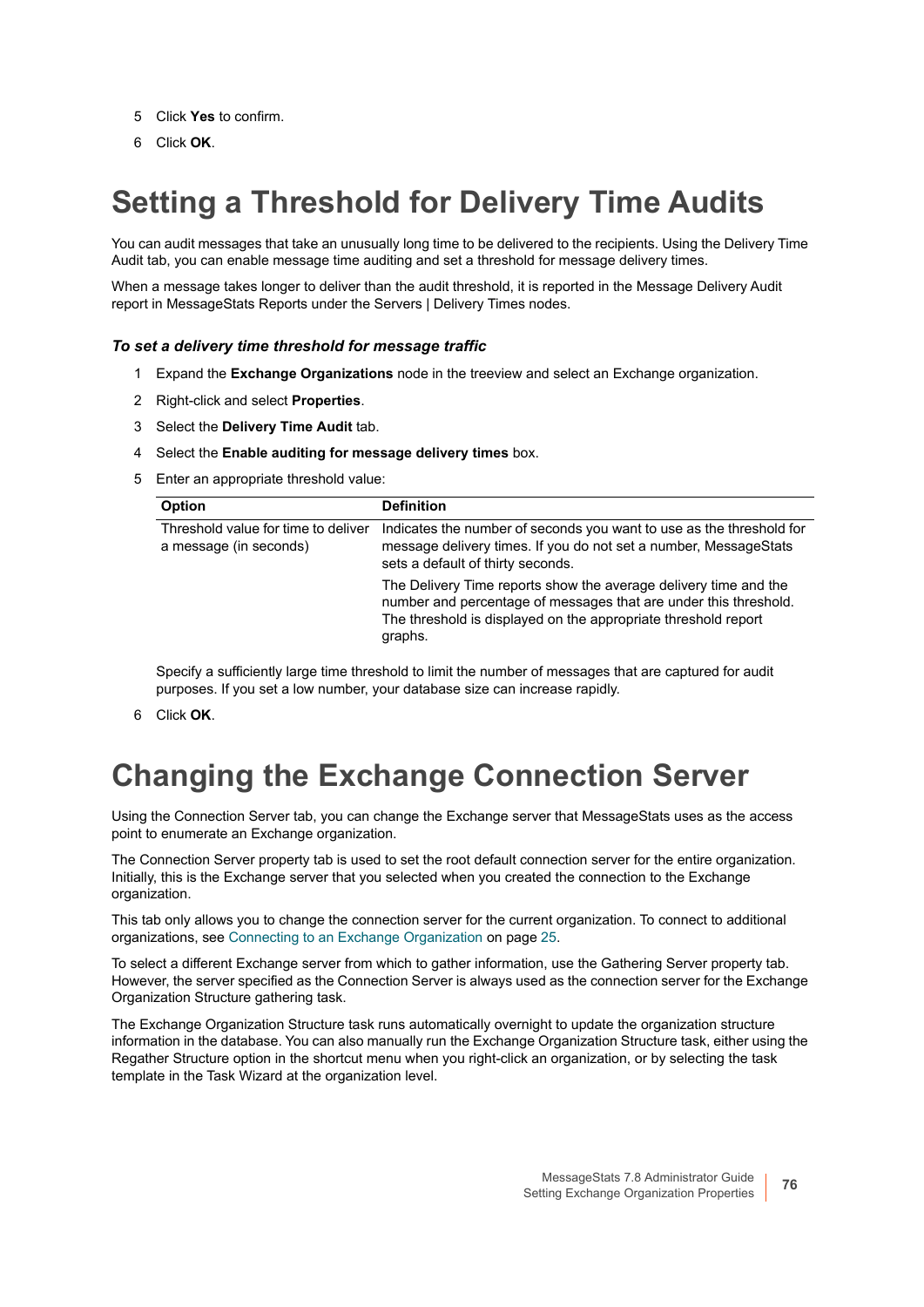### **Prerequisites**

For Exchange 2010 and Exchange 2013, the Exchange server must have the Client Access (CAS) role installed. You must also specify an Exchange mailbox for MAPI logon. The account that is used to run gathering tasks must have full access to the mailbox. In most cases, you would use the mailbox that is associated with the task credentials.

**NOTE:** Though MAPI is used for most Exchange 2013 gatherings, for a Mailbox Content and Attachment ÷ gathering, Exchange 2013 uses EWS (Exchange Web Services). For more information, see [Required](#page-46-0)  [permissions for Content and Attachment gatherings on page 47.](#page-46-0)

For Exchange 2016 or Exchange 2019, the Exchange server must have the Mailbox role and the gathering account must be a member of the View-Only Organization Management group.

#### *To change your Exchange organization connection server*

- 1 Expand the **Exchange Organizations** node in the treeview and select an Exchange organization.
- 2 Right-click and select **Properties**.
- 3 Select the **Connection Server** tab.
- 4 Select all the versions of the Exchange mailbox servers that exist in the organization.
- 5 Specify the connection server as follows:

**Table 4. Information needed for different organization configurations.**

| If the organization contains                                                   | Enter the following information                                                                                                                                                             |
|--------------------------------------------------------------------------------|---------------------------------------------------------------------------------------------------------------------------------------------------------------------------------------------|
| At least one public folder or mailbox<br>server that is running Exchange 2010. | Enter the Exchange NETBIOS name for an Exchange<br>1<br>2010 CAS server.                                                                                                                    |
|                                                                                | Specify a mailbox in one of the following formats:<br>2                                                                                                                                     |
|                                                                                | Display Name<br>$\blacksquare$                                                                                                                                                              |
|                                                                                | Alias<br>$\blacksquare$                                                                                                                                                                     |
|                                                                                | <b>SMTP Address</b><br>٠                                                                                                                                                                    |
|                                                                                | NOTE: If there is a child domain, you must enter the full email<br>address instead of the display name or alias. For example, enter<br>the mailbox as FirstName.Lastname@domain.com.        |
| At least one public folder or mailbox<br>server that is running Exchange 2013. | Enter the NETBIOS name for an Exchange 2013 CAS<br>1<br>server.                                                                                                                             |
|                                                                                | 2<br>Specify a mailbox in one of the following formats:                                                                                                                                     |
|                                                                                | Display Name<br>٠                                                                                                                                                                           |
|                                                                                | Alias<br>٠                                                                                                                                                                                  |
|                                                                                | <b>SMTP Address</b><br>$\blacksquare$                                                                                                                                                       |
|                                                                                | <b>NOTE:</b> If there is a child domain, you must enter the full email<br>address instead of the display name or alias. For example, enter<br>the mailbox as FirstName.Lastname@domain.com. |
| At least one mailbox server that is<br>running Exchange 2016 or 2019.          | Enter the Exchange NETBIOS name for an Exchange 2016/2019<br>Mailbox server.                                                                                                                |

The Exchange 2010 / 2013 mailbox is used for MAPI logon to collect mailbox information. The task credentials must have full access rights to this mailbox. Also, the mailbox must not be hidden from Exchange address lists.

**TIP:** MessageStats has provided a PowerShell script that allows you to set a user account with full ÷ access rights to a specific mailbox. You can find the script in the MessageStats installation directory (by default this is C:\Program Files\Quest\MessageStats) in a folder called Scripts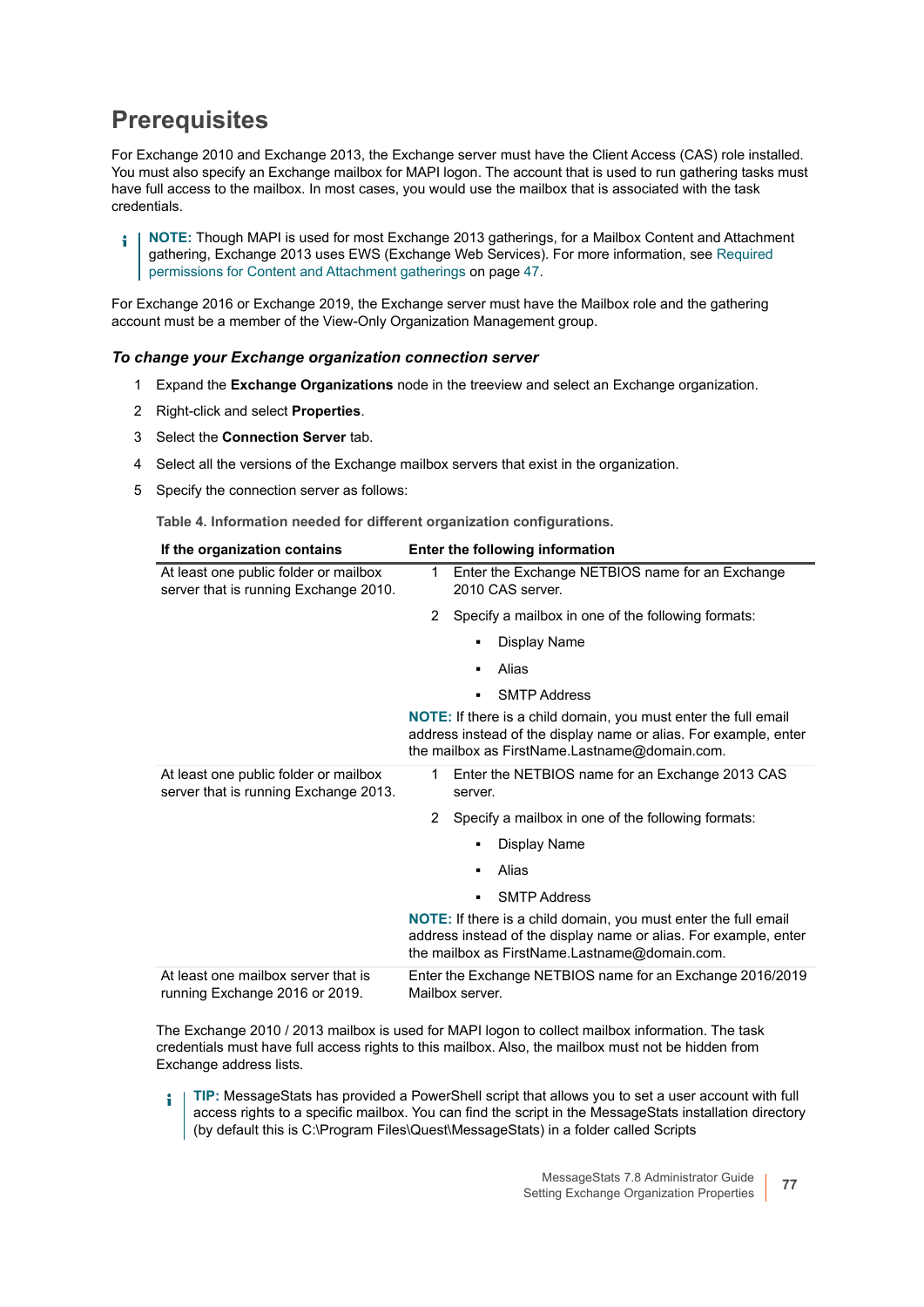If you have an Exchange mixed environment that includes Exchange 2010 servers that contain public folders, you must set an Exchange 2010 server for legacy public folder gatherings in the organization properties after you connect to the organization. For details, see [Selecting a Server for Legacy Public](#page-79-0)  [Folder Gathering on page 80.](#page-79-0)

For Exchange 2016/2019, PowerShell is used instead of MAPI for the mailbox and public folder gatherings. For Exchange 2013 and later, Exchange Web Services (EWS) is used for the mailbox contents and attachments gatherings.(Public folder content and attachment gatherings are not available for Exchange 2016 or Exchange 2019.)

3 Click **Validate**.

MessageStats validates whether the specified task credentials (as shown under Advanced Properties) have access to the Exchange server and, for Exchange 2010 and 2013, can log on to the specified mailbox.

4 If the task execution server for the Exchange organization and the credentials used to run tasks do not change, click **Apply**.

 $-$  OR  $-$ 

To change the task execution server or to specify different task credentials, select **Configure**.

- a To associate the Exchange organization with a different task execution server, select a server in the **Execution Server** box.
- b To use different credentials than the account that is specified as the Default Task Security Content, select **Specify Explicit Credentials**.
- c Enter an account and password that have access to the specified Exchange connection server and, if applicable, mailbox.
- d Click **Accept**.
- 5 If the validation is successful, click **OK**.

### <span id="page-77-0"></span>**Selecting a Separate Gathering Server**

For Exchange 2010 and 2013, you have the option of selecting an Exchange server that is different from the specified Exchange connection server to run gathering tasks that are initiated at an organization level.

For example, you might want to run organization-level tasks, such as the Exchange Mail Contacts gathering task, on a different Exchange server, for performance reasons.

You can use the Gathering Server tab to specify an Exchange server that is used in the default configuration when you create an organization-level task using the Create Task wizard.

### **Prerequisites**

For Exchange 2010 and Exchange 2013, the Exchange server must have the Client Access (CAS) role installed. You must also specify an Exchange mailbox for MAPI logon. The account that is used to run gathering tasks must have full access to the mailbox. In most cases, you would use the mailbox that is associated with the task credentials.

**NOTE:** Though MAPI is used for most Exchange 2013 gatherings, for a Mailbox Content and Attachment ÷ gathering, Exchange 2013 uses EWS (Exchange Web Services). For more information, see [Required](#page-46-0)  [permissions for Content and Attachment gatherings on page 47.](#page-46-0)

For Exchange 2016 or Exchange 2019, the Exchange server must have the Mailbox role and the gathering account must be a member of the View-Only Organization Management group.

#### *To change the default gathering server for tasks*

1 Expand the **Exchange Organizations** node in the treeview and select an Exchange organization.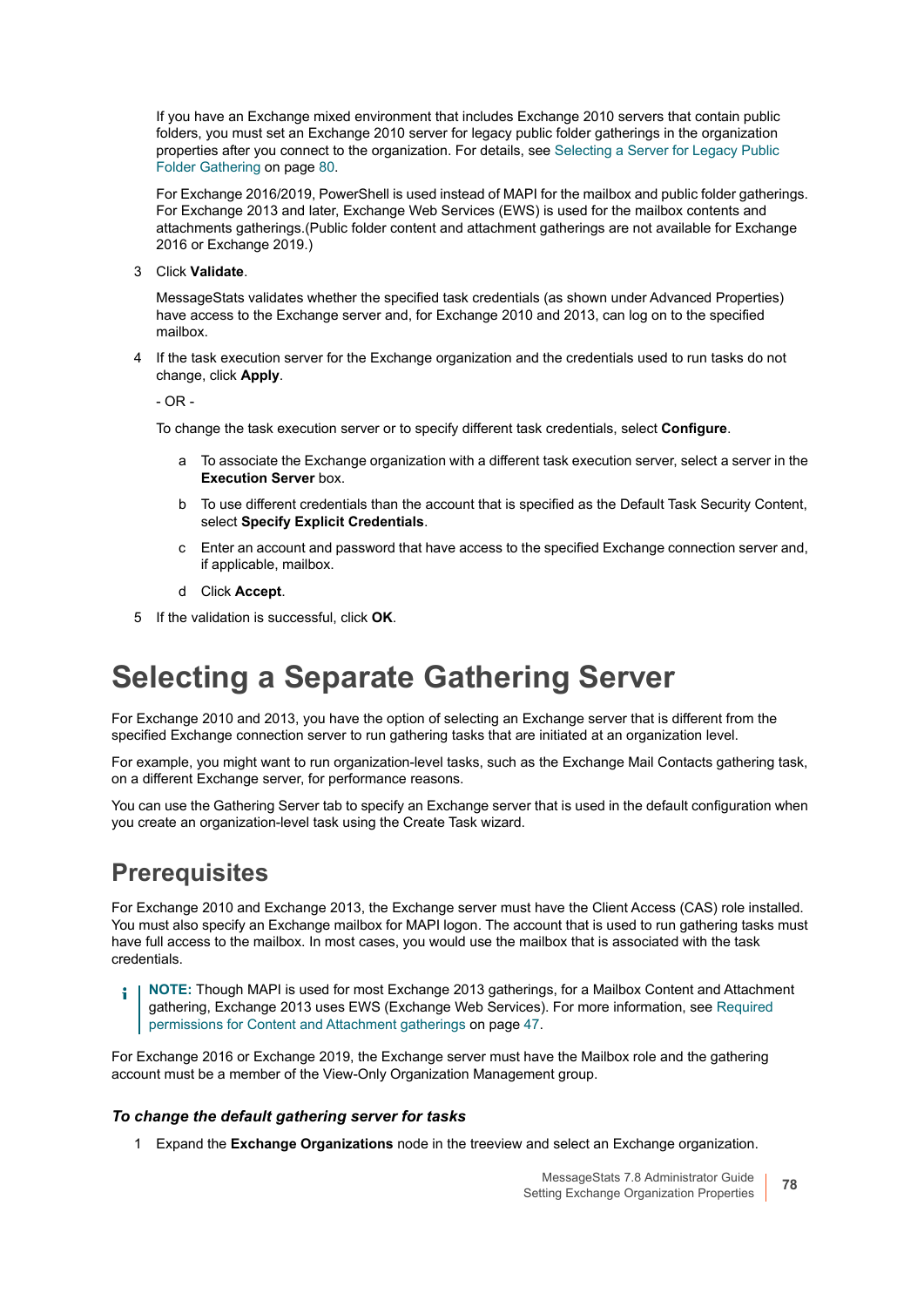- 2 Right-click and select **Properties**.
- 3 Select the **Gathering Server** tab.
- 4 Select the **I want to use the following Exchange server**.
- 5 Select the versions of the Exchange mailbox servers in the organization and specify the connection server as follows:

**Table 5. Information required for different organization configurations.**

| If the organization contains                                                           | Enter the following information                                              |  |
|----------------------------------------------------------------------------------------|------------------------------------------------------------------------------|--|
| At least one public folder or mailbox<br>server that is running Exchange 2010:         | Enter the Exchange NETBIOS name for an Exchange<br>1<br>2010 CAS server.     |  |
|                                                                                        | Specify a mailbox in one of the following formats:<br>2                      |  |
|                                                                                        | Display Name                                                                 |  |
|                                                                                        | Alias                                                                        |  |
|                                                                                        | <b>SMTP Address</b>                                                          |  |
| At least one public folder or mailbox<br>server that is running Exchange 2013:         | Enter the NETBIOS name for an Exchange 2013 CAS<br>1<br>server.              |  |
|                                                                                        | Specify a mailbox in one of the following formats:<br>2                      |  |
|                                                                                        | Display Name                                                                 |  |
|                                                                                        | Alias                                                                        |  |
|                                                                                        | <b>SMTP Address</b>                                                          |  |
| At least one public folder or mailbox<br>server that is running Exchange<br>2016/2019: | Enter the Exchange NETBIOS name for an Exchange<br>2016/2019 Mailbox server. |  |

The Exchange 2010 / 2013 mailbox is used for MAPI logon to collect mailbox information. The task credentials must have full access rights to this mailbox. Also, the mailbox must not be hidden from Exchange address lists.

If you have an Exchange mixed environment that includes Exchange 2010 servers that contain public folders, you must set an Exchange 2010 server for legacy public folder gatherings in the organization properties after you connect to the organization. For details, see [Selecting a Server for Legacy Public](#page-79-0)  [Folder Gathering on page 80.](#page-79-0)

For Exchange 2016 or Exchange 2019, PowerShell is used instead of MAPI for the mailbox and public folder gatherings. For Exchange 2013 and later, Exchange Web Services (EWS) is used for the mailbox contents and attachments gatherings.(Public folder content and attachment gatherings are not available for Exchange 2016/2019.)

**TIP:** MessageStats has provided a PowerShell script that allows you to set a user account with full î access rights to a specific mailbox. You can find the script in the MessageStats installation directory (by default this is C:\Program Files\Quest\MessageStats) in a folder called Scripts

3 Click **Validate.**

MessageStats validates the specified Exchange server and, for Exchange 2010 and 2013, the specified mailbox.

4 Click **Apply**.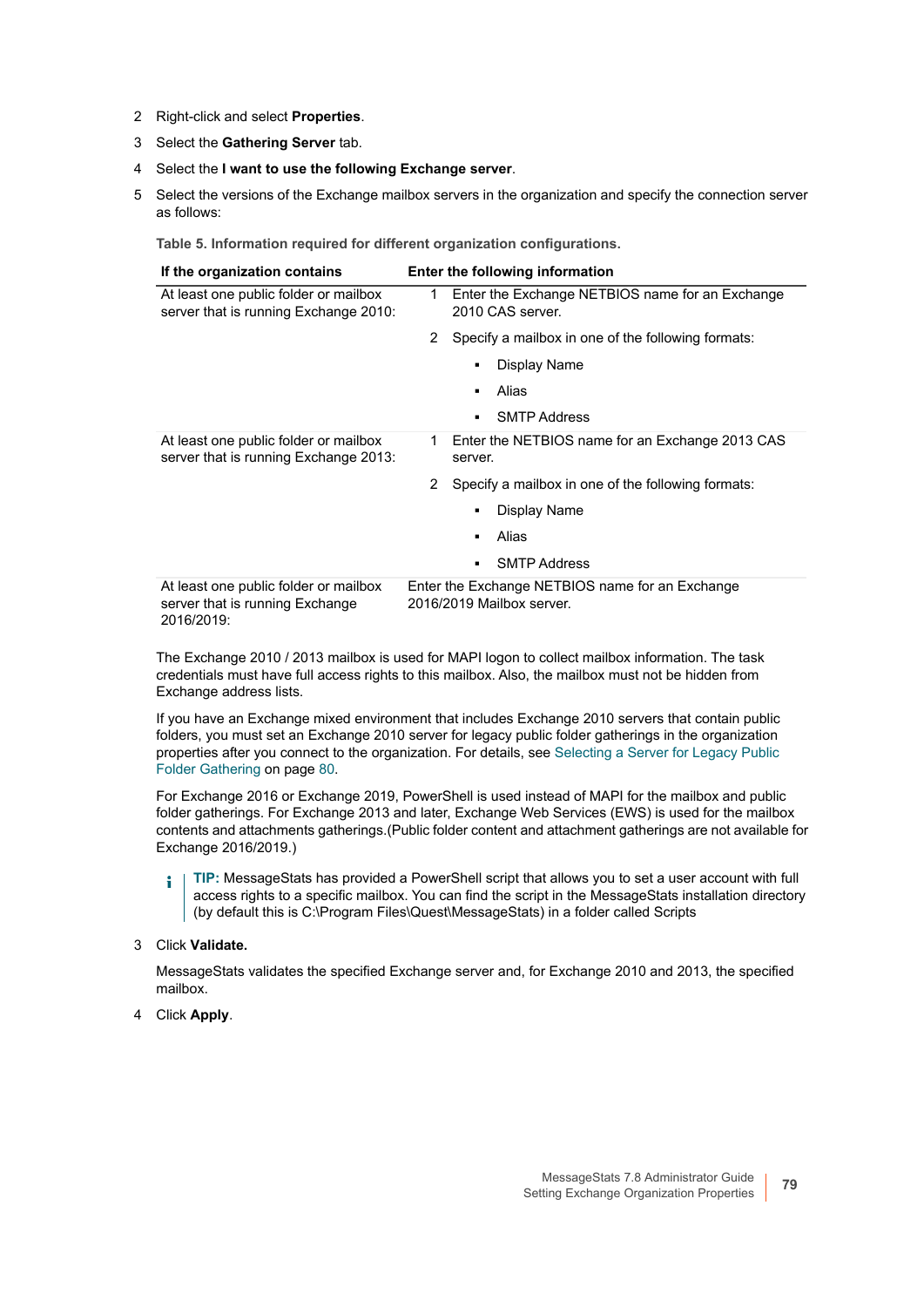## <span id="page-79-0"></span>**Selecting a Server for Legacy Public Folder Gathering**

If you are collecting public folder information from Exchange 2010 servers, you can select an Exchange 2010 server to be used to collect legacy public folder information using MAPI. You must also specify credentials that have access rights to an Exchange 2010 logon mailbox.

#### *To select a specific server for legacy public folder gatherings*

- 1 Expand the **Exchange Organizations** node in the treeview and select an Exchange organization.
- 2 Right-click and select **Properties**.
- 3 Select the **Legacy Public Folder Gathering Server** tab.
- 4 Select the option titled **I want to use the following Exchange server**.
- 5 Select the Exchange 2010 client access server (CAS) to be used for legacy public folder gatherings for this organization.
- 6 Specify an Exchange 2010 mailbox in one of the following formats:
	- **▪** Display Name
	- **▪** Alias
	- **▪** SMTP Address

The mailbox is used for MAPI logon to collect public folder information. The task credentials must have full access rights to this mailbox. Also, the mailbox must not be hidden from Exchange address lists.

If there is a child domain, you must enter the full email address instead of the display name or alias. For example, enter the mailbox as FirstName.Lastname@domain.com.

### **Viewing Task Membership for an Organization**

The Task Membership tab shows the gathering tasks in which the organization is included. You can review this list to determine whether you are collecting all the information that you require to produce meaningful reports for that organization.

The Task Membership tab provides basic information about the task, such as the credentials that are used to run the task, the regular schedule for the task, and the next scheduled run of the task (in both local and UTC time).

### **Gathering Distribution Group Membership Information**

Though the Default Gathering task includes distribution group gathering, you can determine whether to gather membership information for distribution groups. By default, the option to gather membership information is selected.

Gathering, processing, and storing distribution group membership can use significant server resources and storage. For large organizations, you may want to move the Distribution Group task to a different task execution server.

**NOTE:** The mailbox is not validated on this property tab. Ensure that it is a valid mailbox or the public i. folder tasks will fail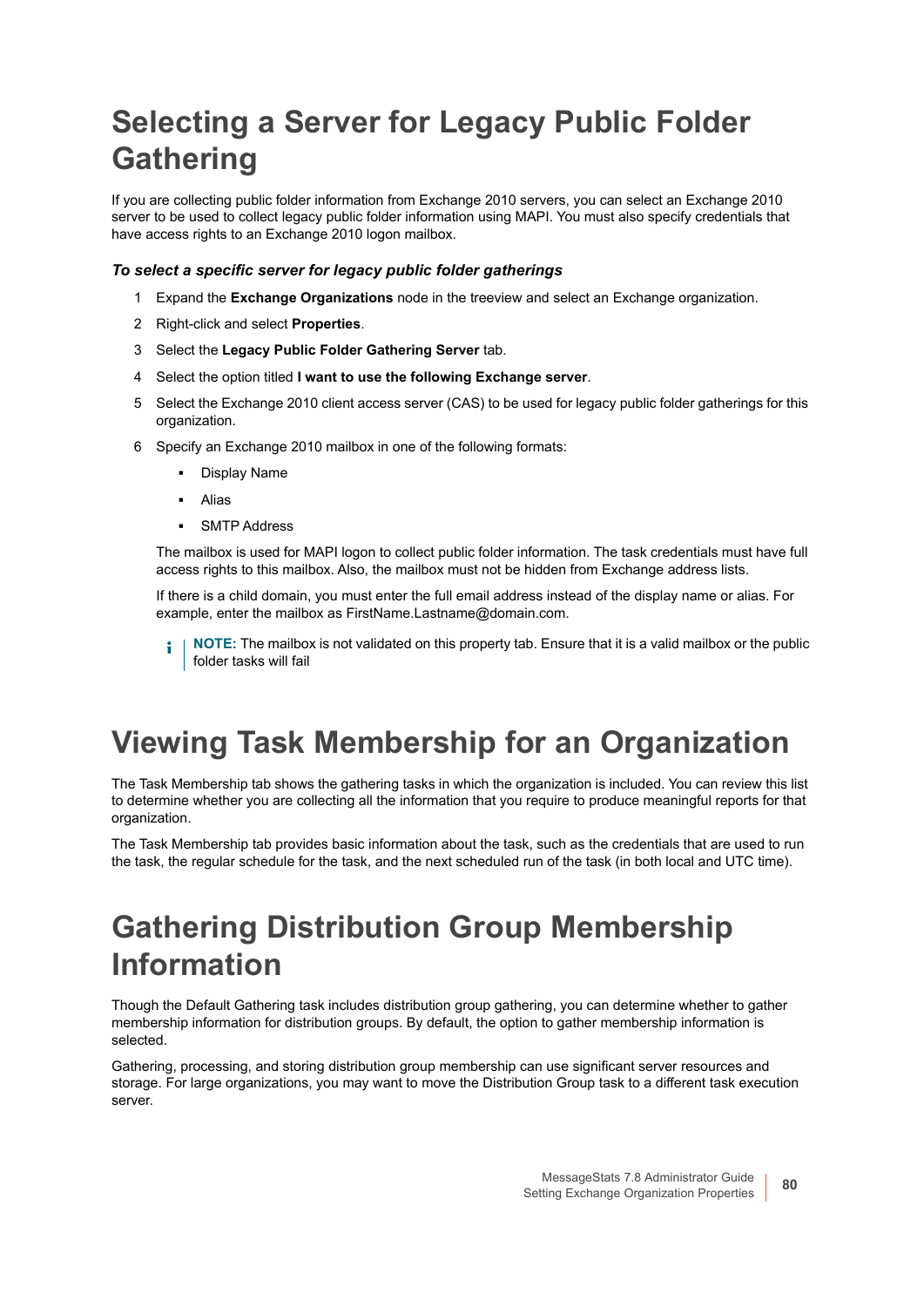#### *To change the distribution group membership option*

- 1 Expand the **Exchange Organizations** node in the treeview and select an Exchange organization.
- 2 Right-click and select **Properties**.
- 3 Select the **Distribution Group Membership** tab.
- 4 Select or clear the **Gather membership information when gathering distribution groups.** check box.

## <span id="page-80-1"></span>**Selecting Servers for Tracking Log Archiving**

Tracking log archiving is a feature that compresses and archives Exchange tracking log files. Using the Tracking Logs tab, you can select the Exchange servers for which you want to enable archiving.

#### *To select a server for archiving*

- 1 Expand the **Exchange Organizations** node in the treeview and select an Exchange organization.
- 2 Right-click and select **Properties**.
- 3 Select the **Tracking Logs** tab.
- 4 Under the lower pane, click **Configure**.
- 5 Select the servers for which you want to enable archiving:
	- **■** To select one server, click a server in the list and click **.**
	- **•** To select all the servers, click >>
- 6 Click **OK**.

#### **Where are the Tracking Logs Archived?**

If you are archiving the tracking logs, the tracking logs are archived in the location that was specified using the Tracking Log Archive property tab. For information, see [Selecting a Tracking Log Archive Location on page 67.](#page-66-0)

#### <span id="page-80-0"></span>**What is the Workflow for Archiving?**

In normal operation without archiving, the steps to handle the tracking logs for a server are performed in the following order:

- 1 Copy the tracking log to local cache.
- 2 Process the tracking log.
- 3 Clear the local cache.

If archiving is turned on, the steps to handle the tracking logs for a server are performed in the following order:

- 1 Copy the tracking log to the local cache.
- 2 Process the tracking log.
- 3 Compress the tracking log.
- 4 Move the tracking log to the archive location and clear the local cache.

If the tracking logs are already compressed, either through using the MessageStats Compression utility or through a third-party compression model, the step to compress the tracking log is not performed. MessageStats only compresses tracking logs if they are not compressed already.

The local cache that is used when processing the tracking logs is set in the properties tabs for a task. For more information, see [Configuring the Tracking Log Cache on page 94](#page-93-0).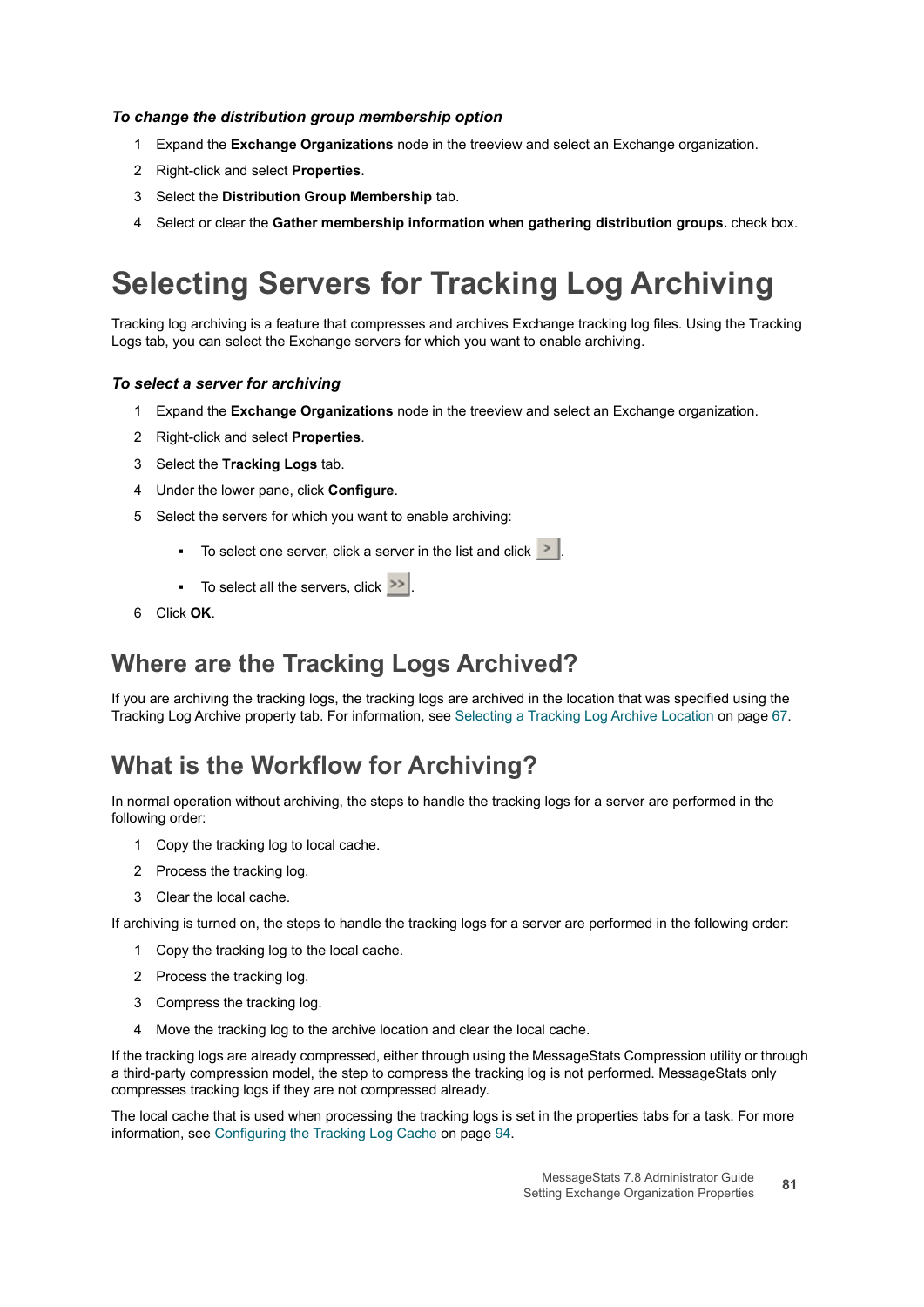# **Setting Exchange Server Properties**

- **•** [Setting Properties for an Exchange Server](#page-81-1)
- **•** [Assigning a Server Role for Reports](#page-81-0)
- **•** [Setting Server Thresholds for Reports](#page-83-0)
- **•** [Selecting a Server for Mailbox MAPI Gathering](#page-84-0)
- **•** [Selecting a Server for Legacy Public Folder MAPI gathering](#page-85-0)
- **•** [Viewing General Information for a Server](#page-85-1)
- **•** [Viewing the Task Membership for a Server](#page-86-0)
- **•** [Setting an Exchange Server to Archive Tracking Logs](#page-86-1)

# <span id="page-81-1"></span>**Setting Properties for an Exchange Server**

Use the Exchange Server Properties to set the defaults for your Exchange servers. You use the property tabs to specify the server-specific properties, such as the location of the tracking log share and delivery time thresholds.

#### *To access Exchange server property tabs*

- 1 Expand the **Exchange Organizations** node in the treeview and select an Exchange organization.
- 2 Expand the Exchange organization and select a server.
- 3 Right-click and select **Properties**.
- 4 Select the tab for the properties tab that you want.

Using the Exchange Server properties tabs you can perform the following tasks:

- **•** [Assigning a Server Role for Reports](#page-81-0)
- **•** [Setting Server Thresholds for Reports](#page-83-0)
- **•** [Selecting a Server for Mailbox MAPI Gathering](#page-84-0)
- **•** [Selecting a Server for Legacy Public Folder MAPI gathering](#page-85-0)
- **•** [Viewing General Information for a Server](#page-85-1)
- **•** [Viewing the Task Membership for a Server](#page-86-0)
- **•** [Setting an Exchange Server to Archive Tracking Logs](#page-86-1)

### <span id="page-81-0"></span>**Assigning a Server Role for Reports**

In Microsoft Exchange, server roles are used to identify the primary function of the server. The server role indicates the services that the server provides to the network. Different Exchange servers generate different traffic patterns due to their specified role.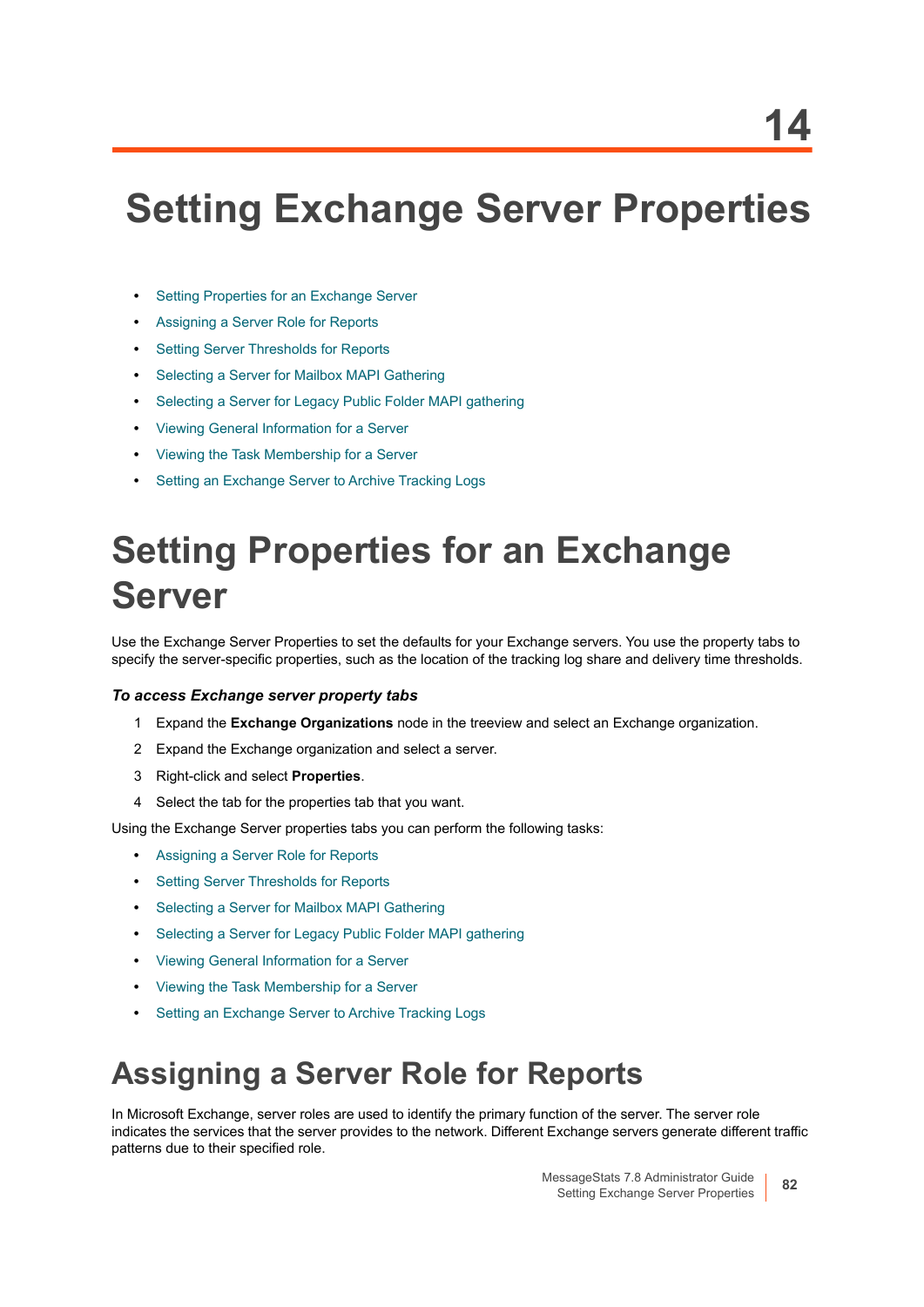In MessageStats, you can use the Server Roles tab to specify a role that can be used to group servers in reports. You can filter or group servers according to the server role. Thus, report content is not skewed by a single highvolume server when the remainder of the servers have a lower volume of traffic.

For a single server, the assigned server role appears in the list. If you have selected multiple servers, the server role list is displayed only if all the selected servers have exactly the same role.

### **Discovered Roles and Assigned Roles**

MessageStats retrieves the server role for the server from Active Directory and assigns the same server role in MessageStats. The server role is displayed in the Discovered Server Roles box. You cannot remove the server role value for a "discovered" server role.

You can add server roles to any Exchange server. You can remove these assigned server roles.

You can create additional server roles using the Custom Server Roles property tab under the Configuration node. For more information, see [Creating Server Roles for Exchange on page 65.](#page-64-0)

#### *To add a server role for a server*

1 Right-click a server in the treeview and select **Properties**.

You can select a server from the Servers node. Changes are reflected in all locations.

2 Select the **Server Roles** tab and click **Add**. You can select from the following pre-defined roles:

| Front Fnd            | <b>Back Fnd</b>      |
|----------------------|----------------------|
| OWA                  | <b>Bridgehead</b>    |
| <b>Public Folder</b> | <b>Client Access</b> |
| Mailbox              | Unified Messaging    |
| Edge Transport       | Hub Transport        |

3 Select the server role from the list and click **OK**.

**NOTE:** If you have a report pack installed such as the report pack for Exchange ActiveSync, there will be additional pre-defined roles that you can select such as ActiveSync.

#### *To remove a server role from a server*

1 Right-click a server in the treeview and select **Properties**.

You can select a server from the Servers node. Changes are reflected in all locations.

- 2 Select the **Server Roles** tab.
- 3 Select the server role from the list and click **Remove**.
- 4 Click **OK**.

#### **Updating Discovered Exchange Server Roles**

MessageStats can discover the server roles for a server in Active Directory and assign a matching server role in MessageStats.

When a role is removed from the Exchange server in Active Directory, MessageStats updates the server role property for the server the next time that it gathers the Exchange organization structure. MessageStats automatically gathers the Exchange structure once a day (at midnight, local time).

You can manually run an Exchange Organization Structure gathering task to enumerate the organization and update the Exchange server roles. For a specific organization, you can select the organization in the treeview, right-click and select the Regather Structure option.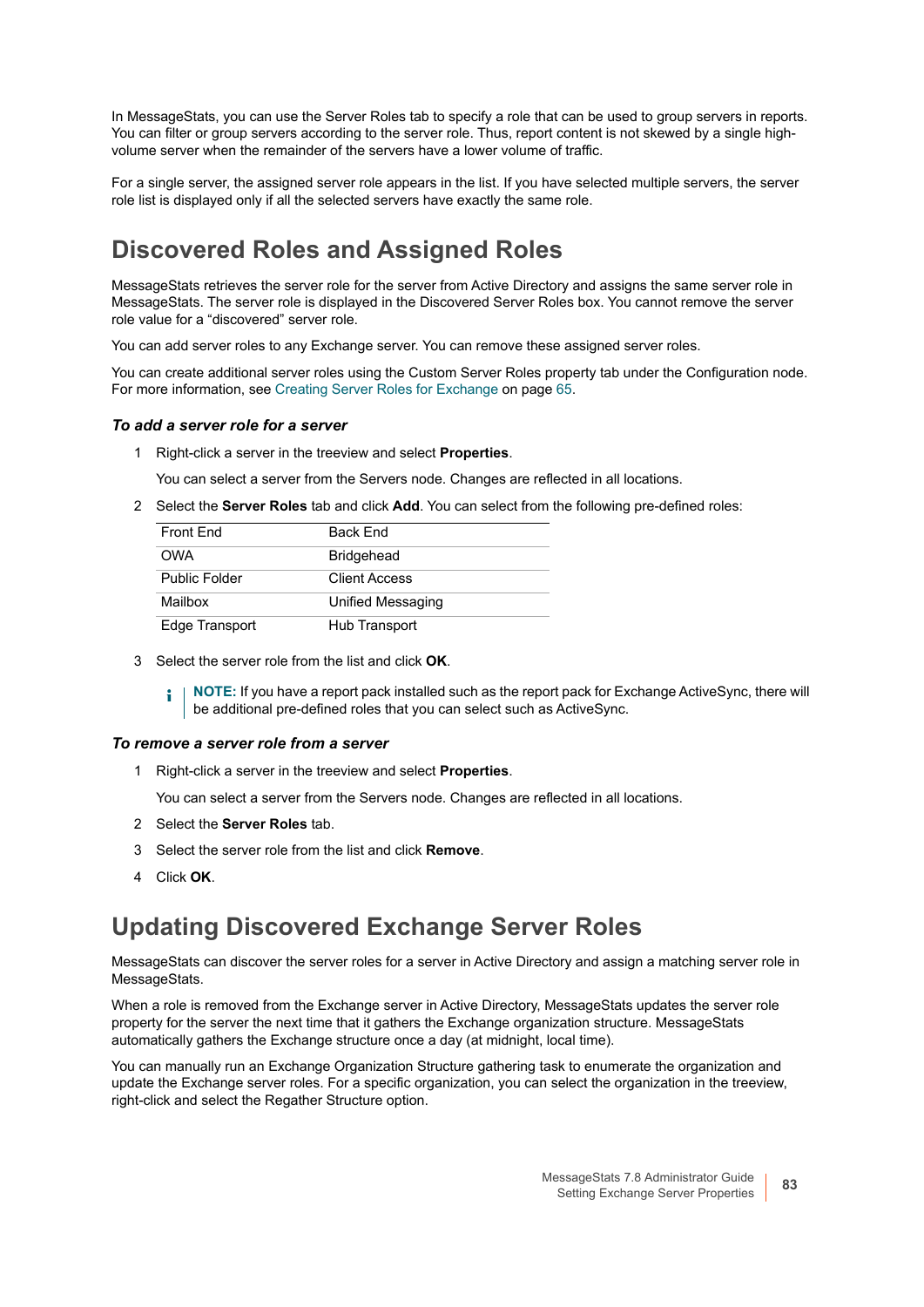## <span id="page-83-0"></span>**Setting Server Thresholds for Reports**

Thresholds provide context to trends of data on graphs. You can apply thresholds to each server in your enterprise. Use the Thresholds tab to set appropriate thresholds.

| <b>Quest</b><br>Thresholds          |                             |
|-------------------------------------|-----------------------------|
| Threshold                           | Value (in Messages)         |
| Daily User Traffic                  |                             |
| Daily System Traffic                |                             |
| Daily Internal User Traffic         |                             |
| Daily External User Traffic         |                             |
| Daily Directory Replication Traffic |                             |
| Daily Public Folder Traffic         |                             |
| Daily System Attendant Traffic      |                             |
| Daily Total User Mailbox Traffic    |                             |
|                                     |                             |
|                                     |                             |
|                                     |                             |
|                                     | $\alpha$<br>Apply<br>Cancel |

#### *To set a server traffic threshold*

- 1 Right-click on a server in the treeview.
- 2 Select the **Thresholds** tab.
- 3 Click the Value column of the threshold you want to set. It is not mandatory to set all thresholds.
- 4 Enter an appropriate value and click **Apply**.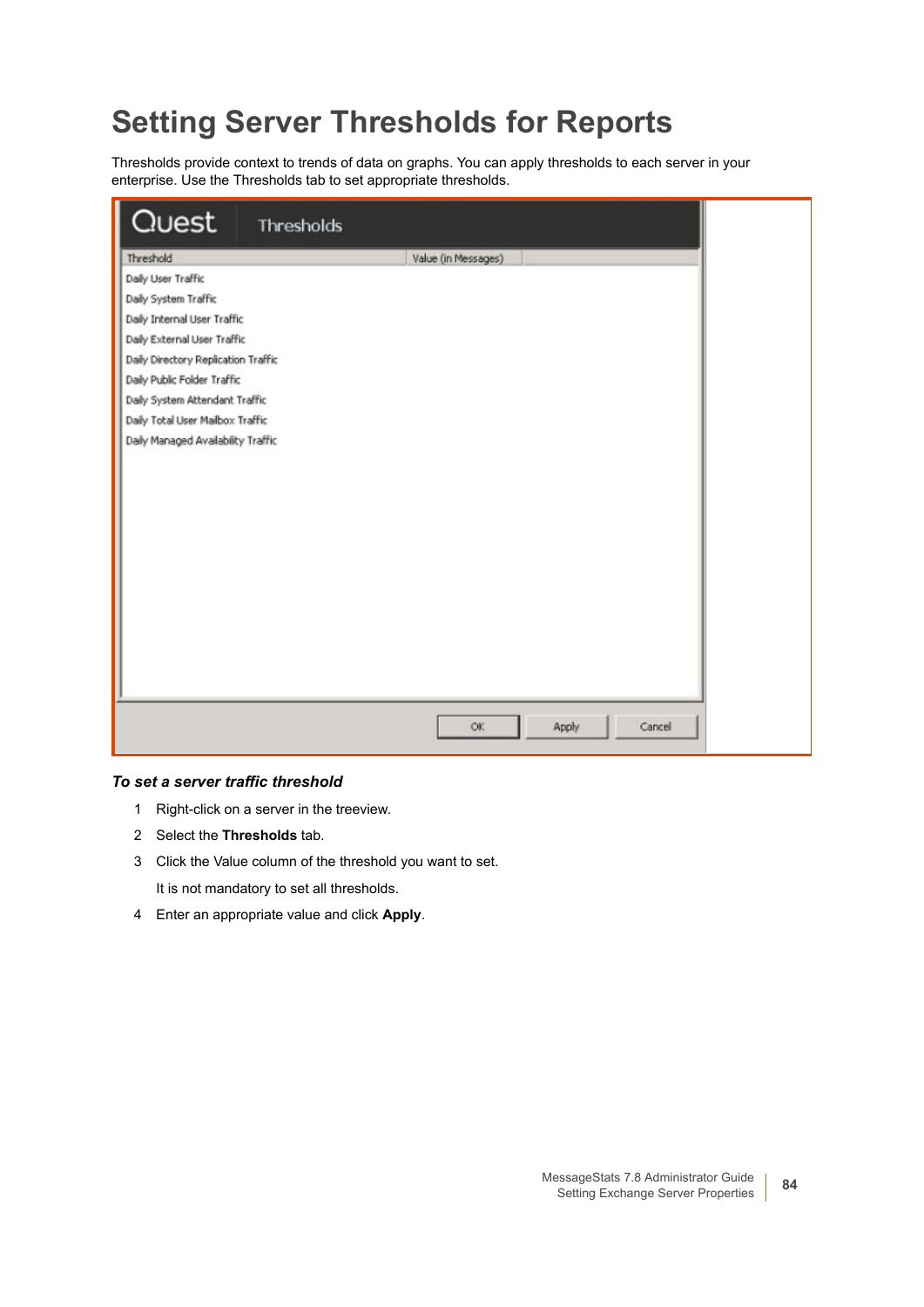## <span id="page-84-0"></span>**Selecting a Server for Mailbox MAPI Gathering**

The Mailbox MAPI property tab allows you to specify how the mailbox information is to be gathered for a specific Exchange 2010 or Exchange 2013 server.

Normally, the mailbox gathering tasks use the default gathering server that is defined for the organization. This information is displayed on the property tab. For more information about defining a gathering server for the organization, see [Selecting a Separate Gathering Server on page 78.](#page-77-0)

In some situations, you may want to gather the Exchange 2010 or 2013 mailbox information using an server other than the specified Exchange gathering server that is defined for the organization.

Use this property page to specify a different Exchange server than the gathering server that was defined for the organization. This may be an Exchange server that is located geographically closer to this server.

#### *To select a specific Exchange server for mailbox MAPI gatherings*

- 1 Right-click an Exchange 2010 or Exchange 2013 server in the treeview and select **Properties**.
- 2 Select the **Mailbox MAPI** tab.
- 3 Select the option titled **I want to use the following server for mailbox gathering tasks**.
- 4 Select the Exchange versions of the servers for which you are gathering from mailbox information and enter the MAPI logon credential information:

**Table 1. Information needed depending on the Exchange mailbox server.**

| <b>Option</b>                       | When to use                                                                                                                                                                                                      |  |
|-------------------------------------|------------------------------------------------------------------------------------------------------------------------------------------------------------------------------------------------------------------|--|
| For an Exchange 2010 mailbox server | Select the Exchange Client Access Server (CAS) that should<br>be used for mailbox gatherings for this server.                                                                                                    |  |
|                                     | Specify a mailbox in one of the following formats:                                                                                                                                                               |  |
|                                     | Display Name<br>٠                                                                                                                                                                                                |  |
|                                     | Alias<br>$\bullet$                                                                                                                                                                                               |  |
|                                     | <b>SMTP Address</b><br>$\bullet$                                                                                                                                                                                 |  |
|                                     | The mailbox is used for MAPI logon to collect mailbox<br>information. The task credentials must have full access<br>rights to this mailbox. Also, the mailbox must not be hidden<br>from Exchange address lists. |  |
|                                     | <b>NOTE:</b> The mailbox is not validated on this property tab.<br>Ensure that it is a valid mailbox or the mailbox tasks will fail<br>for this server.                                                          |  |
| For an Exchange 2013 mailbox server | Enter the NETBIOS name for an Exchange 2013<br>1.<br>CAS server that should be used for mailbox<br>gatherings for this server.                                                                                   |  |
|                                     | 2<br>Specify a mailbox in one of the following formats:                                                                                                                                                          |  |
|                                     | Display Name<br>٠                                                                                                                                                                                                |  |
|                                     | Alias<br>٠                                                                                                                                                                                                       |  |
|                                     | <b>SMTP Address</b><br>$\blacksquare$                                                                                                                                                                            |  |
|                                     | <b>NOTE:</b> The mailbox is not validated on this property page.<br>Ensure that it is a valid mailbox or the mailbox tasks will fail<br>for this server.                                                         |  |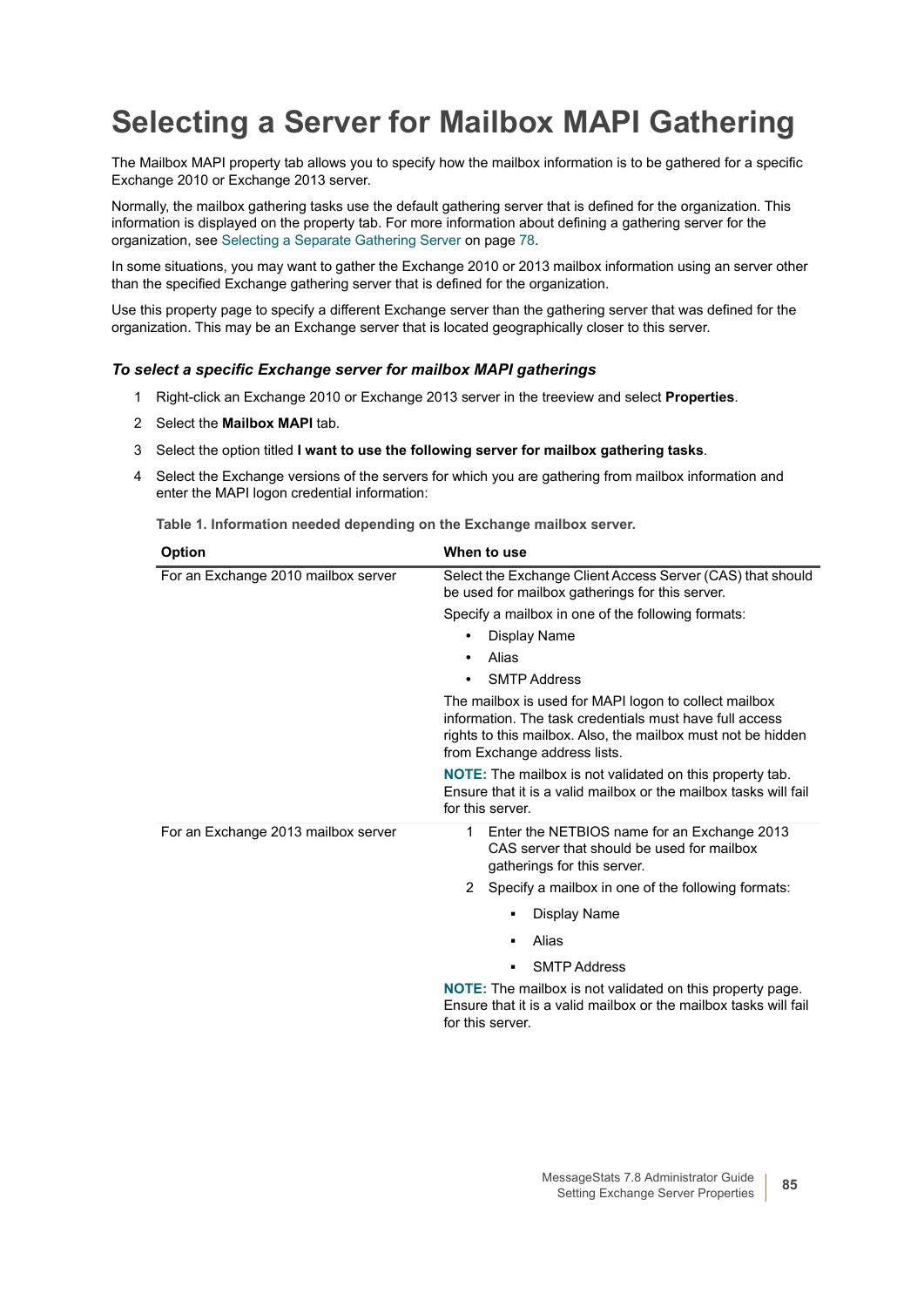## <span id="page-85-0"></span>**Selecting a Server for Legacy Public Folder MAPI gathering**

The Legacy Public Folder MAPI property tab allows you to specify how public folder information is to be gathered for a specific Exchange 2010 server. This property page is used only to collect from Exchange 2010 public folders.

Normally, the public folder gathering tasks use the default gathering server that is defined for the organization. This information is displayed on the property tab. For more information about defining a gathering server for the organization, see [Selecting a Separate Gathering Server on page 78.](#page-77-0)

In some situations, you may want to gather Exchange 2010 public folder information using an Exchange server other than the specified Exchange gathering server that is defined for the organization. This may be a server that is closer to this server.

#### *To select a specific server for legacy public folder gatherings*

- 1 Right-click an Exchange 2010 server in the treeview and select **Properties**.
- 2 Select the **Legacy Public Folder MAPI** tab.
- 3 Select the option titled **I want to use the following server for public folder gathering tasks**.
- 4 Select the Exchange 2010 client access server (CAS) to be used for legacy public folder gatherings for this organization.
- 5 Specify an Exchange 2010 mailbox in one of the following formats:
	- **▪** Display Name
	- **▪** Alias
	- **▪** SMTP Address

The mailbox is used for MAPI logon to collect public folder information. The task credentials must have full access rights to this mailbox. Also, the mailbox must not be hidden from Exchange address lists.

If there is a child domain, you must enter the full email address instead of the display name or alias. For example, enter the mailbox as FirstName.Lastname@domain.com.

**NOTE:** The mailbox is not validated on this property tab. Ensure that it is a valid mailbox or the public ÷ folder tasks will fail

6 Click **Apply** and click **OK**.

### <span id="page-85-1"></span>**Viewing General Information for a Server**

The General tab displays basic information about the selected server, including the following information:

- **•** Exchange server name
- **•** Exchange server full distinguished name (DN)
- **•** Exchange version for the server
- **•** date when a gathering task last gathered information from the server

You can use the General property tab to specify the LDAP port that is used for a server.

All other fields are populated with information that is collected by a gathering task and are read-only.

#### **Identifying the LDAP Port**

The LDAP Port field indicates the default LDAP port used by the server. If you have an incorrect LDAP port specified in the Server Properties dialog box, MessageStats cannot connect to the server.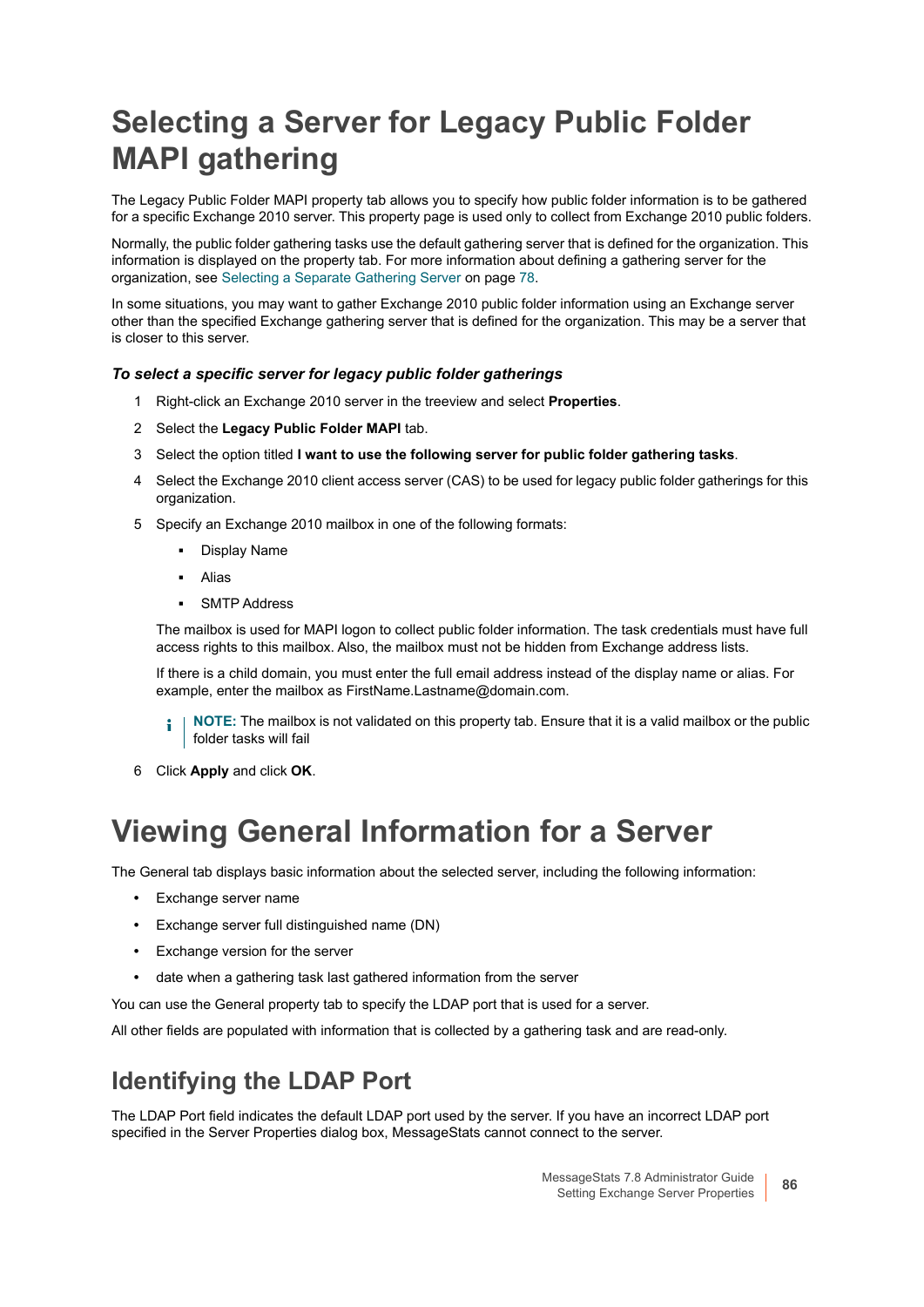#### **LDAP Considerations**

MessageStats communicates with Active Directory using a standard protocol called LDAP (Lightweight Directory Access Protocol). The standard communications port number for LDAP is 389.

If you have changed the port for security reasons, you might need to change LDAP port number. When you connect to your initial Exchange server, you can specify an alternate LDAP port by adding the port number to the end of the server name, separated by a colon.

For example, EXCHN:390 indicates that the server EXCHN is using port 390. If you do not specify a port, MessageStats uses port 389. If you have specified an incorrect LDAP port, MessageStats cannot connect to the server and a log entry is created to indicate that it could not connect to the server.

### <span id="page-86-0"></span>**Viewing the Task Membership for a Server**

The Task Membership tab shows the Exchange server-level gathering tasks to which the server belongs. You can use this tab to determine if you are gathering enough information for this server.

The Task Membership tab provides basic information about the task, such as the credentials that are used to run the task, the regular schedule for the task, and the next scheduled run of the task (in both local and UTC time).

## <span id="page-86-1"></span>**Setting an Exchange Server to Archive Tracking Logs**

Tracking log archiving is a feature that compresses and archives Exchange tracking log files. Using the Tracking Logs tab, you can enable the selected Exchange server for archiving. If you are archiving the tracking logs, the tracking logs are archived in the location that was specified using the Tracking Log Archive property tab. For information, see [Selecting a Tracking Log Archive Location on page 67.](#page-66-1)

#### *To set an Exchange server for archiving*

- 1 Expand the **Exchange Organizations** node in the treeview, select and expand an Exchange organization.
- 2 Select an Exchange server.
- 3 Right-click and select **Properties**.
- 4 Select the **Tracking Logs** tab.
- 5 Ensure that the shares shown as the locations for the source tracking log files are correct.

**Table 2. Specifying the tracking log location.**

| <b>Share</b>                 | Location                                                                                                                                                                                                                                                                                                                                    |
|------------------------------|---------------------------------------------------------------------------------------------------------------------------------------------------------------------------------------------------------------------------------------------------------------------------------------------------------------------------------------------|
| Tracking log share           | Specifies the location where MessageStats looks for new tracking logs.                                                                                                                                                                                                                                                                      |
|                              | You can edit this field to specify a UNC path to a different location. This<br>option may be relevant if you have configured your Exchange server to<br>store the tracking log files to member/file servers or in a non-default<br>directory. If you edit the default path to a remote share, you must precede<br>the share name with "\\". |
| Alternate tracking log share | Specifies any alternate location where tracking log files reside. This share<br>does not indicate where you want to place archived logs; instead, it<br>indicates where tracking log files already exist.                                                                                                                                   |

6 Select the **Archive Tracking Logs** check box and click **Apply**.

For information about the steps that MessageStats performs for archiving, see [What is the Workflow for Archiving?](#page-80-0) [on page 81.](#page-80-0)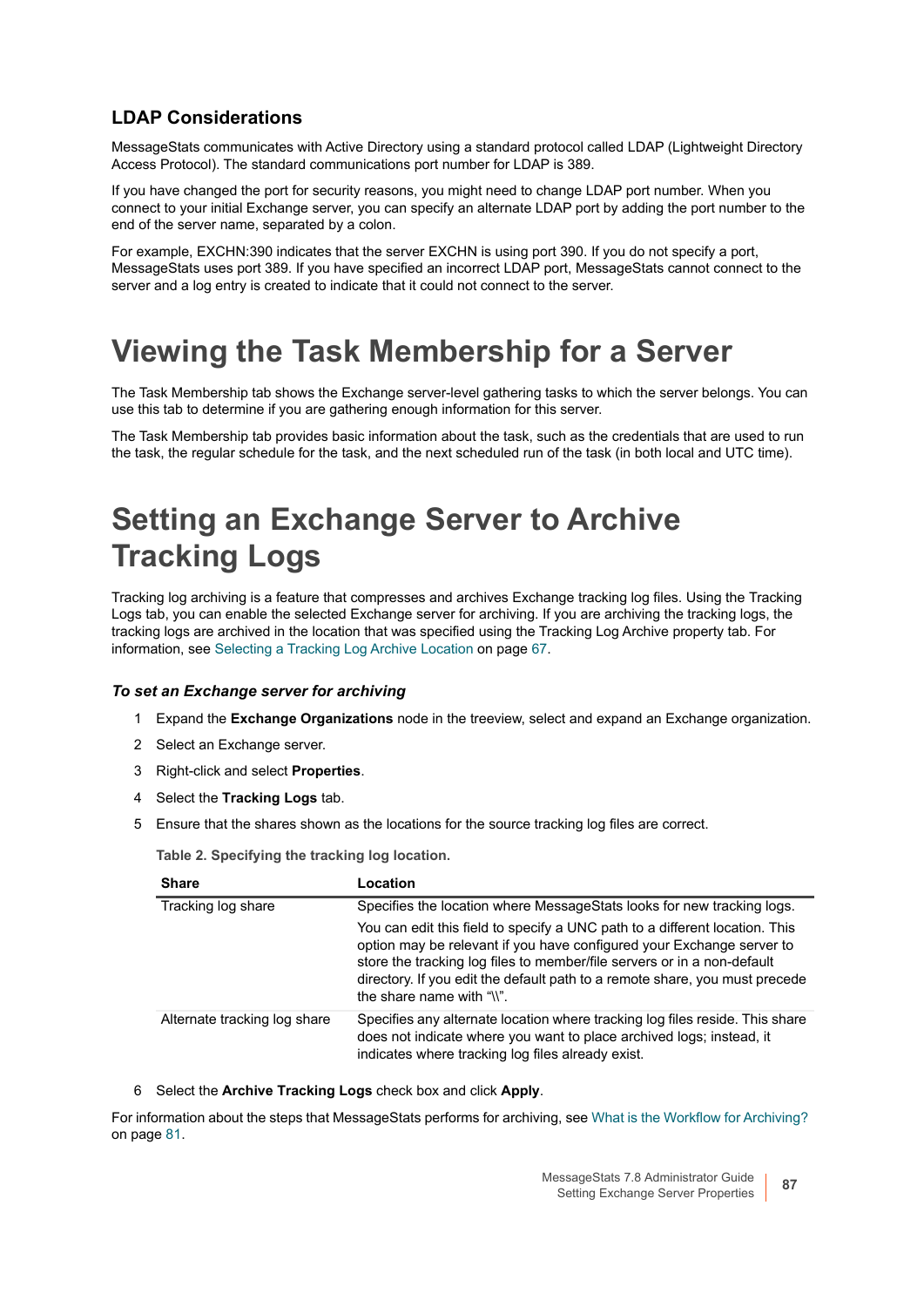# **Setting Task Execution Server Properties**

- **•** [Configuring Task Execution Servers](#page-87-0)
- **•** [Viewing the Default Task Execution Server](#page-88-1)
- **•** [Specifying Paths for Task Log Files](#page-88-2)
- **•** [Setting Up Archiving for Task Logs](#page-88-0)
- **•** [Configuring Task Processors](#page-89-0)
- **•** [Modifying Task Processor DCOM Credentials](#page-89-1)

# <span id="page-87-0"></span>**Configuring Task Execution Servers**

Task execution servers are servers on which you have installed MessageStats task processors. In a complete installation, the task processors are installed on the same server as the MessageStats Scheduler Service and the MMC console.

In a distributed installation, the task processors might be installed on several additional computers. For each MessageStats instance, there is one MessageStats Scheduler Service that launches the task processors, regardless of where the task processors are located.

Using the properties tabs, you can select a different default task execution server, change the location to which task log files are written, configure archiving for task log files, or set the maximum number of task processors that can run on the task execution server.

The task execution servers are displayed under the Task Execution Servers node in the treeview.

#### *To access task execution server properties*

- 1 Select the task execution server and right-click.
- 2 Select **Properties**.

The following Task Execution Server properties tabs are available:

- **Summary**. See [Viewing the Default Task Execution Server on page 89.](#page-88-1)
- **Task Logging Paths**. See [Specifying Paths for Task Log Files on page 89](#page-88-2).
- **Task Logging Archive.** See [Setting Up Archiving for Task Logs on page 89](#page-88-0).
- **Task Processors.** See [Configuring Task Processors on page 90](#page-89-0).
- **DCOM Credentials**. See [Modifying Task Processor DCOM Credentials on page 90.](#page-89-1)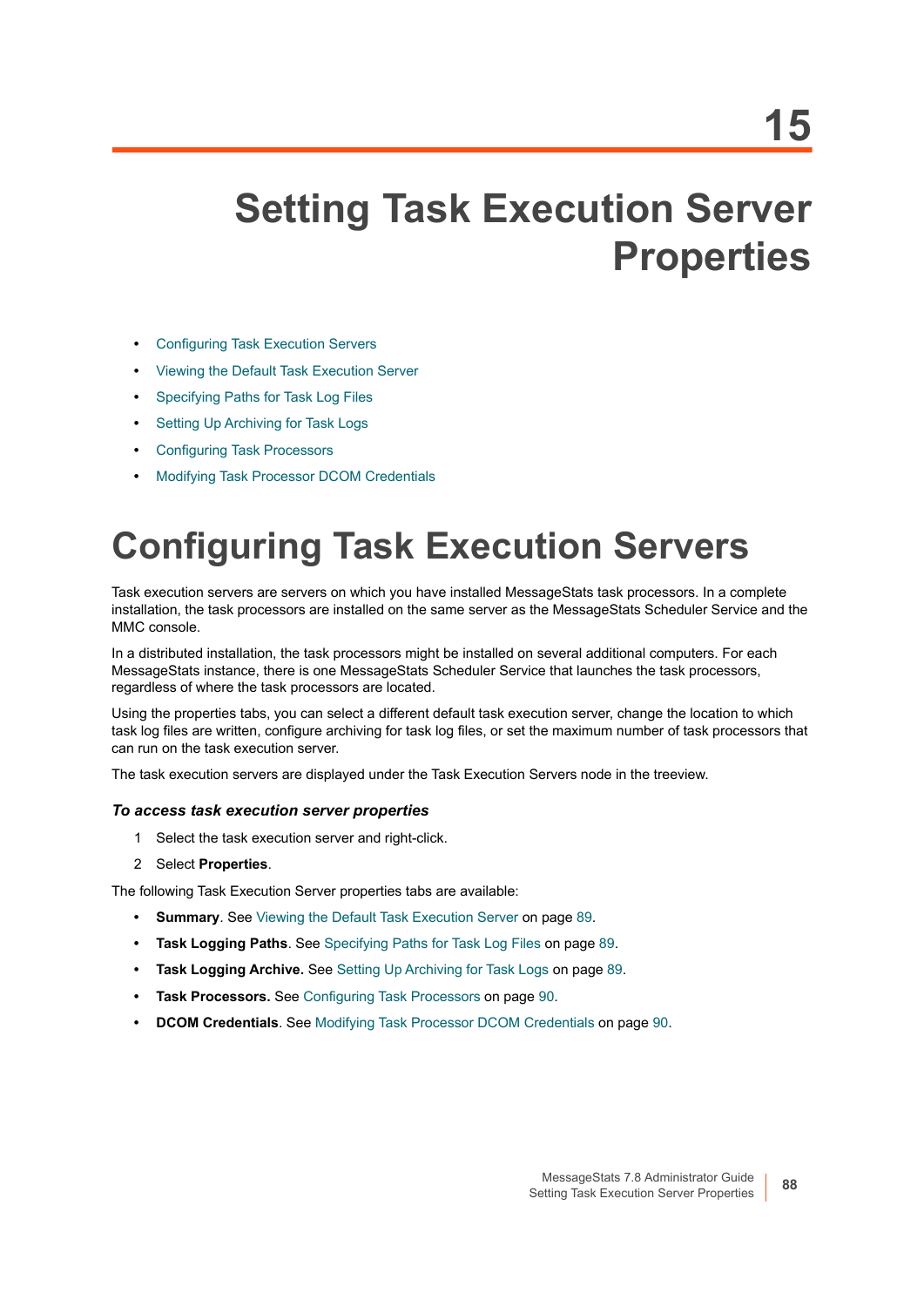### <span id="page-88-1"></span>**Viewing the Default Task Execution Server**

In a MessageStats implementation with several task execution servers, you can use the Summary tab to view whether this server is the default task execution server. This server is used as the default server when you create new tasks.

**Table 1. Viewing the default Task Execution Server.**

| <b>Option</b>                    | <b>Definition</b>                                                                                       |
|----------------------------------|---------------------------------------------------------------------------------------------------------|
| Server Name                      | Shows the name of the selected Task Execution Server.                                                   |
| Is Default Task Execution Server | If the displayed server is the default task execution server for new<br>tasks, this option is selected. |

To set the default task execution server, you must right-click on a Task Execution Server in the treeview (or in the list) and select **Set As Default**.

### <span id="page-88-2"></span>**Specifying Paths for Task Log Files**

Using the Task Logging Paths tab, you can specify the local location on the task execution server to which the task log files are written. You can also specify a share location for the files so that the files can be viewed from a remote MessageStats console.

| <b>Option</b>                         | <b>Definition</b>                                                                                                                                                                                                                                                                 |
|---------------------------------------|-----------------------------------------------------------------------------------------------------------------------------------------------------------------------------------------------------------------------------------------------------------------------------------|
| Store task logs in                    | Select the path location on the local task execution server in which the<br>task logs are to be stored.                                                                                                                                                                           |
| Task Log Share for Remote<br>Consoles | Specify the share in which log files are stored for remote access.<br>During installation, you are prompted to create a share on the task<br>execution server for application log files. The share is required so that a<br>remote MessageStats console can access the task logs. |

### <span id="page-88-0"></span>**Setting Up Archiving for Task Logs**

As part of task logging configuration, you have the option of enabling task log archives. You can set the length of time that you want to keep archived log files, and you can schedule a time at which log files are archived.

Use the Task Logging Archive tab to configure the archiving for task logs, if using.

**Table 3. Configuring archiving for task logs.**

| <b>Option</b>                                     | <b>Definition</b>                                                                                                                                                                                   |
|---------------------------------------------------|-----------------------------------------------------------------------------------------------------------------------------------------------------------------------------------------------------|
| Enable archiving for<br>MessageStats task logging | Select this option to specify the time that you want to retain the task log<br>files, and the method for handling the files once the time limit is reached.<br>The check box is cleared by default. |
| Number of months to keep                          | Specify the length of time, in months, that you want to keep the task log<br>files.                                                                                                                 |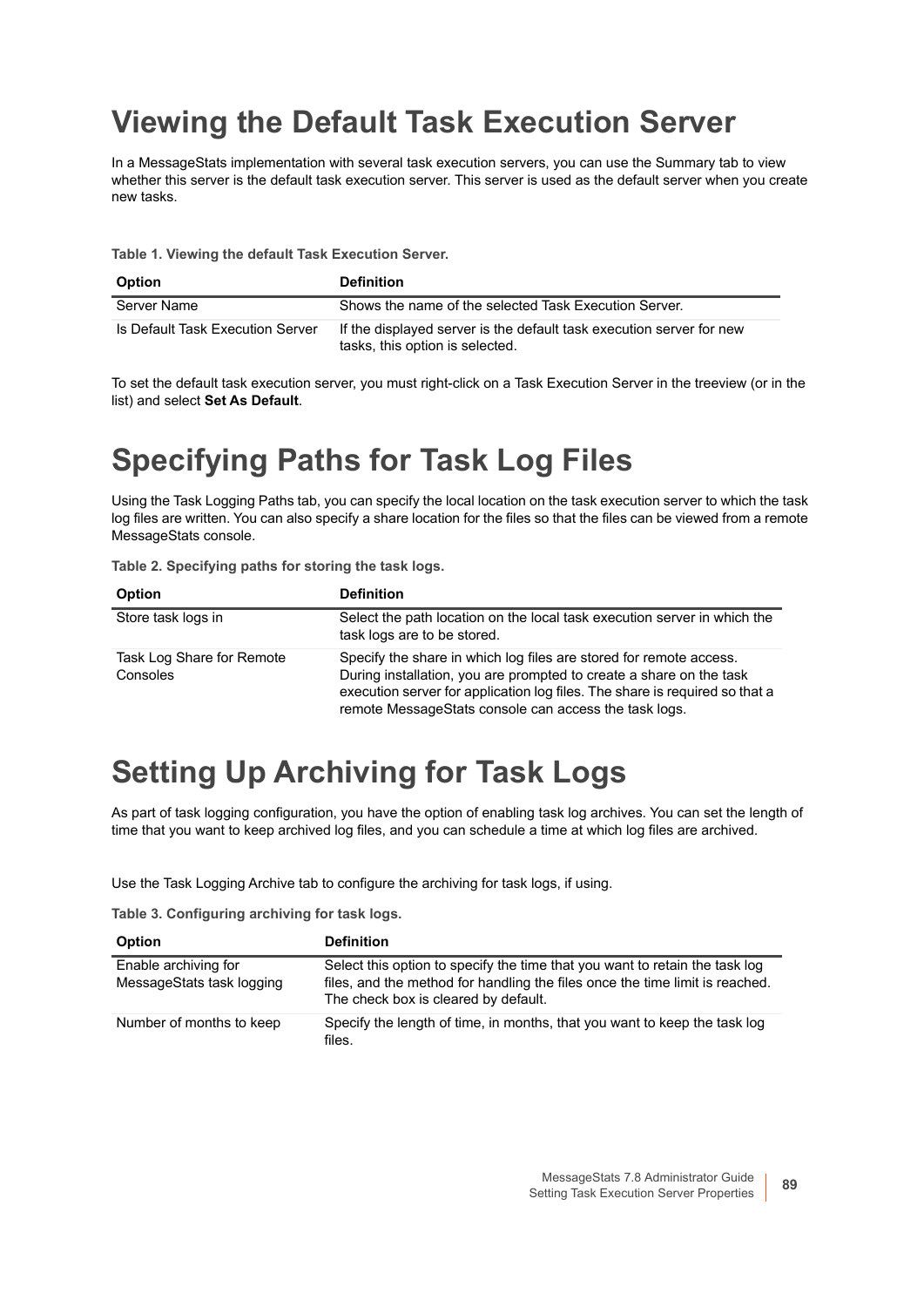**Table 3. Configuring archiving for task logs.**

| Option                                   | <b>Definition</b>                                                                                                                                                                             |
|------------------------------------------|-----------------------------------------------------------------------------------------------------------------------------------------------------------------------------------------------|
| Time to execute archiving                | Set the time at which you want the archiving process to be run on the task<br>execution server.                                                                                               |
| <b>Task Logging Management</b><br>Method | Select one of the following options to handle the task logs once the time<br>limit for keeping them has been reached:                                                                         |
|                                          | Select Delete Files if you want the archived task log files to be<br>٠<br>deleted when the number of months you selected to retain the files<br>has expired.                                  |
|                                          | Select Move Files to Backup Location to copy the files to the<br>$\bullet$<br>path location that you specify and delete them from the<br>MessageStats server.                                 |
|                                          | Select Compress Files to Backup Location to compress the<br>٠<br>files and copy them to the path location that you specify. The<br>compression option uses the PKZIP 2.0 file archive format. |

### <span id="page-89-0"></span>**Configuring Task Processors**

Using the Task Processors tab, you can define the maximum number of task processors that can be run concurrently by the task execution server at any time.

#### *To set the maximum number of task processors*

- 1 Select the **Task Processor** tab.
- 2 Move the slider to the number of task processors that you want to allow to run concurrently on this Task Execution Server.
- 3 Click **Apply**.
- 4 Click **OK**.

### <span id="page-89-1"></span>**Modifying Task Processor DCOM Credentials**

Task credentials refer to the account under which the task processors run to gather information from the Exchange servers.

By default, the task credentials set for the Task Execution Server are used by all tasks. However, you can also set separate credentials under which a specific task will run. If the task is using the default credentials for the Task Execution Server, you can correct the credentials using the DCOM Credentials property tab.

If the task uses explicit credentials, you can correct the credential information for the specific task. For information about how to change the credentials for a specific task, see [Changing Task Credentials on page 92.](#page-91-0)

#### **Problems Caused by Incorrect Task Credentials**

If the task credential information for a task is incorrect, when you run the task it will fail continually. This problem is easy to diagnose since the error details are provided in the task log. If you view the log and see the following error text, the credentials for the task are invalid and must be corrected:

The task activity item was unable to execute due to a problem with the task credentials. The user that was used to execute the task activity item is Domain\User.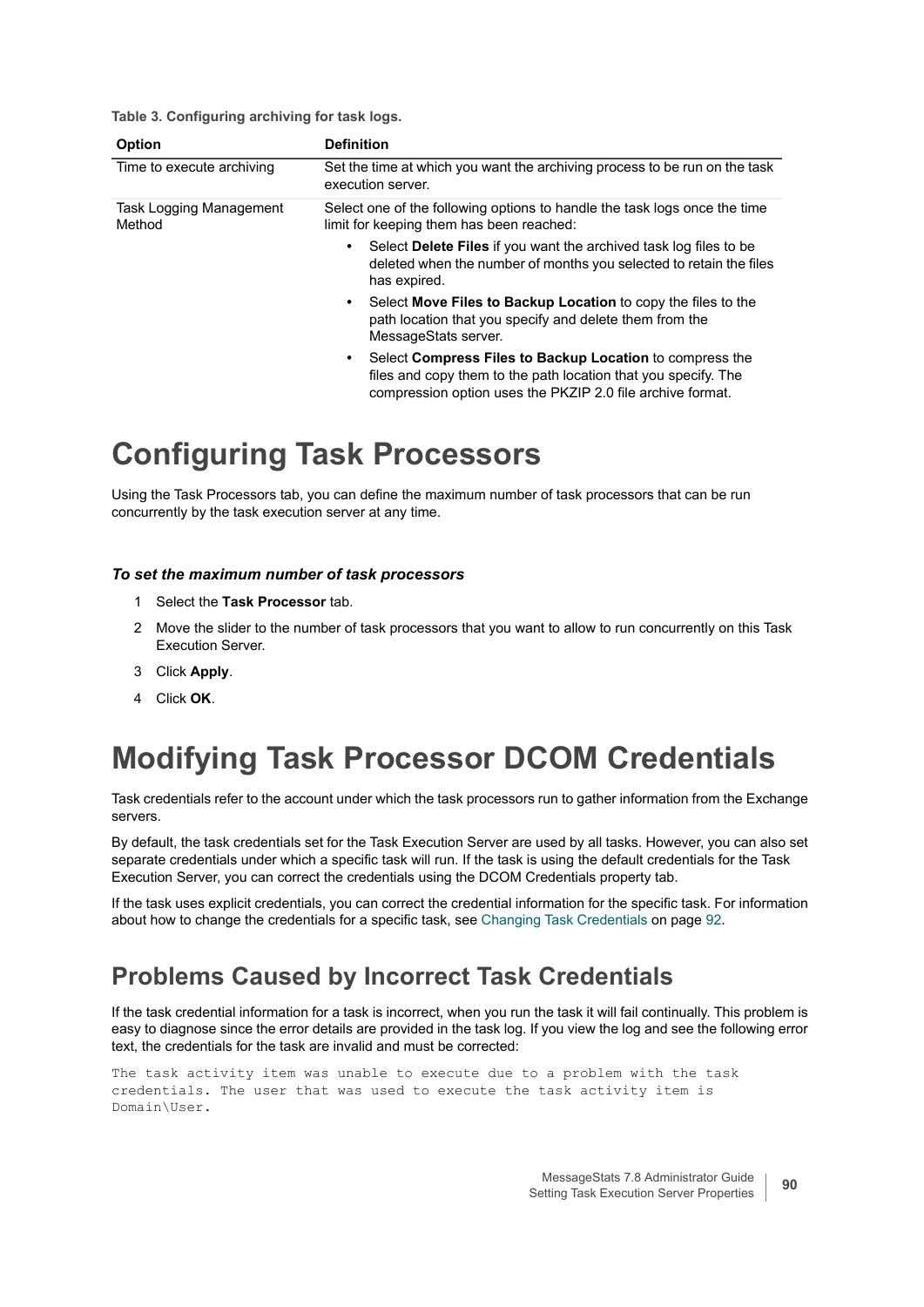Another issue that might occur is that a task never appears to be running. Even if you force the task to run using the Run Now command, the task never appears to start. This issue can also be caused by a DCOM problem.

#### **What Gets Updated**

When you use the DCOM Credentials tab to modify the account, changes are made to the MessageStats Task Processor COM object. These credentials can also be accessed using the DCOM Config section of Windows Component Services and are used to instantiate the COM object.

**IMPORTANT:** To use this option, you must be viewing this property tab in a MessageStats client console that  $\ddot{\mathbf{r}}$ is installed on the Task Execution Server, which is the computer on which the MessageStats Task Processors are installed.

| Option           | <b>Definition</b>                                                                                                                                                                                                                                                                                                                 |
|------------------|-----------------------------------------------------------------------------------------------------------------------------------------------------------------------------------------------------------------------------------------------------------------------------------------------------------------------------------|
| Account          | Displays the existing account set as the Message Stats Task Execution<br>Server account.                                                                                                                                                                                                                                          |
|                  | Leave the account if only the password must be changed.<br>$\bullet$<br>- OR -                                                                                                                                                                                                                                                    |
|                  | Enter a new account under which the MessageStats task processors<br>$\bullet$<br>are to be run.                                                                                                                                                                                                                                   |
|                  | <b>NOTE:</b> The new account must already be a member of the MessageStats<br>Admin local group and of the local Administrator group on the task<br>execution server and on the Message Stats scheduler server. The account<br>also must have administrative rights to access the Administrative share on<br>the Exchange servers. |
| Password         | Enter the password for the service account.                                                                                                                                                                                                                                                                                       |
| Confirm Password | Re-enter the password to confirm it.                                                                                                                                                                                                                                                                                              |

**Table 4. Changing the credentials used by the Task Execution Server.**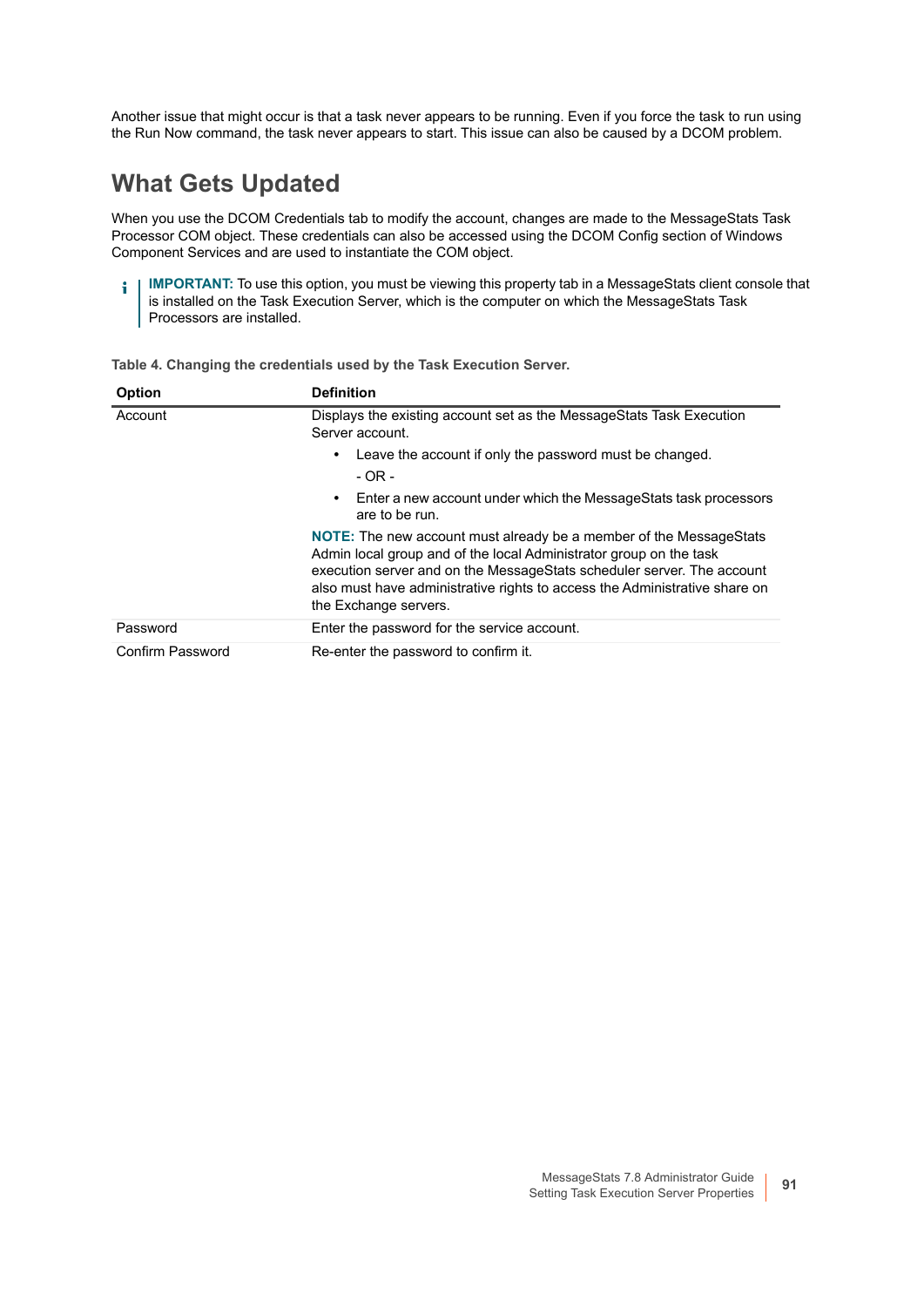# **Setting Task Default Properties**

- **•** [Introducing Task Default Properties](#page-91-2)
- **•** [Changing Task Credentials](#page-91-1)
- **•** [Changing the Schedule for a Task](#page-92-3)
- **•** [Enabling Task Logging](#page-92-0)
- **•** [Setting Task Retry Attempts](#page-92-1)
- **•** [Setting Financial Chargeback Amounts](#page-92-2)
- **•** [Setting Delivery Time Thresholds](#page-93-1)
- **•** [Configuring the Tracking Log Cache](#page-93-2)
- **•** [Using the Default Configuration](#page-93-3)

# <span id="page-91-2"></span>**Introducing Task Default Properties**

If you right-click the Tasks node in the treeview and select Properties, you can view properties that are used as the default values for all tasks. The following property tabs are available:

- **•** Task Credentials (For more information, see [Changing Task CredentialsChanging Task Credentials on](#page-91-1)  [page 92](#page-91-1).)
- **•** Task Schedule (For more information, see [Changing the Schedule for a Task on page 93](#page-92-3).)
- **•** Task Logging (For more information, see [Enabling Task Logging on page 93](#page-92-0).)
- **•** Task Retry (For more information see [Setting Task Retry Attempts on page 93](#page-92-1).)
- **•** Financials (For more information, see [Setting Financial Chargeback Amounts on page 93](#page-92-2).)
- **•** Delivery Time Threshold (For more information see [Setting Delivery Time Thresholds on page 94](#page-93-1).)
- **•** Tracking Log Cache (For more information see [Configuring the Tracking Log Cache on page 94](#page-93-2).)

If you right-click on an individual task under the Tasks node, or in the Task Summary view, and select Properties, you can view the properties of the individual task.

## <span id="page-91-1"></span><span id="page-91-0"></span>**Changing Task Credentials**

The Task Credentials property tab allows you to set the security credentials for the task. By default, this tab displays the credentials that you defined for the Task Scheduler Service during installation.

If you change the Task Execution Server, this tab automatically displays the credentials that you identified for that server.

Task credentials are not validated on this property tab so ensure that you enter a valid account and password or the gathering task will fail. For more information, see [Creating a Default Gathering Task on page 33](#page-32-0).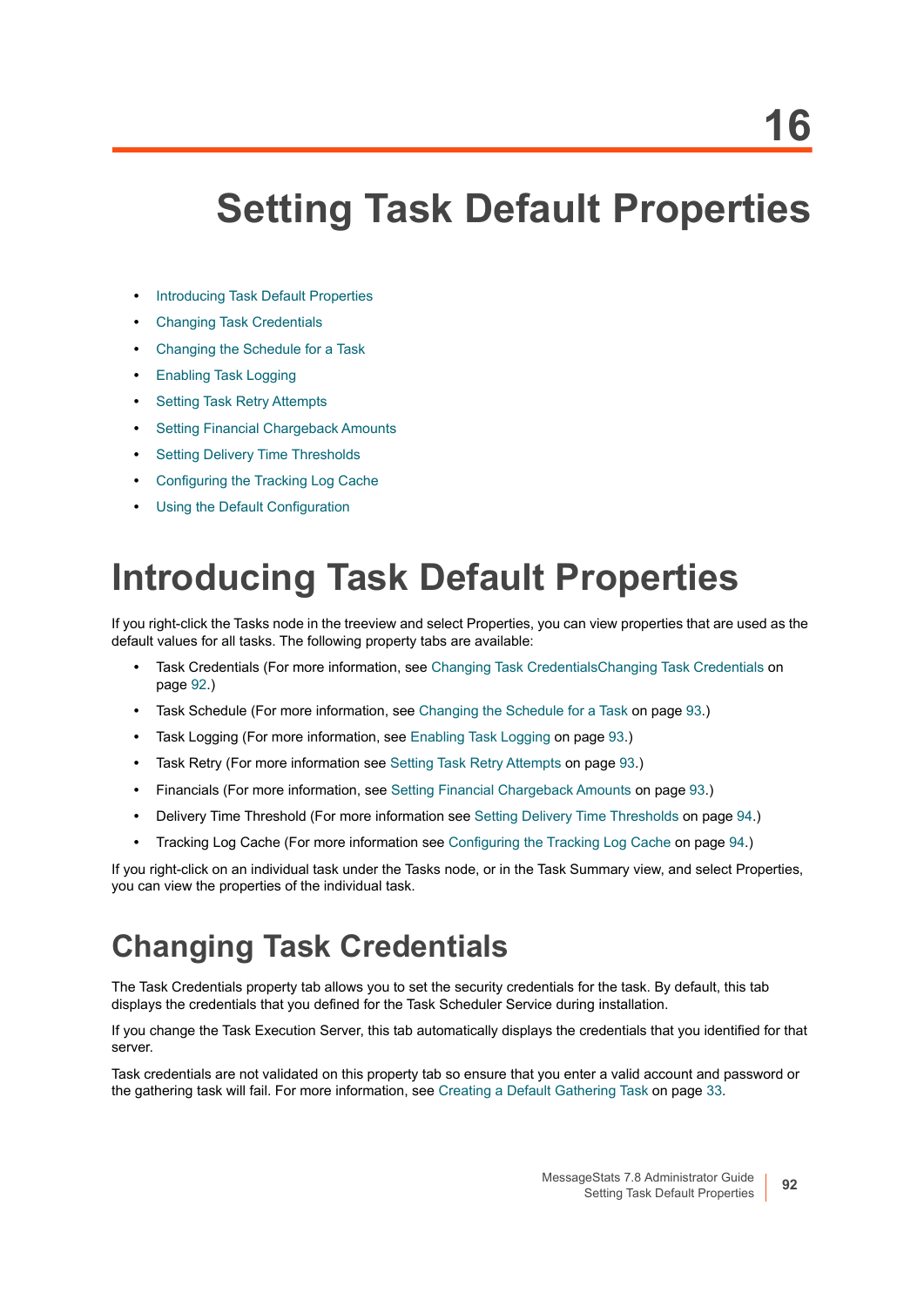## <span id="page-92-3"></span>**Changing the Schedule for a Task**

The Task Schedule property tab allows you to set a default schedule for your gathering tasks. You can create two types of schedules:

- **•** Schedules that run once (at a specific time such as December 31 or Now)
- **•** Schedules that run consecutively at a defined period (such as daily, weekly, or monthly)

MessageStats also allows you to run tasks immediately without changing the task schedule. From the Tasks Summary View, right-click a task and select Run Now.

## <span id="page-92-0"></span>**Enabling Task Logging**

MessageStats creates log entries during several processes. You can use the Task Logging tab to set up logging at the task level. For information about setting logging at the scheduler service level, see [Configuring Service](#page-60-0)  [Logging on page 61](#page-60-0).

**Table 1. Setting the logging options for tasks.**

| <b>Option</b>                | <b>Definition</b>                                                                                                                                                |
|------------------------------|------------------------------------------------------------------------------------------------------------------------------------------------------------------|
| Enable logging for the given | Select this option to enable logging for this gathering task and you can identify                                                                                |
| <b>Task Processor</b>        | the detail level of the task logs.                                                                                                                               |
| Log detail level             | Set the level of detail that should be included in the log files. For information<br>about the different levels of details, see About Logging Levels on page 40. |
| Record errors in the Windows | Select this option and MessageStats also records errors in Windows Application                                                                                   |
| Application Event Log        | Event logs.                                                                                                                                                      |

### <span id="page-92-1"></span>**Setting Task Retry Attempts**

The Task Retry property tab lets you specify the number of times you want MessageStats to try to connect to a server to run a task. It also lets you specify the number of minutes between each connection attempt.

If MessageStats cannot access a server to perform a task, it will continue to attempt to run the task based on the retry parameters you specified.

**Table 2. Specifying the number of times a task will try to run.**

| <b>Option</b>                            | <b>Parameter</b>              |
|------------------------------------------|-------------------------------|
| Number of time to retry connection       | Default value is three times. |
| Number of minutes between retry attempts | Default value is one minute.  |

### <span id="page-92-2"></span>**Setting Financial Chargeback Amounts**

MessageStats facilitates the calculation of messaging traffic and storage chargeback costs. Chargeback amounts are the data and resource costs that are incurred by an organization. The amounts are distributed back to the departments or teams that incurred the expenses.

MessageStats does not have default chargeback amounts configured. If you want to use the financial chargeback feature, you must manually configure your chargeback amounts using the Financials tab. For more information, see [Defining Financial Chargeback on page 44.](#page-43-0)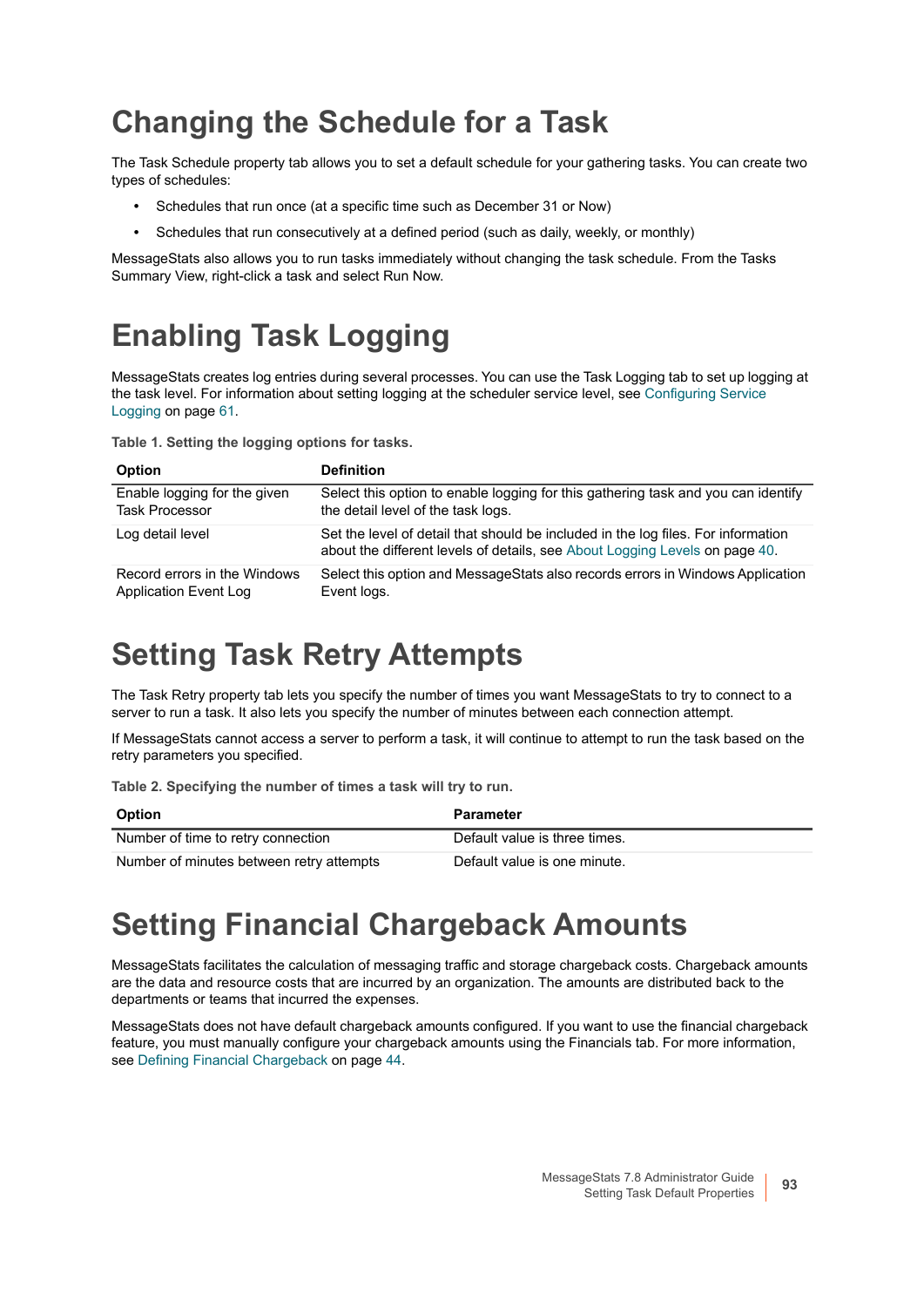## <span id="page-93-1"></span>**Setting Delivery Time Thresholds**

The Delivery Time Threshold property tab allows you to include hidden mailboxes in reports and to set a delivery time threshold for messages.

**Table 3. Including hidden mailboxes and setting delivery time thresholds.**

| <b>Option</b>                                                                 | <b>Definition</b>                                                                                                                                                                                  |
|-------------------------------------------------------------------------------|----------------------------------------------------------------------------------------------------------------------------------------------------------------------------------------------------|
| Allow hidden mailboxes in Mailbox<br>Reports                                  | Select this check box to include hidden mailbox data in the Mailbox Sizes,<br>Mailbox Quotas, Mailbox Size Distribution, and Inventory reports.                                                    |
|                                                                               | The information is gathered regardless of the setting. However, the<br>information is included in the reports only if the check box is selected.                                                   |
| Threshold value for delivery time in<br>Exchange organization (in<br>seconds) | Set the number of seconds you want to use as the threshold parameter for<br>message delivery times. If you do not set a number, MessageStats sets a<br>default of five seconds.                    |
|                                                                               | The Average Delivery Time reports present the number and volume of<br>messages that are under or over this threshold and the threshold is<br>displayed on the appropriate threshold report graphs. |

### <span id="page-93-2"></span><span id="page-93-0"></span>**Configuring the Tracking Log Cache**

The Tracking Log Cache property tab shows the temporary file in which MessageStats stores the tracking logs while they are being processed. This is not the same location that is used for archiving tracking log files, whether you are using a custom archive solution or the MessageStats archiving feature.

**Table 4. Setting the temporary cache location for tracking log processing.**

| <b>Option</b>                         | <b>Definition</b>                                                                                                                                                                            |
|---------------------------------------|----------------------------------------------------------------------------------------------------------------------------------------------------------------------------------------------|
| Save the Exchange tracking<br>logs in | Specify the destination directory for the tracking log files that are copied from the<br>originating Exchange servers.                                                                       |
|                                       | The tracking logs are stored in this location temporarily while their contents are<br>processed into the database. Once processing is complete, the files are deleted<br>from this location. |

If you have implemented archiving, you specify the archive location for tracking logs using the Tracking Log Archive property tab. For more information see [Selecting a Tracking Log Archive Location on page 67](#page-66-1) and [Selecting Servers for Tracking Log Archiving on page 81.](#page-80-1)

### <span id="page-93-3"></span>**Using the Default Configuration**

When you install MessageStats, certain parameters are used to establish a default configuration. MessageStats records the Service Account Setup information and populates the Task Credentials tab with the information. MessageStats also lists the MessageStats Task Execution Server options based on the installation information. MessageStats defines the default schedule as Now.

When you create a task, MessageStats automatically populates the Create Task Wizard with your Default Configuration settings. A check box on the bottom of the wizard pages indicates whether the page is currently set to use the default configuration:

**▽** Use Default Configuration

If the check box is selected, the configuration settings on the wizard page are read-only. You must clear the box before you attempt to make changes.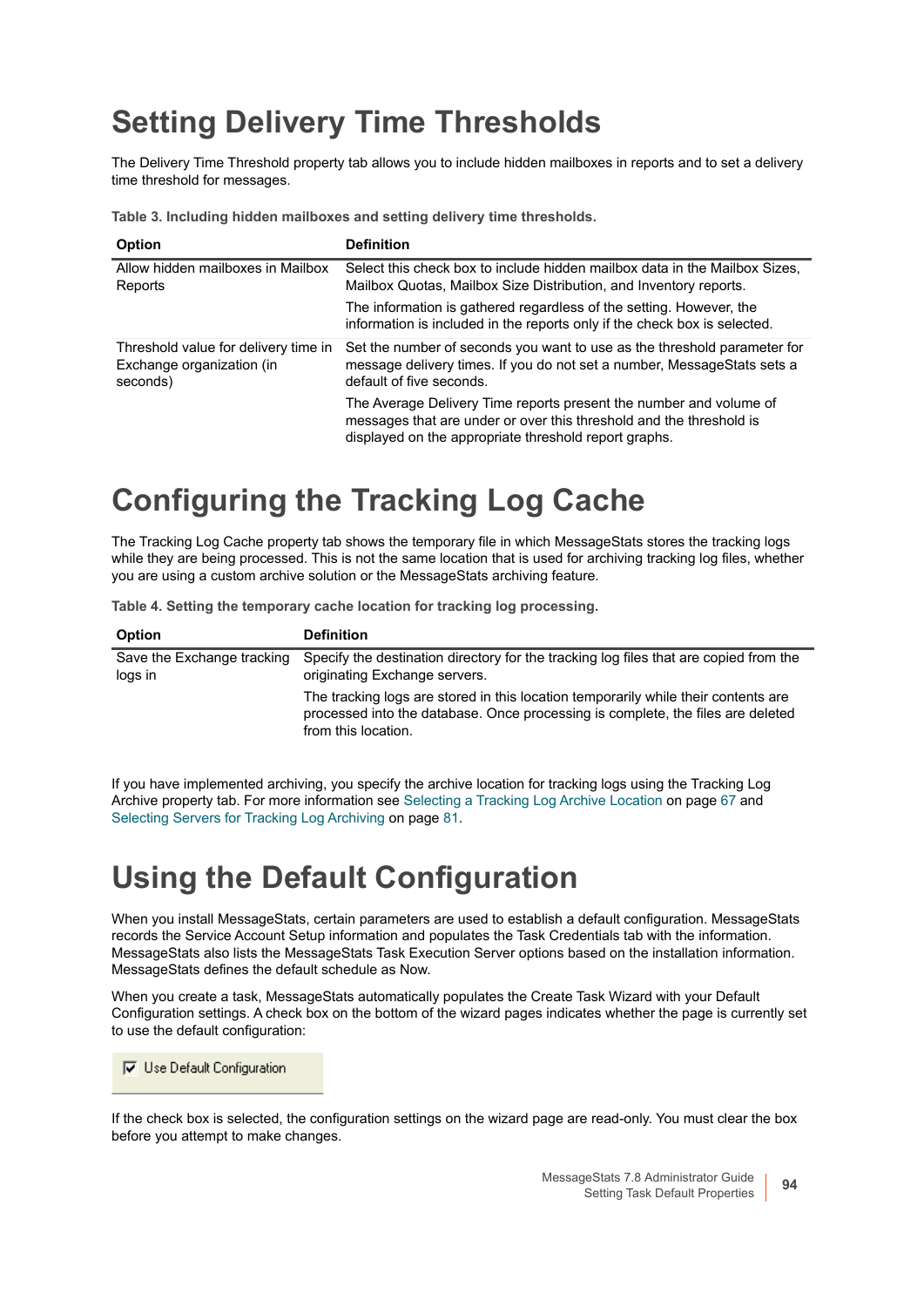# **Compressing Tracking Log Files**

- **•** [About Compressing Exchange Tracking Logs](#page-94-1)
- **•** [Using the MessageStats Compression Tool](#page-94-0)
- **•** [Files Included in the Compression Tool](#page-95-0)
- **•** [Installing and Configuring the Compression Tool](#page-95-1)
- **•** [What Happens When You Run QMSDeployment.exe?](#page-96-0)

# <span id="page-94-1"></span>**About Compressing Exchange Tracking Logs**

MessageStats can support and take advantage of compressed tracking log files. If you already have a zipcompliant archiving solution for Exchange tracking logs, MessageStats recognizes the compressed file. If you do not have a zip-compliant archiving solution, MessageStats provides an optional compression tool.

You have three options when gathering Exchange tracking log files:

- **•** Choose not to use compression and gather the raw tracking log files
- **•** Use an existing zip-compliant archiving solution
- **•** Use the MessageStats compression tool

By compressing the Exchange tracking log files, you can more efficiently process the large tracking logs that exist in enterprise-level organizations. Compression allows MessageStats to function without straining the network when gathering large tracking logs.

### <span id="page-94-0"></span>**Using the MessageStats Compression Tool**

The MessageStats compression tool provides the following benefits:

- **•** Reduces the size of tracking logs to reduce the impact of gathering these files across your network.
- **•** Can perform "catch up" compression of tracking logs, so that you can compress all tracking logs in the source directory that do not already have a corresponding compressed file.
- **•** Clear any orphaned files to ensure that all compressed files stay synchronized with the raw tracking logs.
- **•** Can be configured to set the application priority.
- **•** Can be configured to log information about the compression process. If you use the compression logging function, the log resides in the same directory as the compressed tracking logs.
- **•** Can be scheduled to run so as not to interfere with other network activities.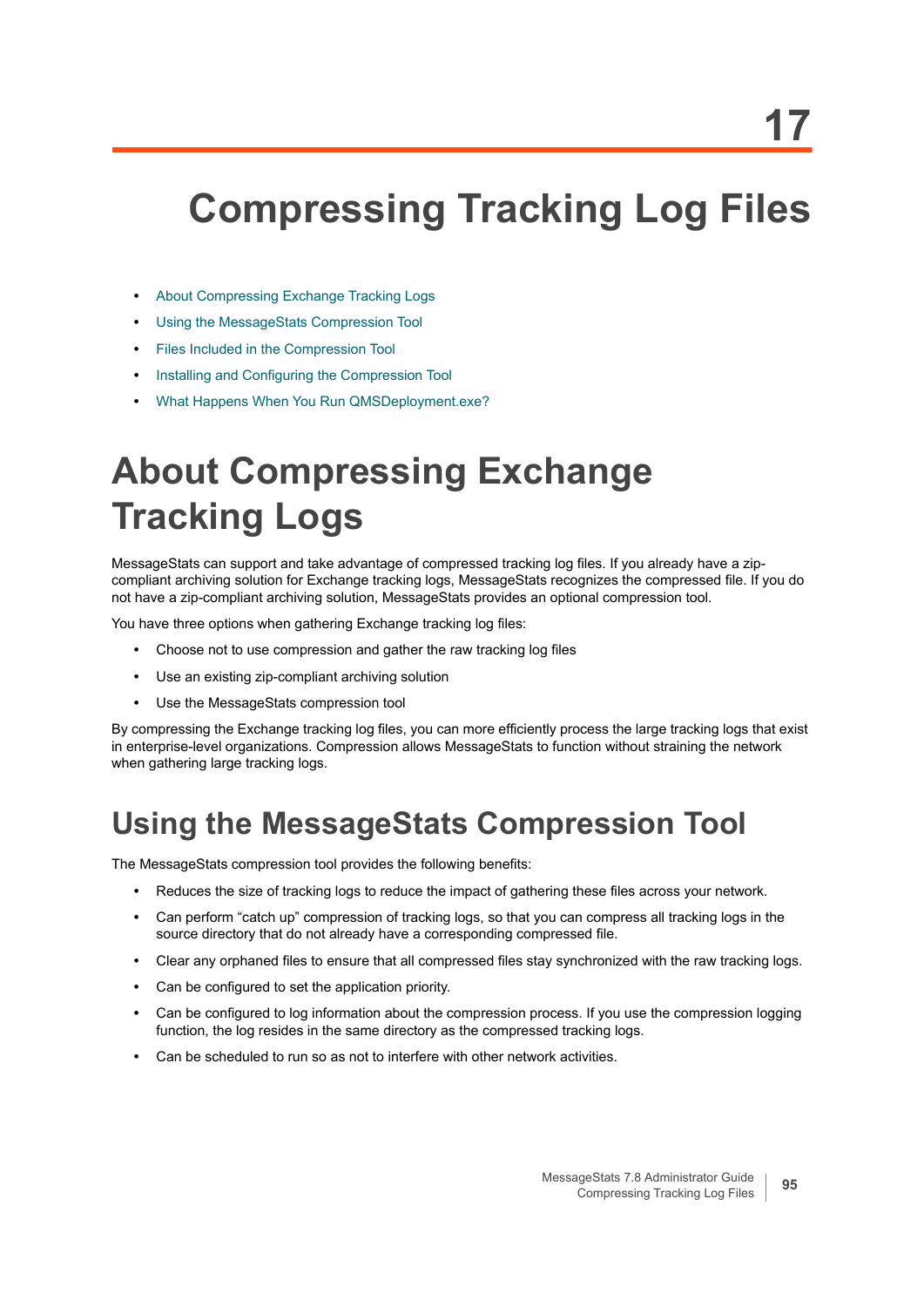## <span id="page-95-0"></span>**Files Included in the Compression Tool**

The compression tool consists of two executable files and a language file, if applicable:

| File name                                                                        | <b>Description</b>                                                                                                                                                                                                                                                                                     |
|----------------------------------------------------------------------------------|--------------------------------------------------------------------------------------------------------------------------------------------------------------------------------------------------------------------------------------------------------------------------------------------------------|
| QMSDeployment.exe                                                                | Used to install and configure the QMSCompress executable. This executable file<br>has a wizard-type interface.                                                                                                                                                                                         |
| QMSCompress.exe                                                                  | Compresses the log files on Exchange servers. This executable file does not have<br>a user interface. To change the compression settings, run the QMSDeployment<br>executable file.                                                                                                                    |
| QMSDeployment.deu<br>QMSDeployment.fra<br>QMSDeployment.jpn<br>QMSDeployment.kor | If you specified German, French, Japanese, or Korean as your operating language<br>when you installed MessageStats, the corresponding language file is also included<br>for the compression tool. The language file must also be copied to the server on<br>which you deploy the two executable files. |

**Table 1. Files that comprise the compression tool.**

The files are located in the MessageStats installation directory. For more information, see [Installing and](#page-95-1)  [Configuring the Compression Tool on page 96.](#page-95-1)

You must copy these files to the Exchange servers on which you want to enable compression.

# <span id="page-95-1"></span>**Installing and Configuring the Compression Tool**

Before you install and configure the compression tool, you must copy the compression tool files to all Exchange servers on which you will be compressing the tracking log files. You run the QMSDeployment.exe file locally. You cannot remotely deploy the compression tool.

When you install and configure the compression tool, a compression task is created in the Windows Task Scheduler.

#### *To install and configure the compression tool*

- 1 Navigate to the MessageStats installation directory on your MessageStats server. By default, the path is as follows:
	- **▪** C:\Program Files\Quest\MessageStats (for 32-bit operating systems)
	- **▪** C:\Program Files (x86)\Quest\MessageStats (for 64-bit operating systems)
- 2 Copy the QMSCompress.exe and QMSDeployment.exe files to the Exchange server that contains the tracking logs you want to compress.
- 3 From the Exchange server, run the **QMSDeployment.exe** file.
- 4 Click **Next**.

The Exchange server name is displayed in the Server field.

5 Enter the location of the Exchange tracking log directory or browse to the appropriate directory.

Ensure that the tracking log folder is shared.

6 Enter the currently logged on account for the Security Context or click to enter a different account.

In most cases, it is recommended to use the MessageStats service account which should already have administrative rights on the Exchange server.

7 Click **Analyze Server**.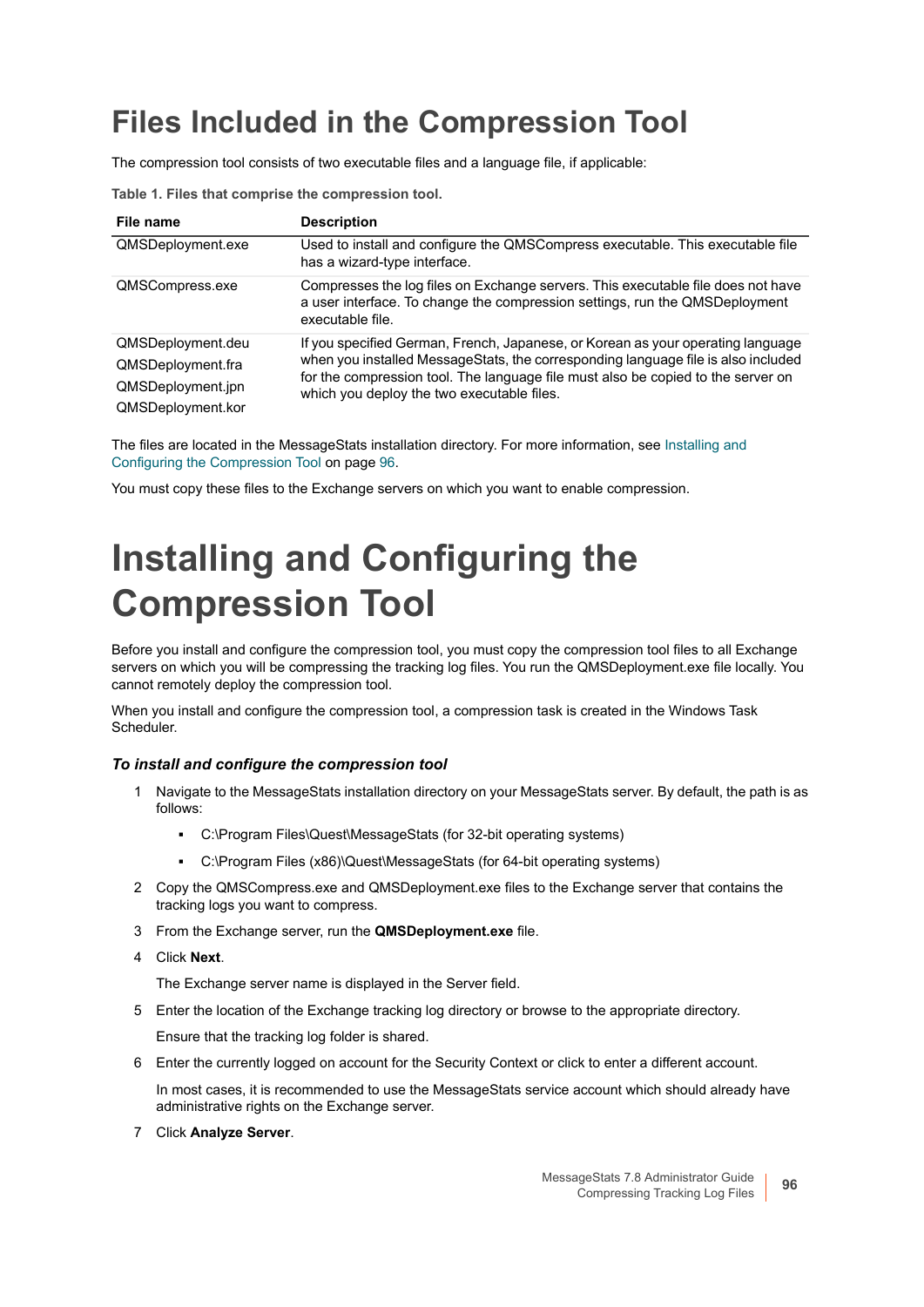- 8 If all connections are successful, click **OK**.
- 9 Click the drop-down box and select **Deployed** to enable the compression tool.
- 10 Enter the start time for the compression task schedule.

You should specify a start time that occurs before any gatherings are scheduled to run on the MessageStats server.

11 Specify the configuration options that you want.

**Table 2. Compression Tool options.**

| Remove Orphans         | Select this option to remove any compressed files that do not have an associated<br>raw tracking log. |
|------------------------|-------------------------------------------------------------------------------------------------------|
| Catchup Enabled        | Select this option to compress all the raw tracking logs instead of just the most<br>recent logs.     |
| <b>Thread Priority</b> | Set the desired thread priority.                                                                      |
| Logging Level          | Set to <b>Normal</b> .                                                                                |
|                        | Increased logging is generally used only when trouble shooting compression<br>issues.                 |

- 12 Click **Next** and review the summary of your compression options.
- 13 Click **Start** if the options are appropriate or click **Back** to change the configuration options.
- 14 Review the installation results and click **Finish**.

## <span id="page-96-0"></span>**What Happens When You Run QMSDeployment.exe?**

When you install and configure compression using the Compression Deployment Wizard, the wizard performs the following actions.

**Table 3. What the compression tool does.**

| <b>Item</b>                                          | <b>Description</b>                                                                                                                                       |
|------------------------------------------------------|----------------------------------------------------------------------------------------------------------------------------------------------------------|
| Verifies the tracking log share name                 | Ensures that the tracking log share name that you selected exists on<br>the server and can be accessed using the security account that you<br>specified. |
| Creates a Compressed folder in the                   | Initially the folder contains the QMSCompress.exe file.                                                                                                  |
| tracking log folder                                  | After you compress an Exchange tracking log, the Compressed<br>folder contains:                                                                          |
|                                                      | Compressed tracking log files                                                                                                                            |
|                                                      | Compression event log (compress.log)                                                                                                                     |
| Schedules the compression task to Run<br><b>Now</b>  | Compresses the most recent tracking log on the Exchange server<br>as soon as the deployment is enabled and configuration is<br>complete.                 |
| Creates a cyclical schedule in the task<br>scheduler | Compresses the existing log file every day. This schedule default is<br>12:05 UTC but you configure the time in the Compression<br>Deployment Wizard.    |

If the tracking log file is unavailable when the compression is scheduled, the tool compresses the tracking log file at the next scheduled compression, along with any new tracking logs that may exist.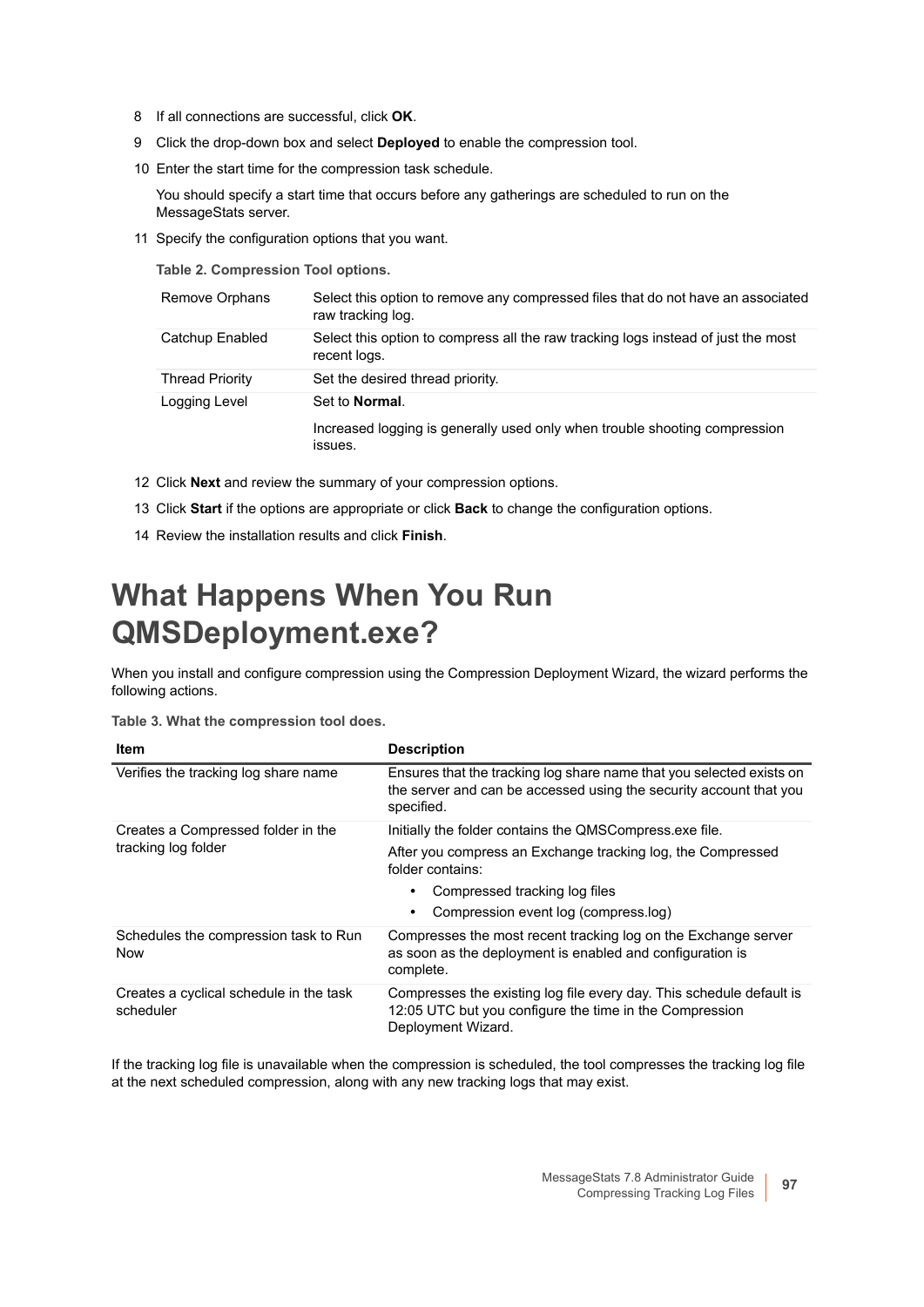# **Using the MessageStats Reports Console**

- **•** [Introducing MessageStats Reports](#page-97-0)
- **•** [Accessing the Reports](#page-98-1)
- **[Setting Security for Reports](#page-98-0)**
- **•** [Performance Considerations for MessageStats Reports](#page-101-0)

# <span id="page-97-0"></span>**Introducing MessageStats Reports**

MessageStats has a separate web-based reporting component called MessageStats Reports. For descriptions of the individual reports, see the *MessageStats Reports User Guide*.

MessageStats Reports provide a collection of configured (stock) reports that allow report consumers to view data across multiple sections of an organization. You can change report parameters using Quick Filters. MessageStats Reports also provides a Web Report Wizard, which allows you to create customized reports based on any data available in your MessageStats database.

## **Types of Reports**

MessageStats Reports hosts two types of reports: stock reports and custom reports.

### **Stock Reports**

MessageStats Reports are delivered with the product and provide a comprehensive view of your organization, Exchange servers, mailboxes, and message traffic. By setting up subscriptions, you can generate reports for report users on a regular schedule. You can set up email notifications that either link to the reports or include attachments that contain actual report data.

For information about MessageStats Reports, see the *MessageStats Reports User Guide*.

#### **Custom Reports**

In addition to viewing and editing the stock reports, you can create custom reports based on the existing data sources. Using the Web Report Wizard you can build your own reports. You can select fields, filters, format, grouping, and sorting options to create a report specific to your needs.

For information about the Web Report Wizard, see the *MessageStats Reports User Guide*.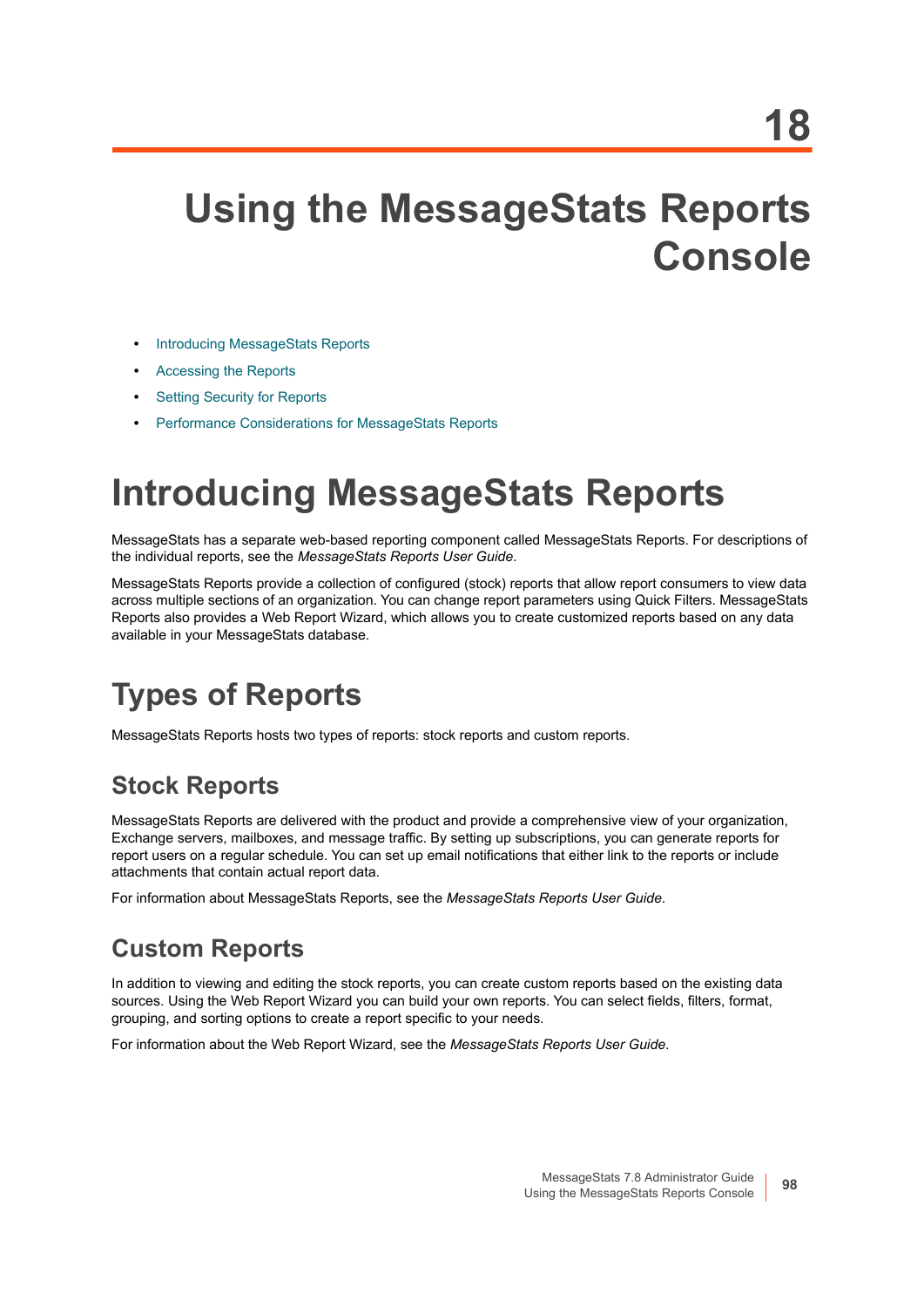# <span id="page-98-1"></span>**Accessing the Reports**

You can access the MessageStats core reports and reports from the various report packs through the MessageStats console or by opening the web site on the reports IIS server.

#### *To access MessageStats Reports*

- **•** Select **Start | Programs | Quest | MessageStats | MessageStats Reports.**
	- $-$  OR  $-$

Click the **MessageStats Reports** node in the treeview of the MessageStats Console.

- OR -

Open the web site where MessageStats Reports resides using Internet Explorer or another browser.

If you cannot connect to the MessageStats Reports using the MessageStats Reports node in the console, verify the connection settings using the Reports property page. For more information, see [Specifying Reports IIS](#page-62-0)  [Settings on page 63.](#page-62-0)

### **MessageStats Reports Features**

The following features are included in MessageStats Reports:

- **•** The Web Report Wizard allows you to configure and generate reports, and provides report parts that you can add to and arrange on reports.
- **•** The Graph Wizard allows you to create custom graphs from the data sources that you select.
- **•** Predefined role-based security settings allow you to control who can view reports and create custom reports.
- **•** A subscription service allows you to deliver reports through email, web sites, file shares, or ftp (file transfer protocol) site.
- **•** Tooltips that display when you hover over column headings or over items in graphs can reveal detailed information.

Using the console, you can perform the following tasks:

- **•** Group, insert, append, remove, and sort fields on reports. On-page Quick Filters allow you to change relevant report parameters quickly and easily to better focus your report.
- **•** Display report data in bar graphs, line graphs, and pie charts.
- **•** Export reports in Microsoft Excel, text (as either comma-separated values or tab-separated values), XML, Word file, HTML, or MHTML.

# <span id="page-98-0"></span>**Setting Security for Reports**

MessageStats Reports includes a flexible solution for report security which allows you to assign certain permissions to users, and enable different views of the reporting tree depending on user needs and security requirements.

MessageStats Reports supports two types of security:

- **•** Role-based security which is inherent in MessageStats Reports. For more information, [For more](#page-99-0)  [information, see Role-based Security on page 100.](#page-99-0)
- **•** File-based permissions security which requires NTFS manipulation of your network. For more information, [For more information, see File-System Based Security on page 101.](#page-100-0)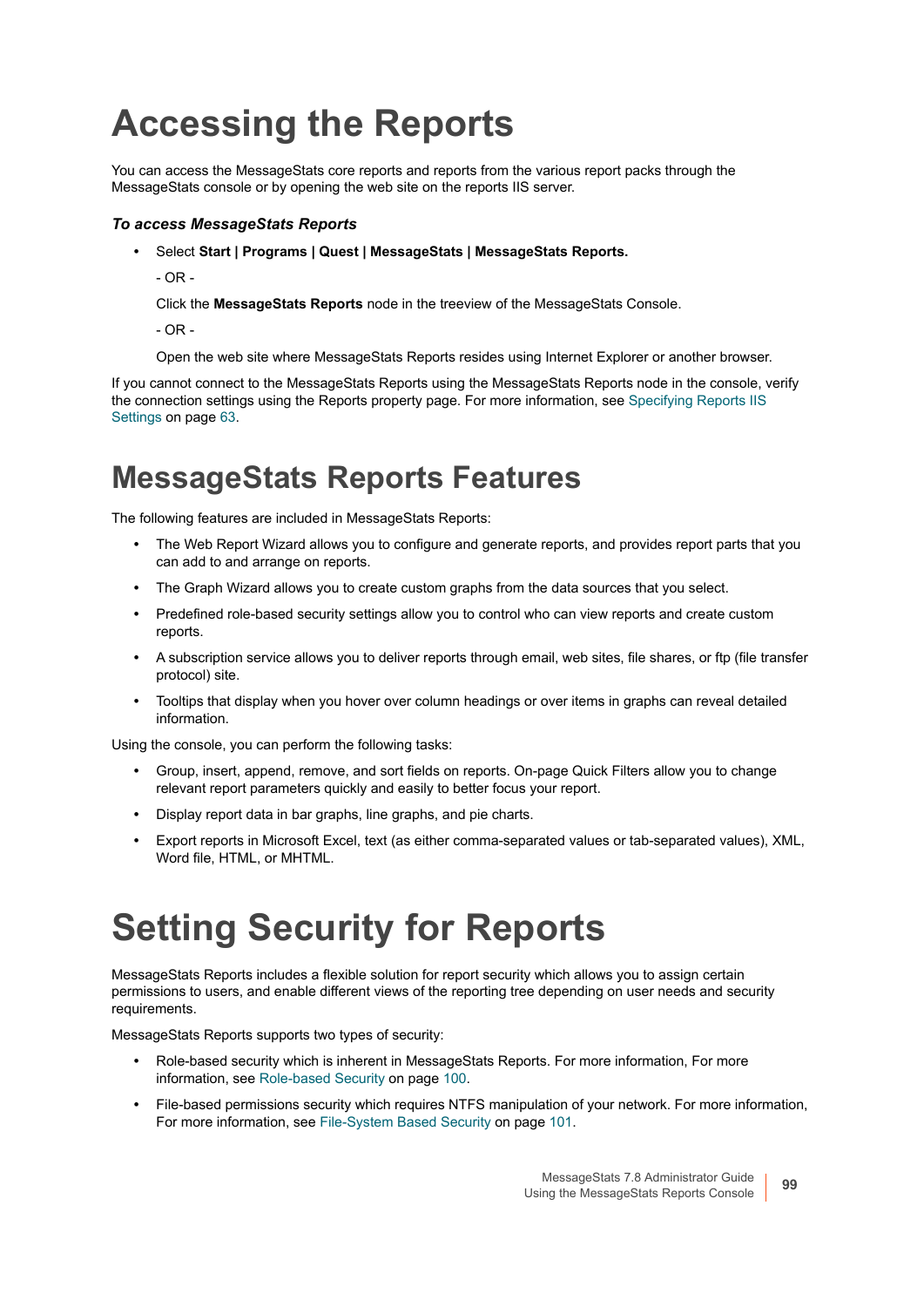## <span id="page-99-0"></span>**Role-based Security**

Role-based security provides an initial layer of security for your reports. Three local security groups, each with specific permissions, are created when MessageStats Reports is installed:

- **•** Web Report Administrators
- **•** Web Report Authors
- **•** Web Report Users

All three security groups have access to the report site and to all reports. The roles (Administrator, Author, User) provide different permissions that can restrict the ways reports can be manipulated.

The default membership to these security groups places administrators in the Web Report Administrator role, and all others in both the Web Report Authors and Web Report Users roles.

To customize the memberships, you can add or remove users from the default groups. Administrators can specify which users belong to which roles by modifying their membership in these local groups. The role-based security scheme is easier to manage than the file-system permissions security scheme, as the changes to these security groups immediately affect all reports.

**Action User Author Administrator** Accessing the site Exporting reports Saving report settings in My Reports folder Saving report settings in any folder Creating Custom Reports Saving Custom Reports in My Reports folder Saving Custom Reports in any folder Creating new folders in My Reports folder ✓ Creating new folders in any folder Copy folders or report within My Reports folder Copy folders or reports to and within My Reports folder Copy folders or reports to and within any folder Move folders or reports within My Reports folder Move folders or reports from any folder to My Reports folder

**Table 1. Actions associated with each security role.**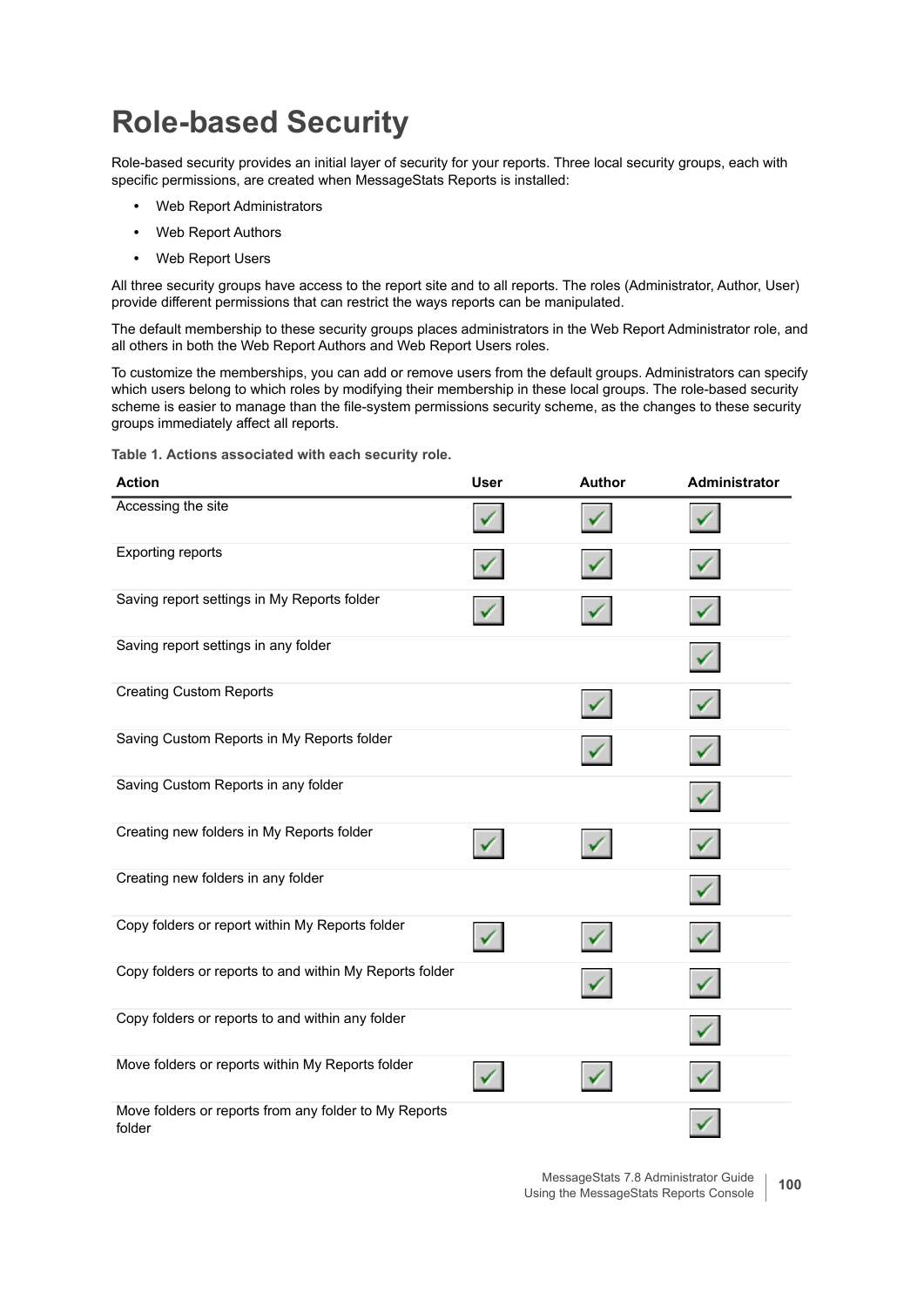**Table 1. Actions associated with each security role.**

| <b>Action</b>                                         | <b>User</b> | Author | Administrator |
|-------------------------------------------------------|-------------|--------|---------------|
| Move folder to and within any folder                  |             |        |               |
| Rename folders or reports in My Reports folder        |             |        |               |
| Rename folders or report in any folder                |             |        |               |
| Delete folders or reports in My Reports folder        |             |        |               |
| Delete folders or reports in any folder               |             |        |               |
| Edit folder descriptions in My Reports folder         |             |        |               |
| Edit folder descriptions in any folder                |             |        |               |
| Enable subscriptions for reports in My Reports folder |             |        |               |
| Enable subscriptions for reports in any folder        |             |        |               |
| <b>Set Filter Defaults</b>                            |             |        |               |

### <span id="page-100-0"></span>**File-System Based Security**

In addition to the Web Report security roles, you can enable an additional level of security using a file permissionsbased scheme. At a minimum, the role-based security scheme allows all roles to view all reports.

Alternately, a permission-based scheme can restrict the reports to be available to some users. Explicit permissions are applied on a per-group or per-user basis, and assigned to individual files, folders, and reports. You can configure the settings so that different groups, such as executive management, the help desk, and Exchange administrators can see different report nodes and reports.

System administrators can create more sophisticated security schemes by modifying the file permissions for reports and folders in the file system on the web server. By default, report files and folders reside in the following location:

c:\inetpub\wwwroot\MessageStatsReports\Reports

By restricting the reports that are available to all users, you can protect sensitive data from users that do not require that information. Users connecting through a web browser can only see report files and folders for which they have read access permissions, and folders for which they have list permissions in the file system.

### **Security Scenarios**

Permission-based security provides more detailed control than role-based security, but it requires some action on an administrator's part. MessageStats does not provide the functionality to manipulate the permissions on files and folders. Use Microsoft tools to create the appropriate Windows NT File System (NTFS) security changes.

Refer to Microsoft Windows tools procedures for detailed information about implementing NTFS security scenarios. For information about determining an appropriate security scheme for your implementation, contact Quest Support.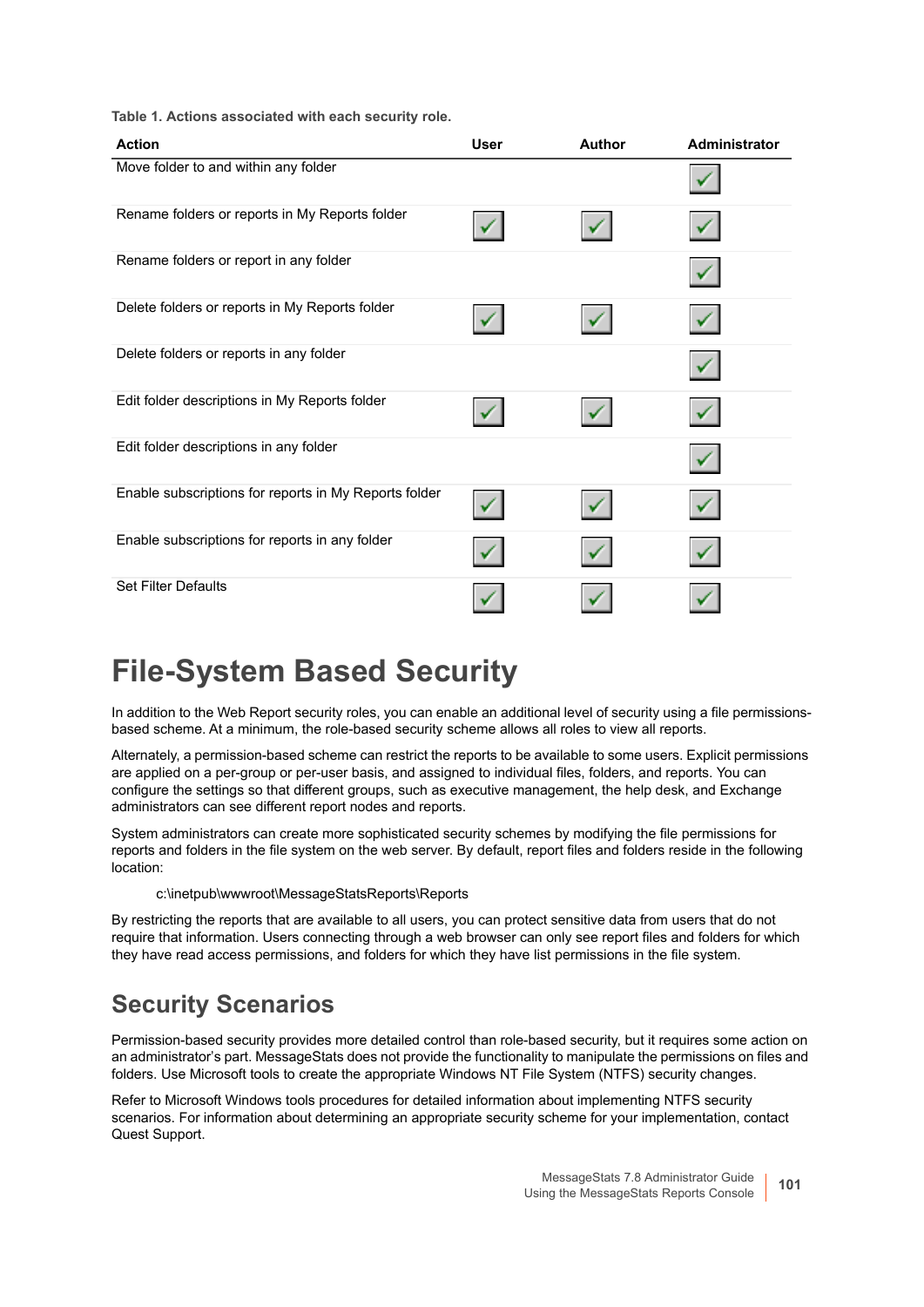**Table 2. Possible security implementation for reports.**

| Implementation                                            | <b>Details</b>                                                                                                                          |
|-----------------------------------------------------------|-----------------------------------------------------------------------------------------------------------------------------------------|
| Restricting access to standard<br>report folders          | Using Microsoft Windows tools, remove the Web Reports Administrators,<br>Authors, and Users roles from the folder you want to restrict. |
|                                                           | Create new security groups and add the appropriate members to those<br>groups.                                                          |
|                                                           | Add your newly-created security groups and their access rights to the report<br>folder you want to restrict.                            |
| Restricting access to newly-<br>created report folders    | Using Microsoft Windows tools, remove the Web Reports Administrators,<br>Authors, and Users roles from the folder you want to restrict. |
|                                                           | Create new security groups and add the appropriate members to those<br>groups.                                                          |
|                                                           | Add your newly-created security groups and their access rights to the report<br>folder you want to restrict.                            |
| Restricting access to individual<br>standard reports      | Using Microsoft Windows tools, remove the Web Reports Administrators,<br>Authors, and Users roles from the report you want to restrict. |
|                                                           | Create new security groups and add the appropriate members to those<br>groups.                                                          |
|                                                           | Add your newly-created security groups and their access rights to the report<br>you want to restrict.                                   |
| Restricting access to individual<br><b>Custom Reports</b> | Using Microsoft Windows tools, remove the Web Reports Administrators,<br>Authors, and Users roles from the report you want to restrict. |
|                                                           | Create new security groups and add the appropriate members to those<br>groups.                                                          |
|                                                           | Add your newly-created security groups and their access rights to the report<br>you want to restrict.                                   |

# <span id="page-101-0"></span>**Performance Considerations for MessageStats Reports**

MessageStats Reports are optimized for performance for a number of standard usage scenarios and date periods. Due to the volume of data in the MessageStats Database and complexity of reports, report performance can be slower in some scenarios.

## **Improving Report Rendering Performance**

To address slow running reports, you can:

- **•** Reduce the number of parts in an *At A Glance* report or in a custom report.
- **•** Increase report rendering efficiency by specifying shorter date ranges or time periods.

### **Performing Regular Database Maintenance**

You can ensure that reports run quickly by performing routine maintenance on the MessageStats database including reindexing and defragmenting the database. For information about reindexing and defragmenting data, see [Using Database Management on page 105.](#page-104-0)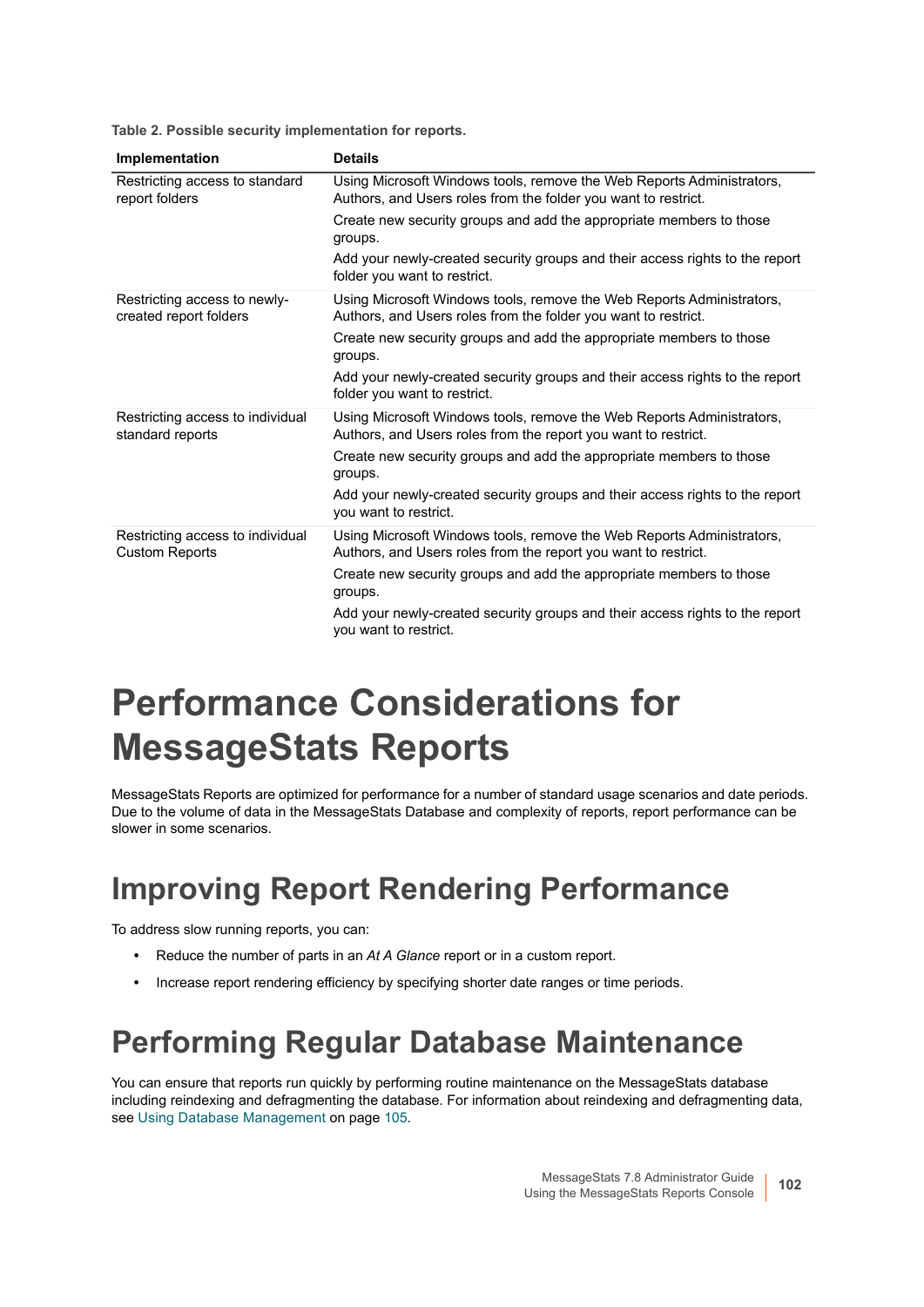## **Creating Subscriptions Using Alternate Delivery Methods**

When report consumers require long running and complex reports, you might consider creating report subscriptions that use a delivery method other than Send as Link, thereby allowing MessageStats Reports to process the report offline for delivery to a web site or within an email body. For information about report subscriptions, see the *MessageStats Reports User Guide*.

# **Best Practices for Report Performance**

To ensure optimal performance, it is recommended that you consider the following options:

- **•** Install MessageStats Reports on a separate computer to avoid impacts to memory and CPU usage due to report rendering.
- **•** Set initial filter options to reduce the data set queries. Select specific filter options or a specific date range to ensure that a smaller result set is searched, resulting in quicker results.
- **•** For audits, ensure that you carefully define the mailboxes, Internet domains, message subjects, and message delivery times. Extensive audit information in the MessageStats Database can slow performance since the report queries must scan a larger dataset to produce audit reports. For information about auditing, see [About Audits on page 56.](#page-55-0)
- **•** Run statistical reports at the same frequency as the gathering recurrence for the report content. For example, if you configure MessageStats to collect distribution group information on the first day of each month but you create a report subscription for distribution groups to be sent every Friday, only the first Friday of the month contains new information. Each subsequent Friday of the month the report does not contain any new information.
- **•** Create subscriptions only for reports that are useful to oversee the operation of your Exchange organizations. For example, set subscriptions for summary reports to identify anomalies and trends. Based on the summary reports, you can create additional reports to investigate any unexpected results.
- **•** Select the report that best that best suits your needs. Several reports may include the same data organized in different ways (such as Top Senders by Messages and Top Senders by Volume). Determine if one report satisfies the reporting need instead of duplicating the effort.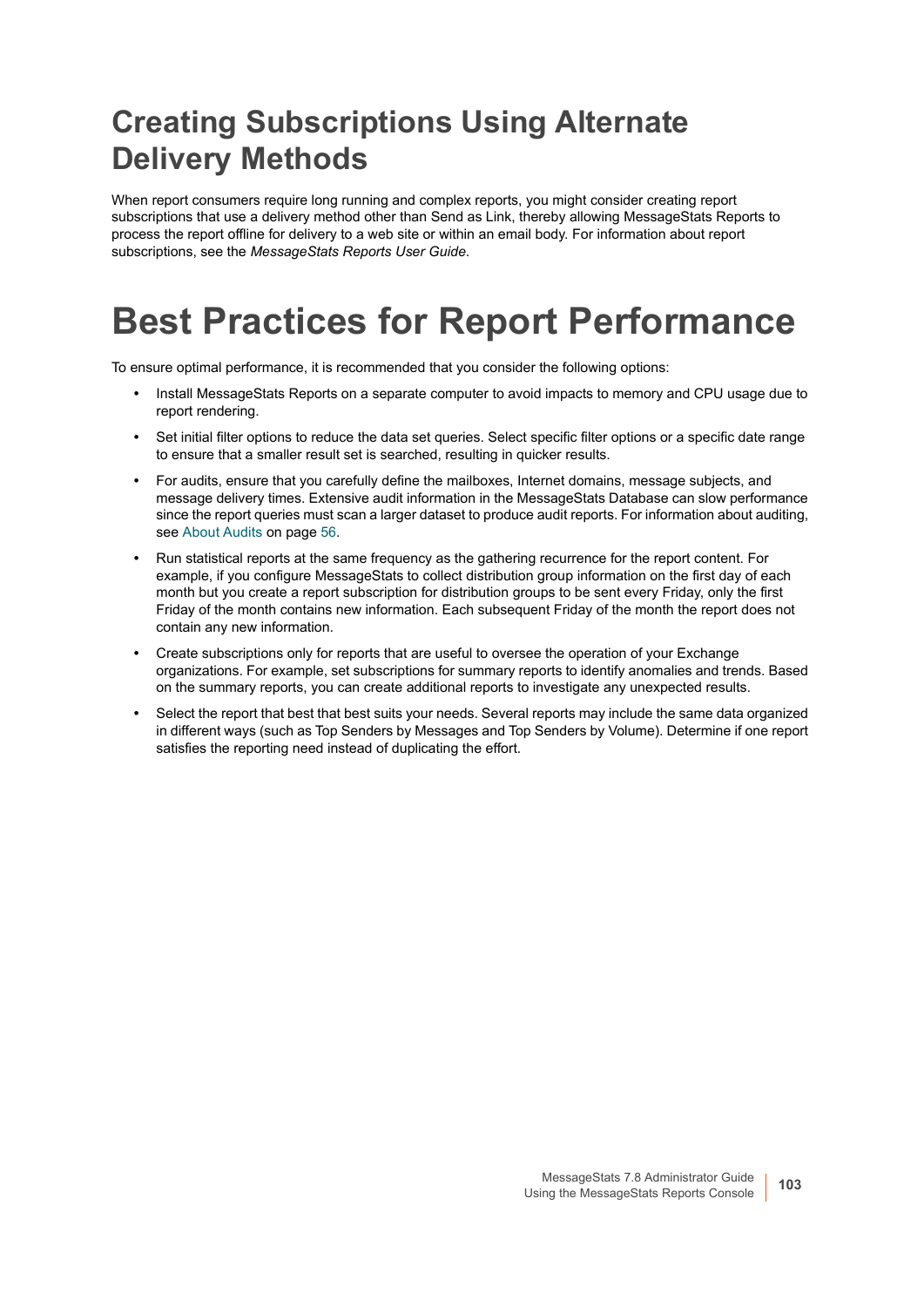# **Database Management**

- **•** [About the MessageStats Database](#page-103-0)
- **•** [Managing your MessageStats Database](#page-103-1)
- **•** [Using Database Management](#page-104-1)
- **•** [Deleting Historical Data](#page-105-0)
- **•** [Database Maintenance— Reindexing and Defragmenting the Database](#page-106-0)
- **•** [Deleting Object or Report Data](#page-108-0)
- **•** [Clearing the Database](#page-110-0)

# <span id="page-103-0"></span>**About the MessageStats Database**

The MessageStats Database stores the data that is used by MessageStats Reports to render reports.

When you install MessageStats, you provide the location of the database server. MessageStats stores that location and displays the location on the Database tab of the MessageStats Server Properties dialog box. For more information, [For more information, see Configuring the MessageStats Server on page 60.](#page-59-0)

It is recommended that you adhere to Microsoft best practices and create regular backups of your database.

### **Supported Database Implementations**

The supported database server implementations that you can use to store tracking log and Exchange object data are as follows:

- **•** SQL Server 2012
- **•** SQL Server 2014
- **•** SQL Server 2016
- **•** SQL Server 2017

SQL Server Express is supported for evaluation scenarios only. SQL Server Agent must be installed and running to use the Database Management tasks such as database reindexing, defragmenting, or database aging. Since SQL Express does not include the SQL Server Agent, the Database Management tasks are not available when running on SQL Express.

# <span id="page-103-1"></span>**Managing your MessageStats Database**

The MessageStats Database stores the information that is used by MessageStats Reports. When the database is properly tuned, information can be efficiently stored, and MessageStats Reports can quickly access the required data.

Over time, the MessageStats Database will grow, and the database server can become taxed. However, it is critical that the database retain enough data for any historical reporting needs that may arise.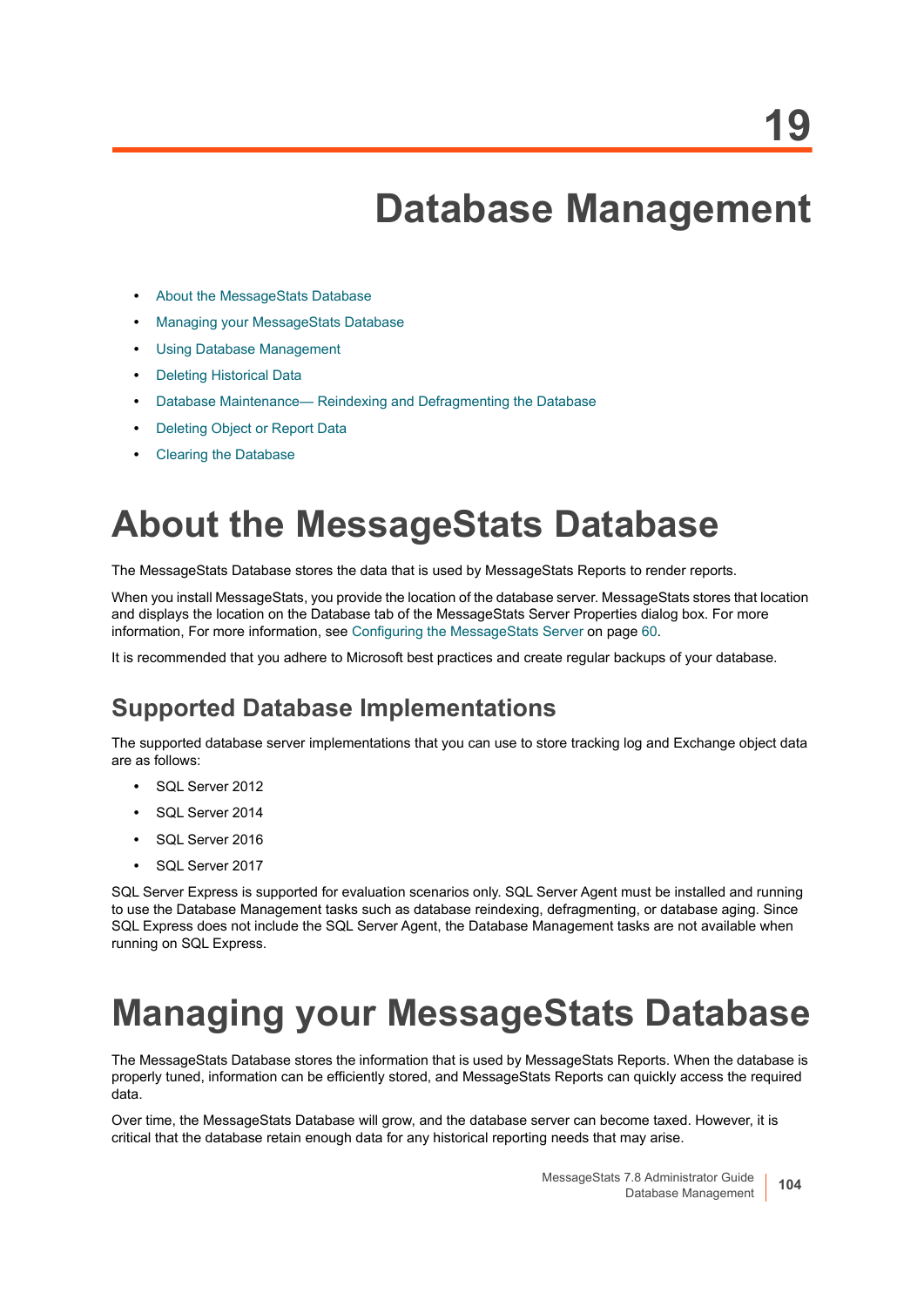To manage your MessageStats Database, you can use the Database Management functionality to selectively delete obsolete data and to tune the database for optimal performance.

## **Managing Audited Information**

Audits affect both the overall size of your database and gathering performance time. It is recommended that you carefully select the audits that you want to perform, and retain audit information for as little time as possible to avoid increasing the size of your database too rapidly.

# <span id="page-104-1"></span><span id="page-104-0"></span>**Using Database Management**

MessageStats allows you to optimize the storage of tracking log and Exchange object data to prevent excessively rapid growth of your database. Using Database Management, you can delete obsolete information and tune your database.

**IMPORTANT:** Before you modify your database, ensure that no MessageStats consoles are currently writing f information to the database. If you use Database Management while a MessageStats console is writing to the database, you risk corrupting your database.

## **Prerequisites**

For Database Management functions to be available, the SQL Server agent must be installed and running on the SQL Server. (SQL Server agent is not included in SQL Server Express.)

To use the Database Management features in a distributed environment, one of the following accounts must have the **sysadmin** fixed server role on the SQL server that hosts the MessageStats database:

- **•** the MessageStats service account
- **•** the account that is currently logged into the MessageStats console

#### *To access the Database Management functionality*

- **•** Select **Database Management** from the treeview.
	- **E**-L2 Database Management
		- 由 (2, Data Aging
		- **E. IF** Database Maintenance
		- **E** Delete Data

The Database Management tool provides the following functionality:

- **•** Database Aging (For more information, see [Deleting Historical Data on page 106](#page-105-0).)
- **•** Database Maintenance (For more information, see [Database Maintenance— Reindexing and](#page-106-0)  [Defragmenting the Database on page 107](#page-106-0).)
- **•** Deleting Data (For more information, see [Deleting Object or Report Data on page 109](#page-108-0).)

### **Database Management Statistics**

When you select the Database Management node, the Database Management database information page is displayed.

This page provides statistics about your MessageStats Database that you can review before you perform any database management actions.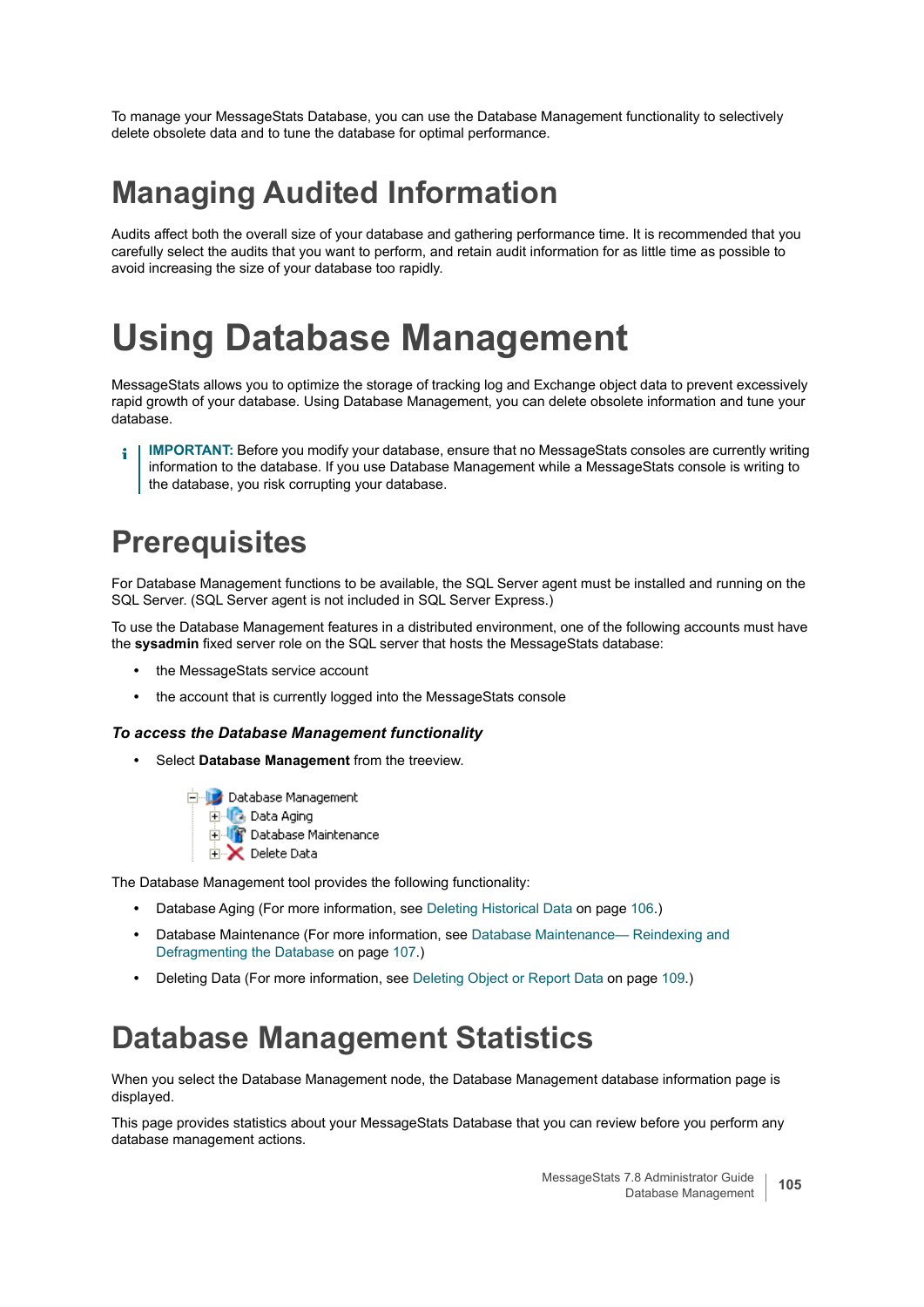**Table 1. Viewing information about the MessageStats database.**

| <b>Title</b>                   | <b>Information Reported</b>                                                             |
|--------------------------------|-----------------------------------------------------------------------------------------|
| <b>SQL Server Edition</b>      | The version information about the SQL Server software on which the<br>database resides. |
| Database Created on            | The date and time when the database was created                                         |
| Last Database Backup on        | When the database was last backed up.                                                   |
| Database Size                  | The database size including the amount of free space and the amount<br>of used space.   |
| MessageStats Database Build    | The version number of the Message Stats database that is installed.                     |
| MessageStats Application Build | The version number of the MessageStats application software that is<br>installed.       |

### <span id="page-105-0"></span>**Deleting Historical Data**

You can use the Data Aging function to delete the historical data from your database. By deleting historical data, you can increase MessageStats performance in the following ways:

- **•** Decrease the size of your database while retaining data that may be required in the future.
- **•** Decrease the amount of time it takes the task processors to write information to the MessageStats Database.
- **•** Decrease the amount of time it takes MessageStats Reports to read information from the database to render reports.

### **Configuring a Data Aging Task**

You can use the Data Aging node to define a recurring task to remove data that is older than a specified time period.

You can set different schedules for deleting statistics and for deleting audit information in your database. For example, you might want to remove audit information more frequently, as audits rapidly increase the size of your database.

#### *To define a data aging task*

- 1 Expand the **Database Management | Data Aging** nodes in the treeview.
- 2 Select **Delete aged data**.
- 3 Specify the type of data to be aged: **Age Statistics (days)** and/or **Age Audits (days)**.
- 4 Enter the number of days to retain statistical and audit data in your database.

You might want to remove audit information more often than statistics. Audits can rapidly increase the size of your database.

- 5 Click **Configure Job**.
- 6 Select **Daily**, **Weekly**, or **Monthly** to indicate how often you want to delete the data older than your retention definitions.

Depending on the schedule type that you select, the bottom box changes to an appropriate interval selector.

- 7 Enter the **Start Date** and **Start Time** information.
- 8 Click to select the **Limit Job Execution Time** box if you want to limit the time duration for an aging job, and enter an end time.
- 9 Enter an appropriate recurrence interval: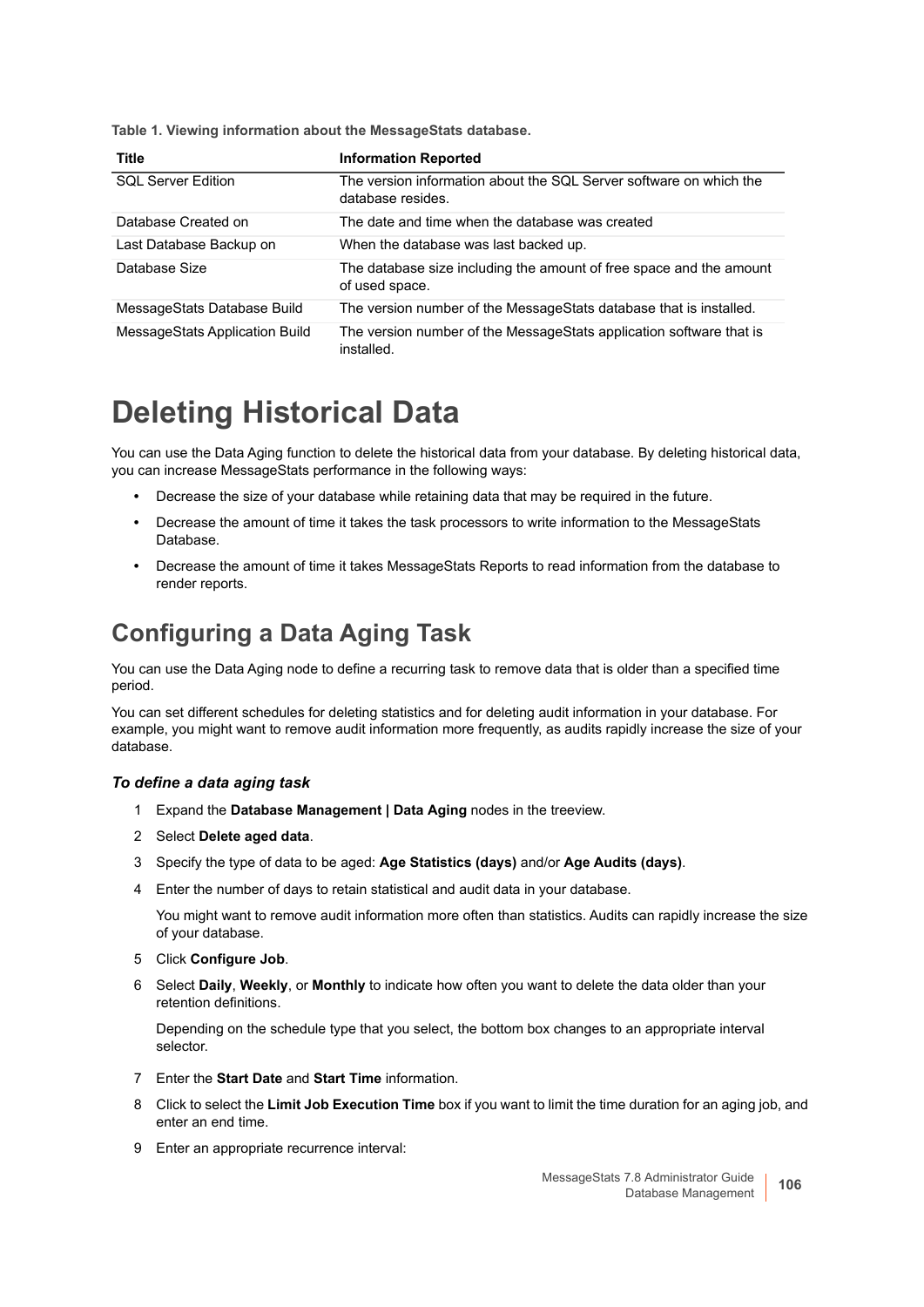- **▪** Enter the number of days between jobs for Daily schedules.
- **▪** Enter the day of the week for Weekly schedules.
- **▪** Enter the day of the month for Monthly schedules.
- 10 Click **Deploy**.

#### **About the Age Audits Option**

The Age Audits (days) option will age data for the following reports:

- **•** Organizations | Subject Auditing | Subject Sent Audits
- **•** Organizations | Subject Auditing | Subject Received Audits
- **•** Servers | Delivery Times | Message Delivery Audit
- **•** Mailboxes | Mailbox Auditing | Mailbox Sent Audits
- **•** Mailboxes | Mailbox Auditing | Mailbox Received Audits
- **•** Internet | Internet Domain Auditing | Domain Inbound Audits
- **•** Internet | Internet Domain Auditing | Domain Outbound Audits

### **Data Aging Job History**

After you create a job, the interface changes to a three-tab format:

- **•** The Schedule tab contains the same content as the Create Job tab had before a job was created.
- **•** The Properties tab describes the properties associated with the aging job, and is updated as new information becomes available.
- **•** The History tab contains a log of past aging jobs.

#### **Logging the Aging Progress**

Because the aging process is performed by a service, progress is recorded in the log journal for all database management activities.

The log information is available in the MessageStats log journal, so activity can be viewed on the MessageStats Gathering reports by filtering the Source field by Stats Data Aging or Audit Data Aging values.

## <span id="page-106-0"></span>**Database Maintenance— Reindexing and Defragmenting the Database**

The Database Maintenance node of the navigation tree contains the functionality to reindex the individual database tables and to defragment the database.

**IMPORTANT:** Before you reindex or defragment the database, ensure that no MessageStats consoles are currently writing information to the database. If you use Database Management while a MessageStats console is writing to the database, you risk corrupting your database.

The Reindex option completely reindexes each table in the database. The Defragment option simply defragments the indexes.

If you run the Reindex option, you do not need to run the Defragment option since there is nothing to defragment if all the indexes are new.

Using these functions can increase performance in the following ways:

**•** Decrease the amount of time it takes the MessageStats task processors to write information into the database.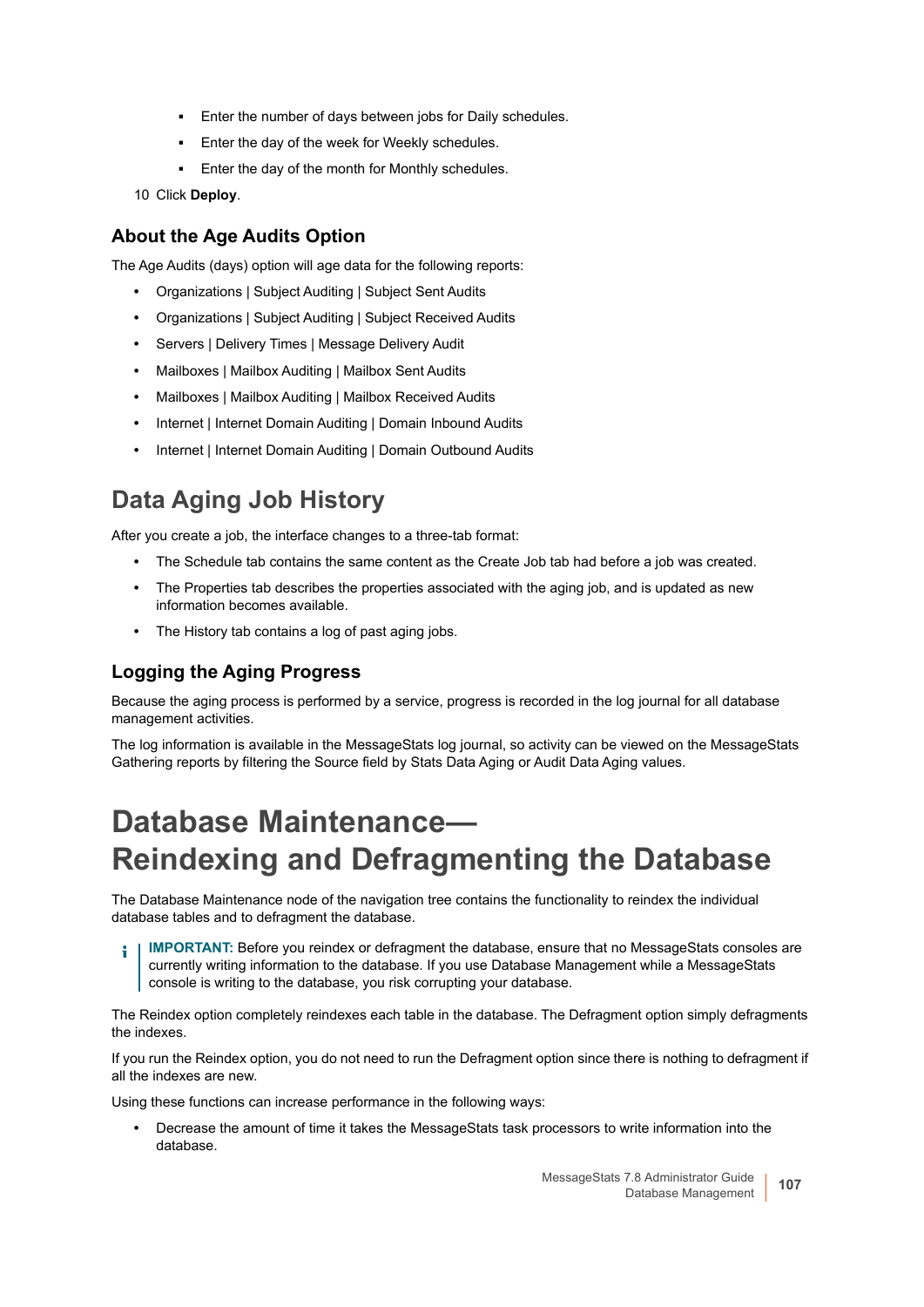**•** Decrease the amount of time it takes MessageStats Reports to read information from the database to render your reports.

**Table 2. Options for scheduling database maintenance tasks.**

#### **Recommended alternatives for database maintenance**

| Resource Intensive      | Schedule the Reindex job to run every day after all the gathering<br>tasks have completed.                                |
|-------------------------|---------------------------------------------------------------------------------------------------------------------------|
| Less Resource Intensive | Schedule the Defragment job to run every weekday (Monday through<br>Friday) after all the gathering tasks have completed. |
|                         | 2 Schedule the Reindex job to run on the weekend (or once a month)<br>after all the gathering tasks have completed.       |

#### **Reindexing the Database Tables**

MessageStats provides functionality to reindex database tables. The Create Job tab of the Reindex dialog box appears until you define your first reindexing job.

#### *To create a reindexing job*

- 1 Expand the **Database Management | Database Maintenance** nodes in the treeview.
- 2 Select the **Reindex** node.
- 3 Select **Daily**, **Weekly**, or **Monthly** from the Schedule type box.

Depending on the schedule type that you select, the bottom box of the dialog box changes to an appropriate interval selector.

- 4 Enter a Start Date and Start Time in the respective boxes.
- 5 Select the **Limit Job Execution Time** box if you want to limit the duration of a reindexing job, and enter an appropriate end time.
- 6 Enter an appropriate recurrence interval:
	- **▪** Enter the number of days between jobs for Daily schedules.
	- **▪** Enter the day of the week for Weekly schedules.
	- **▪** Enter the day of the month for Monthly schedules.
- 7 Click **Deploy.**

### **Reindexing Job History**

After you create a job, the Reindex interface changes to a three-tab format:

- **•** The Schedule tab contains the same content as the Create Job tab displayed before a job was created.
- **•** The Properties tab describes the properties associated with the reindexing job, and is updated as new information becomes available. If you want to start an immediate Reindex job, you can click the Start button on this tab.
- **•** The History tab contains a log of past reindexing jobs.

### **Defragmenting the Database**

Use the Defragment option to defragment your database. The Create Job tab of the Defragment dialog box appears until you define the first defragmenting job.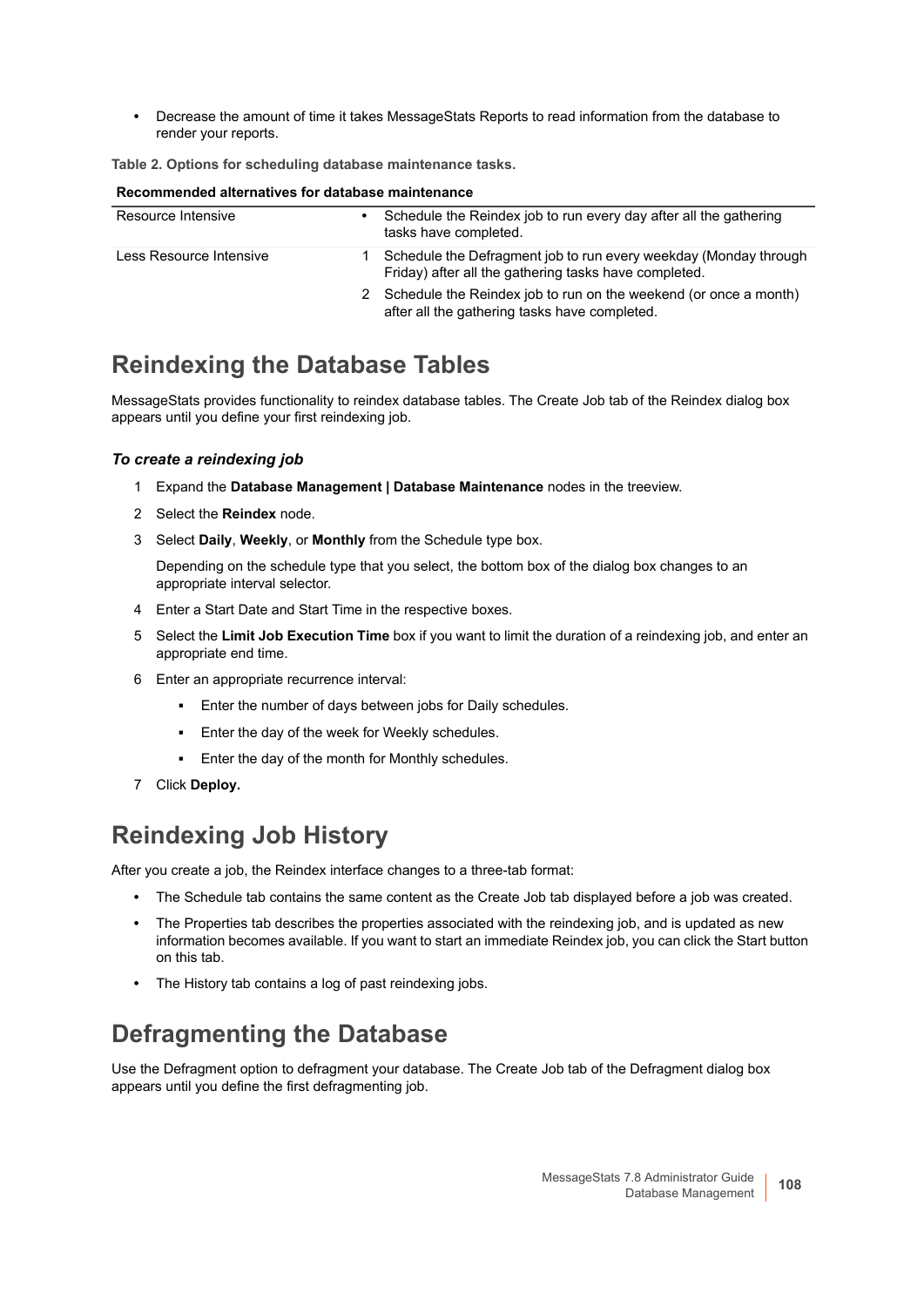#### *To create a defragmentation job*

- 1 Expand the **Database Management | Database Maintenance** nodes in the treeview.
- 2 Select the **Defragment** node.
- 3 Select **Daily**, **Weekly**, or **Monthly** from the Schedule type box.

Depending on the schedule type that you select, the bottom box of the dialog box changes to an appropriate interval selector.

- 4 Enter the Start Date and Start Time information in the respective boxes.
- 5 Select the **Limit Job Execution Time** box if you want to limit the duration of time for a defragmenting job, and enter an end time.
- 6 Enter a recurrence interval:
	- **▪** Enter the number of days between jobs for Daily schedules.
	- **▪** Enter the day of the week for Weekly schedules.
	- Enter the day of the month for Monthly schedules.
- 7 Click **Deploy**.

### **Defragmentation Job History**

After you create a job, the Defragment interface changes to a three-tab format:

- **•** The Schedule tab contains the same content the Create Job tab had before a job was created.
- **•** The Properties tab describes the properties associated with the defragmentation job, and is updated as new information becomes available. To start an immediate Defragment job, click the Start button on this tab.
- **•** The History tab contains a log of past defragmenting jobs.

### **Deleting Object or Report Data**

The Delete Data node provides the functions that delete Exchange object data and statistical report data from your database:

- <span id="page-108-0"></span>**•** [Deleting Report Data](#page-109-0) Report Data allows you to delete a date range of statistical data relating to Exchange objects including organizations, servers or DAGs, distribution groups, mailboxes, or public folders.
- **•** [Deleting Object Data](#page-109-1) Object Data allows you to delete entire Exchange objects including organizations, servers or DAGs, distribution groups, mailboxes, or public folders.
- **•** [Clearing the Database](#page-110-0) Clear Database removes all information from your database.
- **IMPORTANT:** Before you delete data from the database, ensure that no MessageStats consoles are f. currently writing information to the database. If you use Database Management while a MessageStats console is writing to the database, you risk corrupting your database.

The Report Data and Object Data functions also provide the option of showing only objects that were deleted from the Exchange server but that still exist in the MessageStats Database.

If you accidently delete report data and the tracking log files still exist in your archive files, you can replace the deleted data. Reimporting the archived tracking logs only recovers usage metrics and does not recover Exchange object data.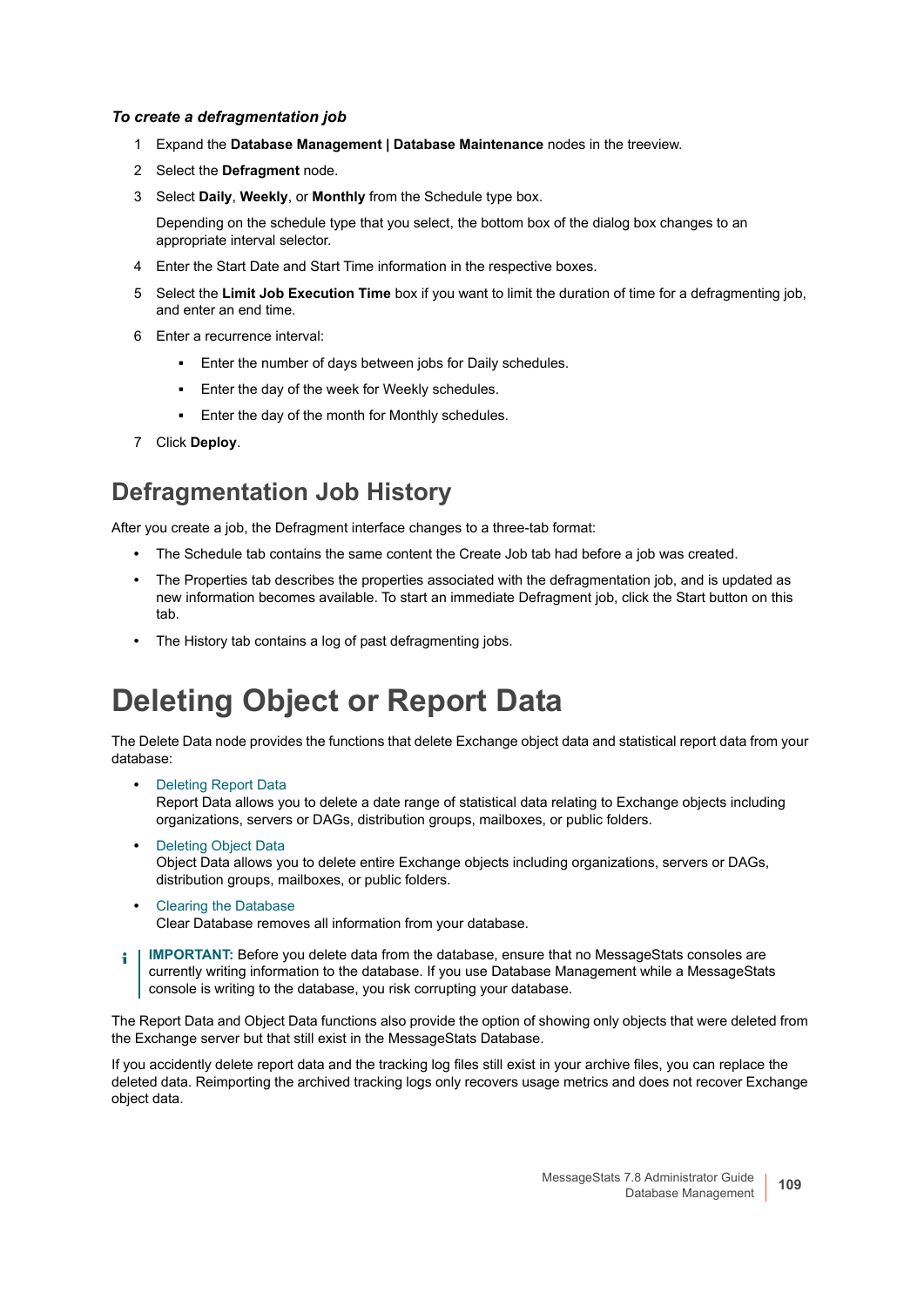### <span id="page-109-0"></span>**Deleting Report Data**

Use the Report Data function to delete a date range of statistical data relating to Exchange objects including

- <span id="page-109-3"></span>**•** Organizations
- **•** Public folders or distribution groups
- **•** Servers or DAGs
- **•** Mailboxes and public folders.

The information you want to delete becomes more granular as you progress from the top to the bottom. When you check one of the check boxes on the Report Data dialog, a list appears for you to select the appropriate Exchange objects.

If you select a DAG, all the servers that are in the DAG are also selected.

For example, suppose you select an organization using the first check box and a server using the second check box. MessageStats deletes all statistical information for all mailboxes on that server.

Alternately, if you only want to delete information for a single mailbox, you must set the information for all of the previous check boxes to focus to the single mailbox.

If you select an object that does not have child objects, the remaining check boxes disappear. For example, If you select a distribution group using the second check box, there are no child objects, so the Server and Mailbox check boxes do not display.

#### *To delete report data from the database*

- 1 Expand the **Database Management | Delete Data** nodes in the treeview.
- 2 Click the **Report Data** node.
- 3 Select the organizations, administration groups, servers or DAGs, or mailboxes for the statistical data that you want to delete.
- 4 Click **Get Range** to select the date range for the data you want to delete.

The Show Deleted Objects Only check box is not available for an organization.

- 5 Indicate the date range for the information you want to delete.
- 6 Click **Delete Data**.
- 7 Verify that you want to delete the data.

### <span id="page-109-1"></span>**Deleting Object Data**

When you delete Object data, objects such as an Exchange server or an organization and all the historical statistical data for the object are deleted. There is no date range. For example, suppose an Exchange server has failed. In this case, you might not want to retain its records in the MessageStats database.

If you want to delete data only for specific time period, use the delete Report Data option.

Use the Object Data function to delete Exchange objects and all related historical data for:

- <span id="page-109-2"></span>**•** Organizations
- **•** Public folders or distribution groups
- **•** Servers or DAGs
- **•** Mailboxes and public folders.

The information you want to delete becomes more granular as you progress from the top to the bottom. When you select one of the check boxes on the Object Data dialog box, a list appears for you to select the appropriate objects.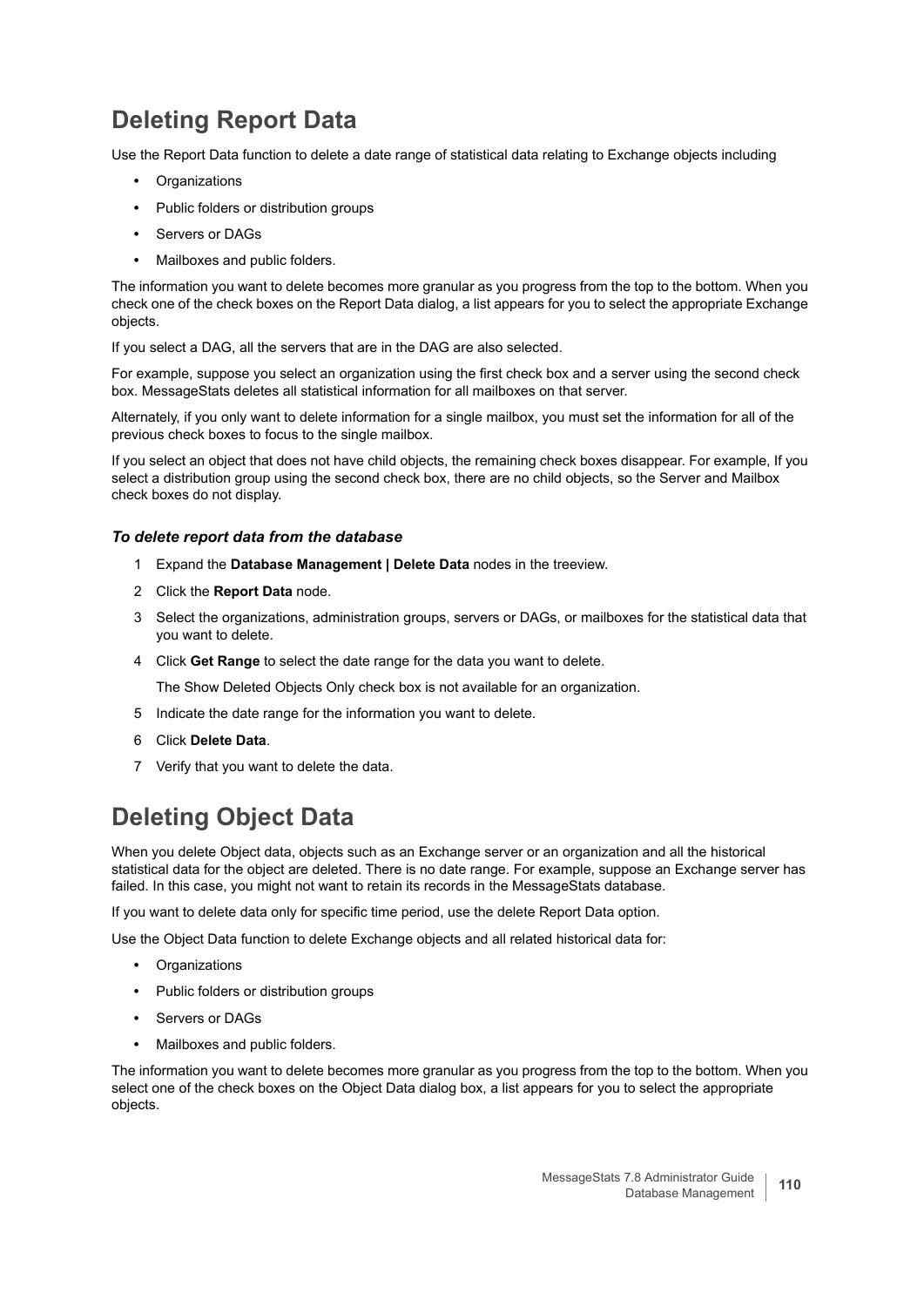For example, suppose that you select an organization. If you do not select a specific server, MessageStats removes information for *all* servers and mailboxes in that organization. Alternately, if you only want to delete information for a single mailbox, you must select all of the previous check boxes to focus to the single mailbox.

If you select a DAG, all the servers that are in the DAG are also selected. If you select an object that does not have child objects, the remaining check boxes disappear.

#### *To delete object data from the database*

- 1 Expand the **Database Management | Deleting Data** nodes in the treeview.
- 2 Select the **Object Data** node.
- 3 Select the organizations, administration groups, servers or DAGs, or mailboxes and the associated objects to indicate the information that you want to delete.
- 4 Click the **Show Deleted Objects Only** check box to see the objects that are deleted in Exchange but still exist in the MessageStats database.

An estimated date range for the selected object data is displayed by default.

- 5 Click **Get Range** to view the date range for the actual data.
- 6 Click **Delete Object**.
- 7 Verify that you want to delete the object information.

### <span id="page-110-0"></span>**Clearing the Database**

<span id="page-110-2"></span>The Clear Database function allows you to delete all the information in your database.

**IMPORTANT:** The Clear Database function cannot be reversed. If you may need any of the information you intend to delete, create a backup of the database.

You can delete the following information:

- **•** Processed tracking log information
- **•** Processed Exchange object data
- **•** Statistical information about your use of MessageStats (such as gathering status and last gathering)
- **•** Region definitions
- **•** Server properties information
- **•** Default filter options

The Clear Database function also provides the option of deleting the gathering schedules that you have established.

### **Prerequisites**

Before you delete data, ensure that no MessageStats consoles attached to the database are currently writing information to the database. If you use the Database Management utility while a MessageStats console is writing to the database, you risk corrupting your database.

#### <span id="page-110-1"></span>*To delete all data from the database*

- 1 Expand the **Database Management | Deleting Data** nodes in the treeview.
- 2 Select the **Clear Database** node.
- 3 Select the **Include Schedules** check box if you want to delete your defined gathering schedules.
- 4 Click **Clear Database**.
- 5 Verify that you want to delete the data.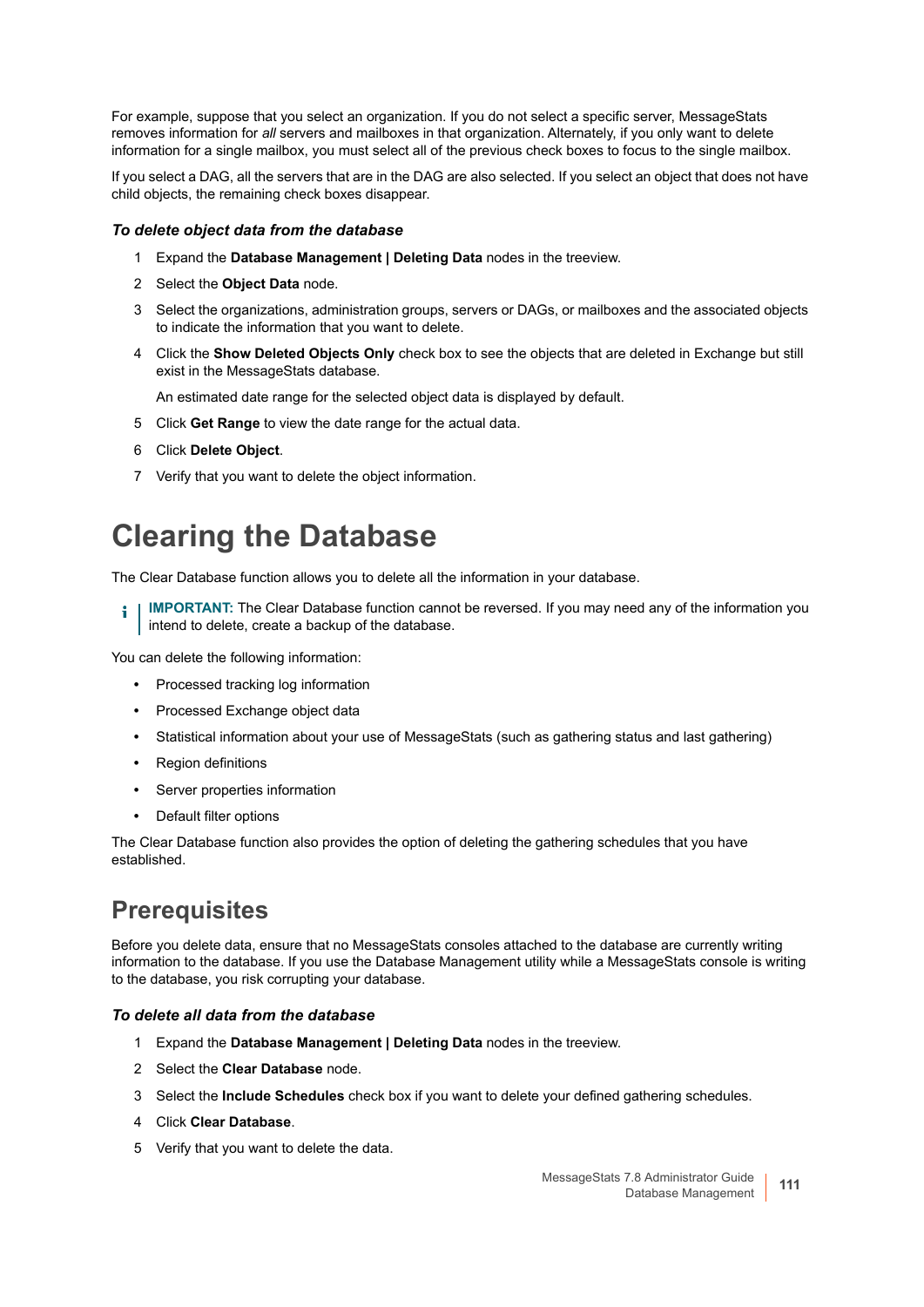# **Appendix A: Microsoft ASP.NET Configuration Issues**

<span id="page-111-0"></span>MessageStats Reports require that Microsoft .Net Framework 4.7.2 be installed on the server on which the webbased reports are hosted. If you have problems accessing MessageStats Reports, you can check the following settings that affect ASP Active Server Page (ASP) configuration.

To install MessageStats Reports on Windows Server, you must install and enable IIS (Internet Information Services). The Web Server (IIS) role must be installed on Windows Server and the following IIS role services must be enabled:

**Table 1. Roles Services Required**

| IIS 7.0 - Web server (IIS) Role services | Services that must be enabled                              |
|------------------------------------------|------------------------------------------------------------|
| <b>Common HTTP Features</b>              | <b>Static Content</b><br>$\bullet$                         |
|                                          | Default Document<br>$\bullet$                              |
| <b>Application Development</b>           | ASP.NET<br>$\bullet$                                       |
|                                          | ASP<br>$\bullet$                                           |
|                                          | Server Side Includes<br>$\bullet$                          |
| Security                                 | Windows Authentication<br>$\bullet$                        |
|                                          | <b>NOTE:</b> Anonymous authentication must be<br>disabled. |

You can install the Web Services (IIS) role using Server Manager and click Manage | Add Roles and Features or through PowerShell cmdlets.

## **Repairing IIS Mappings for ASP.NET**

In some Microsoft environments, you can encounter a configuration issue with Microsoft .NET which results in MessageStats being unable to report information. The error indicates that Microsoft .NET Framework version 4.7.2 must be installed on the IIS server that hosts MessageStats Reports, and that Microsoft ASP.NET must be enabled on the virtual directory that contains MessageStats Reports.

If you are sure that the Microsoft .NET Framework is installed and that ASP.NET is enabled, you may need to repair the IIS mappings for ASP.NET. The following procedure is based on the Microsoft Knowledge Base article 306005. Use the following procedure to configure Microsoft ASP.NET.

#### *To repair configuration mappings for ASP.NET*

- 1 Run the Aspnet regiis.exe utility:
	- a Click **Start** and select **Run**.
	- b Type **cmd** and click **OK**.
	- c Navigate to the .NET Framework directory. (%windir%\Microsoft.NET\Framework\*version*\)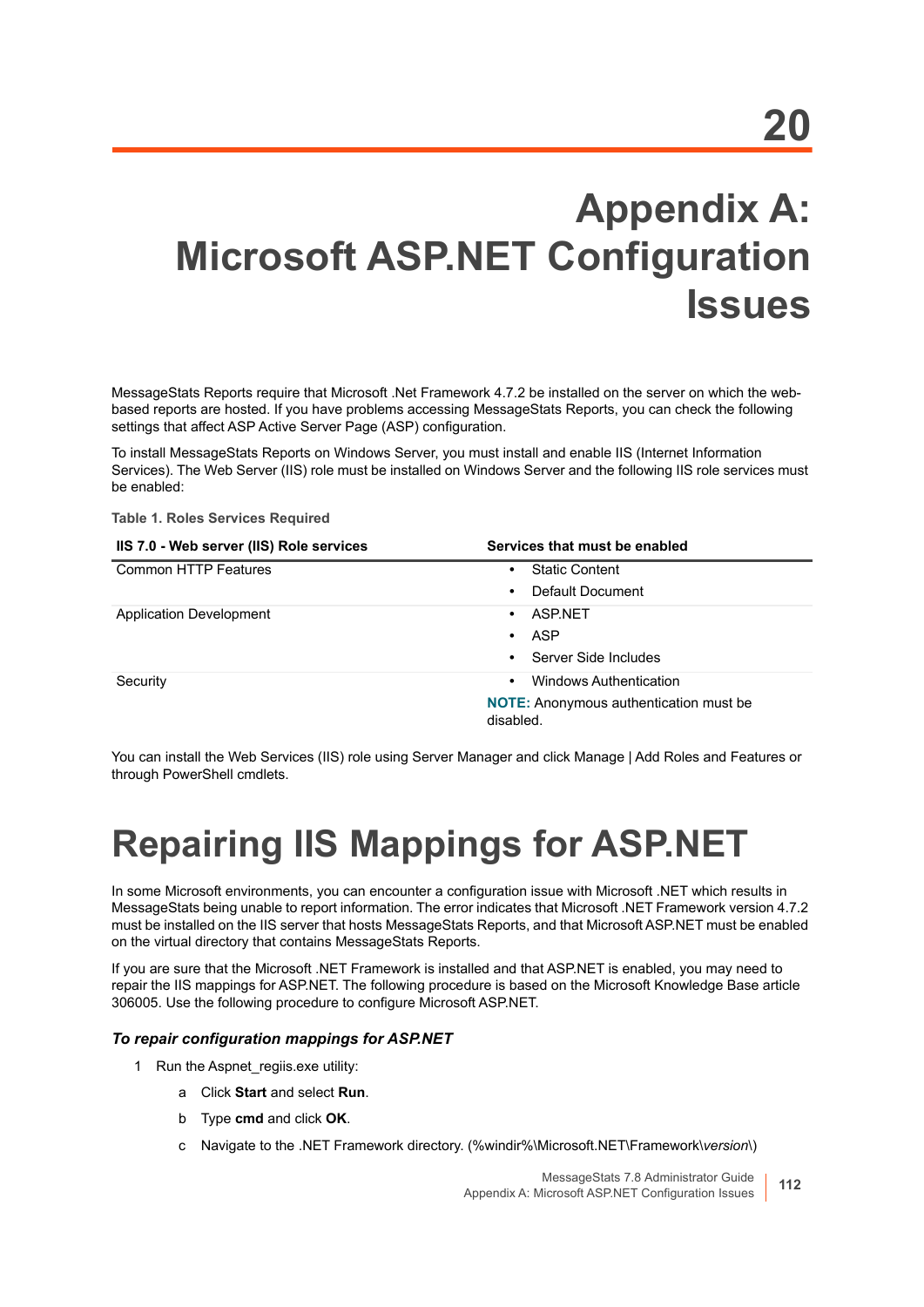In this path, the version (v) represents the .NET Framework directory version that is installed on the server. Replace the version placeholder in the example with the actual version number.

- d Type the following command:
	- **aspnet\_regiis.exe -i**
- e Press ENTER.
- 2 Restart the IIS Service:
	- f Click **Start** and select **Run**.
	- g Type **iisreset** and press ENTER.

### **If Repairing the IIS Mappings for ASP.NET Fails**

If you follow the procedure to repair the IIS mappings and you still see the error, the cause might be that the Network Service is not granted the correct permission to write to the IIS metabase.

#### *To grant permissions to the Network Service to write to the IIS metabase*

- 1 Click **Start** and select **Run**.
- 2 In the Open text box, type **cmd** and click **OK**.
- 3 Navigate to the .NET Framework directory. (%windir%\Microsoft.NET\Framework\*version*\)

In this path, the version represents the .NET Framework directory version that is installed on the server. Replace the placeholder in the example with an actual version number.

4 Type the following command:

#### **aspnet\_regiis.exe -ga "nt authority\network service"**

The "-ga" option grants the specified user or group access to the IIS metabase and other directories that are used by ASP.NET.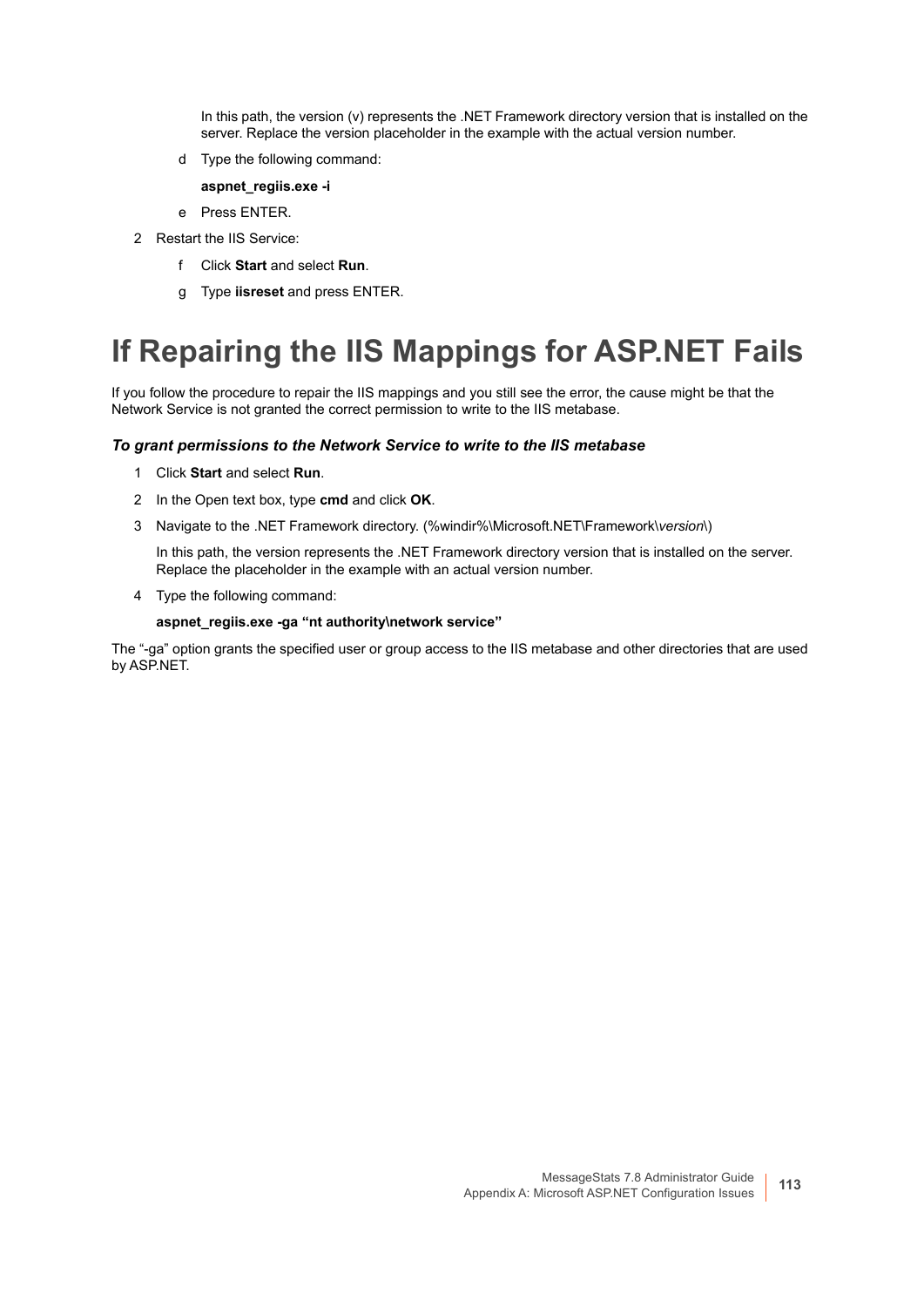## **Appendix B: Gathering Task Dependencies**

Certain gathering tasks must be completed before other tasks can start. This appendix provides information about any dependencies or prerequisites for a gathering task, such as another task that must be completed or configuration that you must do in the MessageStats console.

Generally you run composite gathering tasks that contain the individual gathering tasks that run in a specific order, depending on information gathered by each gathering task. In this case, the individual gatherings are run in order of their dependencies.

For servers that host Exchange, there are composite gatherings that are specific to the Exchange role hosted by the server.

You might also run individual gathering tasks if specific information is required that is not part of a regularly-run composite gathering. In this case, you can use this appendix to determine the dependencies for an individual gathering.

MessageStats automatically runs the Exchange Organization Structure gathering every night at midnight (local time). If you have made changes to your Exchange organization, you can select the organization in the console treeview, right-click and select the Regather Structure option. This option allows you to force a regathering to enumerate the Exchange servers that comprise the organization.

The following table lists the dependencies for the MessageStats Exchange gathering tasks. The table is organized as follows:

[Composite Gathering Tasks](#page-113-0) [Role-Based Gatherings for Servers Running Exchange](#page-116-0) [Individual Gathering Tasks](#page-118-0)

### **MessageStats Gathering Tasks for Exchange**

**Table 1. MessageStats Exchange Gathering Task Dependencies.**

| <b>Gathering Task Name Default?</b> |         | <b>Description</b> | Dependent on |
|-------------------------------------|---------|--------------------|--------------|
|                                     | Part of |                    |              |

<span id="page-113-0"></span>*Composite Gathering Tasks*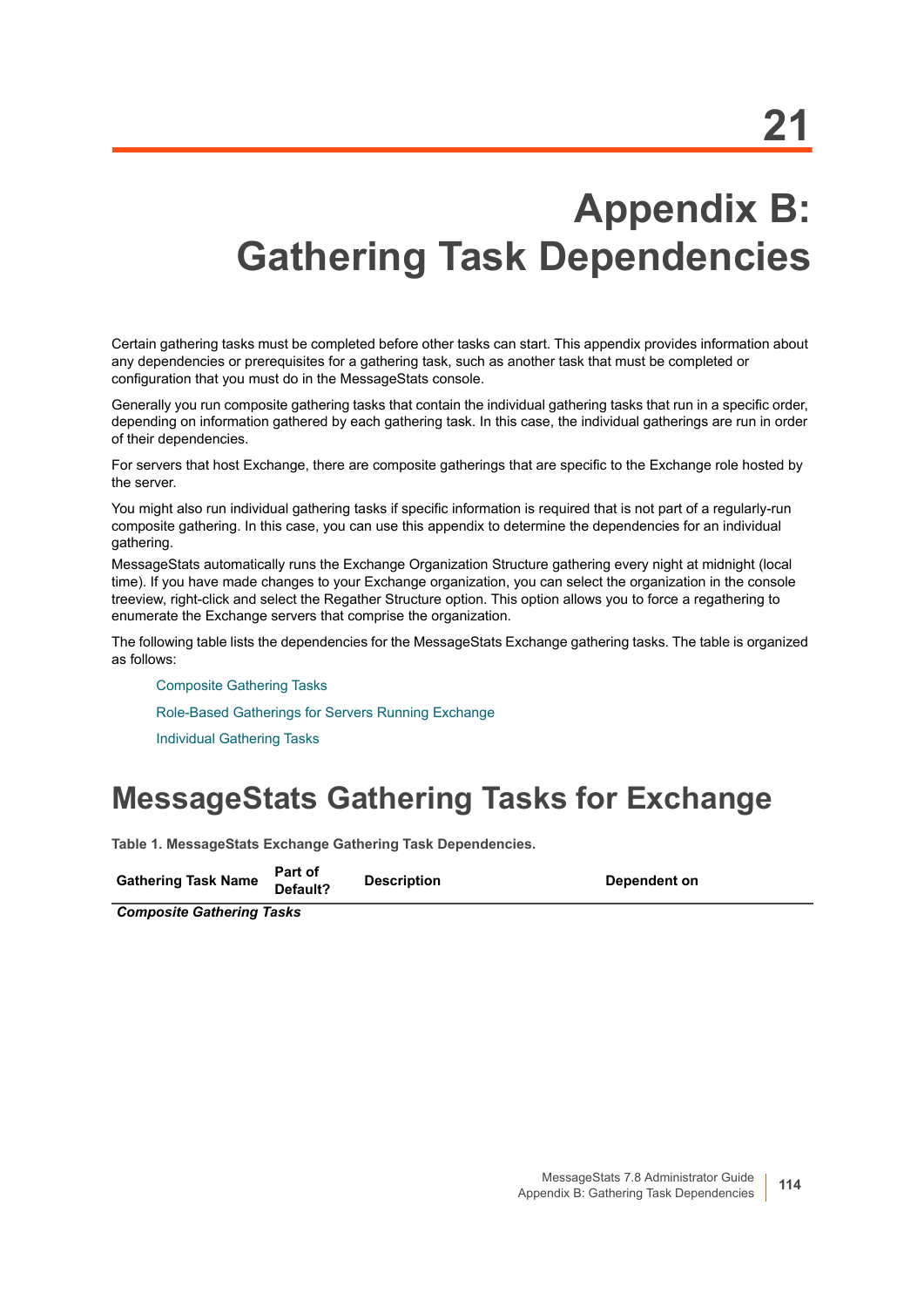| <b>Gathering Task Name</b>              | Part of<br>Default? | <b>Description</b>                                                                                                                                                                                                                                                                                                                                                                                                                                                                                                                                                                                                                                              | Dependent on                                                                                                                                                                                                                                                                                                                                                                                                                                                                                                                             |
|-----------------------------------------|---------------------|-----------------------------------------------------------------------------------------------------------------------------------------------------------------------------------------------------------------------------------------------------------------------------------------------------------------------------------------------------------------------------------------------------------------------------------------------------------------------------------------------------------------------------------------------------------------------------------------------------------------------------------------------------------------|------------------------------------------------------------------------------------------------------------------------------------------------------------------------------------------------------------------------------------------------------------------------------------------------------------------------------------------------------------------------------------------------------------------------------------------------------------------------------------------------------------------------------------------|
| Default                                 | N/A                 | A composite task that includes the<br>following gathering tasks:<br>Internal Namespaces<br>٠<br>Connectors<br>٠<br><b>Mail Contacts</b><br>$\bullet$<br><b>Mailbox Account Properties</b><br>$\bullet$<br><b>Distribution Groups</b><br>$\bullet$<br><b>Databases</b><br>$\bullet$<br>Mailboxes<br>$\bullet$<br>Mail-Enabled Objects<br>$\bullet$<br><b>Server Properties</b><br>$\bullet$<br>Tracking Logs<br>$\bullet$<br><b>Virtual Servers</b><br>٠<br>Server Uptime Performance<br>Counter<br>Reporting Aggregation<br>٠                                                                                                                                   | The dependencies for the<br>individual tasks that comprise<br>the Default Gathering task are<br>described later in this table.<br>NOTE: If you want public folder<br>reports or content and analysis<br>reports, you must create<br>separate gatherings.<br>For public folder reports, create<br>an Exchange Public Folders<br>gathering.<br>For content and analysis reports,<br>create an Exchange Mailbox<br><b>Content and Attachments</b><br>gathering or an Exchange Public<br><b>Folder Content and Attachments</b><br>gathering. |
| Complete Exchange<br>Organization-Level | No                  | A composite task that initiates<br>Exchange organization-level<br>gatherings and includes the following<br>gathering tasks:<br>Internal Namespaces<br>٠<br>Connectors<br>$\bullet$<br><b>Mail Contacts</b><br>$\bullet$<br><b>Distribution Groups</b><br>$\bullet$<br>Mail-Enabled Objects<br>$\bullet$<br>Reporting Aggregation<br>٠<br>Useful for distributed deployments in<br>which the Exchange organization-<br>level tasks must be run on a single<br><b>Task Execution Server.</b>                                                                                                                                                                      | The dependencies for the<br>individual tasks that comprise<br>this task are described<br>subsequently in this table.                                                                                                                                                                                                                                                                                                                                                                                                                     |
| Minimum Exchange<br>Organization-Level  | No                  | A composite task that initiates the<br>minimum Exchange organization-<br>level gatherings needed to find the<br>main Exchange objects. Dependent<br>server-level tasks need the Exchange<br>objects to associate to their gathered<br>information. This task includes the<br>following gathering tasks:<br><b>Internal Namespaces</b><br>$\bullet$<br>Connectors<br>$\bullet$<br>Mail-Enabled Objects<br>$\bullet$<br>Reporting Aggregation<br>$\bullet$<br>Useful for large Exchange<br>organizations from which the main<br>Exchange organization-level<br>information must first be gathered so<br>that Exchange server-level<br>gatherings can run earlier. | The dependencies for the<br>individual tasks that comprise<br>this task are described<br>subsequently in this table.                                                                                                                                                                                                                                                                                                                                                                                                                     |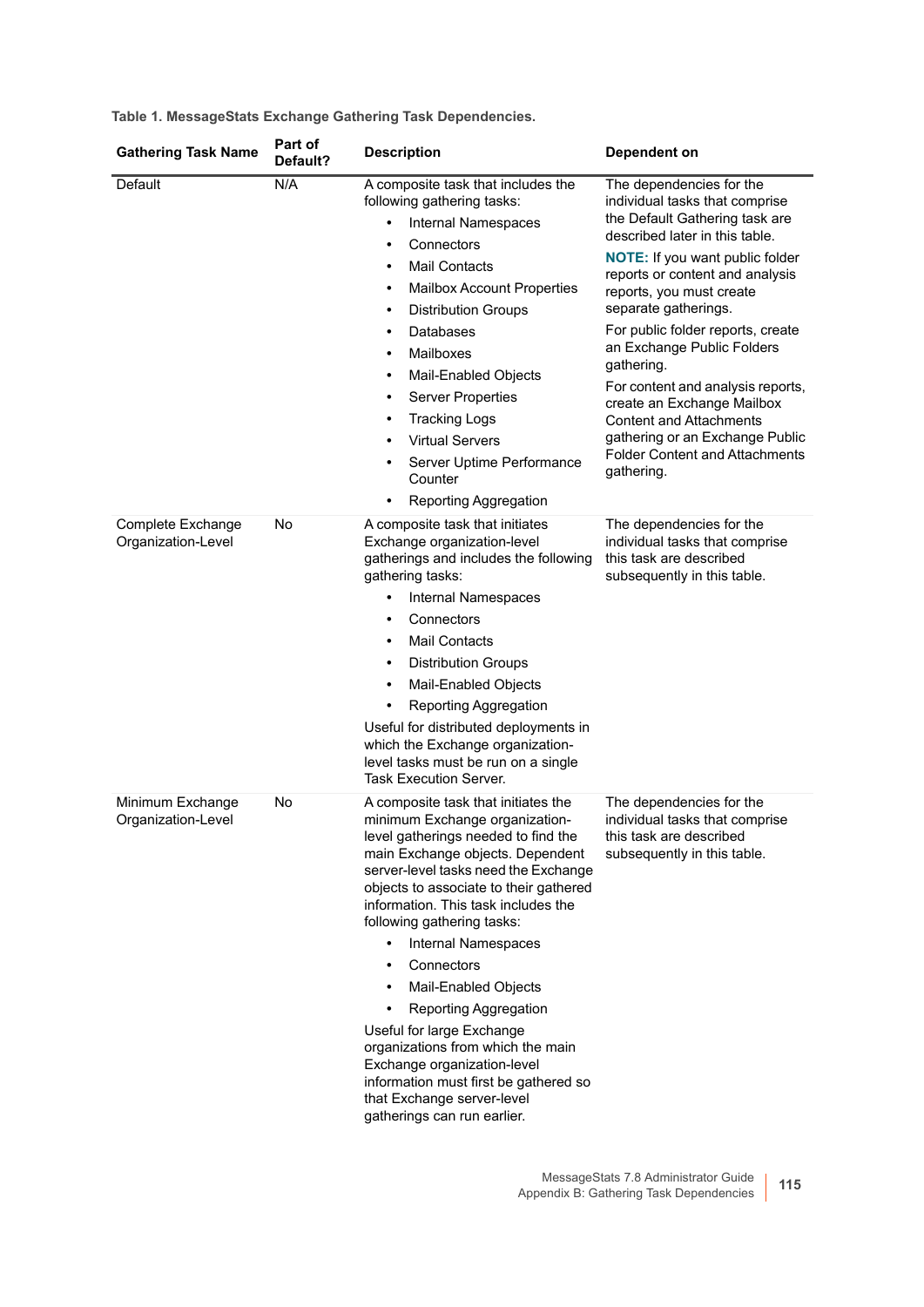| <b>Gathering Task Name</b>        | Part of<br>Default? | <b>Description</b>                                                                                                                                                                                                                                                                                                                                                                                                                                                                                                                                                                                                                                                                                                                                                                                                                                                                                                                       | <b>Dependent on</b>                                                                                                  |
|-----------------------------------|---------------------|------------------------------------------------------------------------------------------------------------------------------------------------------------------------------------------------------------------------------------------------------------------------------------------------------------------------------------------------------------------------------------------------------------------------------------------------------------------------------------------------------------------------------------------------------------------------------------------------------------------------------------------------------------------------------------------------------------------------------------------------------------------------------------------------------------------------------------------------------------------------------------------------------------------------------------------|----------------------------------------------------------------------------------------------------------------------|
| Complete Exchange<br>Server-Level | No                  | A composite task that initiates the<br>main Exchange server-level<br>gatherings. This task includes the<br>following gathering tasks:<br>Databases<br>$\bullet$<br>Mailboxes<br><b>Virtual Servers</b><br>٠<br><b>Tracking Logs</b><br>٠<br>Exchange Public Folder<br>$\bullet$<br>Instance Enumeration<br><b>Server Properties</b><br>$\bullet$<br><b>Mailbox Account Properties</b><br>$\bullet$<br>Server Uptime Performance<br>Counter<br>Reporting Aggregation<br>Does not include the following<br>Exchange server-level tasks:<br><b>Mailbox Security</b><br>$\bullet$<br><b>Public Folder Security</b><br>$\bullet$<br>Mailbox Content and<br>$\bullet$<br>Attachment<br><b>Public Folder Content and</b><br>$\bullet$<br>Attachment<br>Useful for distributed deployments in<br>which the Exchange server-level<br>tasks must be run against a collection<br>of Exchange servers from a single<br><b>Task Execution Server.</b> | The dependencies for the<br>individual tasks that comprise<br>this task are described<br>subsequently in this table. |
| Minimum Exchange<br>Server-Level  | No                  | A composite task that initiates a<br>subset of Exchange server-level<br>gatherings. This task includes the<br>following gathering tasks:<br>Databases<br>٠<br>Mailboxes<br><b>Tracking Logs</b><br>Mailbox Account Properties<br>$\bullet$<br>Reporting Aggregation<br>$\bullet$<br>Useful in deployments where the<br>main focus is main mail-enabled<br>object and Exchange Server usage<br>for an Exchange organization.                                                                                                                                                                                                                                                                                                                                                                                                                                                                                                              | The dependencies for the<br>individual tasks that comprise<br>this task are described<br>subsequently in this table. |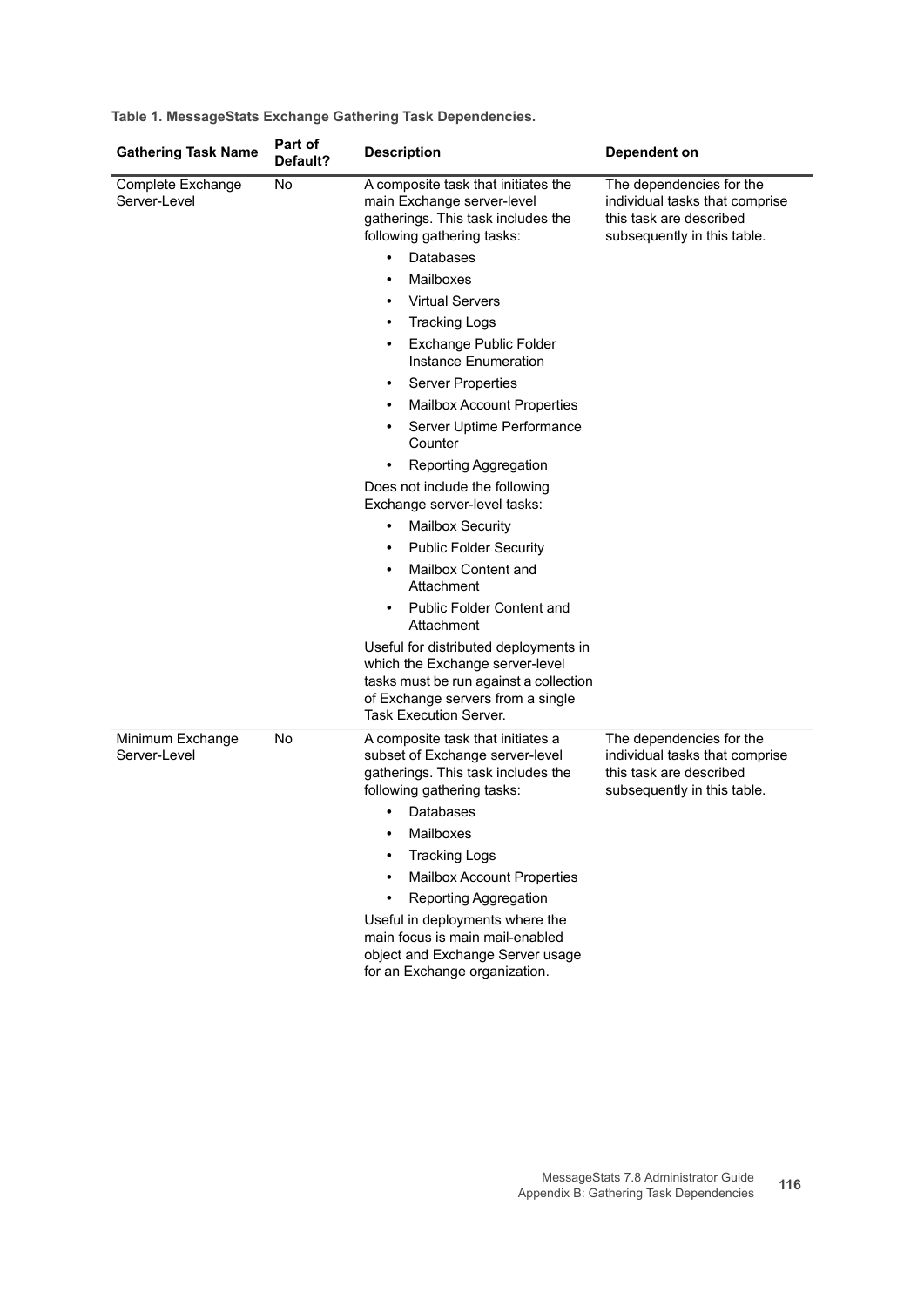<span id="page-116-0"></span>

| <b>Gathering Task Name</b>                                        | Part of<br>Default? | <b>Description</b>                                                                                                                                                                                                                                                                                                                                                                                                                                                                                                                                                                                                                                            | Dependent on                                                                                                         |
|-------------------------------------------------------------------|---------------------|---------------------------------------------------------------------------------------------------------------------------------------------------------------------------------------------------------------------------------------------------------------------------------------------------------------------------------------------------------------------------------------------------------------------------------------------------------------------------------------------------------------------------------------------------------------------------------------------------------------------------------------------------------------|----------------------------------------------------------------------------------------------------------------------|
| Complete Exchange                                                 | No                  | A composite task that initiates all the<br>main Exchange-level gatherings.<br>Includes the following gathering<br>tasks:                                                                                                                                                                                                                                                                                                                                                                                                                                                                                                                                      | The dependencies for the<br>individual tasks that comprise<br>this task are described<br>subsequently in this table. |
|                                                                   |                     | Complete Exchange<br>$\bullet$<br>Organization-Level                                                                                                                                                                                                                                                                                                                                                                                                                                                                                                                                                                                                          |                                                                                                                      |
|                                                                   |                     | Complete Exchange Server-<br>Level                                                                                                                                                                                                                                                                                                                                                                                                                                                                                                                                                                                                                            |                                                                                                                      |
|                                                                   |                     | In addition, this gathering will include<br>the organization-level public folder<br>gathering tasks (the Exchange Public<br><b>Folder Tree Structure Enumeration</b><br>and the Exchange Public Folder Tree<br>Structure Analysis).                                                                                                                                                                                                                                                                                                                                                                                                                           |                                                                                                                      |
|                                                                   |                     | Useful for smaller MessageStats<br>deployments in which all of the main<br>gatherings must be done in a single<br>gathering.                                                                                                                                                                                                                                                                                                                                                                                                                                                                                                                                  |                                                                                                                      |
| <b>Role-Based Gatherings for Servers Running Exchange</b>         |                     |                                                                                                                                                                                                                                                                                                                                                                                                                                                                                                                                                                                                                                                               |                                                                                                                      |
| Complete Exchange<br>Server-Level Gathering<br>for Mailbox Server | No                  | A composite task that initiates core<br>Exchange server-level gatherings for<br>Exchange servers that have the<br>Mailbox role installed. Includes the<br>following gathering tasks:<br>Databases<br>٠<br>Mailboxes<br>٠<br><b>Virtual Servers</b><br>٠<br>Exchange Public Folder<br>٠<br>Instance Enumeration<br><b>Server Properties</b><br>٠<br><b>Mailbox Account Properties</b><br>٠<br>Server Uptime Performance<br>٠<br>Counter<br>Reporting Aggregation<br>Useful for distributed MessageStats<br>deployments in which the Exchange<br>server-level tasks are run against a<br>collection of Exchange servers from a<br>single Task Execution Server. | The dependencies for the<br>individual tasks that comprise<br>this task are described<br>subsequently in this table. |
|                                                                   |                     | <b>NOTE:</b> Does not include the following<br>Exchange server-level tasks:                                                                                                                                                                                                                                                                                                                                                                                                                                                                                                                                                                                   |                                                                                                                      |
|                                                                   |                     | <b>Mailbox Security</b><br>$\bullet$                                                                                                                                                                                                                                                                                                                                                                                                                                                                                                                                                                                                                          |                                                                                                                      |
|                                                                   |                     | <b>Public Folder Security</b><br>٠                                                                                                                                                                                                                                                                                                                                                                                                                                                                                                                                                                                                                            |                                                                                                                      |
|                                                                   |                     | Mailbox Content and<br>$\bullet$<br>Attachment                                                                                                                                                                                                                                                                                                                                                                                                                                                                                                                                                                                                                |                                                                                                                      |
|                                                                   |                     | <b>Public Folder Content and</b><br>$\bullet$<br>Attachment                                                                                                                                                                                                                                                                                                                                                                                                                                                                                                                                                                                                   |                                                                                                                      |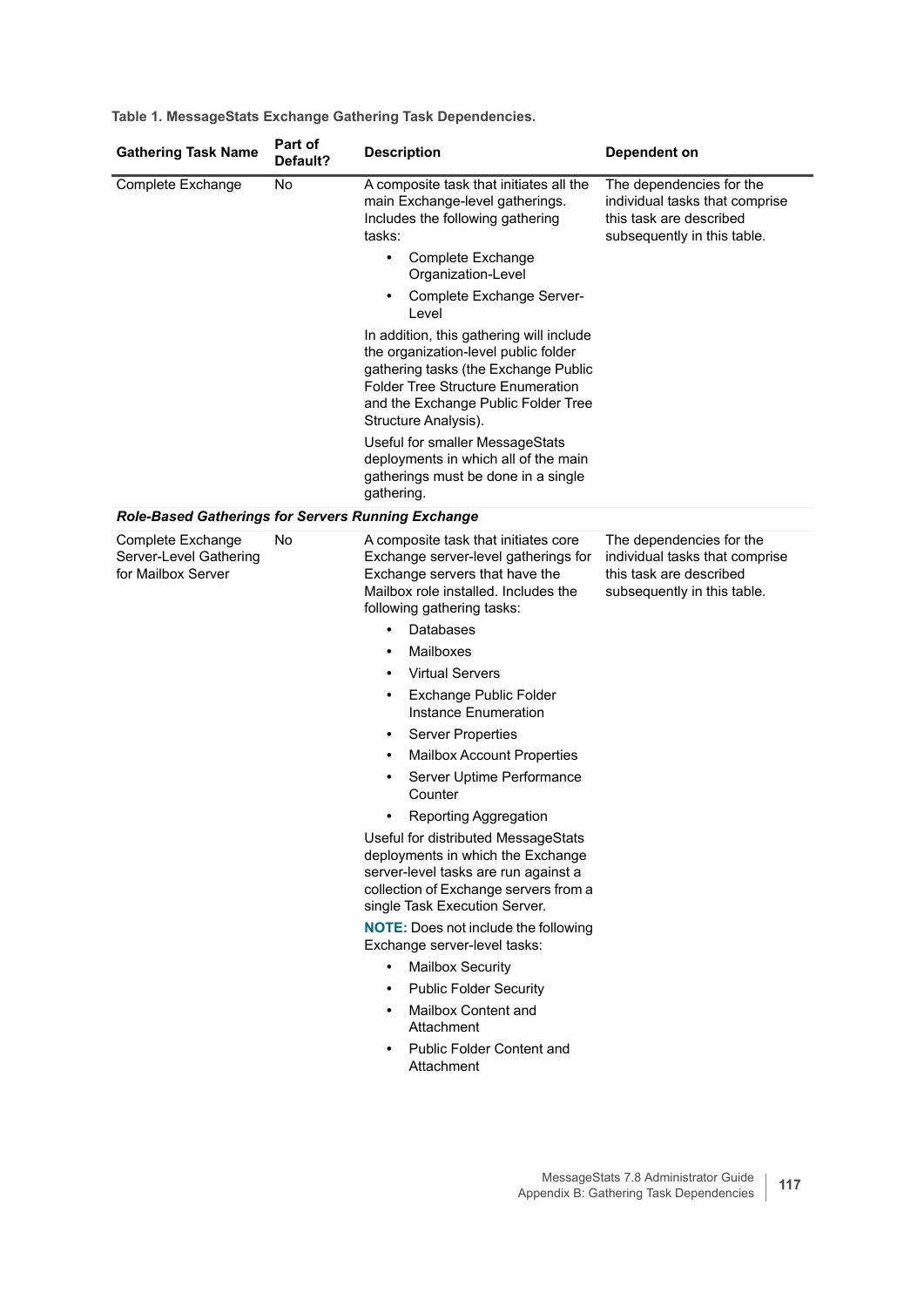| <b>Gathering Task Name</b>                                                     | Part of<br>Default? | <b>Description</b>                                                                                                                                                                                                                                                                                                                                                                                                                                                                                                                                                                                                          | Dependent on                                                                                                         |
|--------------------------------------------------------------------------------|---------------------|-----------------------------------------------------------------------------------------------------------------------------------------------------------------------------------------------------------------------------------------------------------------------------------------------------------------------------------------------------------------------------------------------------------------------------------------------------------------------------------------------------------------------------------------------------------------------------------------------------------------------------|----------------------------------------------------------------------------------------------------------------------|
| Complete Exchange<br>Server-Level Gathering<br>for Transport Server            | No                  | A composite task that initiates core<br>Exchange server-level gatherings for<br>Exchange 2010 hub transport servers<br>and for Exchange 2013/2016/2019<br>mailbox servers. Includes the<br>following gathering tasks:<br><b>Tracking Logs</b><br>$\bullet$<br><b>Virtual Servers</b><br>$\bullet$<br><b>Server Properties</b><br>$\bullet$<br>Server Uptime Performance<br>$\bullet$<br>Counter<br>Reporting Aggregation<br>٠<br>Useful for distributed MessageStats<br>deployments in which the Exchange<br>server-level tasks are run against a<br>collection of Exchange servers from a<br>single Task Execution Server. | The dependencies for the<br>individual tasks that comprise<br>this task are described<br>subsequently in this table. |
| Complete Exchange<br>Server-Level Gathering<br>for Edge Server                 | No                  | A composite task that initiates core<br>Exchange server-level gatherings for<br>Exchange Edge servers. Includes the<br>following gathering tasks:<br><b>Tracking Logs</b><br>$\bullet$<br>Reporting Aggregation<br>Useful for distributed MessageStats<br>deployments in which the Exchange<br>server-level tasks are run against a<br>collection of Exchange servers from a<br>single Task Execution Server.                                                                                                                                                                                                               | The dependencies for the<br>individual tasks that comprise<br>this task are described<br>subsequently in this table. |
| Complete Exchange<br>Server-Level Gathering<br>for Unified Messaging<br>Server | No                  | A composite task that initiates core<br>Exchange server-level gatherings for<br>Exchange 2010 Unified Messaging<br>Server and for Exchange<br>2013/2016/2019 Mailbox servers.<br>Includes the following gathering<br>tasks:<br><b>Virtual Servers</b><br><b>Server Properties</b><br>Server Uptime Performance<br>٠<br>Counter<br>Reporting Aggregation<br>$\bullet$<br>Useful for distributed MessageStats<br>deployments in which the Exchange<br>server-level tasks are run against a<br>collection of Exchange Servers from<br>a single Task Execution Server.                                                          | The dependencies for the<br>individual tasks that comprise<br>this task are described<br>subsequently in this table. |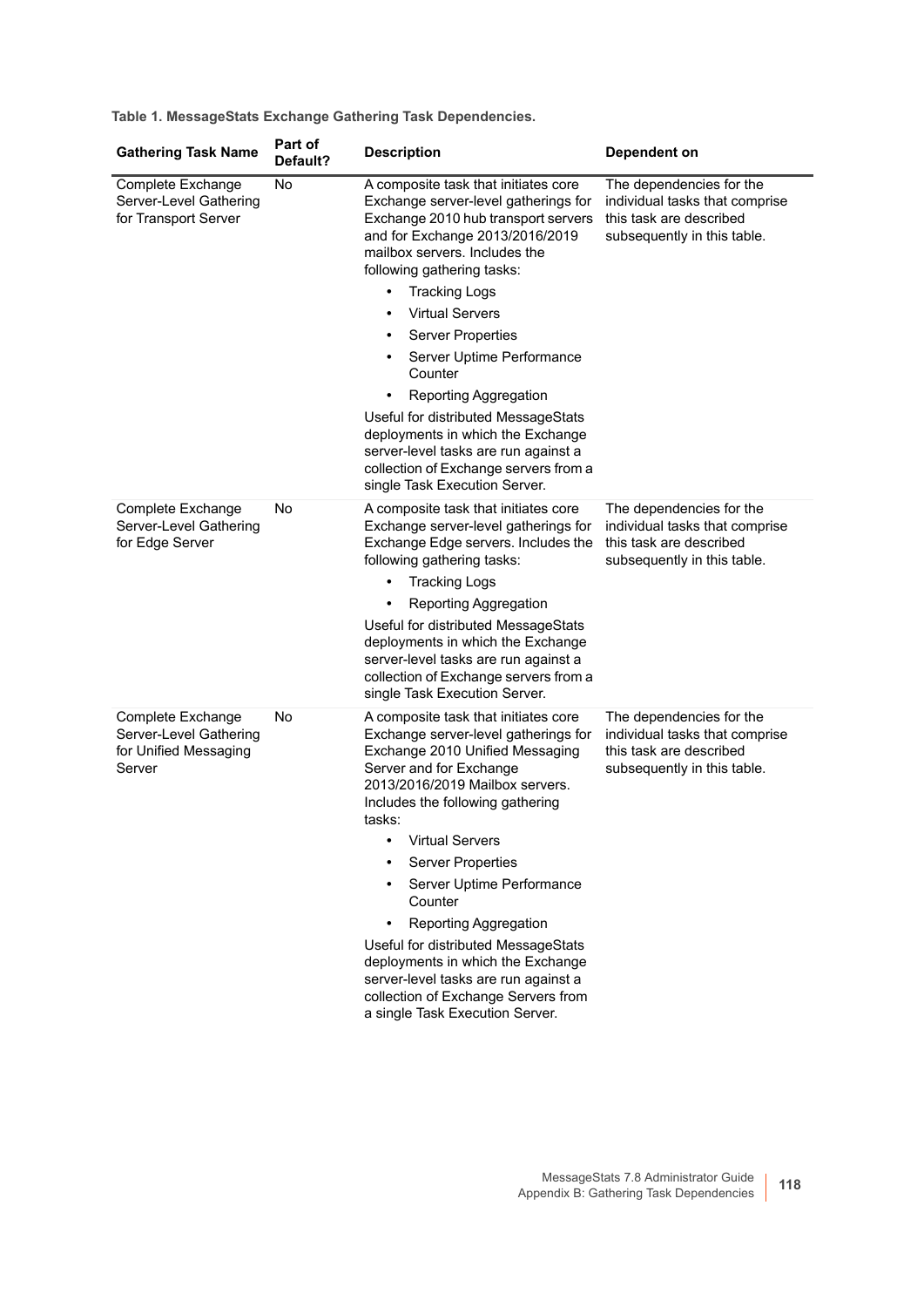<span id="page-118-0"></span>

| <b>Gathering Task Name</b>                                              | Part of<br>Default? | <b>Description</b>                                                                                                                                                                                                                                                                                                        | Dependent on                                                                                                         |
|-------------------------------------------------------------------------|---------------------|---------------------------------------------------------------------------------------------------------------------------------------------------------------------------------------------------------------------------------------------------------------------------------------------------------------------------|----------------------------------------------------------------------------------------------------------------------|
| Complete Exchange<br>Server-Level Gathering<br>for Client Access Server | No                  | A composite task that initiates core<br>Exchange server-level gatherings for<br>Exchange 2010/2013 Client Access<br>Servers (CAS) and Exchange<br>2016/2019 Mailbox servers. Includes<br>the following gathering tasks:                                                                                                   | The dependencies for the<br>individual tasks that comprise<br>this task are described<br>subsequently in this table. |
|                                                                         |                     | <b>Virtual Servers</b><br>$\bullet$                                                                                                                                                                                                                                                                                       |                                                                                                                      |
|                                                                         |                     | <b>Server Properties</b><br>$\bullet$                                                                                                                                                                                                                                                                                     |                                                                                                                      |
|                                                                         |                     | Server Uptime Performance<br>$\bullet$<br>Counter                                                                                                                                                                                                                                                                         |                                                                                                                      |
|                                                                         |                     | Reporting Aggregation<br>$\bullet$                                                                                                                                                                                                                                                                                        |                                                                                                                      |
|                                                                         |                     | Useful for distributed MessageStats<br>deployments in which the Exchange<br>server-level tasks are run against a<br>collection of Exchange servers from a<br>single Task Execution Server.                                                                                                                                |                                                                                                                      |
| <b>Individual Gathering Tasks</b>                                       |                     |                                                                                                                                                                                                                                                                                                                           |                                                                                                                      |
| <b>Exchange Connectors</b>                                              | Yes                 | Enumerates the foreign connectors<br>on the source Exchange servers.                                                                                                                                                                                                                                                      | No dependencies.                                                                                                     |
| Exchange Mail<br>Contacts                                               | Yes                 | Enumerates the mail contacts on the<br>source Exchange servers.                                                                                                                                                                                                                                                           | No dependencies.                                                                                                     |
|                                                                         |                     | The gathering also includes<br>additional attributes such as custom<br>attributes (01-15), and attributes such<br>as Department, Telephone Number,<br>and Postal Address. You can add<br>these columns to the mail contact<br>reports using the Insert Field option.                                                      |                                                                                                                      |
| <b>Exchange Distribution</b><br>Groups                                  | Yes                 | Enumerates the Distribution Groups<br>(Mail-enabled Groups) and collects<br>basic attributes such as list name,<br>type, and number of members, on the<br>source Exchange servers.                                                                                                                                        | No dependencies.                                                                                                     |
|                                                                         |                     | The gathering also includes<br>additional attributes such as custom<br>attributes (01-15), and attributes such<br>as Notes and Description. You can<br>add these columns to the distribution<br>group reports using the Insert Field<br>option.                                                                           |                                                                                                                      |
|                                                                         |                     | <b>NOTE:</b> To store and report on the<br>detailed membership information for<br>distribution groups, you must enable<br>the Distribution Group Membership<br>option on the Organization Properties<br>dialog box. For more information, see<br><b>Gathering Distribution Group</b><br>Membership Information on page 80 |                                                                                                                      |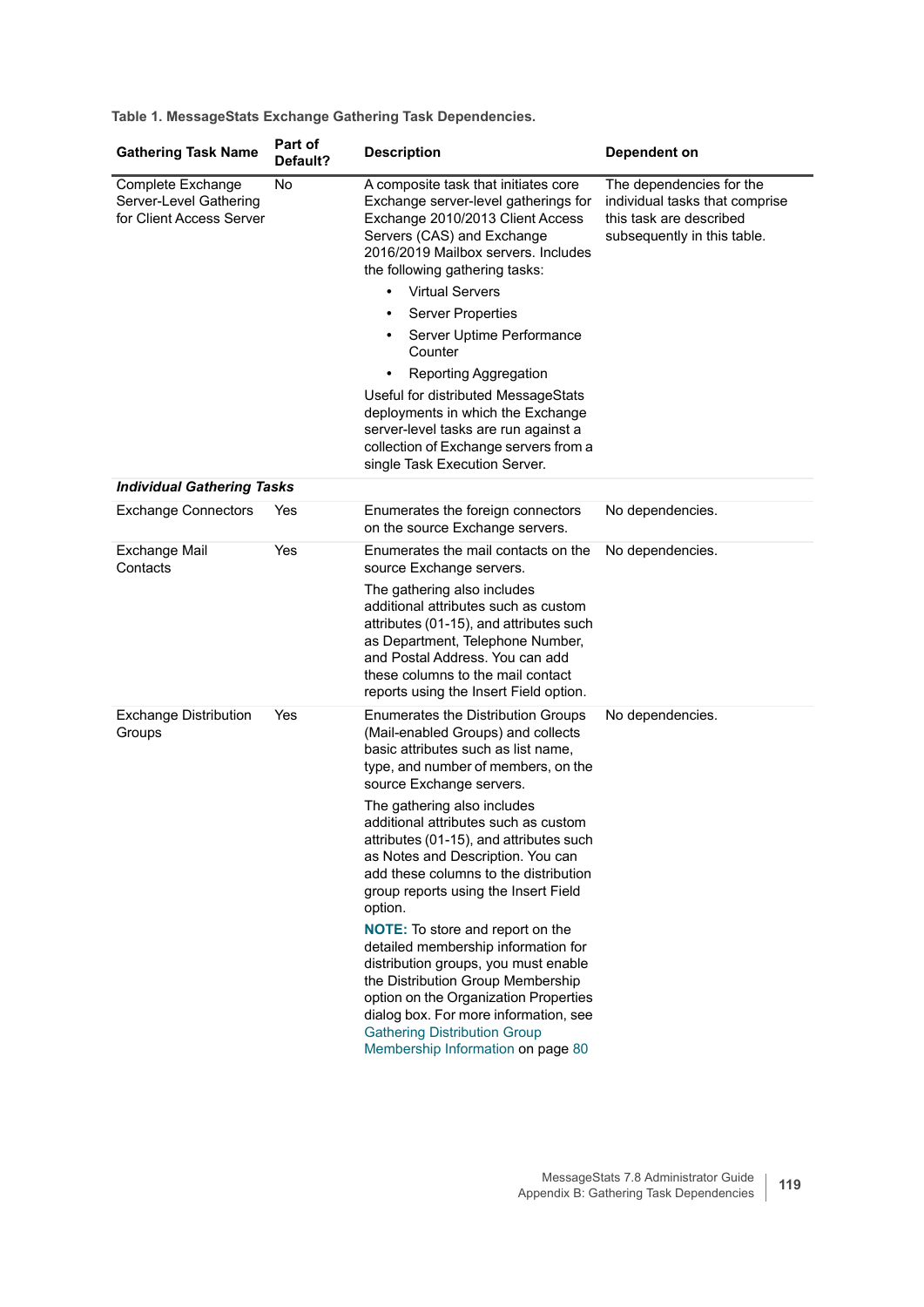| <b>Gathering Task Name</b>               | Part of<br>Default? | <b>Description</b>                                                                                                                                                                                                                                                                                                              | Dependent on                                                                                                                                                        |
|------------------------------------------|---------------------|---------------------------------------------------------------------------------------------------------------------------------------------------------------------------------------------------------------------------------------------------------------------------------------------------------------------------------|---------------------------------------------------------------------------------------------------------------------------------------------------------------------|
| <b>Exchange Public</b><br><b>Folders</b> | No                  | A composite task that includes the<br>following gathering tasks:                                                                                                                                                                                                                                                                | The tasks that comprise the<br>Exchange Public Folders Task<br>are affected by dependencies as<br>described for each individual<br>task subsequently in this table. |
|                                          |                     | <b>Exchange Public Folder Tree</b><br><b>Structure Enumeration</b>                                                                                                                                                                                                                                                              |                                                                                                                                                                     |
|                                          |                     | <b>Exchange Public Folder Tree</b><br>$\bullet$<br><b>Structure Analysis</b>                                                                                                                                                                                                                                                    |                                                                                                                                                                     |
|                                          |                     | Exchange Public Folder<br>$\bullet$<br>Instance Enumeration                                                                                                                                                                                                                                                                     |                                                                                                                                                                     |
|                                          |                     | Analyzes the MAPI pubic folder tree<br>structure using the server public<br>folder (Exchange 2010) or analyzes<br>the public folder tree structure on<br>mailbox databases using PowerShell<br>for Exchange 2013 and later.                                                                                                     |                                                                                                                                                                     |
|                                          |                     | The gathering includes attributes<br>such as custom attributes, storage<br>quota limits, and expiration<br>information.                                                                                                                                                                                                         |                                                                                                                                                                     |
| Exchange Public Folder No<br>Security    |                     | Collects public folder permissions<br>and owner information for Exchange<br>2013 and Exchange 2016/2019<br>public folders. Required to populate<br>the Public Folder Owners report for<br>Exchange 2013 and later.                                                                                                              | Successful Exchange Public<br>Folder Instance Enumeration for<br>the same server.                                                                                   |
| <b>Exchange Databases</b>                | Yes                 | Gathers all Exchange mailbox and<br>public folder databases, and server<br>drives from an Exchange server.                                                                                                                                                                                                                      | Successful Organization<br>Structure gatherings for the<br>same Exchange organization.                                                                              |
| Exchange Internal<br>Namespaces          | Yes                 | Enumerates the SMTP domains in<br>the Recipient Policies.                                                                                                                                                                                                                                                                       | No dependencies.                                                                                                                                                    |
| <b>Exchange Mailboxes</b>                | Yes                 | Collects object information regarding<br>Exchange mailboxes such as the<br>mailbox size and any associated<br>quotas.<br>Additional information, such as<br>custom attributes, mailbox object<br>GUID, and user details, is also<br>collected and can be inserted into the<br>mailbox reports using the Insert Field<br>option. | Successful Exchange Databases<br>gathering for the same server.                                                                                                     |
| <b>Exchange Mailbox</b><br>Security      | No                  | Collects the security information for<br>all Exchange mailboxes. The<br>gathering also collects the send-as<br>and receive-as permissions from<br>Active Directory user access control<br>list (ACL).                                                                                                                           | Successful Exchange Mailboxes<br>gathering on the same Exchange<br>server.                                                                                          |
| Exchange Mail-Enabled Yes<br>Objects     |                     | Enumerates Exchange servers for all<br>mail-enabled users, groups, and<br>contacts.                                                                                                                                                                                                                                             | No dependencies.                                                                                                                                                    |
| Exchange Organization<br>Structure       | No                  | Enumerates the servers that<br>comprise an Exchange organization.<br>Runs automatically once a day (at<br>midnight, local time).                                                                                                                                                                                                | No dependencies.                                                                                                                                                    |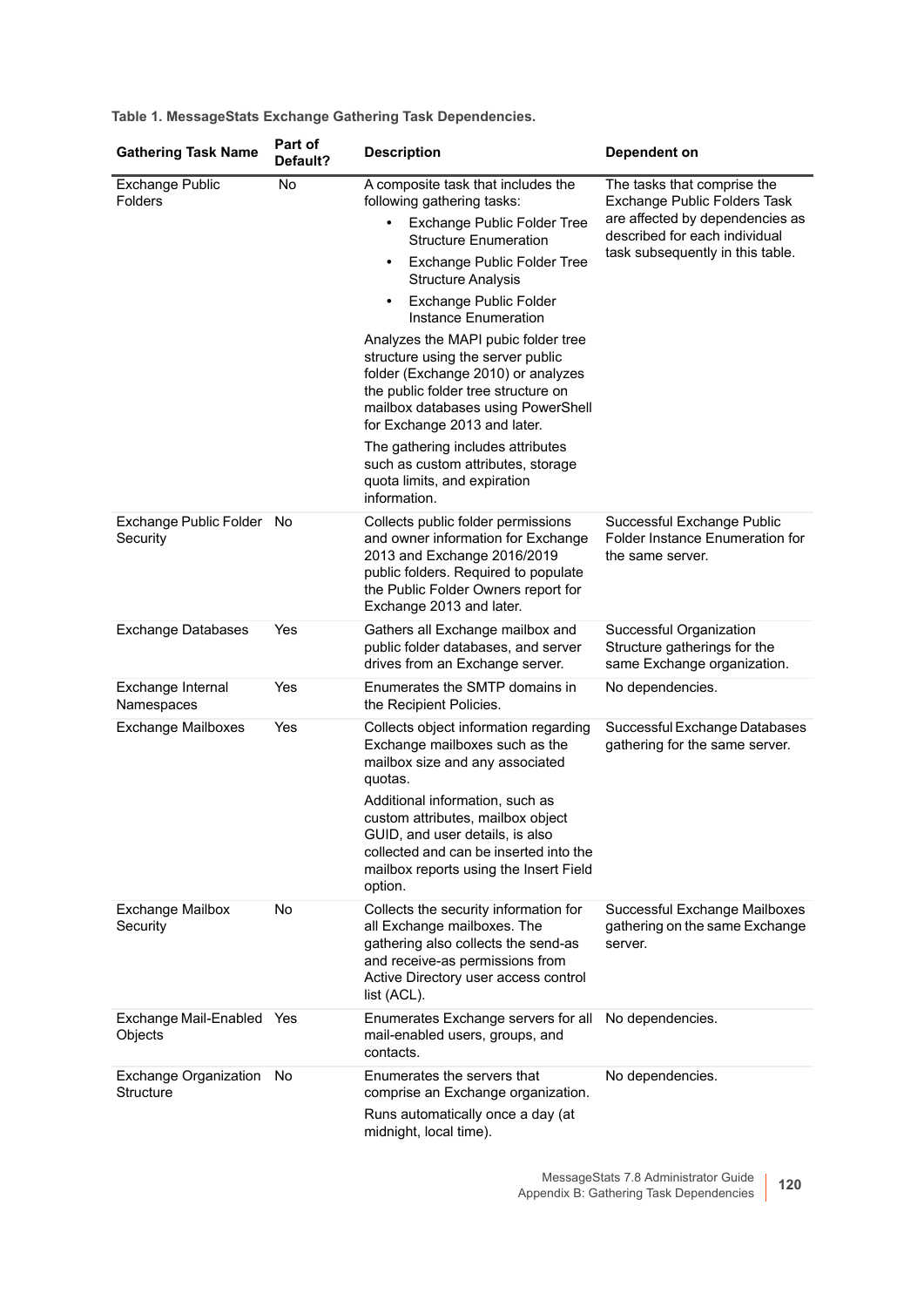| <b>Gathering Task Name</b>                                        | Part of<br>Default? | <b>Description</b>                                                                                                                                                                                                                        | Dependent on                                                                                                                                                                                |
|-------------------------------------------------------------------|---------------------|-------------------------------------------------------------------------------------------------------------------------------------------------------------------------------------------------------------------------------------------|---------------------------------------------------------------------------------------------------------------------------------------------------------------------------------------------|
| Exchange Public Folder<br><b>Tree Structure Analysis</b>          | No                  | Processes the Exchange Public<br>folder tree and aggregates replica<br>object count information at the folder<br>level.                                                                                                                   | Successful Exchange Public<br><b>Folder Tree Structure</b><br><b>Enumeration and Public Folder</b><br>Instance Enumeration for the<br>same organization.                                    |
| Exchange Public Folder No<br><b>Tree Structure</b><br>Enumeration |                     | Collects the structure of the MAPI<br>public folder tree on public folder<br>databases for Exchange 2010.<br>Collects the structure of the public<br>folder tree on mailbox databases<br>using PowerShell for Exchange 2013<br>and later. | Successful Organization<br>Structure, Exchange Databases<br>and Exchange Mailboxes for the<br>same Exchange organization.                                                                   |
| <b>Exchange Virtual</b><br>Servers                                | Yes                 | <b>Enumerates the Virtual SMTP</b><br>servers on the source Exchange<br>server.                                                                                                                                                           | Successful Organization<br>Structure gathering for the same<br>Exchange organization.                                                                                                       |
| Exchange Public Folder<br><b>Instance Enumeration</b>             | No                  | Collects information about public<br>folders and their content on the<br>source server for Exchange 2010 and<br>later.                                                                                                                    | Successful Public Folder Tree<br>Structure Enumeration for the<br>same organization.                                                                                                        |
| <b>Exchange Server</b><br>Properties                              | Yes                 | Enumerates attributes of the<br>Exchange server including some<br>configuration elements like Circular<br>Logging.                                                                                                                        | Successful Organization<br>Structure gathering for the same<br>Exchange organization.                                                                                                       |
| <b>Exchange Tracking</b><br>Logs                                  | Yes                 | Copies Exchange Tracking logs,<br>processes those files, and optionally<br>archives the tracking logs.                                                                                                                                    | Successful Organization<br>Structure, Exchange Mail-<br>Enabled Objects, Mail Contacts,<br>Distribution Groups, Databases,<br>and Mailbox gatherings for the<br>same Exchange organization. |
| <b>Mailbox Account</b><br>Properties                              | Yes                 | Resolves attributes of a given<br>mailbox. These attributes include the<br>determination of the account using<br>the applicable SID, additional<br>properties including type of account,<br>and disabled status.                          | Successful Exchange Databases<br>and Exchange Mailbox<br>gatherings for the same<br>Exchange organization.                                                                                  |
| Server Uptime<br>Performance Counter                              | Yes                 | Gathers and stores the Perfmon<br>counter "uptime" from each source<br>server in the task.                                                                                                                                                | Successful Organization<br>Structure gathering for the same<br>Exchange organization.                                                                                                       |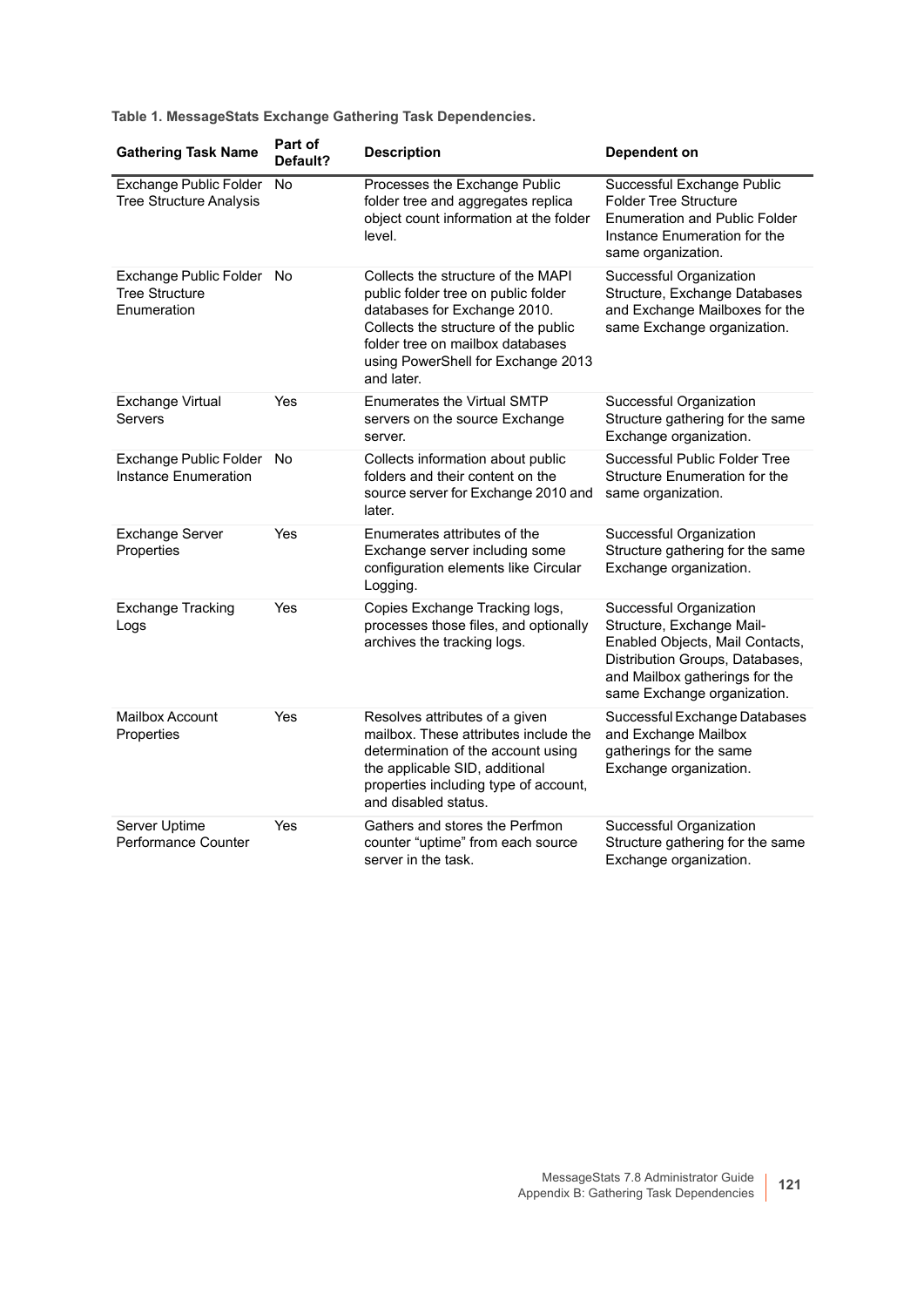| <b>Gathering Task Name</b>                                                      | Part of<br>Default? | <b>Description</b>                                                                                                                                                                                                                                                                                                                                                            | Dependent on                                                                                                                                                 |
|---------------------------------------------------------------------------------|---------------------|-------------------------------------------------------------------------------------------------------------------------------------------------------------------------------------------------------------------------------------------------------------------------------------------------------------------------------------------------------------------------------|--------------------------------------------------------------------------------------------------------------------------------------------------------------|
| <b>Exchange Mailbox</b><br>Content and<br>Attachments                           | No                  | Gathers and stores mailbox content<br>and attachment information from the<br>sources in the task.                                                                                                                                                                                                                                                                             | Successful completion of the<br>Default Gathering task.<br>You must select specific mailbox                                                                  |
|                                                                                 |                     | This task also supports optional<br>search criteria that are used to limit<br>what information is stored in the<br>database. For message content,<br>criteria include subject keyword, size,<br>number of recipients, date, and body<br>keyword. For message attachments,<br>criteria include filename keywords,<br>file extensions, and size.                                | databases or mailboxes on the<br>server that you want to use for<br>the gathering.                                                                           |
|                                                                                 |                     | <b>NOTE:</b> Mailbox Content and<br>Attachments gatherings can use<br>significant storage space. Ensure the<br>search criteria represents only the<br>minimum gathering and storage<br>requirements, and monitor your<br>MessageStats Database size.                                                                                                                          |                                                                                                                                                              |
| Exchange Public Folder No<br>Content and<br>Attachments (Exchange<br>2010 only) |                     | Gathers and stores public folder<br>content and attachment information<br>from the sources in the task.                                                                                                                                                                                                                                                                       | Successful completion of the<br>Default Gathering task and<br>Exchange Public Folders tasks.                                                                 |
|                                                                                 |                     | You must select specific objects<br>(including public folder databases<br>and public folders) to establish search<br>parameters; criteria for the content of<br>public folders (including subject, size,<br>number of recipients, date, and<br>body); and criteria for filtering the<br>attachment information to be retained<br>(such as filenames, extensions, and<br>size) | You must select the public<br>folders that you want to use for<br>the gathering.                                                                             |
|                                                                                 |                     | <b>NOTE: Exchange Public Folder</b><br>Content and Attachments gatherings<br>can use significant storage space.<br>Ensure that search criteria represents<br>only the minimum gathering and<br>storage requirements, and monitor<br>your MessageStats Database size.                                                                                                          |                                                                                                                                                              |
| Reporting Aggregation                                                           | Yes                 | Aggregates Exchange traffic and<br>object count data along a number of<br>reporting dimensions. This task is<br>appended to all other tasks, except<br>Exchange Mailbox Content and<br>Attachments and Exchange Public<br>Folder Content and Attachments.                                                                                                                     | Successful completion of all<br>other tasks, except Exchange<br>Mailbox Content and<br>Attachments and Exchange<br>Public Folder Content and<br>Attachments. |
| IIS Log Files/OWA/<br><b>Windows Mobile</b>                                     | No                  | Collects data from the IIS log files<br>(that are configured using the W3C<br>Extended Log File Format).<br><b>NOTE:</b> You can create an IIS Log<br>Files gathering task only at the<br>individual server level. You cannot<br>create an IIS Log Files gathering task<br>at the Exchange organization level.                                                                | Successful completion of the<br>Exchange Mailboxes and the<br><b>Mailbox Account Properties</b><br>gathering tasks.                                          |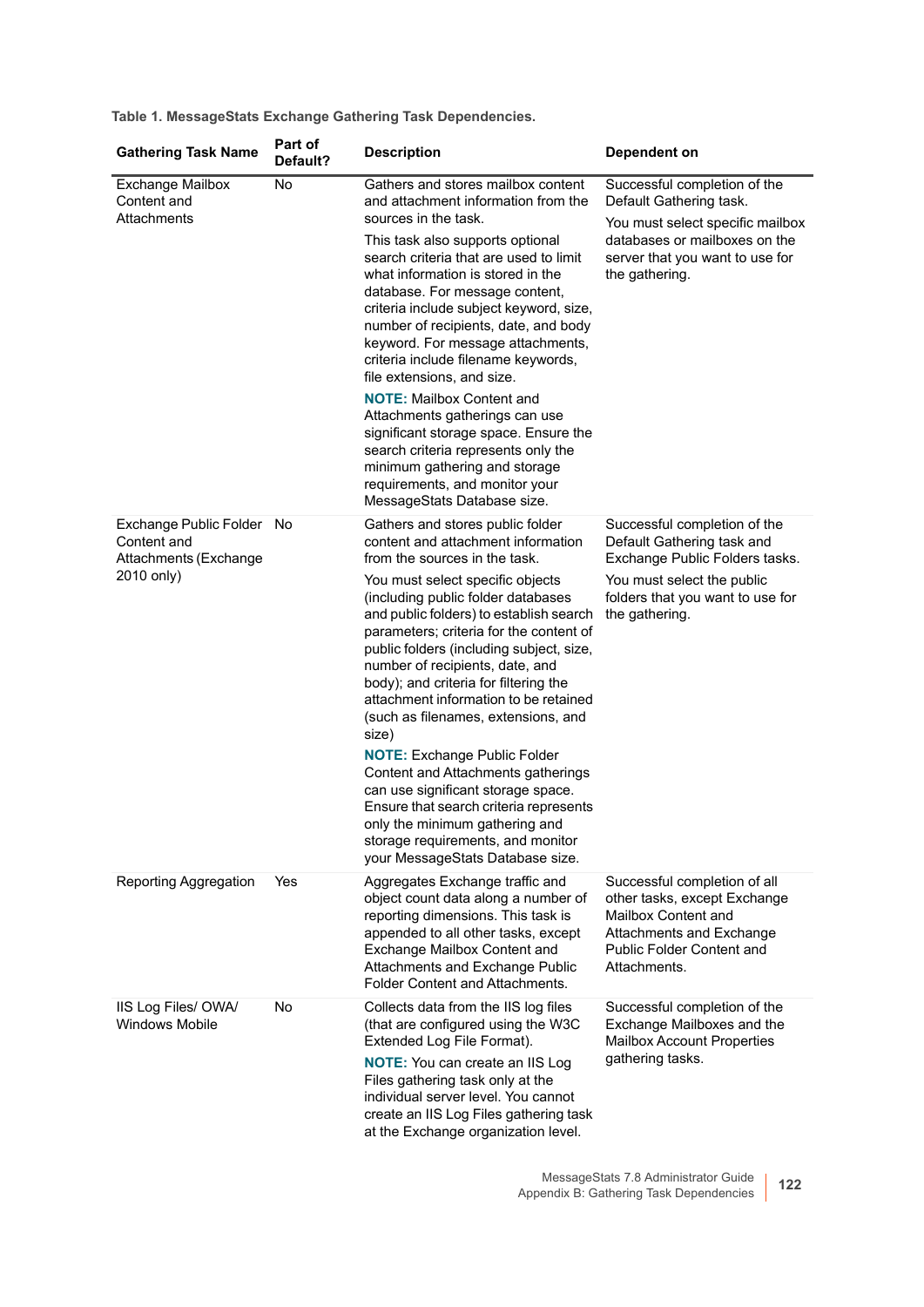## **Appendix C: Troubleshooting Permission Problems**

Throughout MessageStats, there are several locations in which you can specify the security context for the MessageStats scheduler service and for gathering tasks. To allow task gatherings to run in their own process, MessageStats requires that the full user name and password be provided and saved.

When the password for an account that is used in MessageStats is changed, it affects how MessageStats performs. You can also see these issues if an account that is used in MessageStats is disabled or is no longer available.

There are two main areas of MessageStats in which security credential information, along with passwords, is saved. The areas are as follows:

#### **• MessageStats Scheduler Service**

<span id="page-122-0"></span>Windows Service—Account that is used to start the MessageStats Scheduler Service. The account can be modified using the Windows Service Control Manager (SCM). For details, see [Updating the Scheduler](#page-124-0)  [Service Security Context on page 125.](#page-124-0)

DCOM—Credentials that are used to instantiate the MessageStats Scheduler Service COM object. This can be modified in the DCOM Config section of Windows Component Services. For details, see [Updating](#page-124-1)  [the Scheduler Service DCOM Credentials on page 125](#page-124-1).

If you have the MessageStats client console installed on the computer that hosts the MessageStats Scheduler Service, you can update both the Windows service account and the DCOM configuration using the Scheduler Service Credentials property tab for the MessageStats Server. For details, see [Updating](#page-62-0)  [Security Credentials for the Scheduler Service on page 63](#page-62-0).

#### **• MessageStats Tasks**

DCOM—Credentials that are used to instantiate the MessageStats Task Processor COM object. The credentials can be modified using the DCOM Config section of Windows Component Services. For details, see [Updating the Task Processor DCOM Credentials on page 126.](#page-125-0)

If you have the MessageStats client console installed on the computer that hosts the MessageStats Task Execution Server, you can update the DCOM configuration using the DCOM Credentials property tab for the Task Execution Server. For details, see [Modifying Task Processor DCOM Credentials on page 90](#page-89-0).

Thread—Credentials that are used to execute a processing object. When a processing object is created, it is created using the DCOM object. A background worker thread is then created that takes on the credentials. The credentials can be modified using the MessageStats Console, in the properties for the task. For details, see[Changing Task Credentials on page 92](#page-91-0).

If a password is changed, there are different security credentials that you must update for each area to ensure that MessageStats operates correctly.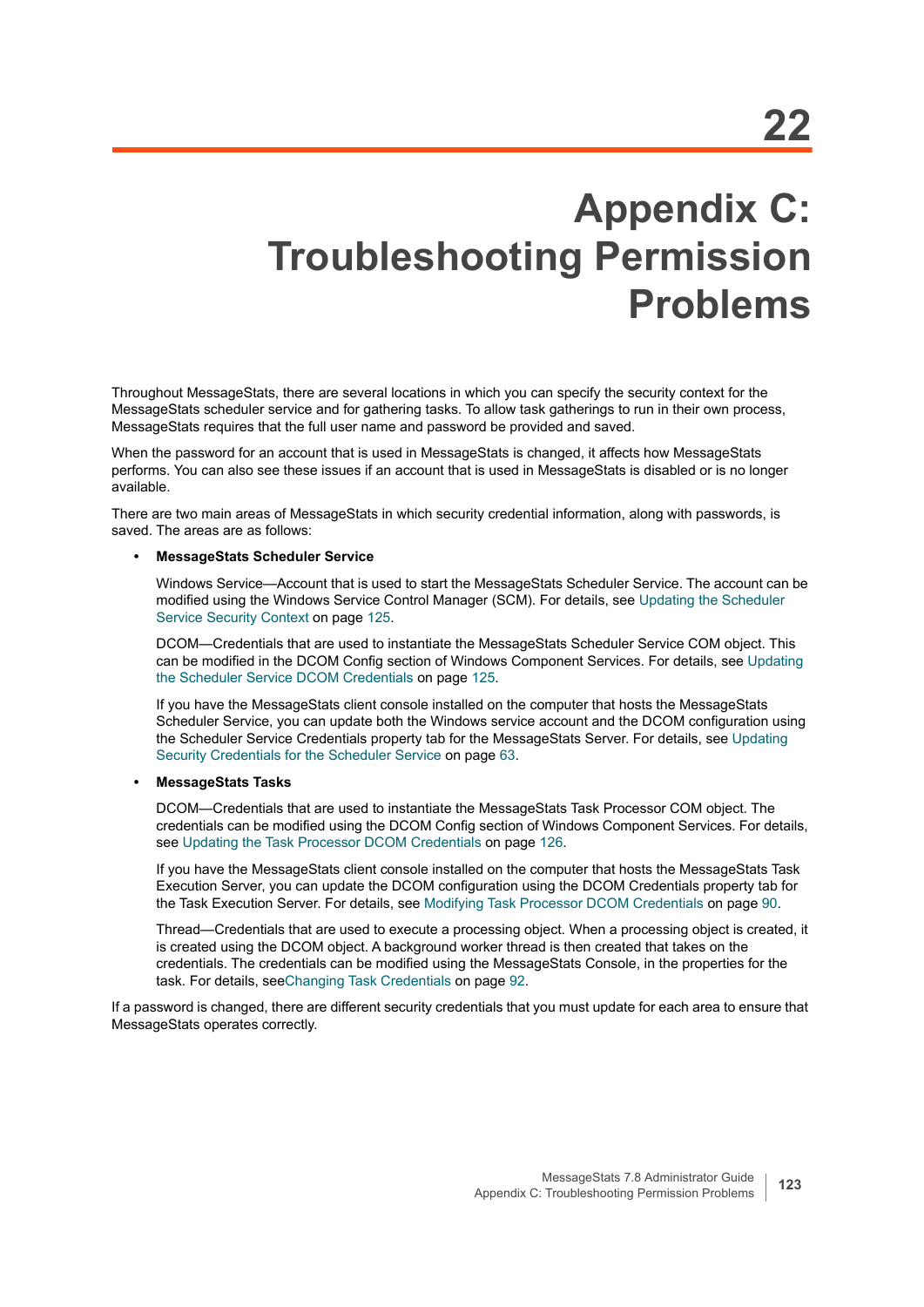## **What are the Symptoms of a Permissions Problem?**

This section explains the symptoms that occur if an account is invalid because it does not exist or is disabled or for which the password has expired. Details are provided about how to diagnose if one of the accounts is not valid.

### **Symptoms of a Problem with Scheduler Service Permissions**

The credentials for the MessageStats Scheduler Service are not widely used so it can be difficult to diagnose if the account password is suddenly invalid. One of the following symptoms can indicate a problem with the account used by the scheduler service:

- **•** The MessageStats Scheduler Service is restarted (either explicitly or due to a machine reboot) but the service fails to restart.
- **•** Within the MessageStats console, you see an error page titled "Unable to Connect to MessageStats Service". It states that there may be a problem with the account used to run the service, or with the configuration of the DCOM and the RPC service on the computers that host either the scheduler service or the console.
- **•** You see "Access Denied" error messages when you try performing console operations such as navigating the tree or opening property tabs.

### **Symptoms of a Problem with Task Processor Permissions**

For the MessageStats tasks, an indicator can be that some (or possibly all) tasks immediately fail when they are run. If the task credential information for a task is incorrect, any execution of that task continually fails. Error details are provided in the task log.

If you view the log and see the following error text, the problem is that the credentials for the task are invalid and must be corrected:

The task activity item was unable to execute due to a problem with the task credentials. The user that was used to execute the task activity item is Domain\User.

In this case, you would correct the credentials that are specified for the task. For more information, see Updating [Default Credentials for Tasks on page 126](#page-125-1).

Another symptom might be that task occurrences do not appear in the Task Status view in MessageStats console.The task never appears to be running. Even if you force the task to run using the Run Now command, the task does not appear to start.

Usually the root cause is a DCOM problem. Before a task can perform the gathering work, the task job is created using the specified account. If task creation fails, the task does not appear in the task view. You must correct the credentials used by DCOM for the tasks to execute correctly. For more information, see [Updating the Task](#page-125-0)  [Processor DCOM Credentials on page 126.](#page-125-0)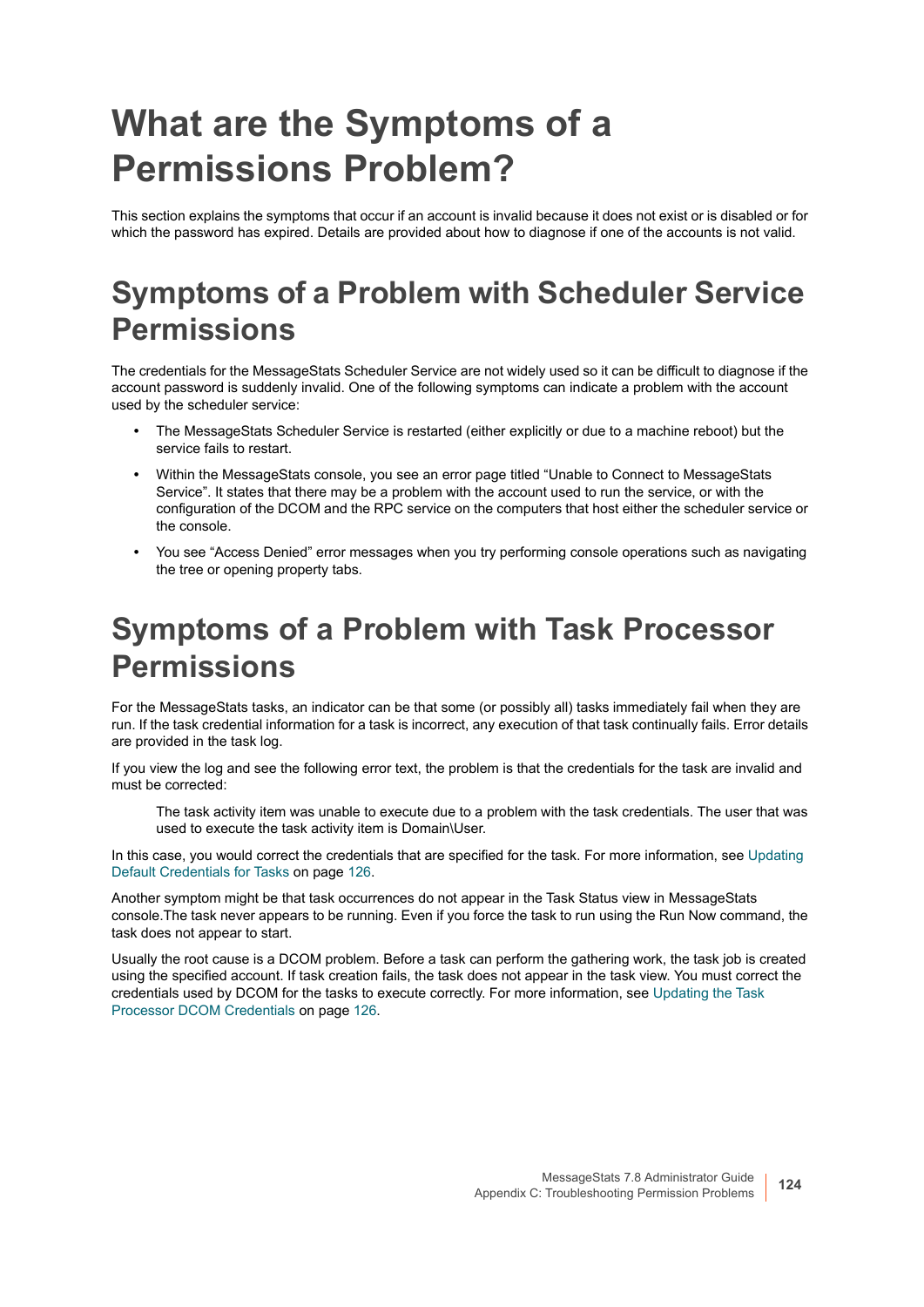## **Updating Scheduler Service Permissions**

For the MessageStats Scheduler Service, there are two locations in which credential information is stored. You can update the account information using two different methods:

- **•** If you have the MessageStats client console installed on the computer that hosts the MessageStats Scheduler Service, you can update both the Windows service account and the DCOM configuration using the Scheduler Service Credentials property tab for the MessageStats Server. For details, see [Updating](#page-62-0)  [Security Credentials for the Scheduler Service on page 63](#page-62-0).
- **•** If you want to update the credentials directly in Windows, see the sections that follow:

[Updating the Scheduler Service Security Context](#page-124-0)

[Updating the Scheduler Service DCOM Credentials](#page-124-1)

## <span id="page-124-0"></span>**Updating the Scheduler Service Security Context**

The first location is in the Windows Service Control Manager (SCM). This is the location in which all Windows Services are defined, along with the security context under which the service runs. You can access the SCM in different ways. The simplest way is to select **Control Panel | Administrative Tools | Services**.

#### *To update the password for the Scheduler Service*

- 1 In the list of Windows services, select the **Quest MessageStats Scheduler Service**.
- 2 Right-click and select **Properties**.
- 3 Click the **Log On** tab and update the password.
- 4 Once the password is corrected, start the MessageStats Scheduler Service and ensure that the service starts without errors.

### <span id="page-124-1"></span>**Updating the Scheduler Service DCOM Credentials**

<span id="page-124-2"></span>The second location is the DCOM Config that exists in the Windows Component Services. This is a Windows application that can be launched from the dcomcnfg.exe executable.

#### *To update COM credentials for the Scheduler Service*

- 1 Open the snap-in by entering **dcomcnfg.exe** in the Run window.
- 2 Select **Component Services** and scroll to **DCOM Config**.
- 3 Select the **Quest MessageStats Scheduler Service** object.
- 4 Right-click the object and select **Properties**.
- 5 Click the **Identity** tab to view the MessageStats Scheduler Service account information.
- 6 If you changed the password for the MessageStats Scheduler Service account, update the account password here.

Leave the account set to This User with the correct security credential information specified.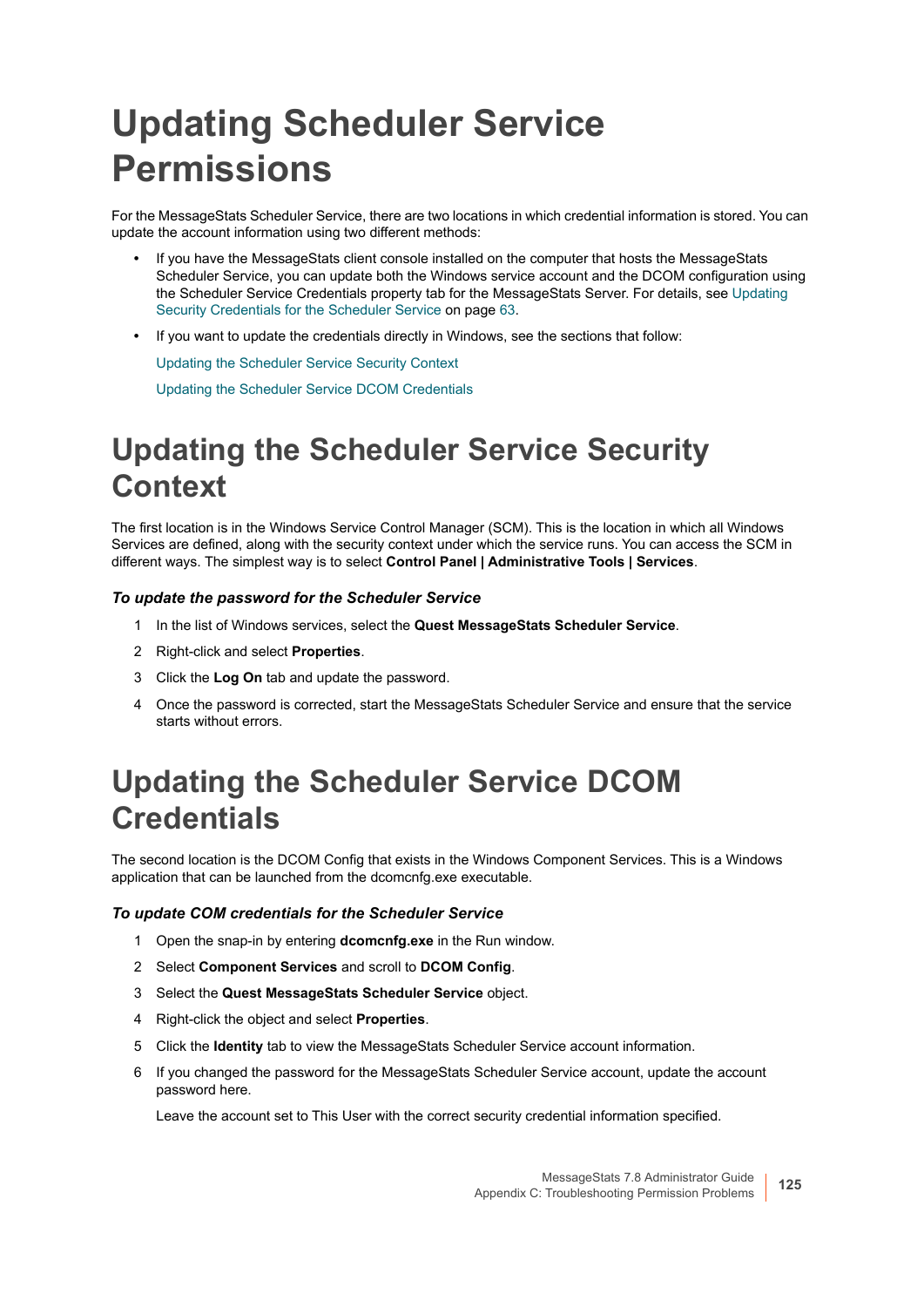## **Updating MessageStats Tasks Permissions**

For the MessageStats tasks, there are four locations in which the task processor credential information is stored. You might have the same account used for the scheduler service and for tasks, but you may not.

If you have problems running tasks, you can check the DCOM credentials for the task processor or the task credentials for the individuals tasks:

[Updating the Task Processor DCOM Credentials](#page-125-0)

[Updating Default Credentials for Tasks](#page-125-1)

## <span id="page-125-0"></span>**Updating the Task Processor DCOM Credentials**

The first location is the DCOM Config that exists in the Windows Component Services. This is a Windows application that can be launched from the executable, dcomcnfg.exe. The procedure is the same as for the DCOM object for the scheduler service except, in this case, you select the MessageStats Task Processor object.

#### *To update DCOM Config credentials*

- 1 Open the snap-in by entering **dcomcnfg.exe** in the Run window.
- 2 Select **Component Services** and navigate to the DCOM Config node.
- 3 Select the **Quest MessageStats Task Processor** object.
- 4 Right-click the object and select **Properties**.
- 5 Click the **Identity** tab to view the MessageStats Task Processor account information.
- 6 Enter the correct security credential information.

Leave the account set to **This User** with the correct security credential information specified.

### <span id="page-125-1"></span>**Updating Default Credentials for Tasks**

The three locations for MessageStats task credential information are in the MessageStats console.

- **•** Default task credentials for all tasks set for the MessageStats Server.
- **•** Specific task credentials set for an individual task.
- **•** Explicit credentials set for the connection server used to connect to an Exchange organization.

Select the task in the task view in the MessageStats Console, right-click and select **Properties** and validate that the correct credentials are specified. If the **Use Default Configuration** check box is checked, you must make the change in the Task Credentials property tab, found under the Tasks node in the MessageStats Console.

### **Updating the Default Task Credentials**

The first location in the MessageStats console is in the property tab for Tasks. This is the default configuration for task execution if you have not set explicit credential configuration at the task level.

#### *To update default task credentials*

1 Expand the **MessageStats** node and select **Tasks**.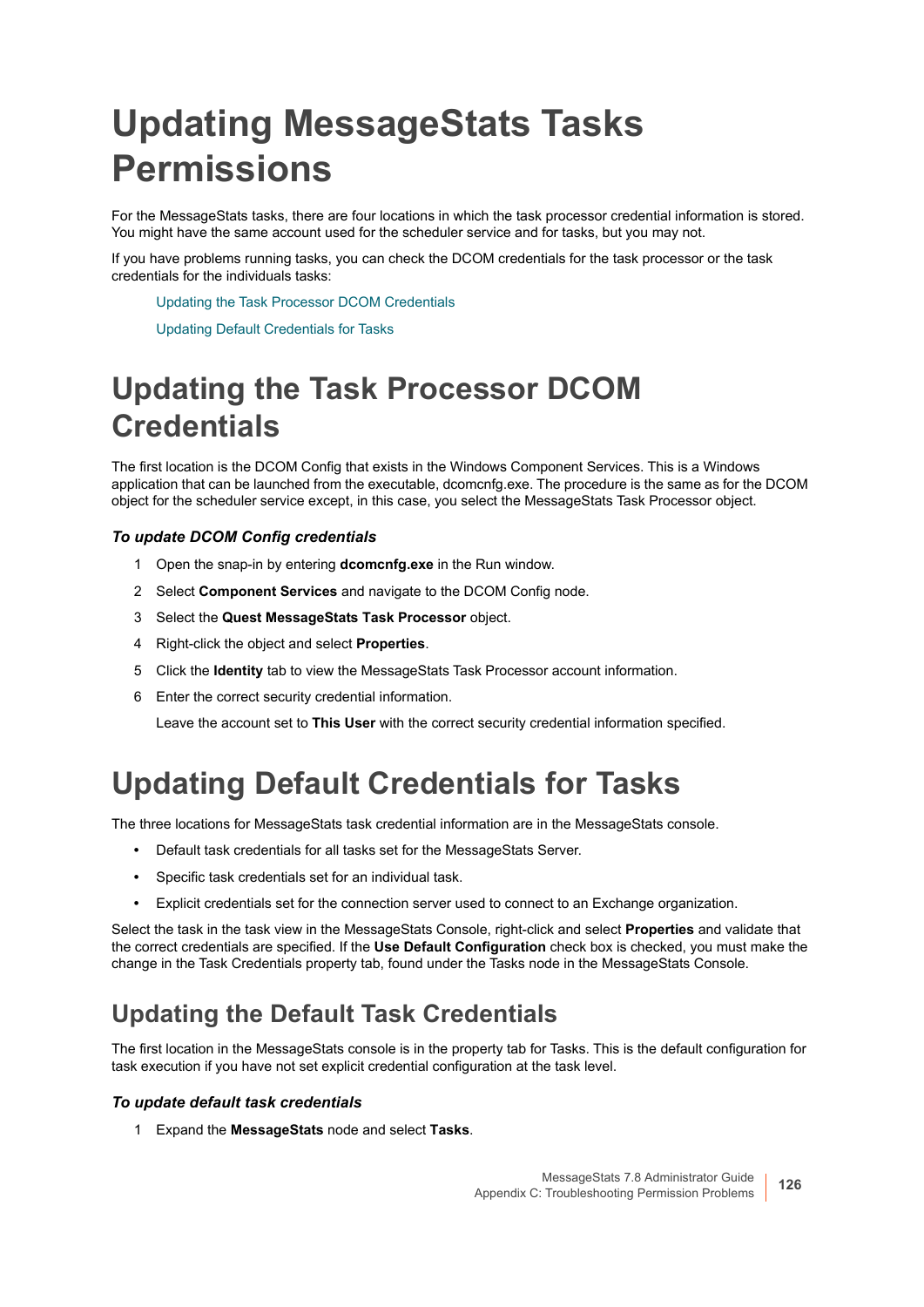- 2 Right-click and select **Properties**
- 3 Select the **Task Credentials** tab and update the account and password information.
- 4 Click **Apply**.

### **Updating Credentials Set Explicitly for a Task**

The second location is in any task that is defined for explicit security credentials. You can determine if explicit security credentials are set for a task by right-clicking on a specific task to see its properties. View the Task Credentials page of the wizard. If the Use Default Configuration check box is not selected, the task is using explicit security credentials.

If there are tasks that reference an account for which the password is changed, you must change the password in the task properties for each task.

### **Updating Credentials Set for the Connection Server**

The third location is the Connection Server property tab for a specific Exchange organization. In the Connection Server property tab, the security context is set to use default task security context or to use a defined account.

If the configuration is set to use the default security context, and if you set the password correctly in the Task Credentials property tab of the Task properties, that is all that is required. However, if the account is explicitly set, you must reset the password.

#### *To update explicit credentials for a connection server*

- 1 Expand the **Exchange Organizations** node in the treeview and select an Exchange organization.
- 2 Right-click and select **Properties**.
- 3 Select the **Connection Server** tab.
- 4 To use different credentials, select **Configure**.
- 5 To use different credentials than the account that is specified for the default Task Credentials, select **Specify Explicit Credentials** and enter the account and password you want.
- 6 Click **Accept**.
- 7 If the validation is successful, click **OK**.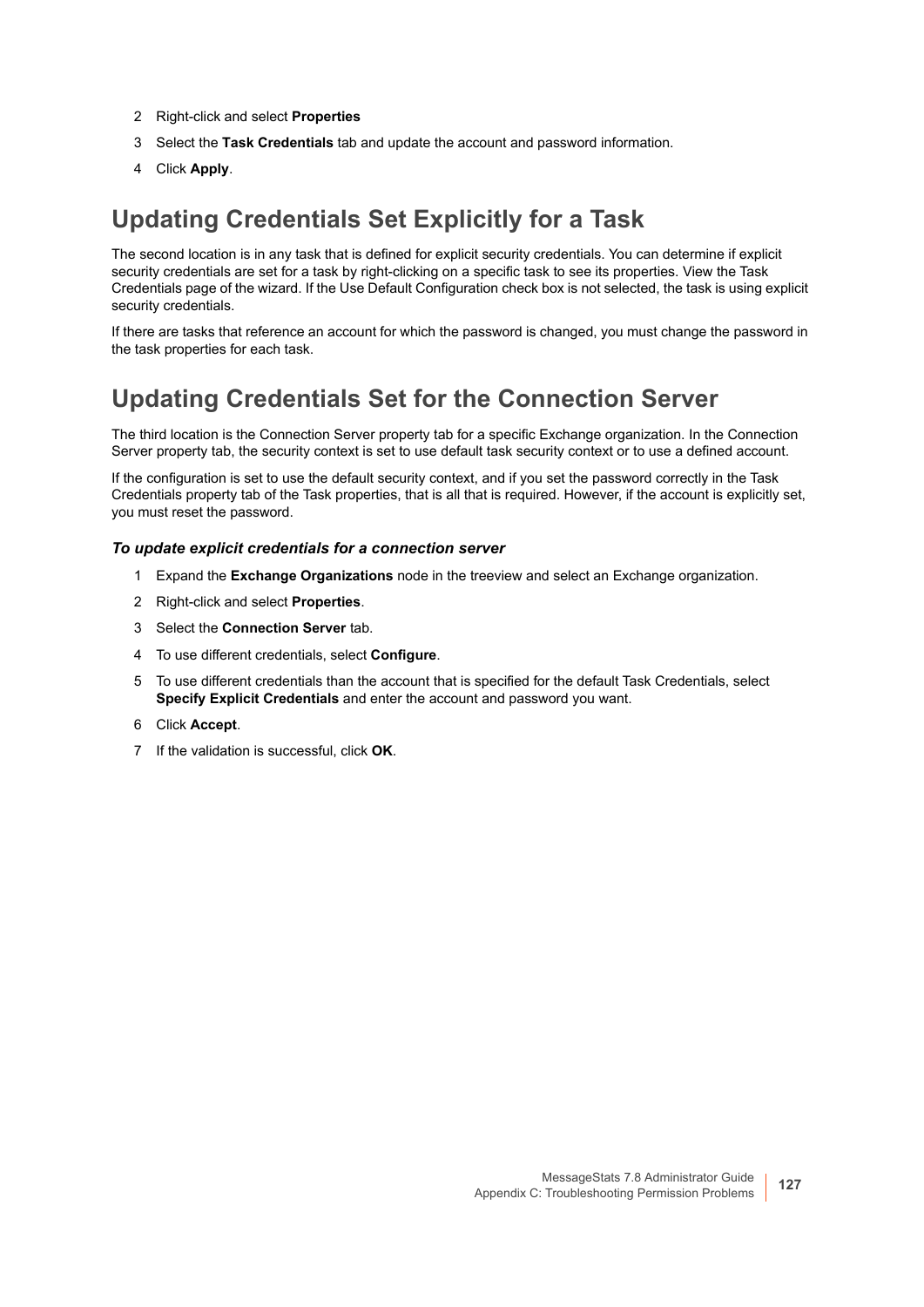Quest provides software solutions for the rapidly-changing world of enterprise IT. We help simplify the challenges caused by data explosion, cloud expansion, hybrid datacenters, security threats, and regulatory requirements. We are a global provider to 130,000 companies across 100 countries, including 95% of the Fortune 500 and 90% of the Global 1000. Since 1987, we have built a portfolio of solutions that now includes database management, data protection, identity and access management, Microsoft platform management, and unified endpoint management. With Quest, organizations spend less time on IT administration and more time on business innovation. For more information, visit [www.quest.com](https://www.quest.com/company/contact-us.aspx).

## **Technical support resources**

Technical support is available to Quest customers with a valid maintenance contract and customers who have trial versions. You can access the Quest Support Portal at [https://support.quest.com.](https://support.quest.com)

The Support Portal provides self-help tools you can use to solve problems quickly and independently, 24 hours a day, 365 days a year. The Support Portal enables you to:

- **•** Submit and manage a Service Request.
- **•** View Knowledge Base articles.
- **•** Sign up for product notifications.
- **•** Download software and technical documentation.
- **•** View how-to-videos.
- **•** Engage in community discussions.
- **•** Chat with support engineers online.
- **•** View services to assist you with your product.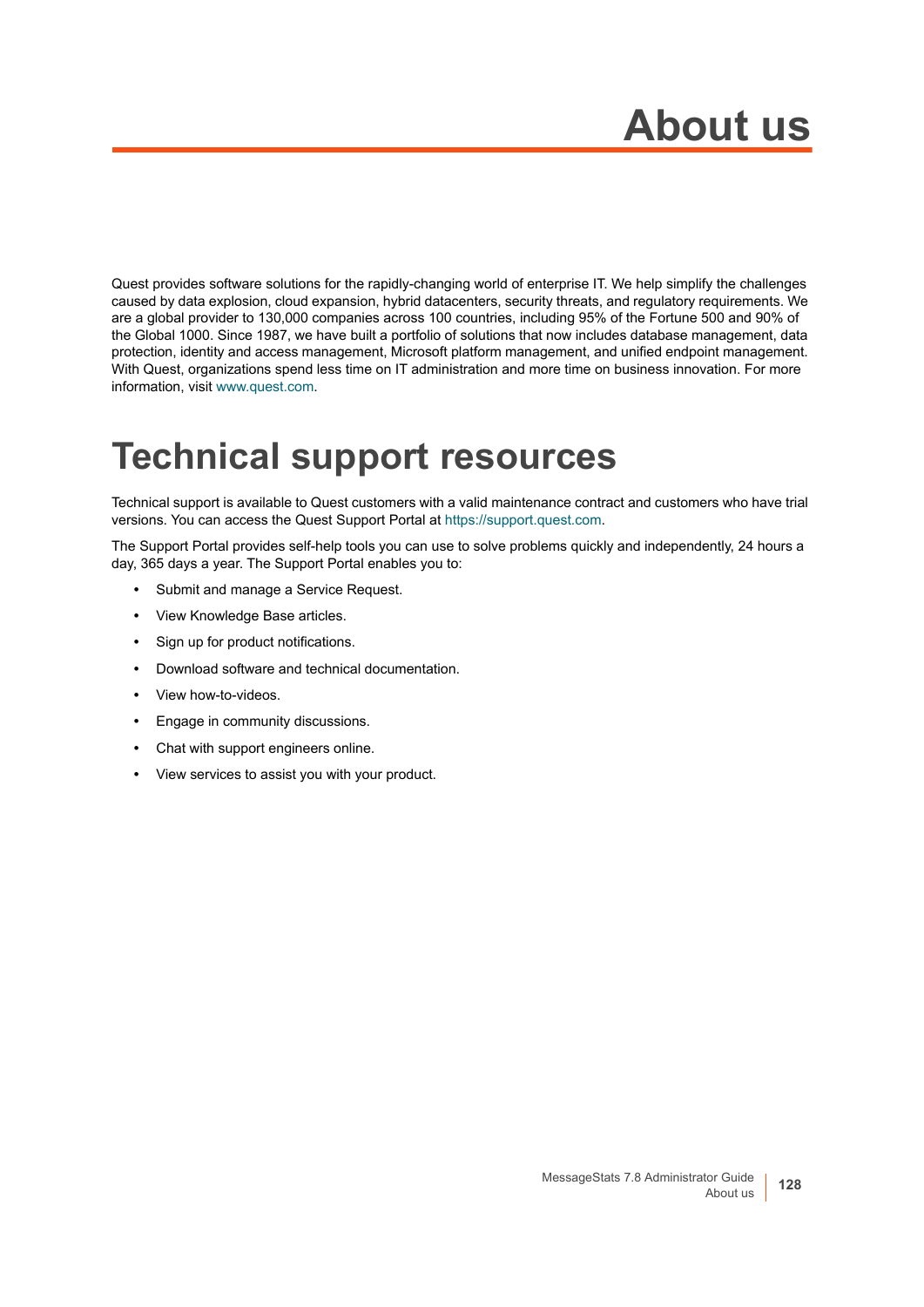# **Index**

### **A**

accounts [updating for the scheduler service, 63](#page-62-1) [updating for the task processors, 91](#page-90-0) [updating task credentials, 123](#page-122-0) Active Server Pages [troubleshooting for reports, 112](#page-111-0) archiving log files [setting an archive share for tracking logs, 67](#page-66-0) [setting for service log files, 62](#page-61-0) [setting for task log files, 89](#page-88-0) [setting for tracking logs, 81,](#page-80-0) [87](#page-86-0) archiving tracking logs [selecting servers for, 81](#page-80-1) [steps performed by MessageStats, 81](#page-80-2) auditing [internet domain traffic, 57,](#page-56-0) [73](#page-72-0) [Internet domains, 57,](#page-56-0) [73](#page-72-0) [mailboxes, 56,](#page-55-0) [71](#page-70-0) [message delivery times, 57,](#page-56-1) [76](#page-75-0) [message subject words, 57,](#page-56-2) [72](#page-71-0) [removing subject text from, 73](#page-72-1) [to include email subject line text, 72](#page-71-1)

### **B**

backup [setting for scheduler service logs, 62](#page-61-1) [setting for task logs, 90](#page-89-1)

### **C**

collecting mailbox data [selecting server for, 85](#page-84-0) collecting public folder data [selecting server for, 86](#page-85-0) compression [executable files used for, 96](#page-95-0) [setting for scheduler service logs, 62](#page-61-1) [setting for task logs, 90](#page-89-1) [used by application, 95](#page-94-0) connect server [specifying an alternate Exchange server for, 41,](#page-40-0) [78](#page-77-0) connecting [to the application server, 17](#page-16-0)

connection server [selecting for Exchange organization, 76](#page-75-1) creating [tasks, 30](#page-29-0) credentials [setting at organization-level, 76](#page-75-1)

### **D**

data collected [forcing a regathering in the same day, 34](#page-33-0) [in a gathering, 12](#page-11-0) data sources [used to gather from, 12](#page-11-1) database [management tools available, 105](#page-104-0) [supported implementations, 104](#page-103-0) database growth [factors that affect, 58](#page-57-0) database management [cleaning the database, 111](#page-110-1) [defragmenting the database, 108](#page-107-0) [deleting processed information, 111](#page-110-2) [deleting report data or objects, 109](#page-108-0) [reindexing tables, 108](#page-107-1) DCOM configuration [to update the password, 125](#page-124-2) [updating for the scheduler service, 63](#page-62-1) [updating for the task processors, 91](#page-90-0) default gathering task [creating the, 38](#page-37-0) [tasks not included in, 36](#page-35-0) default task execution server [setting the,, 89](#page-88-1) deleting [all data from the database, 111](#page-110-1) [scheduler service logs, 62](#page-61-1) [task logs, 90](#page-89-1) delivery time reporting [setting thresholds for, 57,](#page-56-1) [76](#page-75-0) distributed task processors [setting properties for, 88](#page-87-0)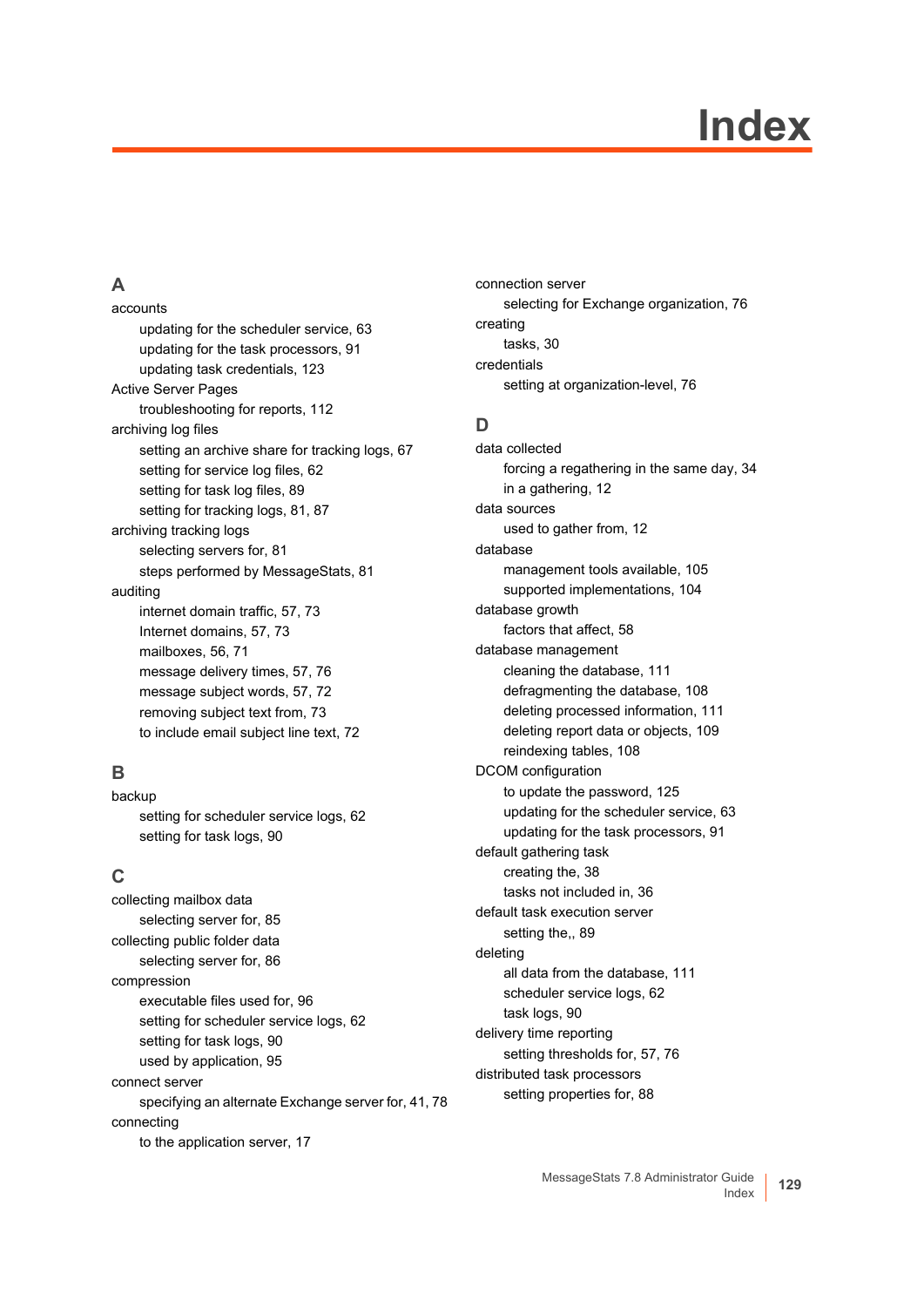### **E**

editing [gathering tasks, 35](#page-34-0) [mailboxes on exclusion list, 75](#page-74-0) [mailboxes on the audit list, 71](#page-70-1) email delivery times [identifying slow messages, 57,](#page-56-1) [76](#page-75-0) email subject line text [to include in an audit, 72](#page-71-1) email traffic [identifying internal traffic, 68](#page-67-0) email usage reporting [selecting mailboxes for, 71](#page-70-2) [selecting mailboxes to audit, 56,](#page-55-0) [71](#page-70-0) Exchange information [sources, 12](#page-11-1) Exchange object data [deleting from database, 110](#page-109-2) [location of, 14](#page-13-0) Exchange organizations [connection server for, 76](#page-75-1) [renaming, 27](#page-26-0) [selecting gathering server for, 41,](#page-40-0) [78](#page-77-0) Exchange tracking logs [enabling a server for archiving, 87](#page-86-0) [identifying shares for, 87](#page-86-1) [selecting servers for archiving, 81](#page-80-0) [setting an archive share for, 67](#page-66-0) [using compression for, 95](#page-94-0) [when created, 13](#page-12-0) Exchange traffic [setting report thresholds for, 84](#page-83-0) excluding [mailboxes from gatherings, 74](#page-73-0) exclusion list [removing mailboxes from, 75](#page-74-1)

### **F**

file compression [executable files for, 96](#page-95-0) [setting for service logs, 62](#page-61-1) [setting for task logs, 90](#page-89-1) [used for Exchange tracking logs, 95](#page-94-0) [file-system based security, 101](#page-100-0)

### **G**

gathering server [setting for mailbox data, 85](#page-84-0) [setting for organization-level tasks, 41,](#page-40-0) [78](#page-77-0) [setting for public folder data, 86](#page-85-0) gathering tasks

[availability of, 30](#page-29-1) [based on server roles, 32](#page-31-0) [editing, 35](#page-34-0) [not included in default gathering task, 36](#page-35-0) [regathering information in the same day, 34](#page-33-0) [selecting an Exchange server for specific, 41,](#page-40-0) [78](#page-77-0) [specifying security credentials for, 41](#page-40-1) gatherings [definition of, 12](#page-11-0) [excluding mailboxes from,, 74](#page-73-0)

### **I**

identifying [Exchange organizations with unique names, 27](#page-26-0) IIS server [specifying port numbers for, 87](#page-86-2) [troubleshooting problems with, 112](#page-111-0) information types [gathered by task processors, 12](#page-11-1) internal messages [identifying for SMTP directly submitted, 70](#page-69-0) internal namespaces [identifying for reports, 68](#page-67-0) Internet domain reporting [selecting domains to audit, 57,](#page-56-0) [73](#page-72-0) IP addresses [identifying for internal messages, 70](#page-69-0)

### **L**

LDAP ports [specifying for an individual server, 86](#page-85-1) [specifying port numbers for, 87](#page-86-2) locations [Exchange object data, 14](#page-13-0) [service log files, 61](#page-60-0) [task log files, 89](#page-88-2) [tracking logs, 13](#page-12-1) log files [saving task logs, 23](#page-22-0) [selecting path for service log files, 61](#page-60-1) [selecting path for task log files, 89](#page-88-2) [used for troubleshooting, 40,](#page-39-0) [61,](#page-60-0) [93](#page-92-0) logging [setting detail level for, 40,](#page-39-1) [62](#page-61-2)

### **M**

mailbox auditing [adding mailboxes to the list, 71](#page-70-2) mailbox exclusions [reports affected by,, 74](#page-73-1) mailboxes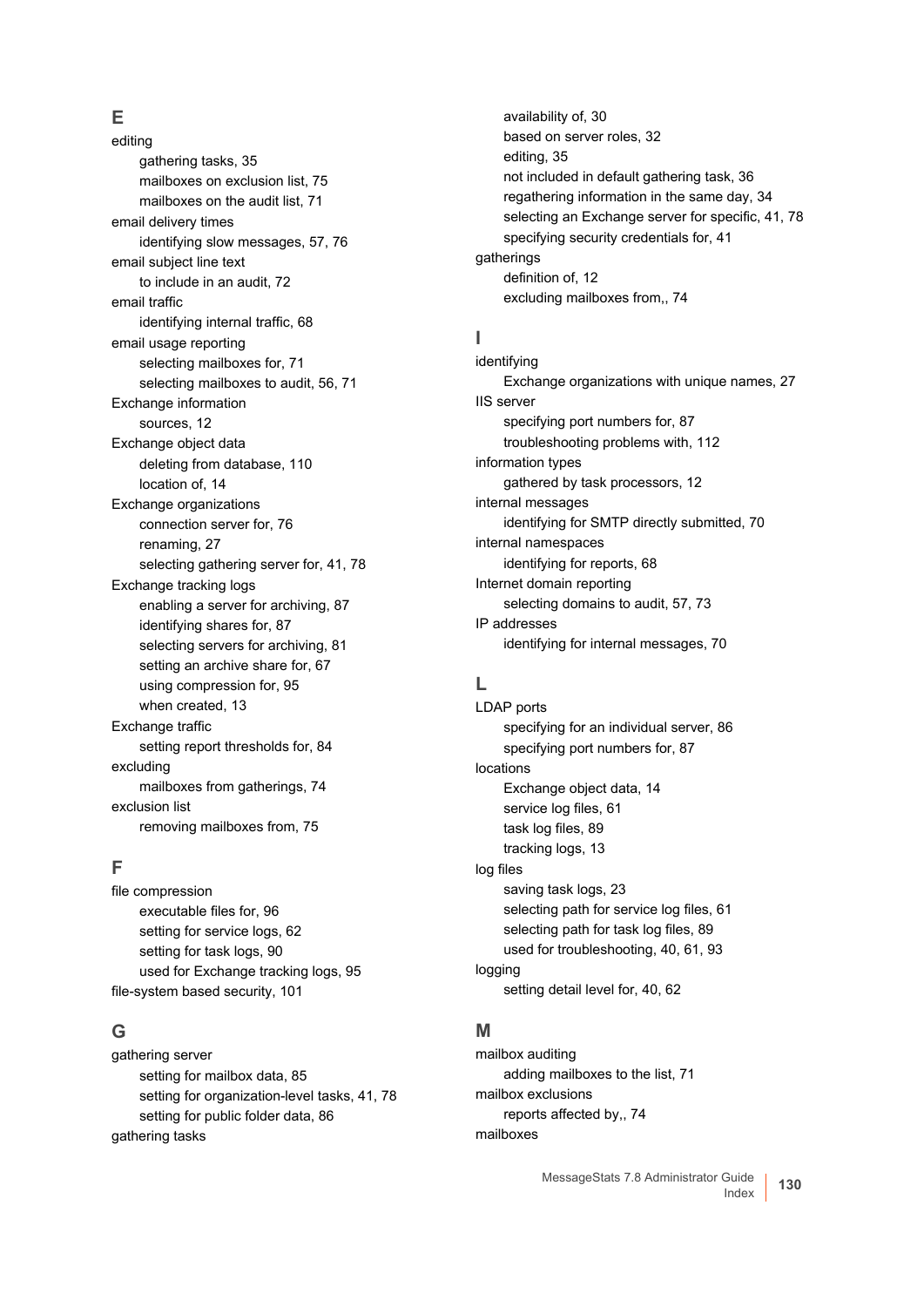[auditing for email usage, 56,](#page-55-0) [71](#page-70-0) [excluding from gatherings, 74,](#page-73-2) [75](#page-74-0) [specifying Exchange server for data collection, 85](#page-84-0) [message subject line auditing, 57,](#page-56-2) [72](#page-71-0) message subject reporting [entering text for, 57,](#page-56-2) [72](#page-71-0) MessageStats Scheduler Service [updating credentials for, 63](#page-62-1) modifying gatherings [excluding mailboxes from, 74](#page-73-2) [how to, 35](#page-34-0)

### **N**

names [renaming an organization for reports, 27](#page-26-0) namespaces [identifying internal namespaces, 68](#page-67-0)

### **O**

optimizing the database [defragmenting, 108](#page-107-0) [deleting data, 109](#page-108-0) [reindexing tables, 108](#page-107-1) organizing [Exchange information, 19](#page-18-0)

### **P**

passwords [to update for DCOM, 125](#page-124-2) [updating for service accounts, 123](#page-122-0) path locations [for service log files, 61](#page-60-1) [for task log files, 89](#page-88-2) performance [selecting gathering server for organization tasks,](#page-77-1)  78 [selecting specific Exchange server for mailbox](#page-84-0)  gatherings, 85 [selecting specific Exchange server for public folder](#page-85-0)  gatherings, 86 [setting maximum number of processors to run, 90](#page-89-2) [permissions-based security, 101](#page-100-0) port numbers [specifying for reports IIS server, 87](#page-86-2) [specifying LDAP port number for a server, 86](#page-85-1) public folders [gathering from a remote site, 46](#page-45-0) [specifying Exchange server for data collection, 86](#page-85-0)

### **Q**

QMSCompress.exe [program used for compression, 97](#page-96-0) QMSDeployment.exe [program used for compression, 97](#page-96-1)

### **R**

regions [removing objects from, 20](#page-19-0) [used to organize Exchange information, 19](#page-18-0) regions definitions [deleting, 111](#page-110-2) remote site [gathering public folder information from, 46](#page-45-0) removing [data from the database, 109](#page-108-0) [mailboxes from audit list, 72](#page-71-2) [mailboxes from exclusion list, 75](#page-74-1) [objects from regions, 20](#page-19-0) renaming [Exchange organizations for reports, 27](#page-26-0) report data [deleting, 110](#page-109-3) [report security, 99](#page-98-0) [report types, 98](#page-97-0) reporting thresholds [setting for Exchange traffic, 84](#page-83-0) reports [affected by mailbox exclusions, 74](#page-73-1) [troubleshooting access issues, 112](#page-111-0) reports server [specifying port numbers for, 87](#page-86-2) roles [assigning to Exchange servers, 83](#page-82-0) [creating for Exchange servers, 65](#page-64-0) [gatherings based on, 32](#page-31-0) run-as account [specifying for a task, 41](#page-40-1)

### **S**

saving task log files [in compressed format, 23](#page-22-0) scheduler service [updating credentials for, 63](#page-62-1) scheduler service log files [setting compression for, 62](#page-61-1) [used to troubleshoot, 61](#page-60-0) security credentials [specifying for a task, 41](#page-40-1) [when to update, 123](#page-122-0) server [selecting for tracking log archiving, 81](#page-80-1) [to connect to the application, 17](#page-16-0) server properties

> MessageStats 7.8 Administrator Guide  $\frac{UU}{U}$  131